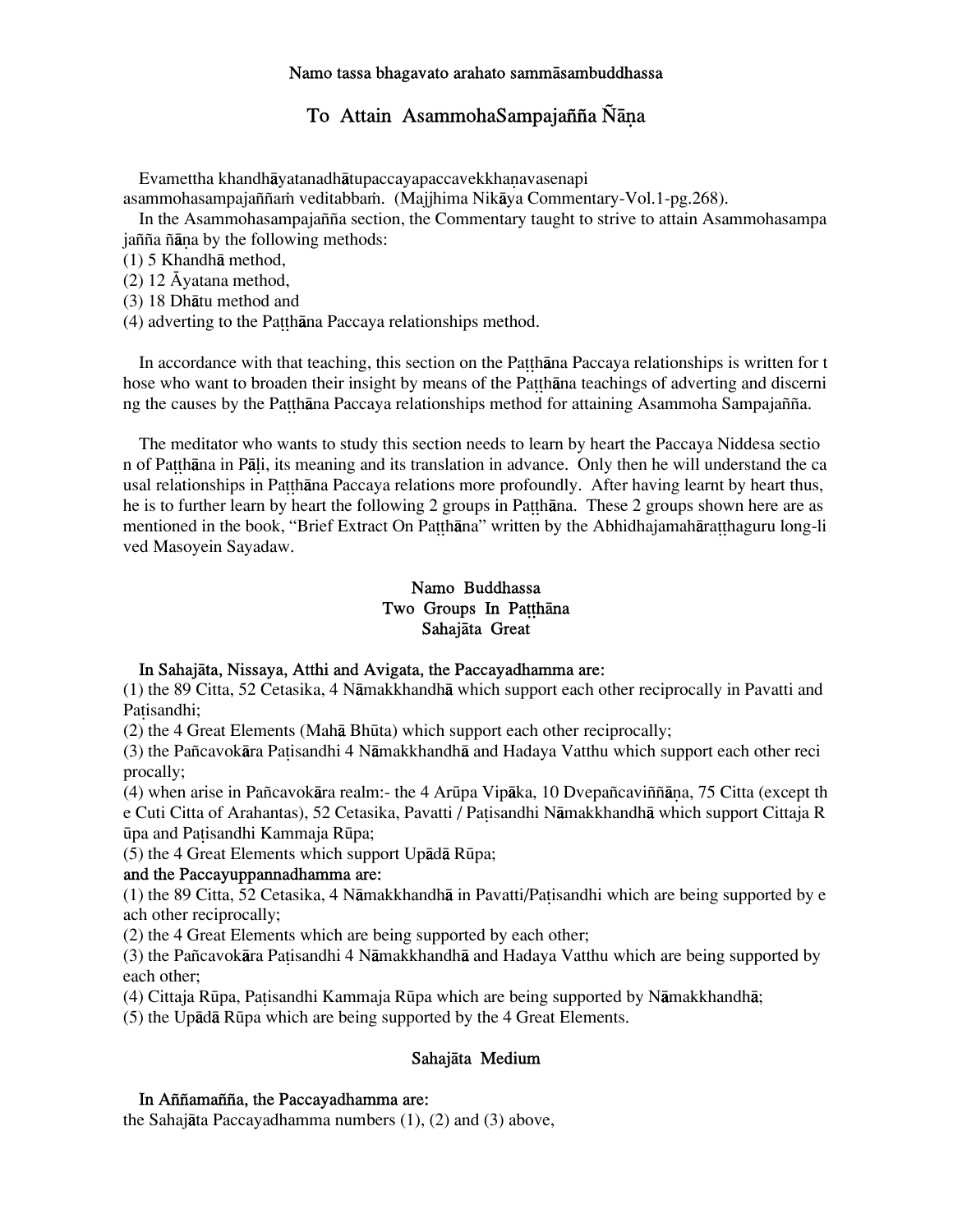## and the Paccayuppannadhamma are:

the Sahajåta Paccayuppannadhamma numbers (1), (2) and (3) above.

## In Vipåka, the Paccayadhamma are:

(1) the 36 Vipāka Citta, 38 Cetasikas, 4 Nāmakkhandhā in Pavatti /Patisandhi which support each ot her;

(2) when arise in Pañcavokāra realm, the 4 Arūpa Vipāka, 10 Dvepañcaviññāna, 22 Vipāka Citta ex cluding Cuti Citta of Arahants, 38 Cetasikas, 4 Nāmakkhandhā in Pavatti / Patisandhi which support Vipāka Cittaja Rūpa / Patisandhi Kammaja Rūpa;

(3) Pañcavokāra Patisandhi 4 Nāmakkhandhā which support Hadaya Vatthu;

## and the Paccayuppannadhamma are:

(1) the 36 Vipåka Citta, 38 Cetasika, 4 Nåmakkhandhå in Pavatti Pa isandhi which are being suppor ted by each other;

(2) the Cittaja Rūpa/ Patisandhi Kammaja Rūpa which are being supported by Vipāka Nāmakkhand hå;

(3) the Hadaya Vatthu which is being supported by Pañcavokåra Pa isandhi Nåmakkhandhå.

 (NOTES: The 36 Vipåka Citta are:- 8 Mahå Vipåka + 8 Ahetuka Kusala Vipåka Citta + 7 Ahetu ka Akusala Vipåka Citta + 5 RËpåvacara Vipåka Citta + 4 ArËpåvacara Vipåka Citta + 4 Ariya Ph ala Citta. The 38 Cetasikas are:- 7 Sabbacittasādhārana Cetasika+ 6 Pakinnaka Cetasika + 19 Sobh anasādhārana Cetasika + 3 Virati Cetasika + 2 Appamaññā Cetasika + 1 Paññindriya)

## In Sampayutta, the Paccayadhamma are:

Sahajåta Paccayadhamma number (1); and the Paccayuppannadhamma are: Sahajåta Paccayuppannadhamma number (1).

## In Vippayutta, the Paccayadhamma are:

Sahajåta Paccayadhamma numbers (3) and (4); and the Paccayuppannadhamma are: Sahajåta Paccayuppannadhamma numbers (3) and (4);

## Sahajåta Small

#### In Hetu, the Paccayadhamma are:

Lobha, Dosa, Moha, Alobha, Adosa, Amoha;

#### and the Paccayuppannadhamma are:

71 Sahetuka Citta, 52 Cetasika excluding Moha in Dve Moha MËla, Sahetuka Cittaja RËpa, Sahetuk a Patisandhi Kammaja Rūpa.

(NOTES: 89 Citta minus 18 Ahetuka Citta = 71)

## In Adhipati, the Paccayadhamma are:

Either Chanda or Viriya or Citta or Vimamsa which is performing the function of Adhipati; and the Paccayuppannadhamma are:

-- while being supported by Adhipatipaccaya -- the 52 Sådhipati Javanas (excluding Hasituppåda Ja vana and 2 Moha MËla), 51 Cetasika (excluding the Adhipati and Vicikicchå) and Sådhipati Cittaja Rūpa.

(NOTES: The 52 Sådhipati Javanas are 10 Akusala, 8 Mahå Kusala, 8 Mahå Kiriyå, 5 RËpåvacara Kusala, 5 RËpåvacara Kriyå, 4 ArËpåvacara Kusala, 4 ArËpåvacara Kriyå, 4 Magga and 4 Phala Jav anas)

## In Kamma, the Paccayadhamma are:

Cetanå and the Paccayuppannadhamma are: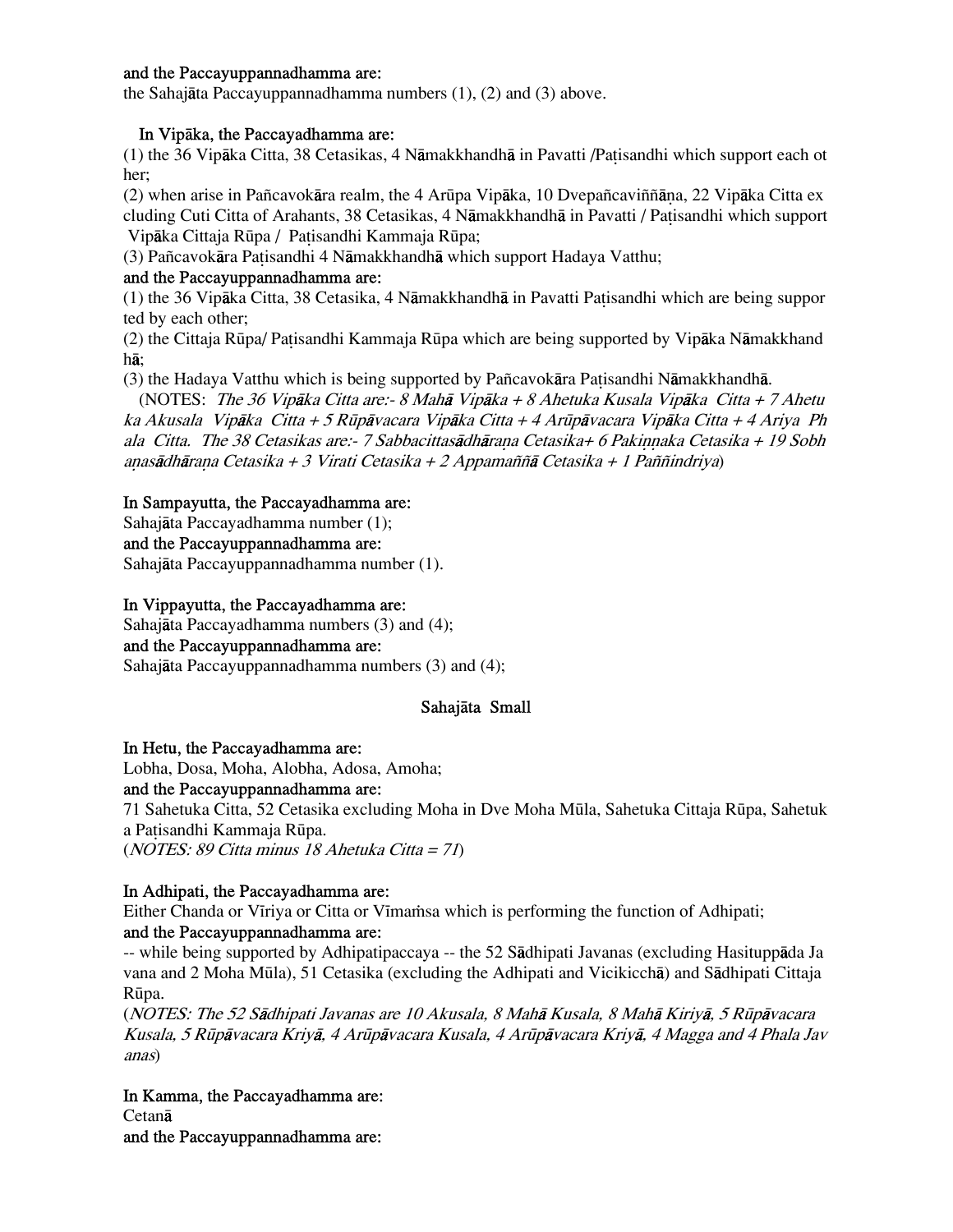89 Citta, 51 Cetasika excluding Cetan**ā**, Cittaja Rūpa and Patisandhi Kammaja Rūpa.

## In Áhāra, the Paccayadhamma are:

Phassa, Cetanā and Viññāna

and the Paccayuppannadhamma are:

89 Citta, 52 Cetasika, Cittaja Rūpa and Patisandhi Kammaja Rūpa.

## In Indriya, the Paccayadhamma are:

Jīvita, Citta, Vedanā, Saddhā, Vīriya, Sati, Ekaggatā and Paññā and the Paccayuppannadhamma are: 89 Citta, 52 Cetasika, Cittaja Rūpa and Patisandhi Kammaja Rūpa.

## In Jhåna, the Paccayadhamma are:

Vitakka, Vicāra, Pīti, Vedanā, and Ekaggatā

## and the Paccayuppannadhamma are:

79 Citta (excluding the 10 Dvepañcaviññāna), 52 Cetasika, Cittaja Rūpa and Patisandhi Kammaja R Ëpa.

## In Magga the Paccayadhamma are:

Paññā, Vitakka, Sammāvācā, Sammākammanta, SammāĀjīva, Vīriya, Sati, Ekaggatā and Ditthi and the Paccayuppannadhamma are:

71 Sahetuka Citta, 52 Cetasika, Sahetuka Cittaja RËpa and Sahetuka Pa isandhi Kammaja RËpa.

# Ārammana: Eight Or Eleven Types

## In Ārammana, the Paccayadhamma are:

the 6 objects or: 89 Citta in the Present-Past-Future, 52 Cetasikas, 28 RËpa, the timeless (Kåla Vimu tta) Nibbåna and concepts

## and the Paccayuppannadhamma are:

89 Citta and 52 Cetasika.

## In Ārammanādhipati and Ārammanūpanissaya, the Paccayadhamma are:

18 Nipphanna Rūpa of the Present-Past-Future which are agreeable (it tha) and should be esteemed, 84 Citta (excluding Dukkhasahagata Kāya Viññāna, 2 Dosa Mūla and 2 Moha Mūla), 47 Cetasika (e xcluding Dosa, Isså, Macchariya, Kukkucca and Vicikicchå) and timeless Nibbåna

## and the Paccayuppannadhamma are:

8 Lobha Mūla Citta which highly esteem (the object), 8 Mahā Kusala Citta, 4 Mahā Kiriyā Ñānasa mpayutta Citta, 8 Lokuttarå Citta and 45 Cetasika (excluding Dosa, Isså, Macchariya, Kukkucca, Vi cikicchå and Appamaññå).

## In Vatthārammanapurejātanissaya, Vatthārammanapurejāta, Vatthārammanapurejātavippayutta, Va tthārammanapurejātatthi and Vatthārammanapurejātaavigata, the Paccayadhamma is:

the Hadaya Vatthu which arise simultaneously with the 17th mind counting backwards from Cuti, at the time of Maranasanna

## and the Paccayuppannadhamma are:

-- in the Pañcavokāra realm, when having the (support of) Arammanapurejātanissaya Paccaya -- Ma nodvārāvajjana, 29 Kāma Javana, 11 Tadārammana, 2 Abhiññā and 44 Cetasika (excluding Issā, Ma cchariya, Kukkucca, Virati and Appamaññå).

(NOTES: The 29 Kåma Javana are 12 Akusala + 8 Mahå Kusala + 8 Mahå Kiriyå + 1 Hasituppåda; the 11 Tadārammana are 8 types of Mahā Vipāka Citta + the 3 types of Santīrana Citta which are Ahetuka Akusala Vipāka Citta, Kusala Vipāka Upekkhā Santīrana and Somanāssa Santīrana; the 2 Abhiññå are Kusala and Kiriyå)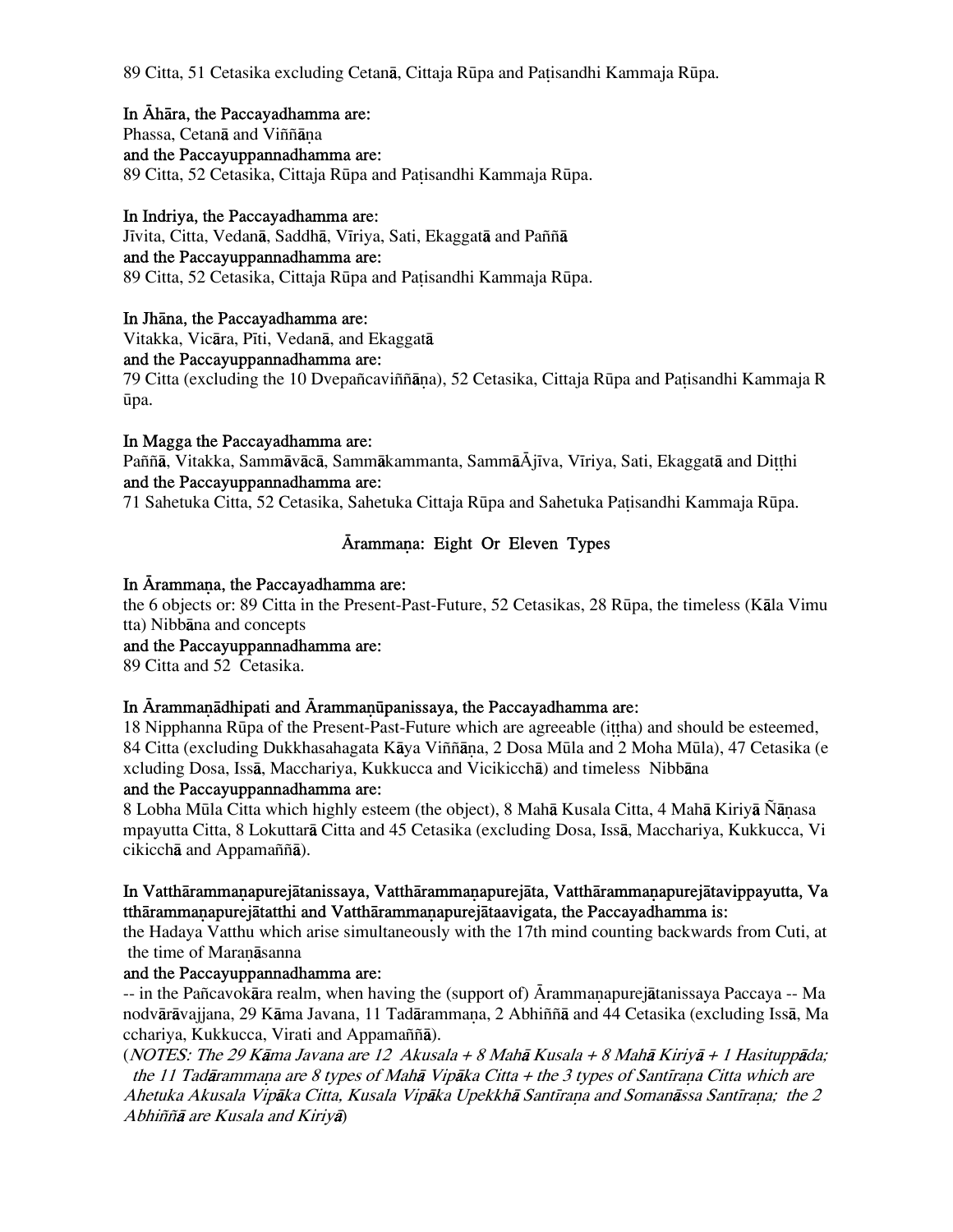# In Ārammanapurejāta, Ārammanapurejātatthi and Ārammanapurejātaaavigata, the Paccayadhamm a are:

18 present Nipphanna RËpa

## and the Paccayuppannadhamma are:

-- in the Pañcavokāra realm, when having the (support of) Ārammanapurejāta Paccaya -- the 54 Kā ma Citta, 2 Abhiññå and 50 Cetasika excluding Appamaññå.

# Anantara: 7 Types

## In Anantara, Samanantara, Anantarupanissaya, Natthi and Vigata, the Paccayadhamma are:

the preceding 89 Citta (excluding Cuti Citta of Arahantas) and 52 Cetasikas

## and the Paccayuppannadhamma are:

the subsequent 89 Citta (including Cuti Citta of Arahantas) and 52 Cetasikas.

## In Āsevana, the Paccayadhamma are:

the preceding 47 Lokiya Javana excluding the last Javana and 52 Cetasika; and the Paccayuppannadhamma are:

the subsequent 51 Javana (excluding 1st Javana and Phala Javana) and 52 Cetasika. (NOTES: The 47 Javana are the 29 Kāma Javana mentioned above+5 Rūpāvacara Kusala+5 Rūpāv acara Kriyå+4 ArËpåvacara Kusala+4 ArËpåvacara Kriyå. The 51 Javana are these 47+4 Magga).

# In Kamma of Anantara type, the Paccayadhamma are:

Cetanå in the 4 Magga and the Paccayuppannadhamma are:

the 4 Maggånantara Phala and 36 Cetasika.

# Vatthu: 6 Types

# In Vatthupurejåtanissaya, Vatthupurejåta, Vatthupurejåtavippayutta, Vatthupurejåtatthi and Vatthu purejåtaavigata, the Paccayadhamma are:

the 6 Vatthu during the course of life (Pavatti);

# and the Paccayuppannadhamma are:

-- when arise in Pañcavokåra realm -- the 85 Citta (excluding 4 ArËpa Vipåka) and 52 Cetasika.

# In Vatthupurejåtindriya, the Paccayadhamma are:

the Majjhimāyuka Cakkhuvatthu that arise simultaneously with the foremost Atīta Bhavanga ....-d-.. ..the Majjhimāyuka Kāyavatthu that arise simultaneously with the foremost Atīta Bhavanga;

## and the Paccayuppannadhamma are:

the 10 Dvepañcaviññāna and 7 Sabbacittasādhārana Cetasika.

# Pacchåjåta: 4 Types

## In Pacchåjåta, Pacchåjåtavippayutta, Pacchåjåtatthi and Pacchåjåtaavigata, the Paccayadhamma ar e:

-- when arise in Pañcavokāra realm -- the 85 Citta which arise subsequently such as 1st Bhavanga et c (excluding the 4 ArËpa Vipåka) and 52 Cetasika;

## and the Paccayuppannadhamma are:

the Ekajakāya, Dvijakāya, Tijakāya and Catujakāya at the static stage (Thiti) of Rūpa which arise si multaneously with the preceding Citta such as Patisandhi.

# Nänäkkhanikakamma: 6 Types

# In Nänäkkhanikakamma, the Paccayadhamma are: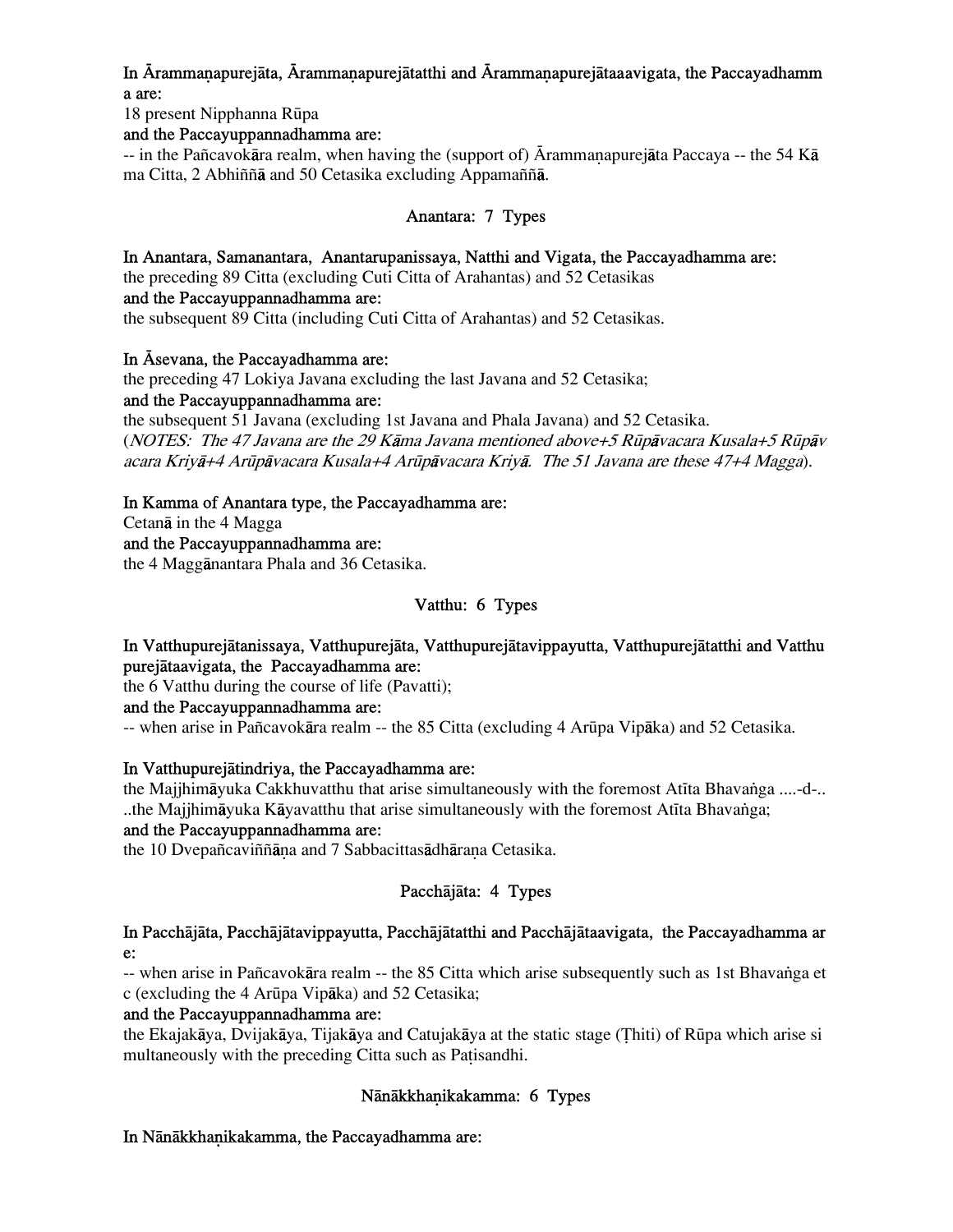the past 21 Kusala Kamma and 12 Akusala Kamma;

#### and the Paccayuppannadhamma are:

36 Vipāka Citta, 38 Cetasika, Patisandhi Kammaja Rūpa, Asaññā Kammaja Rūpa and Pavatti Kam maja Rūpa.

(NOTES: 21 Kusala Kamma are the 8 Mahå Kusala+5 RËpåvacara Kusala+4 ArËpåvacara Kusala+ 4 Magga)

## In Anantara, Samanantara, Natthi and Vigata of Nanākkhanikakamma type, the Paccayadhamma a re:

the Cetanås in the 4 Magga; and the Paccayuppannadhamma are: the 4 Maggånantara Phala and 36 Cetasika Nåmakkhandhå.

## In Upanissaya of Nānākkhanika type, the Paccayadhamma are:

the 21 Kusala Kamma and 12 Akusala Kamma which arose in the past; and the Paccayuppannadhamma are: 36 Vipåka Citta and 38 Cetasika Nåmakkhandhå.

# RüpaÄhāra: 3 Types

## In RūpaĀhāra, RūpaĀhāratthi and RūpaĀhāraavigata, the Paccayadhamma are:

the Catusamutth $\bar{a}$ nika Oj $\bar{a}$ ;

## and the Paccayuppannadhamma are:

the Catusamutthānika Rūpa in the same (type) Kalāpa and different (types) Kalāpa, excluding Ojā o f the same Kalåpa (unit).

## Rūpajīvitindriya: 3 Types

# In Rüpajīvitindriya, Rüpajīvitindriyatthi and Rüpajīvitindriyaavigata, the Paccayadhamma is:

Rūpajīvitindriya;

## and the Paccayuppannadhamma are:

the 9 or 8 Kammaja Rūpa of the same Kalāpa excluding Rūpajivitindriya.

## One Pakatūpanissaya

#### In Pakatūpanissaya, the Paccayadhamma are:

powerful (balava) 89 Citta, 52 Cetasika, 28 RËpa and some concepts (Paññatti) which can be Pacca ya;

#### and the Paccayuppannadhamma are:

89 Citta and 52 Cetasika.

## Brief Explanation

 In Sahajåta types -- which are Sahajåta Great, Sahajåta Medium and Sahajåta Small -- the cause and effect are the dhamma which arise simultaneously. In the case of dhamma groups which arise s imultaneously, they support each other reciprocally; just like the idiom, "the island exist dependent upon land, the land exist dependent upon island".

In **Arammana types**:- the cause, Paccayadhamma are Citta-cetasika  $\&$  Rūpa Paramattha which are ise in the 3 periods, timeless Nibbāna and Paññatti. They are the Arammana cause Paccayadhamma which support as the object to be known. Citta-cetasika Nåma group which know these objects are the present Paccayuppannadhamma. These are the  $\bar{A}$ rammana and  $\bar{A}$ rammanika; i.e. objects to be k nown and the Nāma dhamma group (Ārammanika) which knows.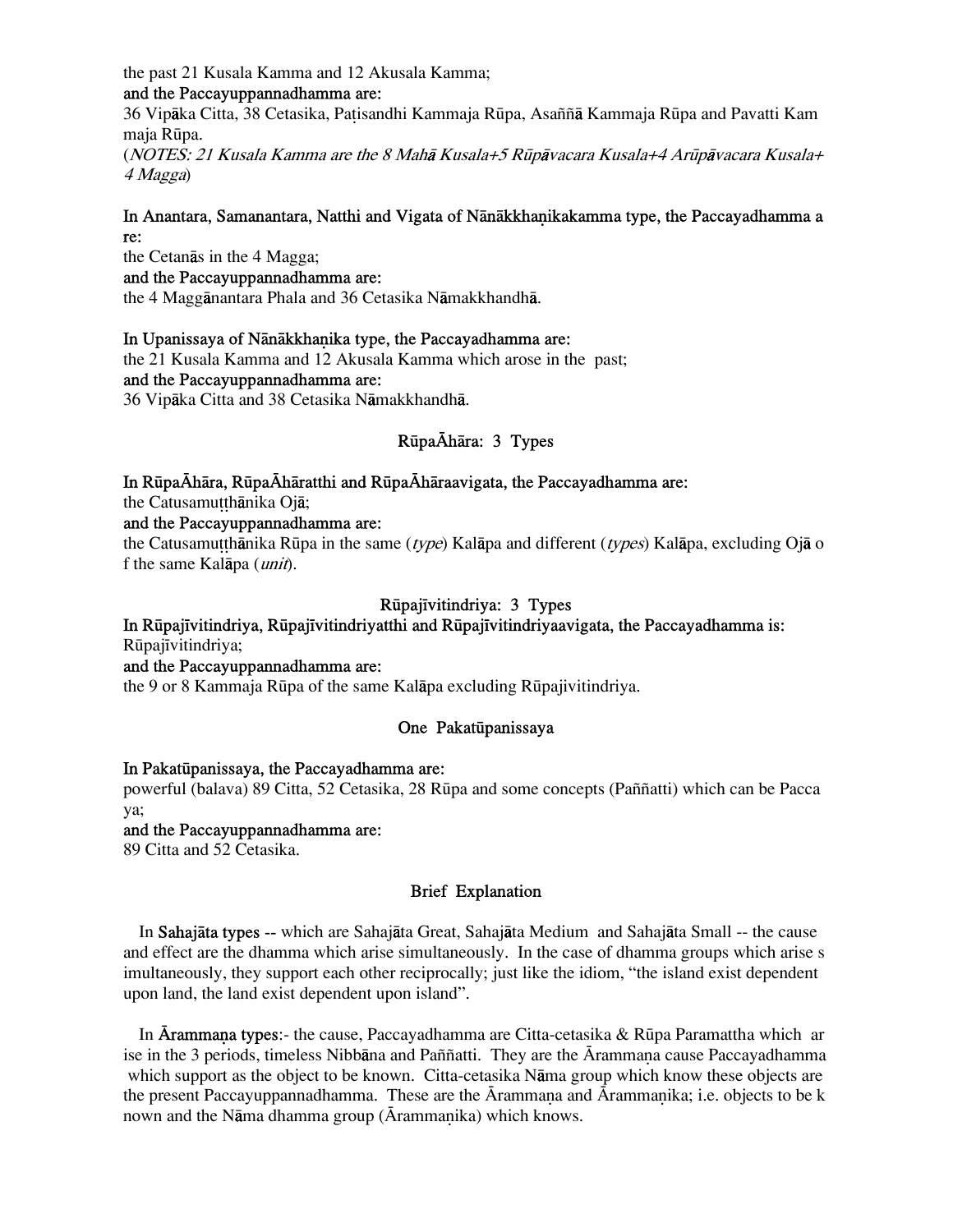In Anantara types:- the cause Paccayadhamma is the preceding mind moment Nåma dhamma gro up. The effect Paccayuppannadhamma is the subsequent mind moment Nåma dhamma group. The re is no dhamma (i.e. no mental states) existing in between the cause mind moment and the effect m ind moment.

In **Vatthu types**:- the cause Paccayadhamma are the 6 Vatthu Rūpa which reach their static stage ( Thiti). The effect Paccayuppannadhamma are the appropriate Nama dhamma group. Both the caus e and effect are of the present only.

 In Pacchåjåta types:- the causes are the subsequent mind moment Nåma dhamma group. The effe ct are the RËpa dhamma group which reach the static stage and arose simultaneously with the prece ding Citta.

In Nānākkhanikakamma types:- the arising moments of cause and effect are not the same. The ca use Paccayadhamma and the effect Paccayuppannadhamma can be separated:

 (1) by one mind moment = preceding mind moment and subsequent mind moment (= Magga and Phala),

(2) by many mind moments,

- (3) by a life (bhava),
- (4) by many lives,
- (5) by many Kappa (aeons).

In **Rūpa Āhāra types**:- both cause and effect are Rūpa dhamma groups only. This is the section o n Ojå supporting Óhåraja RËpa. This is the section on Ojå -- which reaches the static stage -- produ cing Ojatthamaka Rūpa.

In Rüpajīvitindriya types:- Jīvita supports Kammaja Rūpa of the same Kalāpa. This is the Anupāl aka Satti. Both the cause and effect are RËpa dhamma group only. Both cause and effect arise simu ltaneously.

Pakatūpanissaya is the originally powerful dependence ( $\beta$ ) cause Paccayadhamma. On the sid e of cause, it includes Citta-cetasika, RËpa dhamma and some concept (Paññatti) which can be Pacc aya (cause). On the side of effect, only Citta-cetasika are included. The cause Paramattha dhamma and the effect Paramattha dhamma can be separated closely or far apart in mind moments.

#### Points To Know In Advance

In this section, the Patisandhi 5 Khandhā of Tihetuka human beings is mainly mentioned first. Th is is because it is intended that the present Patisandhi would be shown first. Remember the causal r elationships in Paticca Samuppāda 5th method again. Having grouped into 5 Khandhā, the causal re lationships will be shown according to the Nāma Kammatthana tables by means of 5 Khandha meth od. However, the Nåmakkhandhå will be shown in group.

There are 7 types of Rūpa Paccayuppannadhamma which are:

- (1) Cittaja RËpa,
- (2) Patisandhi Kammaja Rūpa,
- (3) Båhira RËpa,
- $(4)$  Āhāraja Rūpa,
- (5) Utuja RËpa,
- (6) Asaññå Kammaja RËpa,
- (7) Pavatti Kammaja RËpa.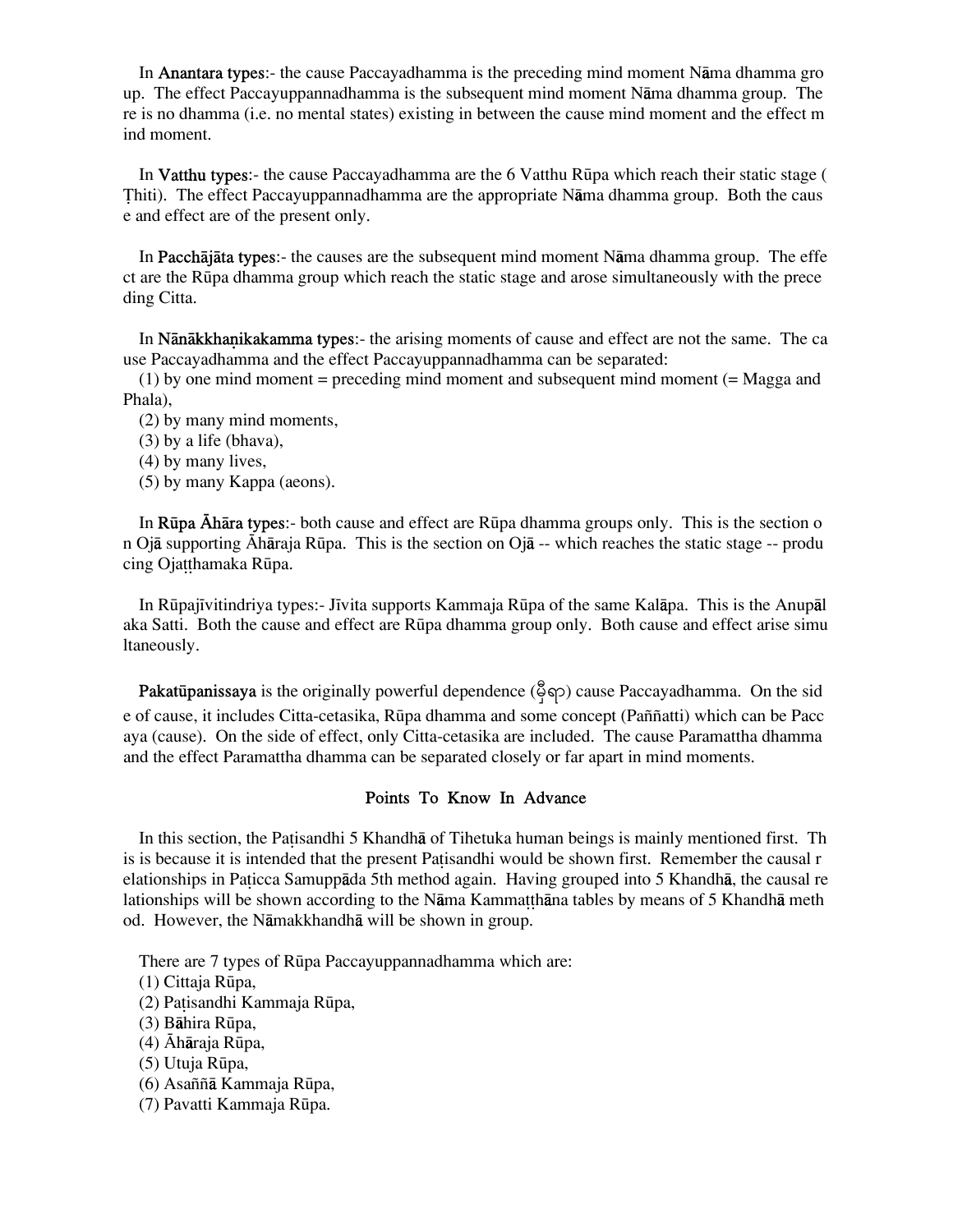Among these, there are 4 types of Cittaja Rūpa which are:

- (1) Kusala Cittaja RËpa,
- (2) Akusala Cittaja RËpa,
- (3) Vipåka Cittaja RËpa,
- (4) Kiriyā Cittaja Rūpa.

These Rūpa dhamma are apparent in the respective mind moment. As for Patisandhi Kammaja R  $\bar{u}$ pa, there are 3 types:- Ahetuka Patisandhi Kammaja Rūpa, Dvihetuka Patisandhi Kammaja Rūpa a nd Tihetuka Patisandhi Kammaja Rūpa, out of which the arising of KāmaTihetuka Patisandhi Kam maja Rūpa will be explained first.

## The Arising Of Kāmatihetuka Patisandhi Kammaja Rūpa

The Kāmatihetuka Patisandhi Kammaja Rūpa Paccayuppannadhamma -- except for Hadaya Vatth u -- arise and are in the static because of being supported simultaneously and appropriately by the fo llowing 25 types of causes Paccayadhamma:

- (1) Nåma Sahajåta types: 12
- (2) RËpa Sahajåta types: 5
- (3) Pacchåjåta types: 4
- (4) Rūpajīvitindriya types:  $3$
- $(5)$  Nānākkhanikakamma: 1

The Kāmatihetuka Patisandhi Kammaja Rūpa Paccayuppannadhamma -- except for Hadaya Vatth u -- arise and are in the static because of being supported simultaneously and appropriately by the fo llowing 25 types of causes Paccayadhamma:

 $(1)(A)$  the 4 types Kāmatihetuka Patisandhi and 33 Cetasika -- excluding Virati and Appamaññā -- Nāmakkhandhā Paccayadhamma (which support individually and in group -- အစိတ်အပေါင်း) are Sa hajāta, Nissaya, Vipāka, Vippayutta, Atthi and Avigata Satti (= 6);

(B)(i) the 3 Hetu Paccayadhamma: Alobha, Adosa and Amoha are Hetu Satti;

(ii) the Cetanå Paccayadhamma is SahajåtaKamma Satti;

(iii) the Phassa, Cetan $\bar{a}$  and Viññ $\bar{a}$ na Paccayadhamma are  $\bar{A}$ h $\bar{a}$ ra Satti;

(iv) the 8 Nåma Indriya Paccayadhamma are Indriya Satti;

(v) if it is Somanassasahagata Tihetuka Patisandhi Kammaja Rūpa, then the 5 Jhāna factors Paccayadhamma; and if it is Upekkhāsahagata Tihetuka Patisandhi Kammaja Rūpa, then th e 4 Jhåna factors Paccayadhamma are Jhåna Satti;

(vi) Excluding Virati, the 5 Magga factors Paccayadhamma are Magga Satti (=6)(6+6=12)

 (2) The 4 Great Elements Paccayadhamma of the same Kalåpa (which support individually and in  $group - -$  အစိတ်အပေါင်း)

are Sahajåta, Aññamañña, Nissaya, Atthi and Avigata Satti accordingly. (=5)

 (3) The 1st Bhava∫ga Nåmakkhandhå Paccayadhamma which are Pacchåjåta are Pacchåjåta, Vip payutta, Atthi and Avigata Satti. (=4)

(4) The Rūpajīvitindriya Paccayadhamma of the same Kalāpa is Rūpajīvitindriya, Rūpajīvitindriy atthi and Rūpajīvitindriyaavigata Satti.  $(=3)$ 

(5) The 4 types of TihetukaUkkattha Kāmakusala Kamma Paccayadhamma are Nānākkhanika Ka mma Satti.  $(=1)$ 

(The 4 types are the 4  $\tilde{N}$ ānasampayutta Mahā)

{Notes: Selecting among the 4 types of Kāmatihetuka Patisandhi which are:

(1) Somanassasahagata ñānasampayutta asankhārika Patisandhi,

(2) Somanassasahagata ñānasampayutta sasankhārika Patisandhi,

(3) Upekkhāsahagata ñāṇasampayutta asaṅkhārika Patisandhi,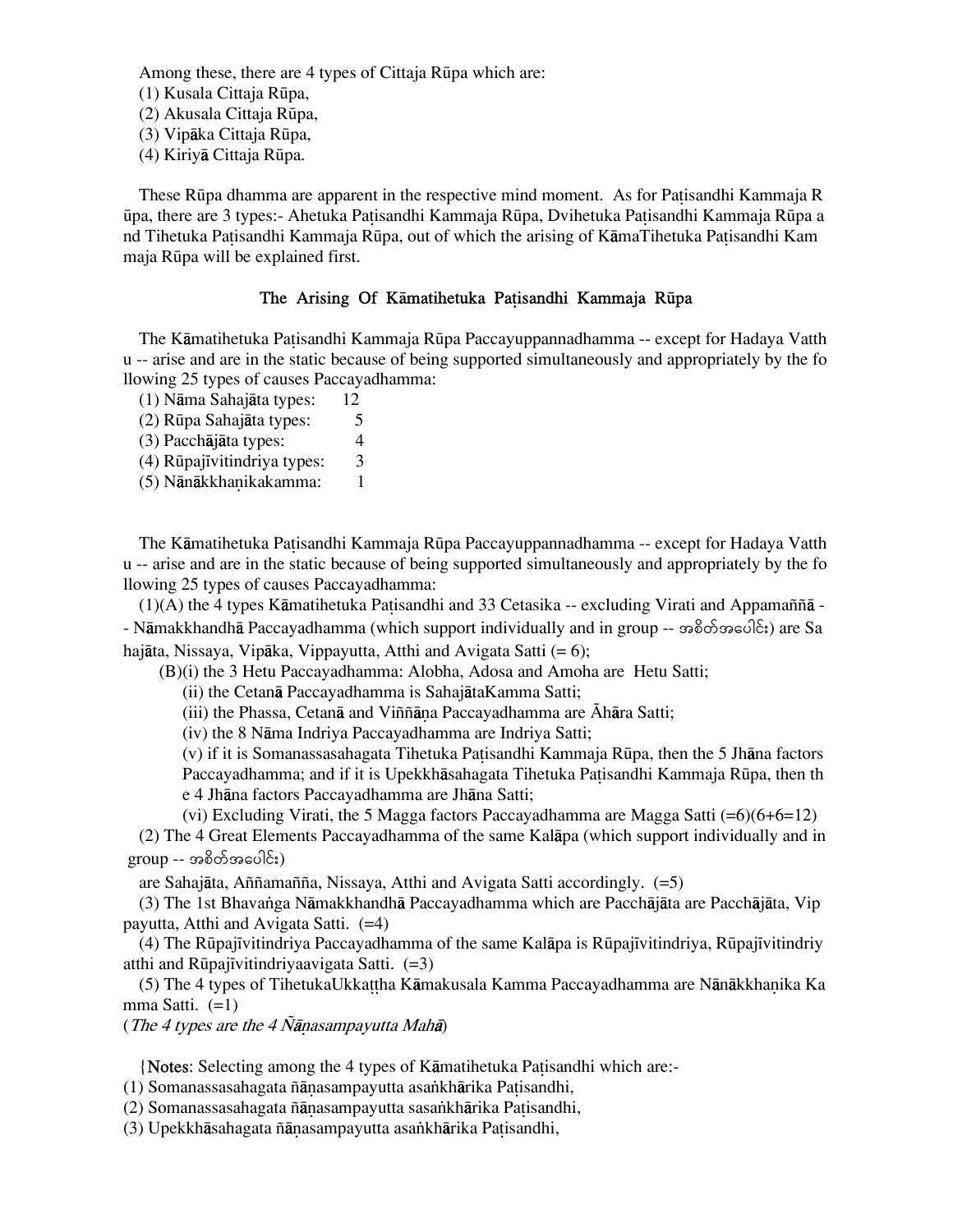(4) Upekkhāsahagata ñānasampayutta sasankhārika Patisandhi,

discern only the Patisandhi which arose in your Nāmarūpa process in this life. If it is Somanassasah agata ñānasampayutta Patisandhi, there are 34 Nāma dhamma; if it is Upekkhāsahagata ñānasampay utta Patisandhi, there are 33 Nāma dhamma respectively. Similarly in Nānākkhanikakamma, selecti ng among the 4 types of Kåmatihetuka Kusala Kamma, discern only the Kamma which produces yo ur Patisandhi.

 Among the cause Paccayadhamma shown above, excluding Pacchåjåta cause Paccaya and Nånåk khanikakamma cause Paccaya, the remaining causes Paccayadhamma arise simultaneously with the effect Paccayuppannadhamma. Therefore they are included in the Nāma Sahajāta and Rūpa Sahajāt a types. As Jīvita and the Patisandhi Kammaja Rūpa are the Rūpa dhamma which arise simultaneou sly, they are also part of Rūpajīvitindriya types. Discern to see by insight that Jīvita support Kamm aja RËpa of the same Kalåpa. It is not very difficult for those who have already discern by insight t he causal relationships according to the Paticca Samuppāda 5th method.}

The Kāmatihetuka Patisandhi Kammaja Rūpa Hadaya Vatthu Paccayuppannadhamma arise and a re in the static because of being supported simultaneously by the following 25 types of causes Pacca yadhamma:

- (1) Nåma Sahajåta types: 13
- (2) RËpa Sahajåta types: 4
- (3) Pacchåjåta types: 4
- (4) Rūpajīvitindriya types:  $3$
- (5) Nānākkhanikakamma: 1

The Kāmatihetuka Patisandhi Kammaja Rūpa Hadaya Vatthu Paccayuppannadhamma arise and a re in the static because of being supported simultaneously by the following 25 types of causes Pacca yadhamma:

 $(1)(A)$  the 4 types Kāmatihetuka Patisandhi and 33 Cetasika -- excluding Virati and Appamaññā -- Nāmakkhandhā Paccayadhamma (which support individually and in group -- အစိတ်အပေါင်း) are Sa hajåta, Aññamañña, Nissaya, Vipåka, Vippayutta, Atthi and Avigata Satti (= 7);

(B)(i) the 3 Hetu Paccayadhamma: Alobha, Adosa and Amoha are Hetu Satti;

(ii) the Cetanå Paccayadhamma is SahajåtaKamma Satti;

(iii) the Phassa, Cetan $\bar{a}$  and Viññ $\bar{a}$ na Paccayadhamma are  $\bar{A}$ h $\bar{a}$ ra Satti;

(iv) the 8 Nåma Indriya Paccayadhamma are Indriya Satti;

(v) if it is Somanassasahagata Tihetuka Patisandhi Kammaja Rūpa Hadaya Vatthu, then the 5 Jhåna factors Paccayadhamma; and if it is Upekkhåsahagata Tihetuka Kammaja RËpa Ha daya Vatthu, then the 4 Jhåna factors Paccayadhamma are Jhåna Satti;

(vi) Excluding Virati, the 5 Magga factors Paccayadhamma are Magga Satti (=6)(7+6=13)

 (2) The 4 Great Elements Paccayadhamma of the same Kalåpa (which support individually and in  $group - s30$   $s30$   $s30$   $s30$   $s30$   $s30$   $s30$   $s30$   $s30$   $s30$   $s30$   $s30$   $s30$   $s30$   $s30$   $s30$   $s30$   $s30$   $s30$   $s30$   $s30$   $s30$   $s30$   $s30$   $s30$   $s30$   $s30$   $s30$   $s30$   $s30$   $s30$   $s30$   $s30$   $s30$   $s30$   $s30$   $s3$ 

 (3) The 1st Bhava∫ga Nåmakkhandhå Paccayadhamma which are Pacchåjåta are Pacchåjåta, Vip payutta, Atthi and Avigata Satti. (=4)

(4) The Rūpajīvitindriya Paccayadhamma of the same Kalāpa is Rūpajīvitindriya, Rūpajīvitindriy atthi and Rūpajīvitindriyaavigata Satti.  $(=3)$ 

 $(5)$  (*One of*) The 4 types of TihetukaUkka tha K $\overline{a}$ makusala Kamma Paccayadhamma are N $\overline{a}$ kkh anika Kamma Satti.  $(=1)$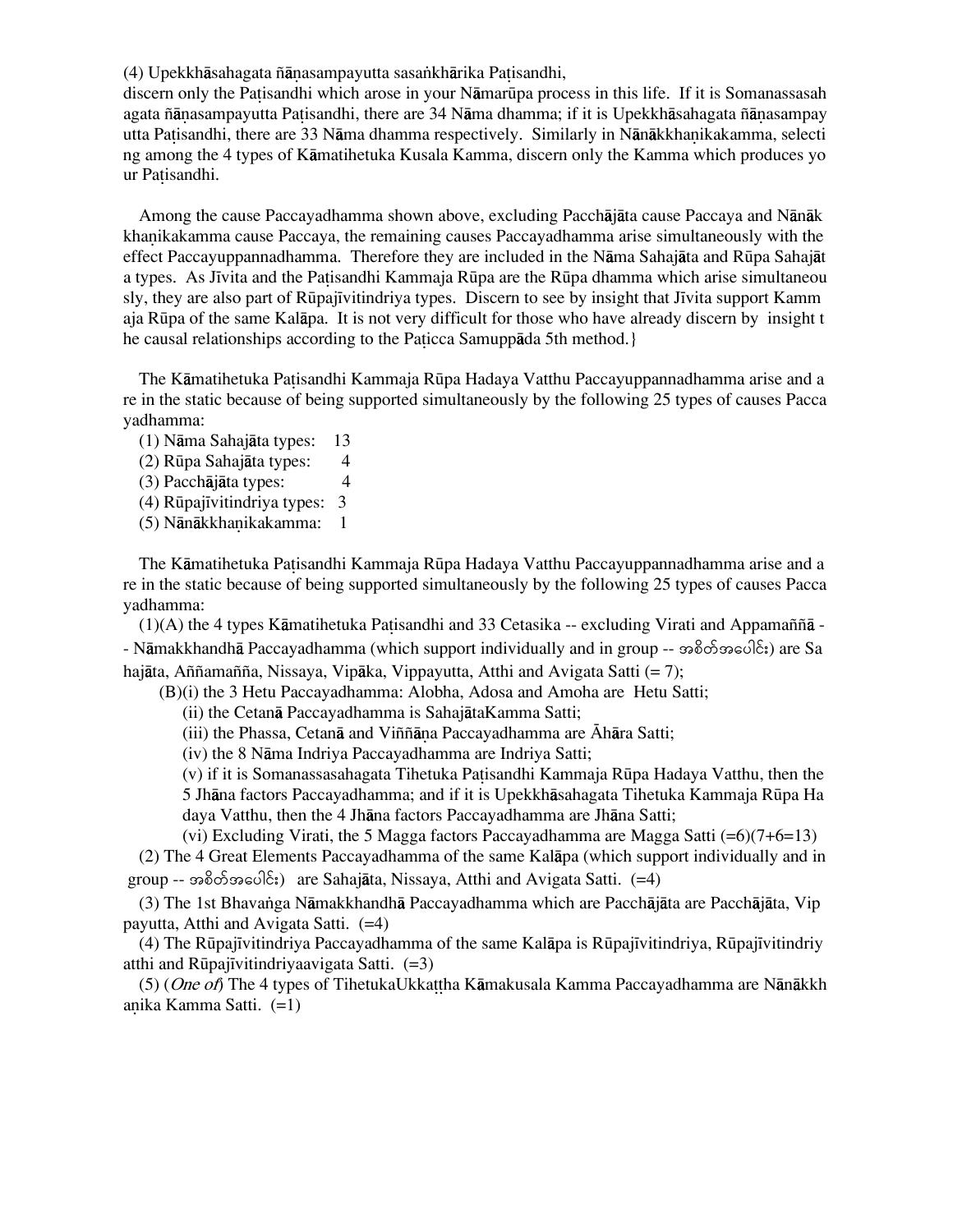#### The Arising Of Kāmatihetuka Patisandhi 4 Nāmakkhandhā

The 4 types Kāmatihetuka Patisandhi and 33 Cetasika -- excluding Virati and Appamaññā -- Nām akkhandhā Paccayuppannadhamma (which are being supported individually and in group -- spoofsp aygif;) arise and are in the static because of being supported simultaneously and appropriately by the following 27 causes Paccayadhamma:

| (1) Nāma Sahajāta types:     | 13 |
|------------------------------|----|
| (2) Rūpa Sahajāta types:     | 6  |
| (3) Ārammaņa:                |    |
| (4) Anantara types:          | 5  |
| (5) Nānākkhanikakamma types: | 2  |

The 4 types Kāmatihetuka Patisandhi and 33 Cetasika -- excluding Virati and Appamaññā -- Nām akkhandhā Paccayuppannadhamma (which are being supported individually -- po obsabos) arise an d are in the static because of being supported simultaneously and appropriately by the following 27 causes Paccayadhamma:

 (1)(A) the 4 types Kåmatihetuka and 33 Cetasika -- excluding Virati and Appamaññå -- Nåmakkh andhā Paccayadhamma which support each other reciprocally (and which support individually  $\infty$  $\delta$ රාිනරිරා) are Sahajāta, Aññamañña, Nissaya, Vipāka, Sampayutta, Atthi and Avigata Satti. (= 7)

(B) The following in the 4 Kämatihetuka Patisandhi which support the Sampayutta Khandhä:

(i) the 3 Hetu Paccayadhamma: Alobha, Adosa and Amoha are Hetu Satti;

(ii) the Cetanå Paccayadhamma is SahajåtaKamma Satti;

(iii) the Phassa, Cetan $\bar{a}$  and Viññ $\bar{a}$ na Paccayadhamma are Áh $\bar{a}$ ra Satti;

(iv) the 8 Nåma Indriya Paccayadhamma are Indriya Satti;

(v) if it is Somanassasahagata Tihetuka Patisandhi, then the 5 Jhana factors Paccayadhamm a; and if it is Upekkhāsahagata Tihetuka Patisandhi, then the 4 Jhāna factors Paccayadham ma are Jhåna Satti;

(vi) the 5 Magga factors Paccayadhamma:- Paññā, Vitakka, Vīriya, Sati and Ekaggatā are Magga Satti.  $(=6)(7+6=13)$ 

 (2) The Hadaya Vatthu Paccayadhamma which arise together with the 4 (types) Kåmatihetuka Pa isandhi Nåmakkhandhå is Sahajåta, Aññamañña, Nissaya, Vippayutta, Atthi and Avigata Satti.  $(=6)$ 

(3) One of these 3: Kamma or Kamma Nimitta or Gati Nimitta Paccayadhamma is Árammaṇa Sat ti.

 (4) the Cuti Nåmakkhandhå Paccayadhamma (one out of the 19 types of Cuti Citta ) which had c eased in the past life is Anantara, Samantara, Upanissaya, Natthi and Vigata Satti. (=5)

(Notes: The 19 types of Cuti are 8 Mahā Vipāka, 1 Kusala Vipāka Upekkhā Santīraṇa, 1 Akusala Vi pāka Upekkhā Santīrana, 5 Rūpāvacara and 4 Arūpāvacara)

(5) The 4 (types) Tihetuka Ukka ttha Kāmakusala Paccayadhamma which arose in the past are Nān  $\bar{a}$ kkhanikakamma and Pakatūpanissaya Satti. (=2)

[NOTES: Here, only 1 out of the 4 types of Kāmatihetuka Patisandhi arises for a living being in o ne life. Similarly, only 1 out of the 4 types of Kāmatihetuka Ukkattha Kusala Kamma is the Kusala Kamma which produces the Patisandhi effect for one life. However, there can be various types of P avatti (course of life) effects; and Kammas which produced the Pavatti effects.]

σ σ σ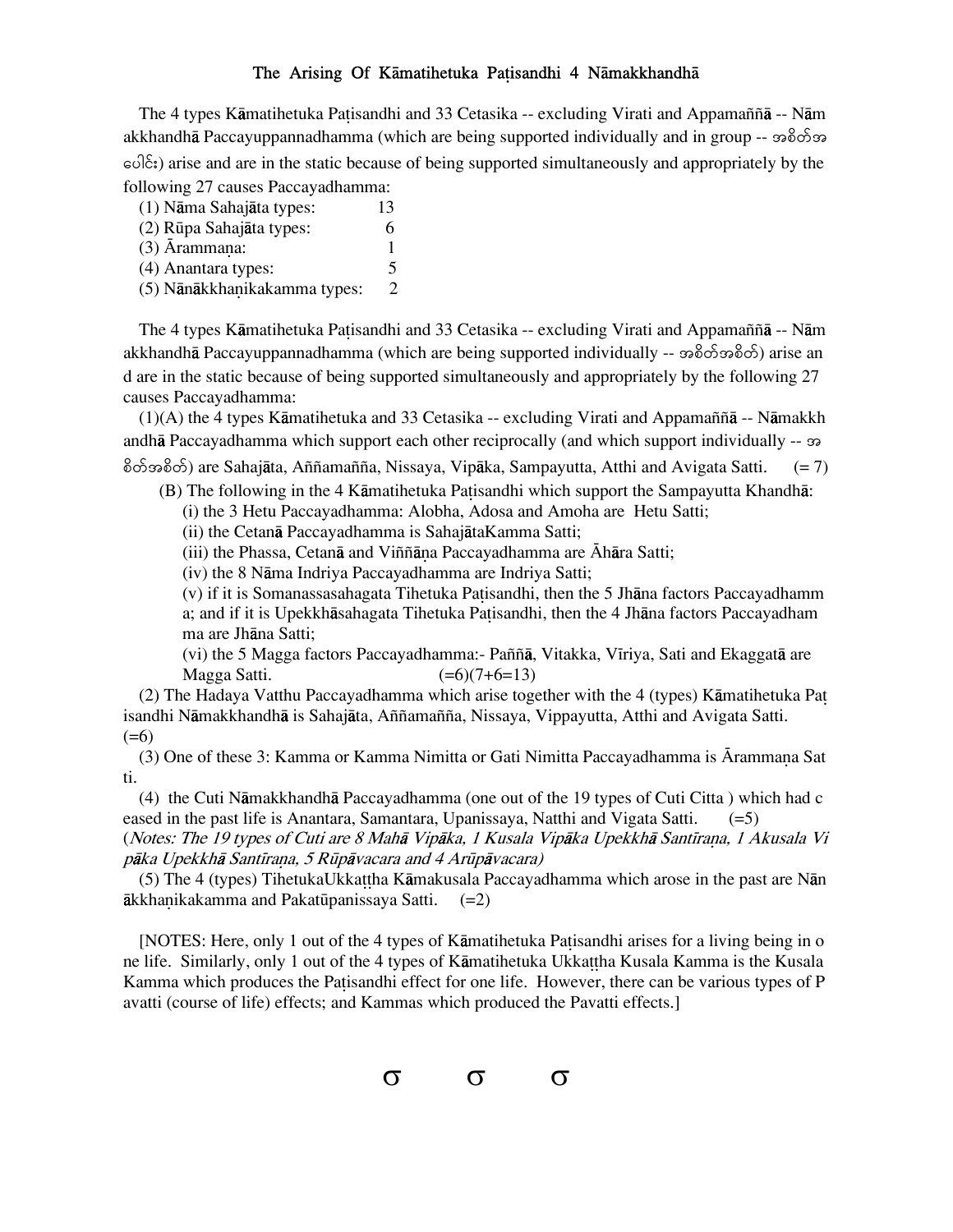#### Bhavanga Rūpakkhandhā Of The Bhavanga 5 Khandhā

Rūpas which arise simultaneously with Bhavanga arising mind moment (Uppāda cittakkhana) are mostly the following 4 types:

- (1) Cittaja RËpa,
- (2) Pavatti Kammaja RËpa,
- (3) Utuja RËpa,
- $(4)$  Āhāraja Rūpa.

Rūpas which arise simultaneously with the static and perishing moments (Thiti & Bhanga Khana) of Bhavanga Citta are the following 3 types:

- (1) Pavatti Kammaja RËpa,
- (2) Utuja RËpa,
- $(3)$  Āhāraja Rūpa.

(NOTES: At the mind moments of some Bhavanga such as the 1st Bhavanga subsequent to Patis andhi, Áhāraja Rūpa cannot arise yet. Áhāraja Rūpa can arise only beginning from the time when f ood eaten by the mother, i.e. the  $\overline{A}h\overline{a}ra$ , spreads to the body of the foetus in the womb.)

#### Bhavanga Rūpakkhandhā

The Bhavanga Cittaja Rūpa Paccayuppannadhamma arise and are in the static because of being su pported simultaneously and appropriately by the following 24 types of causes Paccayadhamma:

- (1) Nåma Sahajåta types: 12
- (2) RËpa Sahajåta types: 5
- (3) Pacchåjåta types: 4
- $(4)$  Rūpa $\bar{A}$ hāra types: 3

The Bhavanga Cittaja Rūpa Paccayuppannadhamma arise and are in the static because of being su pported simultaneously and appropriately by the following 24 types of causes Paccayadhamma:

 $(1)(A)$  the 4 types Kāmatihetuka Bhavanga and 33 Cetasika -- excluding Virati and Appamaññā --Nāmakkhandhā Paccayadhamma (which support individually and in group -- အစိတ်အပေါင်း) are Sah ajāta, Nissaya, Vipāka, Vippayutta, Atthi and Avigata Satti  $(= 6);$ 

(B)The following which exist in that Kāmatihetuka Bhavanga Nāmakkhandhā:

(i) the 3 Hetu Paccayadhamma : Alobha, Adosa and Amoha are Hetu Satti;

(ii) the Cetanå Paccayadhamma is SahajåtaKamma Satti;

(iii) the Phassa, Cetan $\bar{a}$  and Viññ $\bar{a}$ na Paccayadhamma are  $\bar{A}$ h $\bar{a}$ ra Satti;

(iv) the 8 Nåma Indriya Paccayadhamma are Indriya Satti;

(v) if it is Somanassasahagata Tihetuka Bhava∫ga, then the 5 Jhåna factors Paccayadhamm a; and if it is Upekkhāsahagata Tihetuka Bhavanga, then the 4 Jhāna factors Paccayadham ma are Jhåna Satti;

(vi) Excluding Virati, the 5 Magga factors Paccayadhamma are Magga Satti (=6)(6+6=12)

 (2) The 4 Great Elements Paccayadhamma of the same Kalåpa (which support individually and in  $groun$  -- အစိတ်အပေါင်း)

are Sahajåta, Aññamañña, Nissaya, Atthi and Avigata Satti accordingly. (=5)

 (3) The appropriate Vipåka or Kiriyå Nåmakkhandhå which arise subsequently (Pacchåjåta) Pacc ayadhamma are Pacchåjåta, Vippayutta, Atthi and Avigata Satti. (=4)

(4) The Catusamutthānikaojā Paccayadhamma of the same type Kalāpa and different types Kalāp a excluding Ojā in the same Kalāpa (*unit*) are Rūpa Āhāra, Rūpa Āhāratthi and Rūpa Āhāraavigata Satti.  $(=3)$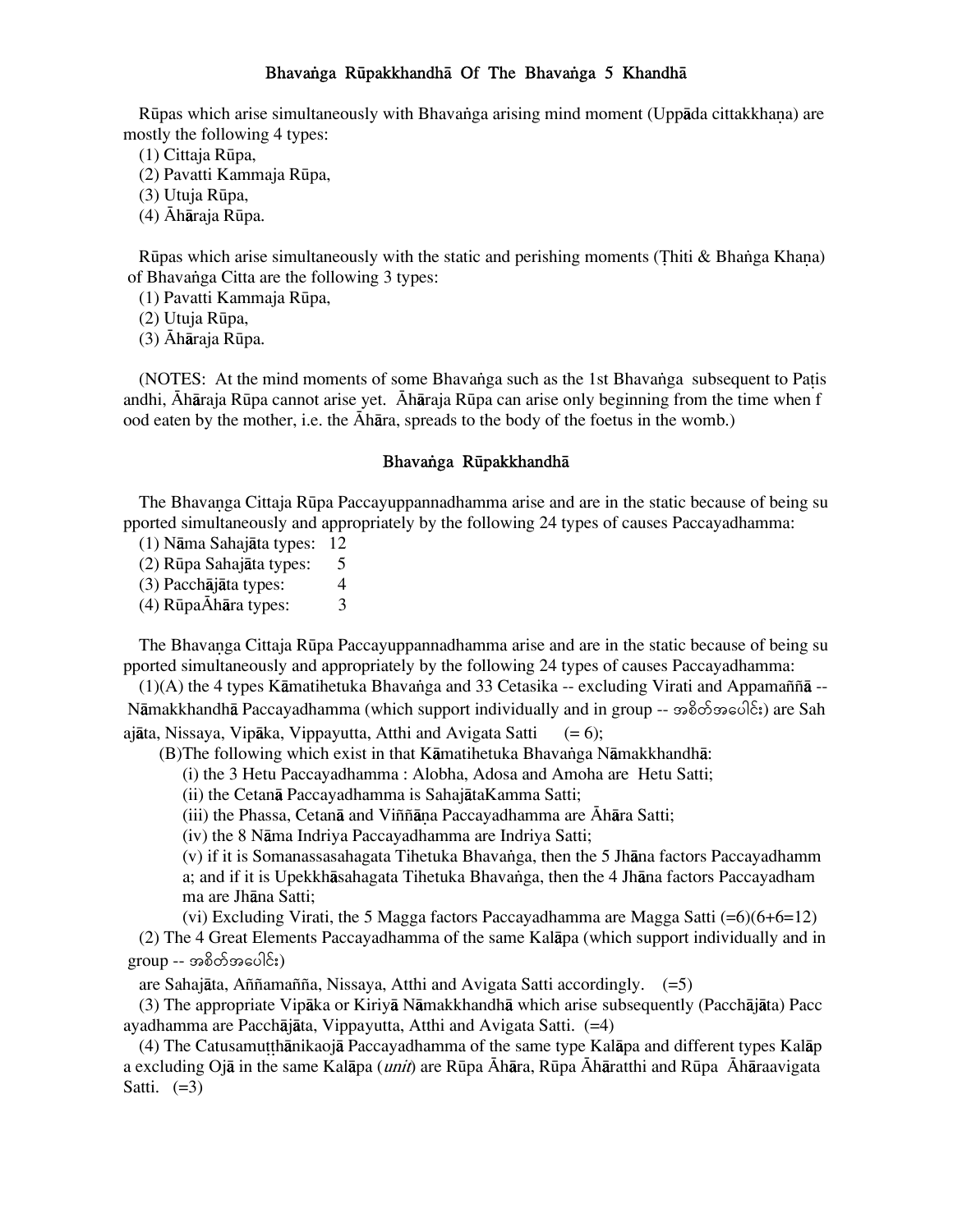## The Arising of Pavatti Kammaja RËpa Which Arise Simultaneously With The Arising-Static-Peris hing Moments of Bhavanga Citta

 The Pavatti Kammaja RËpa arise and are in the static because of being supported simultaneously and appropriately by the following 16 types of causes Paccayadhamma:

- (1) RËpa Sahajåta types: 5
- (2) Pacchåjåta types: 4

 $(3)$  Rūpa Āhāra types:  $3$ 

- (4) Rūpa Jīvitindriya types:  $3$
- (5) Nānākkhanikakamma: 1

 The Pavatti Kammaja RËpa arise and are in the static because of being supported simultaneously and appropriately by the following 16 types of causes Paccayadhamma:

 (1) The 4 Great Elements Paccayadhamma in the same Kalåpa (which support individually and in group -- tpdwftaygif;) are Sahajåta, Aññamañña, Nissaya, Atthi and Avigata Satti, accordingly.  $(=5)$ 

 (2) The Vipåka or Kiriyå Nåmakkhandhå Paccayadhamma which arise subsequently (Pacchåjåta) are Pacchåjåta, Vippayutta, Atthi and Avigata Satti. (=4)

(3) The Catusamutthanikaoja Paccayadhamma of the same type Kalapa and different types Kalap a excluding Ojā in the same Kalāpa (*unit*) are Rūpa Āhāra, Rūpa Āhāratthi and Rūpa Āhāraavigata Satti.  $(=3)$ 

(4) The Rūpajīvitindriya Paccayadhamma in the same Kalāpa are Rūpajīvitindriya, Rūpajīvitindri yatthi and RūpajīvitindriyaAvigata Satti.  $(=3)$ 

 (5) One Paccayadhamma out of these 20 causes Paccayadhamma:- 8 Kåmakusala Kamma and 12 Akusala Kamma Paccayadhamma is N $\overline{a}$ nākkhanikakamma Satti. (=1)

#### The Arising Of Utuja Rüpa and Ahāraja Rüpa Which Arise Simultaneously With The Arising-Stati c-Perishing Moments Of Bhavanga Citta

Those Utuja Rūpa and Āhāraja Rūpa Paccayuppannadhamma arise and are in the static because o f being supported simultaneously and appropriately by the following 12 types of causes Paccayadha mma:

(1) RËpa Sahajåta types: 5

(2) Pacchåjåta types: 4

 $(3)$  Rūpa $\bar{A}$ hāra types: 3

Those Utuja Rūpa and Āhāraja Rūpa Paccayuppannadhamma arise and are in the static because o f being supported simultaneously and appropriately by the following 12 types of causes Paccayadha mma:

 (1) The 4 Great Elements Paccayadhamma in the same Kalåpa (which support individually and in group -- tpdwftaygif;) are Sahajåta, Aññamañña, Nissaya, Atthi and Avigata Satti, accordingly.  $(=5)$ 

 (2) The Vipåka or Kiriyå Nåmakkhandhå Paccayadhamma which arise subsequently (Pacchåjåta) are Pacchåjåta, Vippayutta, Pacchåjåtatthi and PacchåjåtaAvigata Satti. (=4)

(3) The Catusamutthanikaoja Paccayadhamma of the same type Kalapa and different types Kalap a excluding Ojā in the same Kalāpa (*unit*) are Rūpa Āhāra, Rūpa Āhāratthi and Rūpa Āhāraavigata Satti.  $(=3)$ 

(NOTES: Subsequent to Bhavanga, the Vipāka Nāma dhamma group like Bhavanga or Cuti can arise; or the Kiriyå Nåma dhamma group like Pañcadvåråvajjana or Manodvåråvajjana can also aris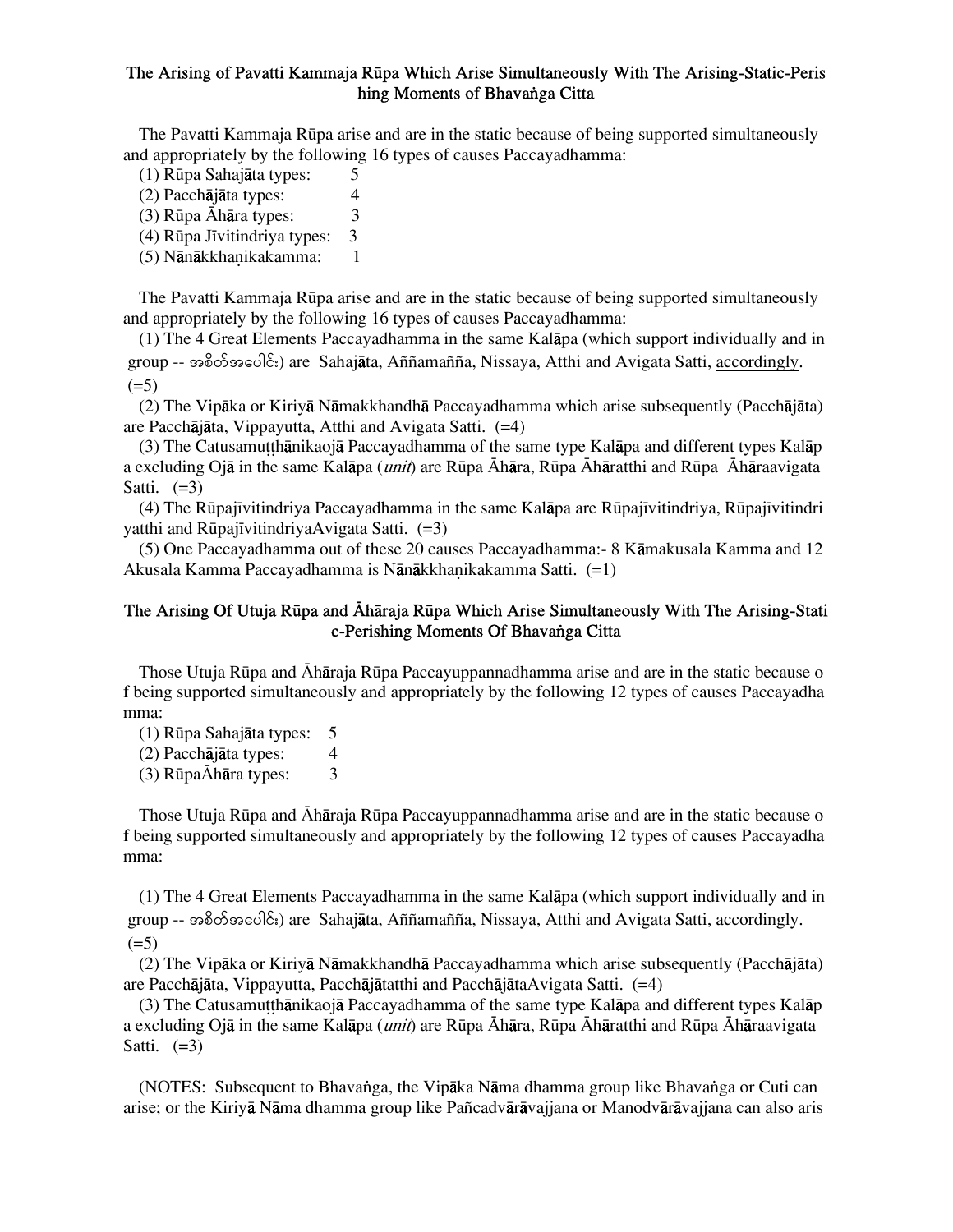e. Therefore, Vipåka or Kiriyå Nåmadhamma are shown as Pacchåjåta Paccayadhamma in the Pacc håjåta section.

Furthermore, although Utuja Rūpa and Āhāraja Rūpa are shown grouped together, discern them s eparately when meditating. They are shown grouped together because the types and quantity of Pac caya are the same.)

#### Yathåraha = Appropriately

Mentioned in the RËpa Sahajåta types, appropriately (=Yathåraha) means:

 (1) any 3 out of the 4 Great Elements Paccayuppannadhamma being supported by the remaining Great Element Paccayadhamma,

 (2) any 1 out of the 4 Great Elements Paccayuppannadhamma being supported by the other 3 Gre at Elements Paccayadhamma,

 (3) any 2 out of the 4 Great Elements Paccayuppannadhamma being supported by the other 2 Gre at Elements Paccayadhamma,

-- are Sahajåta, Aññamañña, Nissaya, Atthi and Avigata Satti.

 (4) The Upådå RËpa Paccayuppannadhamma of the same Kalåpa being supported by the 4 Great Elements Paccayadhamma which support individually and in group ( $\mathcal{B}\delta$  $\mathcal{B}\delta$  $\mathcal{B}\delta$  $\mathcal{B}\delta$ ) are Sahajāta, Nis saya, Atthi and Avigata Satti.

 Understand that the 4 Nåmakkhandhå are based on the same method. They are supported by the f ollowing Paccaya Satti accordingly:

 (1) any 3 out of the 4 Nåmakkhandhå Paccayuppannadhamma being supported by the remaining Nåmakkhandhå Paccayadhamma,

 (2) any 1 out of the 4 Nåmakkhandhå Paccayuppannadhamma being supported by the other 3 Nå makkhandhå Paccayadhamma,

 (3) any 2 out of the 4 Nåmakkhandhå Paccayuppannadhamma being supported by the other 2 Nå makkhandhå Paccayadhamma,

-- are Sahajåta, Aññamañña, Nissaya, Sampayutta, Atthi, Avigata Satti...etc.

#### The Arising Of Kāmatihetuka Bhavanga 4 Nāmakkhandhā

The 4 (types) Kāmatihetuka Bhavanga and 33 Cetasika -- excluding Virati and Appamaññā -- Nā makkhandhā Paccayuppannadhamma (which are being supported individually -- 500 marsh) arise a nd are in the static because of being supported simultaneously and appropriately by the following 26 types of causes Paccayadhamma:

| (1) Nāma Sahajāta types:     | 13            |
|------------------------------|---------------|
| $(2)$ $\bar{A}$ rammana:     |               |
| (3) Anantara types:          | ↖             |
| (4) Vatthu types:            | $\mathcal{L}$ |
| (5) Nānākkhanikakamma types: | $\mathcal{L}$ |

The 4 (types) Kāmatihetuka Bhavanga and 33 Cetasika -- excluding Virati and Appamaññā -- Nā makkhandhā Paccayuppannadhamma (which are being supported individually -- 50055006) arise a nd are in the static because of being supported simultaneously and appropriately by the following 26 types of causes Paccayadhamma:

 (1)(A) The 4 (types) Kåmatihetuka Bhava∫ga and 33 Cetasika -- excluding Virati and Appamaññ å -- Nåmakkhandhå Paccayadhamma which support each other reciprocally (and which support indi vidually -- ශාරිත්තුරිවා are Sahajāta, Aññamañña, Nissaya, Vipāka, Sampayutta, Atthi and Avigata Satti.  $(=7)$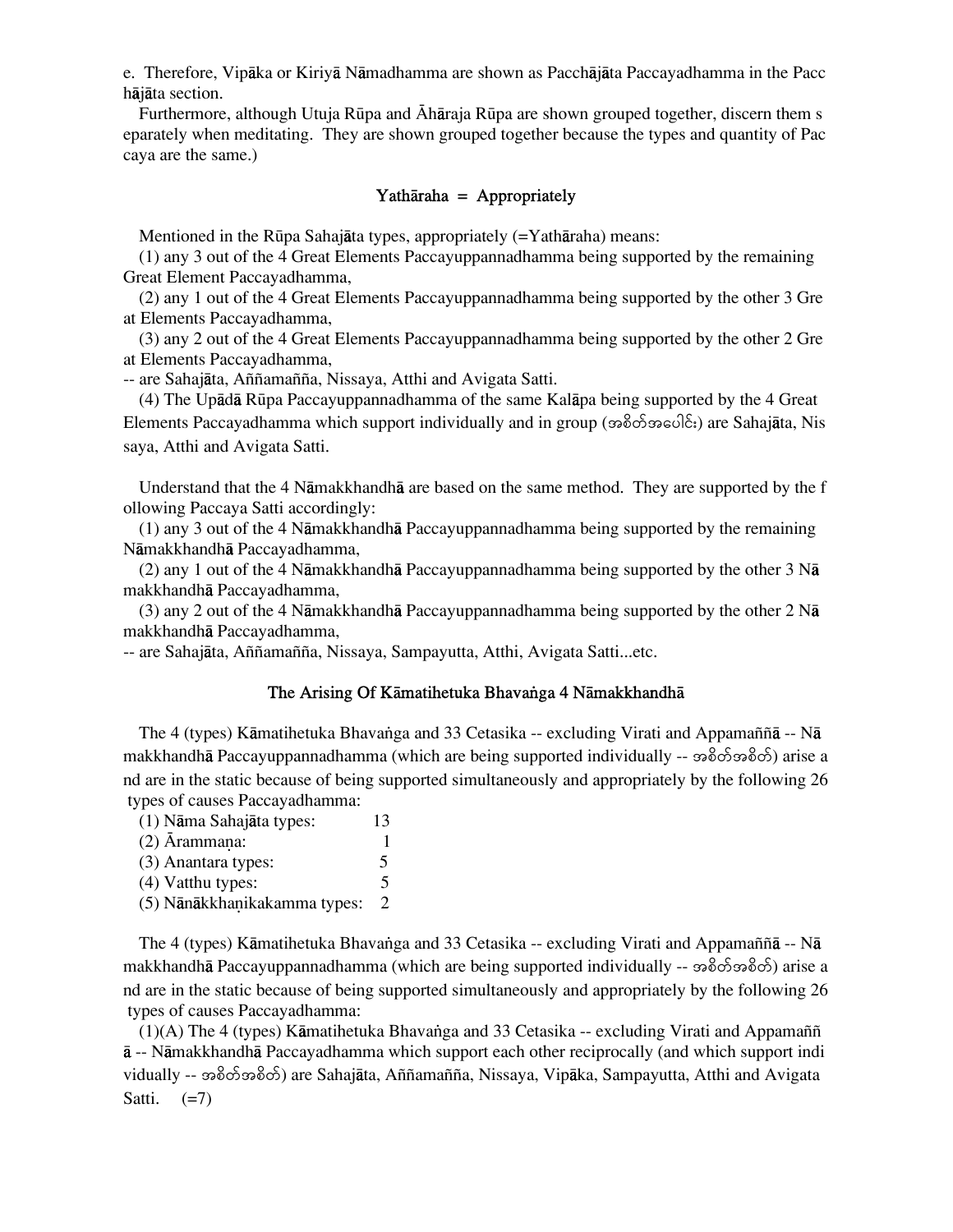(B) The following in the 4 (types) Kåmatihetuka Bhava∫ga Nåmakkhandhå which support the Sampayutta Khandhå:

(i) the 3 Hetu Paccayadhamma: Alobha, Adosa and Amoha are Hetu Satti;

(ii) the Cetanå Paccayadhamma is SahajåtaKamma Satti;

(iii) the Phassa, Cetanā and Viññāna Paccayadhamma are Āhāra Satti;

(iv) the 8 Nåma Indriya Paccayadhamma are Indriya Satti;

(v) if it is Somanassasahagata Tihetuka Bhava∫ga, then the 5 Jhåna factors Paccayadhamma; an d if it is Upekkhåsahagata Tihetuka Bhava∫ga, then the 4 Jhåna factors Paccayadhamma are Jh åna Satti;

(vi) the 5 Magga factors Paccayadhamma: Paññā, Vitakka, Vīriya, Sati and Ekaggatā are Magg a Satti  $(=6)(7+6=13)$ 

(2) The object (Ārammana) Paccayadhamma which is the object of the Maranāsanna Javana in th e past life, being either one of these 3:- Kamma or Kamma Nimitta or Gati Nimitta is Ārammana Sa tti.  $(=1)$ 

 (3) One of the appropriate Nåmakkhandhå Paccayadhamma out of the following Nåmakkhandhå: (i) when (the Bhavanga) arise subsequent to Patisandhi without interval then the Kāma Tihetu ka Patisandhi Nāmakkhandhā which had ceased; or

(ii) when arise subsequent to (another) Bhavanga which arose in the preceding without interva l then the Kāma Tihetuka Bhavanga Nāmakkkhandhā which had ceased; or

(iii) when arise subsequent to Votthapana without interval then the Votthapana Nåmakkhandh å which had ceased; or

(iv) when arise subsequent to Javana without interval then the last Javana Nåmakkhandhå whi ch had ceased; or

(v) when arise subsequent to Tadārammana without interval then the 2nd Tadārammana Nāma kkhandhå which had ceased,

is Anantara, Samanantara, Upanissaya, Natthi and Vigata Satti.  $(=5)$ 

(4) One of the appropriate Hadaya Vatthu Paccayadhamma out of the following Hadaya Vatthu:

(i) when (the Bhavanga) arise subsequent to Patisandhi without interval, then the Hadaya Vatth u which arose simultaneously with the Kāma Tihetuka Patisandhi Nāmakkhandhā; or

(ii) when arise subsequent to (another) Bhavanga without interval, then the Hadaya Vatthu whi

ch arose simultaneously with the Kāma Tihetuka Bhavanga Nāmakkhandhā that had ceased in t he preceding moment; or

(iii) when arise subsequent to Votthapana without interval, then the Hadaya Vatthu which arose simultaneously with Votthapana Nåmakkhandhå; or

(iv) when arise subsequent to Javana without interval, then the Hadaya Vatthu which arose sim ultaneously with the last Javana Nåmakkhandhå; or

 $(v)$  when arise subsequent to Tadārammana without interval, then the Hadaya Vatthu which aro se simultaneously with the 2nd Tadārammana Nāmakkhandhā; or

(vi) the Hadaya Vatthu which arise simultaneously with the 17th mind counting backwards fro m Cuti, at the time of Maranāsanna,

is Nissaya, Purejāta, Vippayutta, Atthi and Avigata Satti.  $(=5)$ 

(5) One of the Kusala Kamma Paccayadhamma out of the 4 types of Tihetuka Ukka tha KāmaKus ala Kamma which arose in the past is Nānākkhaṇika Kamma and Pakatūpanissaya Satti.  $(=2)$ 

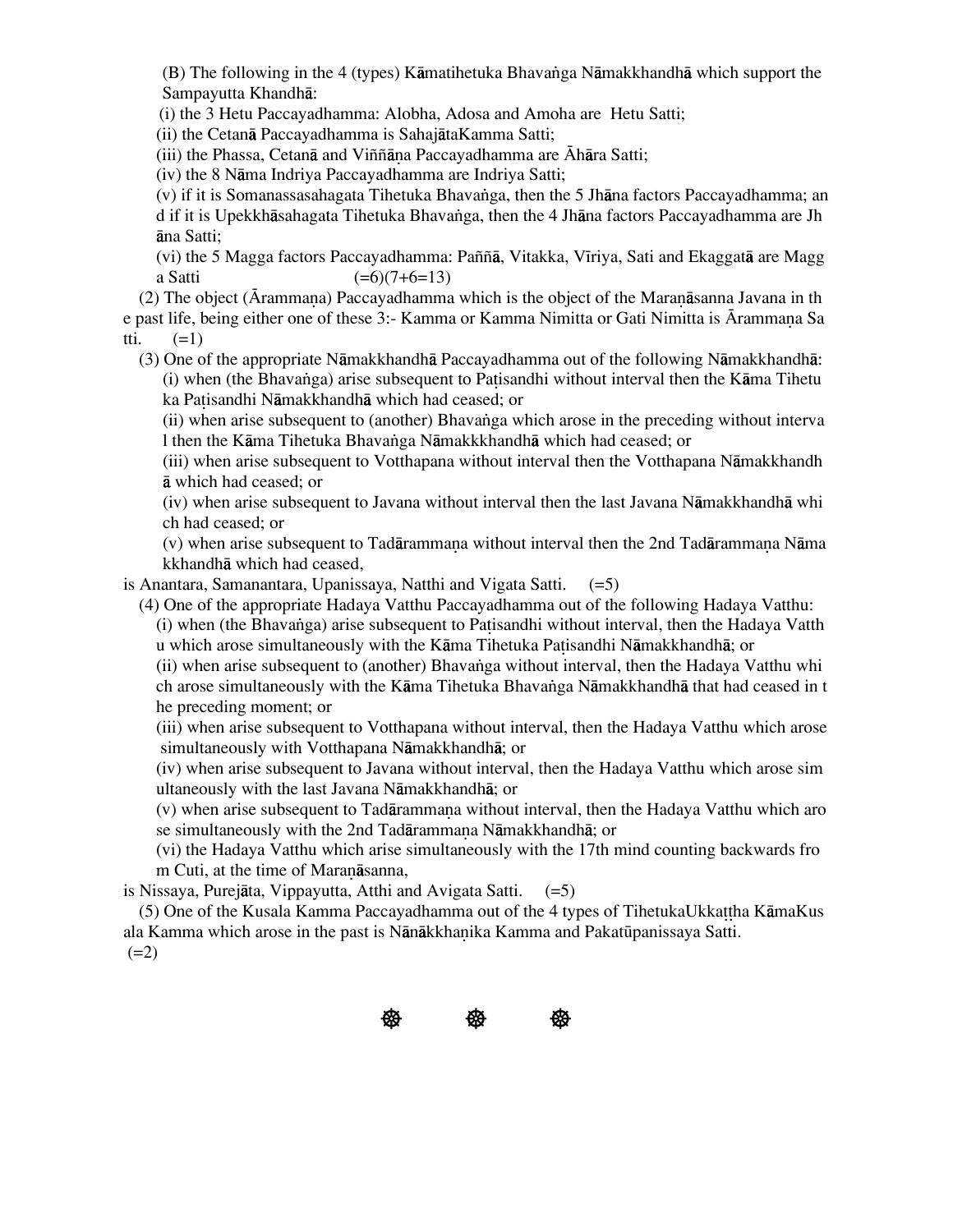## Cuti 5 Khandhå (KåmaTihetuka Cuti)

 At the moment of Cuti:- Kammaja RËpa, Utuja RËpa and Óhåraja RËpa can no longer arise. The Kammaja Rūpa, Utuja Rūpa and Āhāraja Rūpa -- which arose simultaneously with the 17th mind, c ounting backwards from Cuti -- reach the perishing stage, Bhanga. It is debatable among Venerabl e teachers as to whether Cuti Citta can produce Cittaja RËpa or not. However, Citta (mind) which a re close / near (in moment) to Cuti Citta can produce Cittaja RËpa. These Cittaja RËpa reach the sta tic stage (Thiti) at the moment of Cuti. These Cittas can be:

(1) Javana, if Cuti occur subsequent to Javana or

(2) Tadārammana, if Cuti occur subsequent to Tadārammana or

(3) Bhavanga, if Cuti occur subsequent to Bhavanga.

 Therefore, for these Citta understand concerning the Cittaja RËpa as already mentioned, is mentio ning and will be mentioned. Understand similarly for Kammaja Rūpa, Utuja Rūpa and Āhāraja Rūp a.

#### The Arising Of Kåmatihetuka Cuti 4 Nåmakkhandhå

 The 4 (types) Kåmatihetuka Cuti and 33 Cetasika -- excluding Virati and Appamaññå -- Nåmakkh andhā Paccayuppannadhamma (which are being supported individually  $\infty$   $\delta$  $\infty$ ) arise and are in the static because of being supported simultaneously and appropriately by the following 26 types of causes Paccayadhamma:

| (1) Sahajāta types:          | 13            |
|------------------------------|---------------|
| $(2)$ $\bar{A}$ rammana:     |               |
| (3) Anantara types:          | ↖             |
| (4) Vatthu types:            | ད             |
| (5) Nānākkhanikakamma types: | $\mathcal{L}$ |

 The 4 (types) Kåmatihetuka Cuti and 33 Cetasika -- excluding Virati and Appamaññå -- Nåmakkh andha Paccayuppannadhamma (which are being supported individually -- spoofspoof) arise and are in the static because of being supported simultaneously and appropriately by the following 26 types of causes Paccayadhamma:

 (1)(A) The 4 (types) Kåmatihetuka Cuti and 33 Cetasika -- excluding Virati and Appamaññå -- N åmakkhandhå Paccayadhamma which support each other reciprocally (and which support individual ly -- ශාරීරාගාරිව) are Sahajāta, Aññamañña, Nissaya, Vipāka, Sampayutta, Atthi and Avigata Satti.  $(=7)$ 

(B) The following in the 4 (types) Kåmatihetuka Cuti Nåmakkhandhå which support the Samp ayutta Khandhå:

(i) the 3 Hetu Paccayadhamma: Alobha, Adosa and Amoha are Hetu Satti;

(ii) the Cetanå Paccayadhamma is SahajåtaKamma Satti;

 $(iii)$  the Phassa, Cetan $\bar{a}$  and Viññ $\bar{a}$ na Paccayadhamma are Āhāra Satti;

(iv) the 8 Nåma Indriya Paccayadhamma are Indriya Satti;

(v) if it is Somanassasahagata Tihetuka Cuti, then the 5 Jhåna factors Paccayadhamma; and if it is Upekkhåsahagata Tihetuka Cuti, then the 4 Jhåna factors Paccayadhamma are Jhåna Satti;

(vi) the 5 Magga factors Paccayadhamma excluding Virati are Magga Satti

 $(=6)(7+6=13)$ 

(2) The cause object ( $\bar{A}$ rammana) Paccayadhamma which is either one of these 3:- Kamma or Ka mma Nimitta or Gati Nimitta is Ārammana Satti.  $(=1)$ 

(3) The following Paccayadhamma:

(i) when arise without interval after Javana, then the Maraṇāsanna 5th Javana Nāmakkhandhā which had ceased;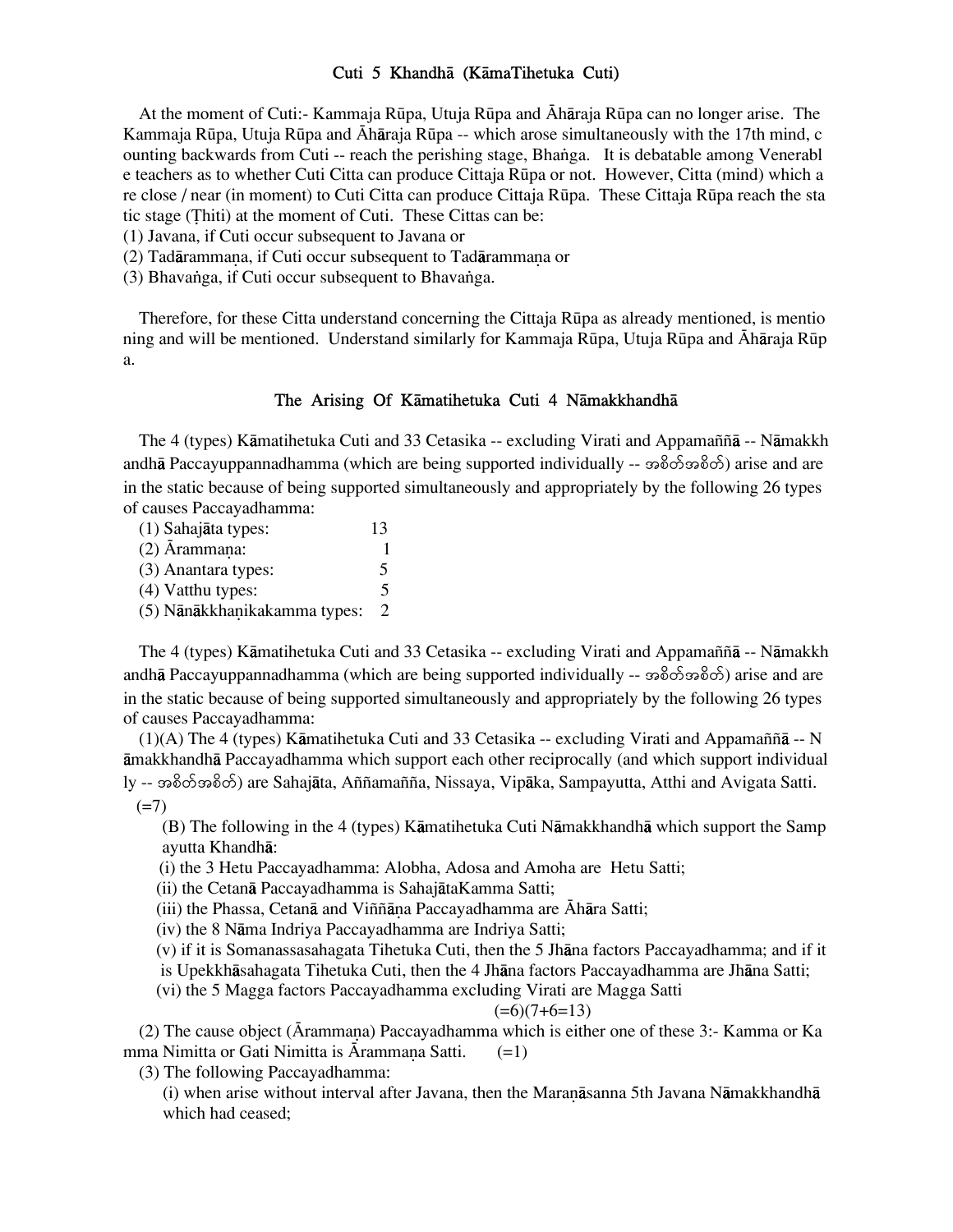(ii) when arise without interval after Tadārammana, then the 2nd Tadārammana Nāmakkhandh å which had ceased;

(iii) when arise without interval after Bhavanga, then the Kāma Tihetuka Bhavanga Nāmakkk handhå which had ceased preceding to (the Cuti) itself;

-- are Anantara, Samanantara, Upanissaya, Natthi and Vigata Satti. (=5)

 (4) The Hadaya Vatthu Paccayadhamma which arose simultaneously with the 17th Citta counting backwards from the Cuti Citta itself is Nissaya, Purejåta, Vippayutta, Atthi and Avigata Satti.

 $(=5)$ 

(5) The TihetukaUkka ttha KāmaKusala Kamma Paccayadhamma which arose in the past is Nānā kkhanikakamma and Pakatūpanissaya Satti.  $(=2)$ 

## The Arising Of Rūpa During Pañcadvāra Vīthi Process

In Pañcadvāra Vīthi:

 (1) there are 3 types of RËpa which arise simultaneously with the arising-static-perishing moment s of Pañca Viññāna which are:

(i) Pavatti Kammaja RËpa,

(ii) Utuja Rūpa and

(iii) Āhāraja Rūpa;

 (2) the RËpa which arise simultaneously with the arising moment (uppåda) of Pañcadvåråvajjana, Sampaticchana, Santīrana, Votthapana, Javana and Tadārammana (excluding Pañca Viññāna) are of 4 types which are:

(i) Cittaja RËpa,

(ii) Pavatti Kammaja RËpa,

(iii) Utuja RËpa and

 $(iv)$  Āhāraja Rūpa;

 $(3)$  there are 3 types of Rūpa which arise simultaneously with the static and perishing moments ( $\Gamma$ ) hiti & Bhanga) of those Pañcadvāra Vīthi Citta which are:

(i) Pavatti Kammaja RËpa,

(ii) Utuja RËpa and

(iii) Āhāraja Rūpa.

#### Pañcadvåråvajjana 5 Khandhå

 Among the 5 Khandhå at the moment of Pañcadvåråvajjana, RËpakkhandhå will be shown first. I n that Rūpakkhandhā, the Patthāna Paccaya relationships will be shown divided into 3 groups as:- (1) ) Cittaja Rūpa, (2) Pavatti Kammaja Rūpa, (3) Utuja Rūpa & Āhāraja Rūpa.

#### The Arising Of Pañcadvārāvajjana Nāmakkhandhā Cittaja Rūpa

 The Pañcadvåråvajjana Cittaja RËpa Paccayuppannadhamma arise and are in the static because of being supported simultaneously and appropriately by the following 21 types of cause Paccayadham ma:

(1) Nåma Sahajåta types: 9

(2) RËpa Sahajåta types: 5

(3) Pacchåjåta types: 4

 $(4)$  Rūpa $\bar{A}$ hāra types:  $3$ 

 The Pañcadvåråvajjana Cittaja RËpa Paccayuppannadhamma arise and are in the static because of being supported simultaneously and appropriately by the following 21 types of cause Paccayadham ma: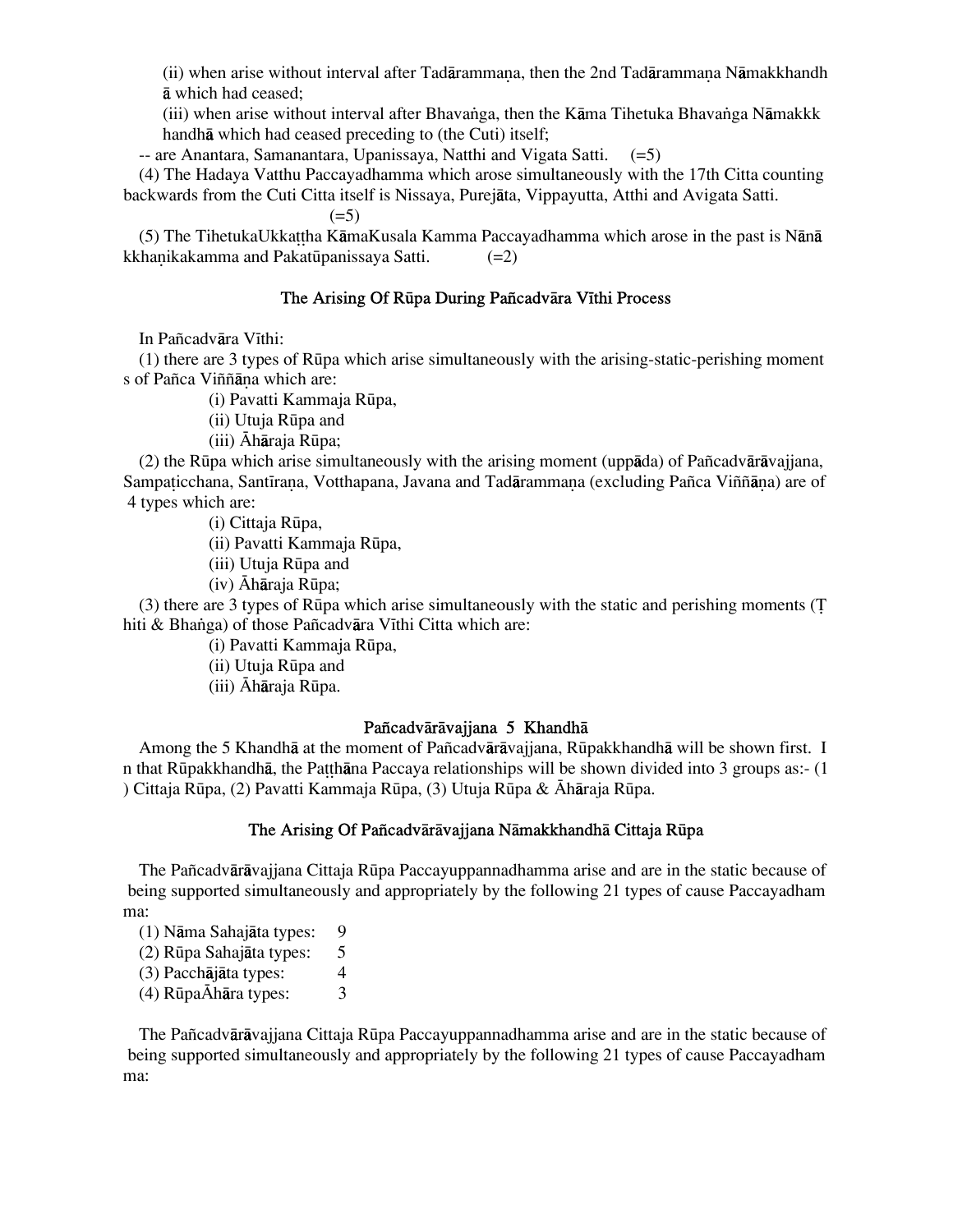$(1)(A)$  The Pañcadvārāvajjana Citta and 10 Aññasamāna Cetasika -- excluding Chanda, Pīti and Vīriya -- Nāmakkhandhā Paccayadhamma (which support individually and in group -- soo  $\infty$ ;) are Sahajāta, Nissaya, Vippayutta, Atthi and Avigata Satti. (=5)

(B)(i) the Cetanå Paccayadhamma is SahajåtaKamma Satti;

- $(iii)$  the Phassa, Cetan $\bar{a}$  and Viññ $\bar{a}$ na Paccayadhamma are Āhāra Satti;
- (iii) the 3 Nāma Indriya Paccayadhamma: Jīvita, Citta and Vedanā are Indriya Satti;
- (iv) the 4 Jhāna factors Paccayadhamma, excluding Pīti, are Jhāna Satti.

 $(=4)(5+4=9)$ 

 (2) The 4 Great Elements Paccayadhamma in the same Kalåpa which support individually and in  $group$  ( $\infty$  $\delta$  $\infty$  $\infty$  $\delta$ ) are Sahajāta, Aññamañña, Nissaya, Atthi and Avigata Satti accordingly. (= 5)

(3) One Nāmakkhandhā Paccayadhamma out of the  $(5)$  PañcaViññāna which arise subsequently ( Pacchåjåta) is Pacchåjåta, Vippayutta, Atthi and Avigata Satti. (=4)

(4) The Catusamutthānikaojā Paccayadhamma of the same type Kalāpa and different types Kalāp a excluding Ojā in the same Kalāpa (*unit*) are Rūpa Āhāra, Rūpa Āhāratthi and Rūpa Āhāraavigata Satti.  $(=3)$ 

## The Arising of Pavatti Kammaja RËpa Which Arise Simultaneously With The Arising-Static-Peris hing Moments Of Pañcadvåråvajjana Citta

 Those Pavatti Kammaja RËpa Paccayuppannadhamma arise & are static because of being support ed simultaneously and appropriately by the following 16 types of causes Paccayadhamma:

- $(1)$  Rūpa Sahajāta types:  $5$
- (2) Pacchåjåta types: 4
- $(3)$  Rūpa Āhāra types:  $3$
- (4) Rūpa Jīvitindriya types:  $3$
- $(5)$  Nānākkhanikakamma: 1

 Those Pavatti Kammaja RËpa Paccayuppannadhamma arise & are static because of being support ed simultaneously and appropriately by the following 16 types of causes Paccayadhamma:

 (1) The 4 Great Elements Paccayadhamma in the same Kalåpa which support individually and in group (အစိတ်အပေါင်း) are Sahajāta, Aññamañña, Nissaya, Atthi and Avigata Satti accordingly. (=5)

(2) The Pañca Viññāna Paccayadhamma which arise subsequently (Pacchājāta) is Pacchājāta, Vip payutta, Atthi and Avigata Satti. (=4)

(3) The Catusamutthanikaoja Paccayadhamma of the same type Kalapa and different types Kalap a excluding Ojā in the same Kalāpa (*unit*) are Rūpa Āhāra, Rūpa Āhāratthi and Rūpa Āhāraavigata Satti.  $(=3)$ 

(4) The Rūpajīvitindriya Paccayadhamma in the same Kalāpa are Rūpajīvitindriya, Rūpajīvitindri yatthi and RūpajīvitindriyaAvigata Satti.  $(=3)$ 

 (5) One Paccayadhamma out of these 25 types Paccayadhamma:- 8 Kåmakusala Kamma, 12 Aku sala Kamma and 5 Rūpa Kusala Kamma which arose in the past is Nānākkhanikakamma Satti.  $(=1)$ 

## The Arising of Utuja Rūpa  $\&$  Åhāraja Rūpa Which Arise Simultaneously With The Arising-Static-Perishing Moments Of Pañcadvåråvajjana Citta

These Utuja Rūpa &  $\overline{A}$ hāraja Rūpa Paccayuppannadhamma arise and are in the static because of being supported simultaneously and appropriately by the following 12 types of causes Paccayadham ma:

- (1) RËpa Sahajåta types: 5
- (2) Pacchåjåta types: 4
- $(3)$  Rūpa Āhāra types:  $3$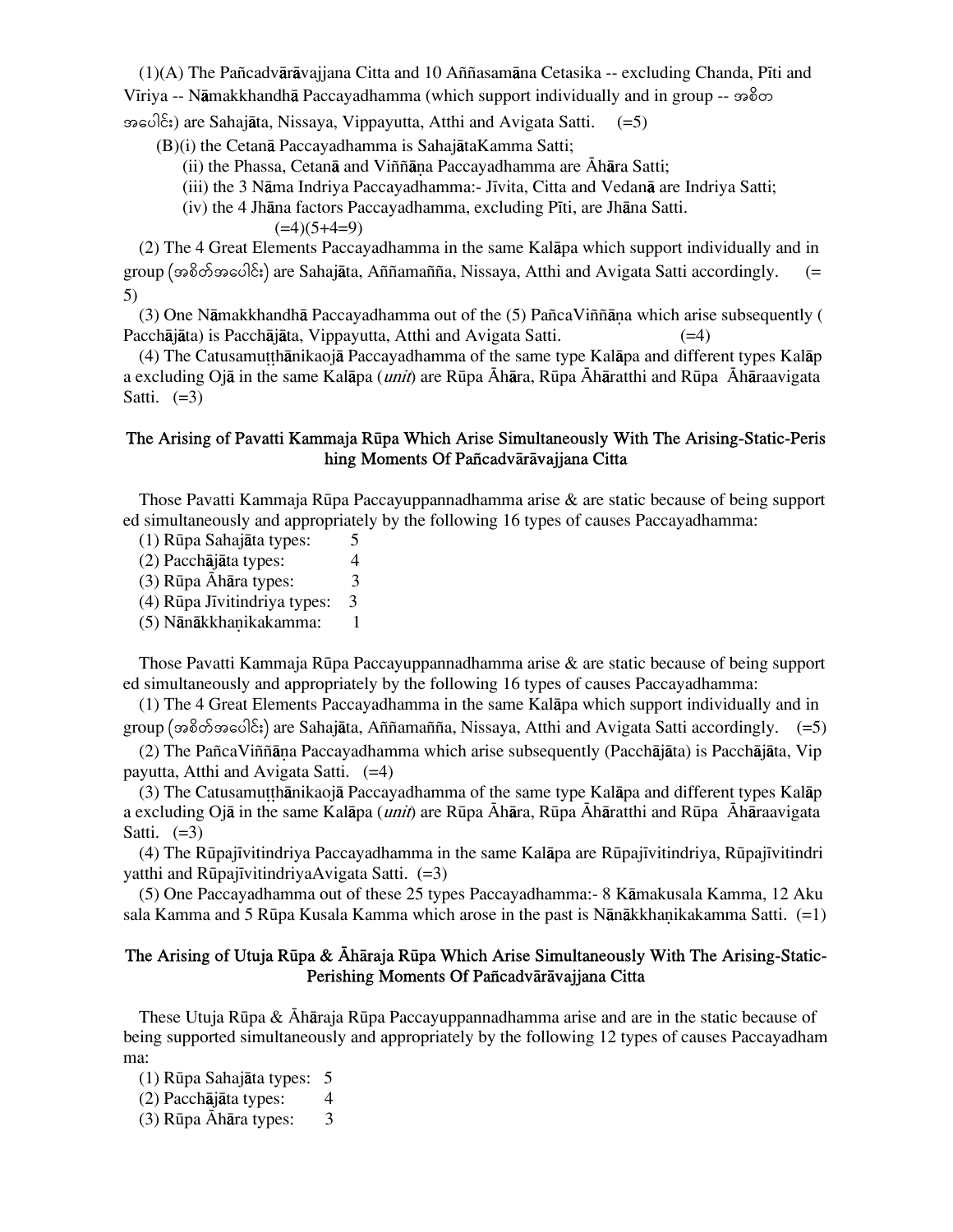These Utuja Rūpa  $\&$  Āhāraja Rūpa Paccayuppannadhamma arise  $\&$  are in the static because of be ing supported simultaneously and appropriately by the following 12 types of causes Paccayadhamm a:

 (1) The 4 Great Elements Paccayadhamma in the same Kalåpa which support individually and in group ( $\infty$  $\delta$  $\infty$ se $\delta$ ):) are Sahajāta, Aññamañña, Nissaya, Atthi and Avigata Satti accordingly. (=5)

(2) The Pañca Viññāna Paccayadhamma which arise subsequently (Pacchājāta) is Pacchājāta, Vip payutta, Atthi and Avigata Satti. (=4)

(3) The Catusamutthanikaoja Paccayadhamma of the same type Kalapa and different types Kalap a excluding Ojā in the same Kalāpa (*unit*) are Rūpa Āhāra, Rūpa Āhāratthi and Rūpa Āhāraavigata Satti.  $(=3)$ 

#### Brief Notes On The Division Of Paccaya

The Vīthi Citta process of taking the Atimahanta Rūpārammaṇa as object in Cakkhudvāra is as fo llows:

'Atīta Bhavanga (once)-Bhavanga Calana-Bhavangupaccheda-Pañcadvārāvajjana-CakkhuViññāna ( =PañcaViññāna)-Sampaticchana-Santīrana-Votthapana-Kāma Javana (7 times)-Tadārammana (2 ti mes)-..... Bhavanga-Bhavanga-.....'.

The (1) Kusala or

- (2) Akusala or
- (3) Kiriyå Javana Citta

in the Javana of this Vīthi arise and are in the static stage because of being supported simultaneousl y and appropriately by the following 5 types of causes Paccayadhamma:

- (1) Sahajåta types
- $(2)$  Ārammana types
- (3) Anantara types
- (4) Vatthu types
- (5) PakatËpanissaya types.

 As for the Vipåka Cittas, they arise and are in the static stage because of being supported simultan eously and appropriately by 6 types of causes Paccayadhamma which are the above 5 types plus Nå nākkhanikakamma type. This is the brief notes.

#### Pañcadvåråvajjana - Nåmakkhandhå

The Pañcadvārāvajjana Citta and 10 Aññasamāna Cetasika -- excluding Chanda, Pīti and Vīriya --Nāmakkhandhā Paccayuppannadhamma (which are being supported individually -- အစိတ်အစိတ်) ari se and are in the static because of being supported simultaneously and appropriately by the followin g 25 types of causes Paccayadhamma:

- (1) Sahajåta types: 10
- $(2)$  Ārammana types: 4
- (3) Anantara types: 5
- (4) Vatthu types: 5
- (5) Pakatūpanissaya: 1

 The Pañcadvåråvajjana Nåmakkhandhå Paccayuppannadhamma (which are being supported indiv idually -- නමින්නමින්) arise and are in the static because of being supported simultaneously and appr opriately by the following 25 types of causes Paccayadhamma: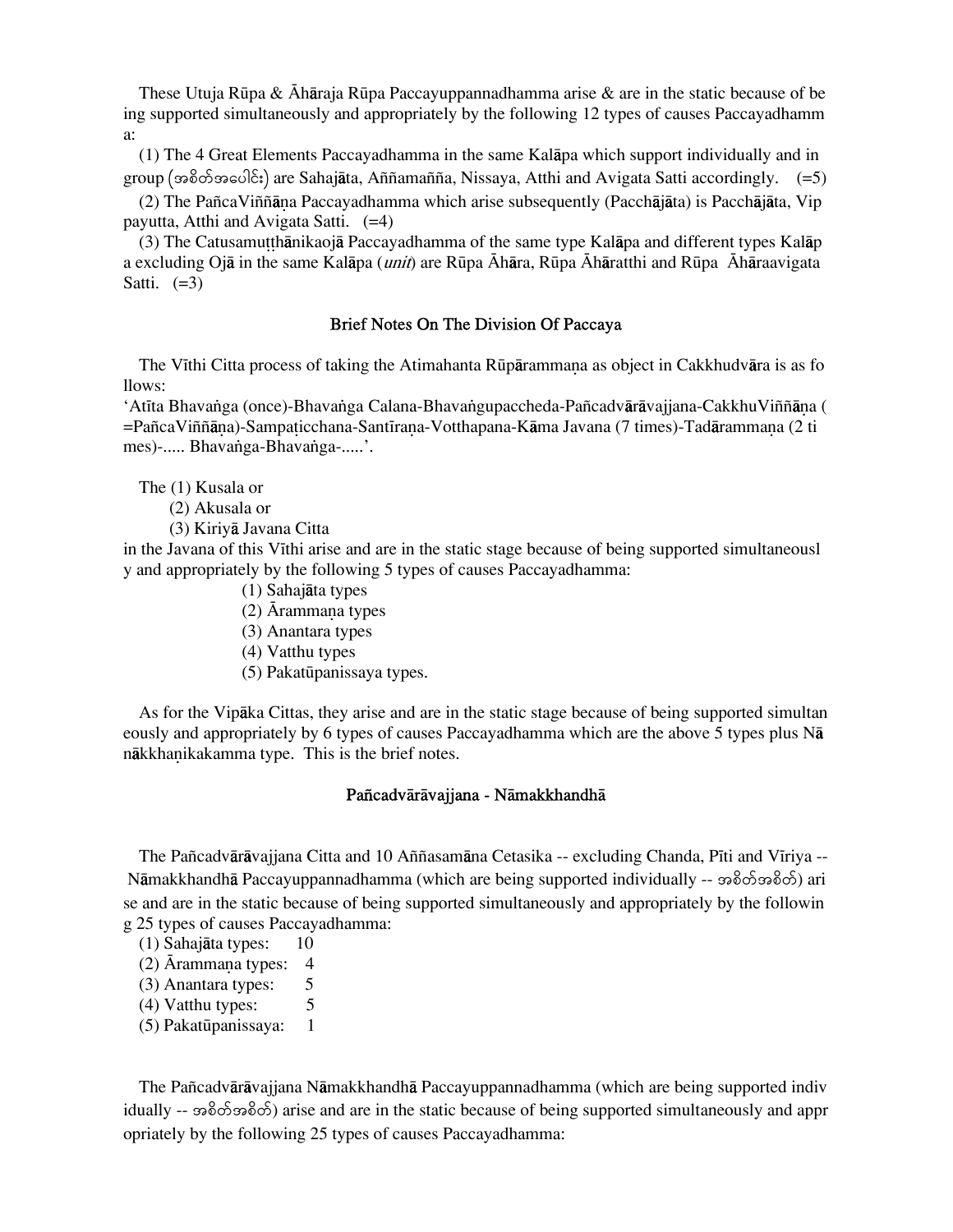$(1)(A)$  The Pañcadvārāvajjana Citta and 10 Aññasamāna Cetasika -- excluding Chanda, Pīti and Vīriya -- Nāmakkhandhā Paccayadhamma which support each other reciprocally (and which suppor t individually -- ශුරින්ශාරි) are Sahajāta, Aññamañña, Nissaya, Sampayutta, Atthi and Avigata Satt

i.  $(=6)$ 

(B)(i) the Cetanå Paccayadhamma is SahajåtaKamma Satti;

 $(iii)$  the Phassa, Cetan $\bar{a}$  and Viññ $\bar{a}$ na Paccayadhamma are Āhāra Satti;

(iii) the Jīvita, Citta and Vedanā Paccayadhamma are Indriya Satti;

(iv) the 4 Jhāna factors Paccayadhamma, excluding Pīti, are Jhāna Satti.

 $(=4)(6+4=10)$ 

(2) The present Rūpārammana Paccayadhamma is Ārammana, Purejāta, Atthi and Avigata.  $(=$ 4) (The method is similar for Saddarammana...etc.)

 (3) The preceding Bhava∫gupaccheda Nåmakkhandhå Paccayadhamma which had already ceased are Anantara, Samanantara, Upanissaya, Natthi and Vigata Satti.

 $(=5)$ 

(4) The Hadaya Vatthu Paccayadhamma which arose simultaneously with that Bhavangupacched a Nåmakkhandhå is Nissaya, Purejåta, Vippayutta, Atthi and Avigata Satti.

 $(=5)$ 

(5) The Paccayadhamma which are the 89 Citta & 52 Cetasika that are powerful (Balava), 28 Rūp a and some Paññatti which can be Paccaya are PakatËpanissaya Satti.

 $(=1)$ 



#### Cakkhu Viññāna 5 Khandhā:

## The Arising of Pavatti Kammaja RËpa Which Arise Simultaneously With The Arising-Static-Peris hing Moments of CakkhuViññāna

 These Pavatti Kammaja RËpa Paccayuppannadhamma arise & are in the static because of being s upported simultaneously and appropriately by the following 16 types of causes Paccayadhamma:

 (1) RËpa Sahajåta types: 5 (2) Pacchåjåta types: 4  $(3)$  Rūpa Āhāra types:  $3$  $(4)$  Rūpa Jīvitindriya types: 3 (5) Nānākkhanikakamma: 1

(Numbers 1, 3, 4 and 5 are similar to that of Pañcadvåråvajjana RËpakkhandhå mentioned above)  $(2)$  The Sampaticchana Nāmakkhandhā Paccayadhamma which arise in the subsequent (Pacchājāt

a) are Pacchåjåta, Vippayutta, Atthi and Avigata Satti.

(=4) (This is the only difference)

## Utuja Rūpa -- Āhāraja Rūpa

The Utuja Rūpa and Āhāraja Rūpa Paccayuppannadhamma -- which arise simultaneously with th e arising-static-perishing moments of Cakkhu Viññāna (PañcaViññāna) -- arise and are in the static because of being supported simultaneously and appropriately by the following 12 types of causes Pa ccayadhamma:

(1) RËpa Sahajåta types: 5

(2) Pacchåjåta types: 4

 $(3)$  Rūpa Āhāra types:  $3$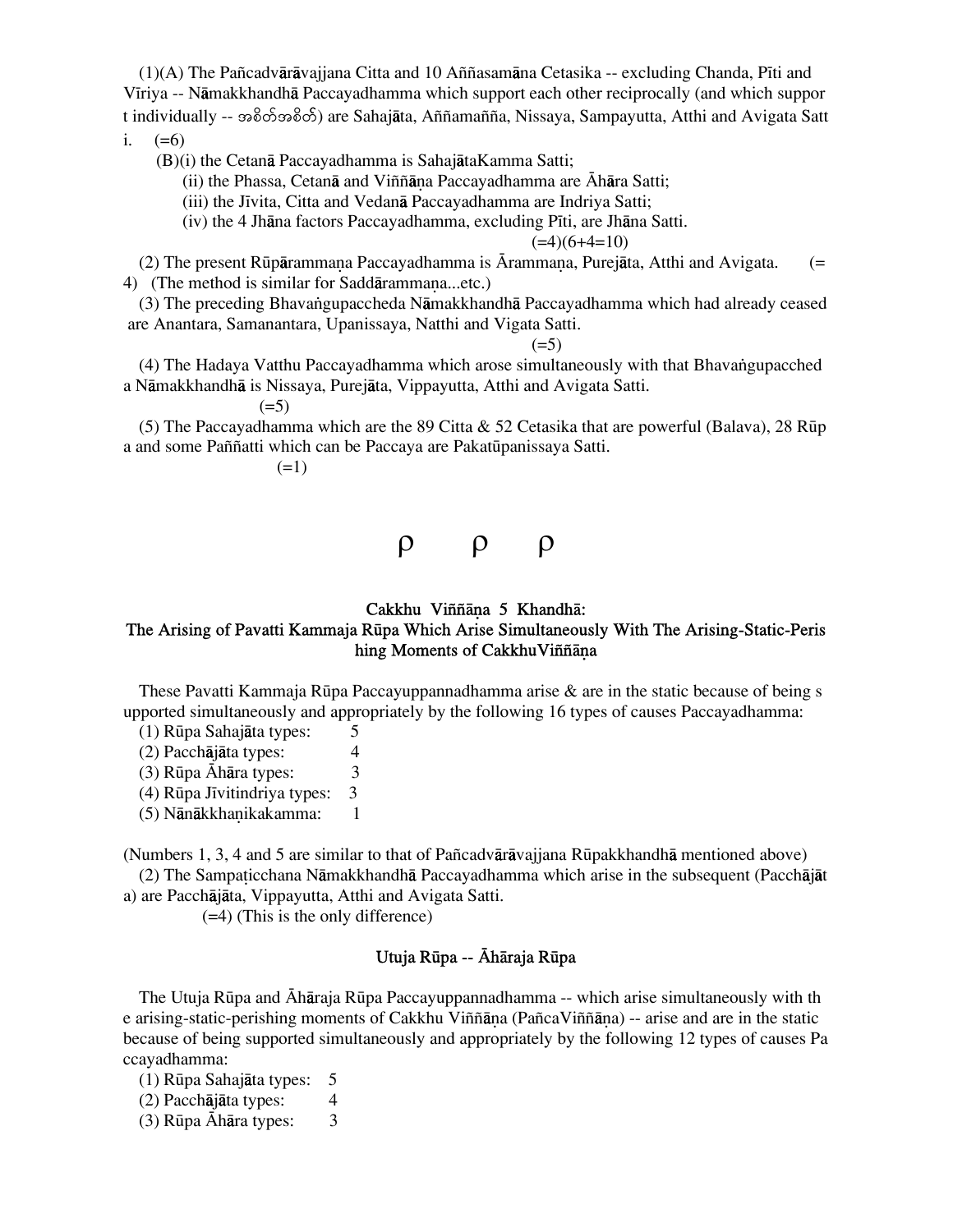(Understand that it is based on the same method mentioned in Pañcadvåråvajjana. As for the Pac chājāta Paccayadhamma, it is Sampaticchana Nāmakkhandhā)

## The Arising Of Cakkhu Viññāna Nāmakkhandhā

The Cakkhu Viññāna Citta and 7 Sabba Citta Sādhārana Cetasika Nāmakkhandhā Paccayuppanna dhamma (which are being supported individually --  $\infty$  of  $\infty$ ) arise and are in the static because o f being supported simultaneously and appropriately by the following 28 types of causes Paccayadha mma:

- (1) Sahajåta types: 10
- $(2)$  Árammana types: 4
- (3) Anantara types: 5
- (4) Vatthu types: 6
- (5) Kamma types: 2
- (6) Pakatūpanissaya: 1

The Cakkhu Viññāna Citta and 7 Sabba Citta Sādhārana Cetasika Nāmakkhandhā Paccayuppanna dhamma (which are being supported individually -- solosologies) arise and are in the static because o f being supported simultaneously and appropriately by the following 28 types of causes Paccayadha mma:

 (1) The CakkhuViññåˆa Citta and 7 Sabba Citta Sådhåraˆa Cetasika Nåmakkhandhå Paccayadha mma which support each other reciprocally (and which support individually -- အစိတ်အစိတ်) are Saha jāta, Aññamañña, Nissaya, Vipāka, Sampayutta, Atthi and Avigata Satti.  $(=7)$ 

(B) The following in the CakkhuViññāna Nāmakkhandhā which support the Sampayutta Khan dhå:

(i) the Cetanå Paccayadhamma is SahajåtaKamma Satti;

(ii) the Phassa, Cetan $\bar{a}$  and Viññ $\bar{a}$ na Paccayadhamma are Áh $\bar{a}$ ra Satti;

(iii) the Jīvita, Citta and Vedanā Paccayadhamma are Indriya Satti.

$$
(=3) (7+3=10)
$$

(2) The present Rūpārammana Paccayadhamma is Ārammana, Purejāta, Atthi and Avigata.  $(=4)$ 

 (3) The Pañcadvåråvajjana Nåmakkhandhå Paccayadhamma which had already ceased is Anantar a, Samanantara, Upanissaya, Natthi and Vigata Satti. (=5)

 (4) The Majjhimåyuka Cakkhuvatthu Paccayadhamma that arises simultaneously with the foremo st Atīta Bhavanga is Nissaya, Purejāta, Indriya, Vippayutta, Atthi and Avigata Satti. (=6)

 (5) The Kamma Paccayadhamma, which is one of the KusalaKamma and Akusala Kamma which arose in the past is Nānākkhaṇikakamma and Pakatūpanissaya Satti.

#### $(=2)$

(6) The Paccayadhamma which are the 89 Citta & 52 Cetasika that are powerful (Balava), 28 Rūp a and some Paññatti which can be Paccaya are Pakatūpanissaya Satti.  $(=1)$ 

## Sampaticchana 5 Khandhā Sampaticchana Rüpakkhandhā

The Sampaticchana Cittaja Rūpa Paccayuppannadhamma arise  $\&$  are in the static because of bein g supported simultaneously and appropriately by the following 22 types of causes Paccayadhamma:

- (1) Nåma Sahajåta types: 10
- (2) RËpa Sahajåta types: 5
- (3) Pacchåjåta types: 4
- $(4)$  Rūpa Āhāra types:  $3$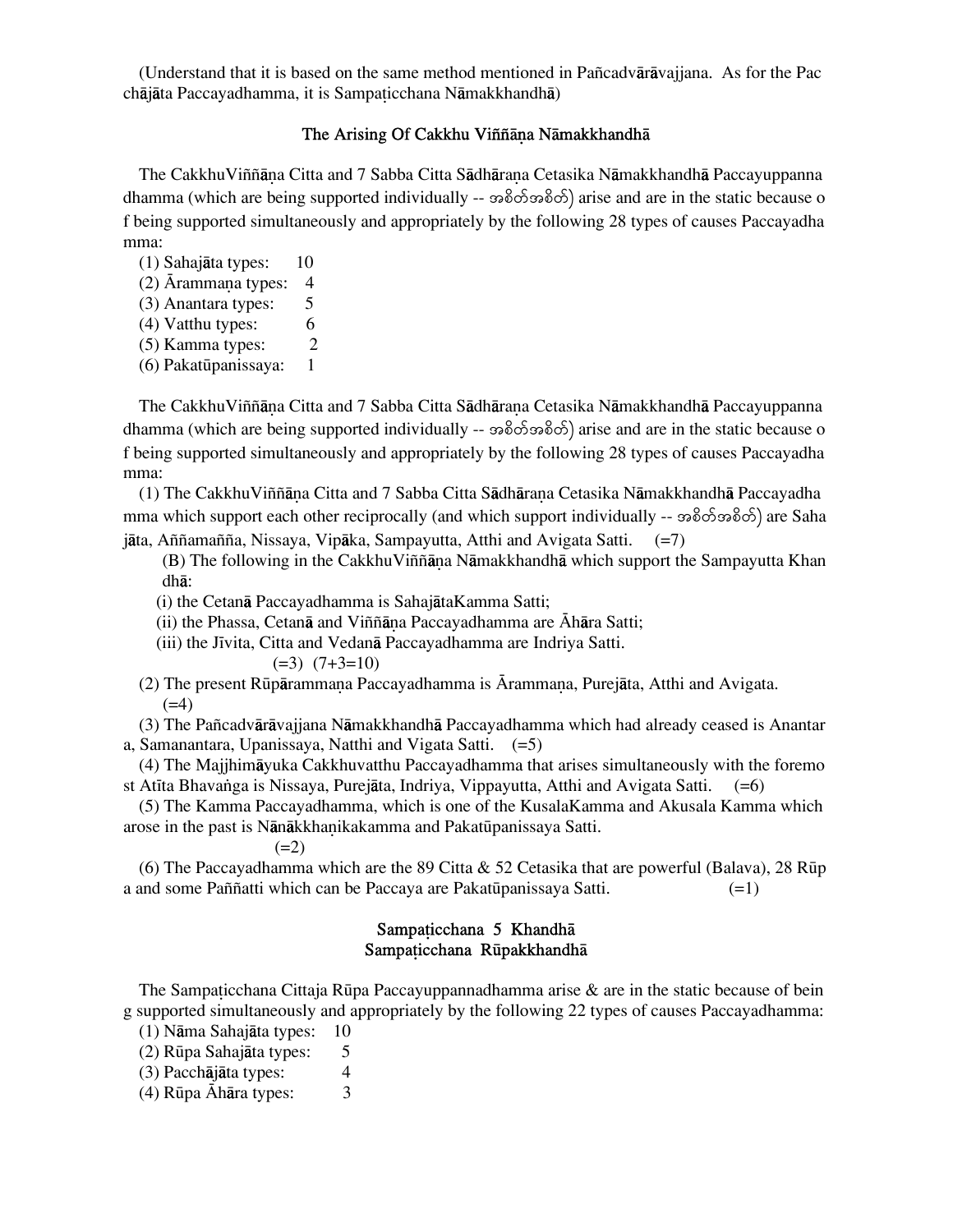The Sampaticchana Cittaja Rūpa Paccayuppannadhamma arise and are in the static because of bei ng supported simultaneously and appropriately by the following 22 types of causes Paccayadhamma :

 $(1)(A)$  The Sampaticchana Citta and 10 Aññasamāna Cetasika -- excluding Chanda, Pīti and Vīriy a -- Nāmakkhandhā Paccayadhamma (which support individually and in group --  $\infty$  of  $\mathcal{S}_2$ ) are Sahajåta, Nissaya, Vipåka, Vippayutta, Atthi and Avigata Satti. (=6)

(B) The following in the Sampaticchana Nāmakkhandhā which support the Sampayutta Khand hå:

(i) the Cetanå Paccayadhamma is SahajåtaKamma Satti;

(ii) the Phassa, Cetanā and Viññāna Paccayadhamma are Ahāra Satti;

(iii) the 3 Nāma Indriya Paccayadhamma:- Jīvita, Citta and Vedanā are Indriya Satti;

(iv) the 4 Jhāna factors Paccayadhamma, excluding Pīti, are Jhāna Satti.

 $(=4)(6+4=10)$ 

[Notes:- Numbers 2 and 4 are similar (to the above mentioned Cittaja  $R\bar{u}p$ a). As for the Paccha $\bar{a}$ ta Paccayadhamma in Number 3, it is Santīrana Nāmakkhandhā; this is the only difference. Discern the Pavatti Kammaja Rūpa, Utuja Rūpa  $\&$  Āhāraja Rūpa which arise simultaneously with the arisin g-static-perishing moments of Sampaticchana Nāmakkhandhā based on the method mentioned in Pa ñcadvārāvajjana Rūpakkhandhā. Both Kusala Vipāka Sampaticchana and Akusala Vipāka Sampati cchana are shown alike. Although they are shown alike -- as their discernment are the same -- disce rn them separately at the time of meditation. If the object is pleasant (itharammana), then it is Kusa la Vipāka; and if the object is unpleasant (anit that ammana) then it is Akusala Vipāka.]

#### Sampaticchana Nāmakkhandhā

The Sampaticchana Citta and 10 Aññasamāna Cetasika -- excluding Chanda, Pīti and Vīriya -- Nā makkhandhā Paccayuppannadhamma (which are being supported individually -- အစိတ်အစိတ်) arise a nd are in the static because of being supported simultaneously and appropriately by the following 28 types of causes Paccayadhamma:

(1) Sahajåta types: 11

 $(2)$  Årammana types: 4

(3) Anantara types: 5

(4) Vatthu types: 5

(5) Kamma types: 2

(6) Pakatūpanissaya: 1

The Sampaticchana Citta and 10 Aññasamāna Cetasika -- excluding Chanda, Pīti and Vīriya -- Nā makkhandhā Paccayuppannadhamma (which are being supported individually -- 500 mas  $\delta$ ) arise a nd are in the static because of being supported simultaneously and appropriately by the following 28 types of causes Paccayadhamma:

 $(1)(A)$  The Sampaticchana Citta and 10 Aññasamāna Cetasika -- excluding Chanda, Pīti and Vīriy a -- Nåmakkhandhå Paccayadhamma which support each other reciprocally (and which support indi vidually -- ශාරිත් හෝ) Sahajāta, Aññamañña, Nissaya, Vipāka, Sampayutta, Atthi and Avigata Satt

i.  $(=7)$ 

(B) The following in the Sampaticchana Nāmakkhandhā which support the Sampayutta Khand hå:

(i) the Cetanå Paccayadhamma is SahajåtaKamma Satti;

(ii) the Phassa, Cetan $\bar{a}$  and Viññ $\bar{a}$ na Paccayadhamma are Āhāra Satti;

(iii) Jīvita, Citta and Vedanā Paccayadhamma are Indriya Satti;

(iv) the 4 Jhāna factors Paccayadhamma, excluding Pīti, are Jhāna Satti.

 $(=4)(7+4=11)$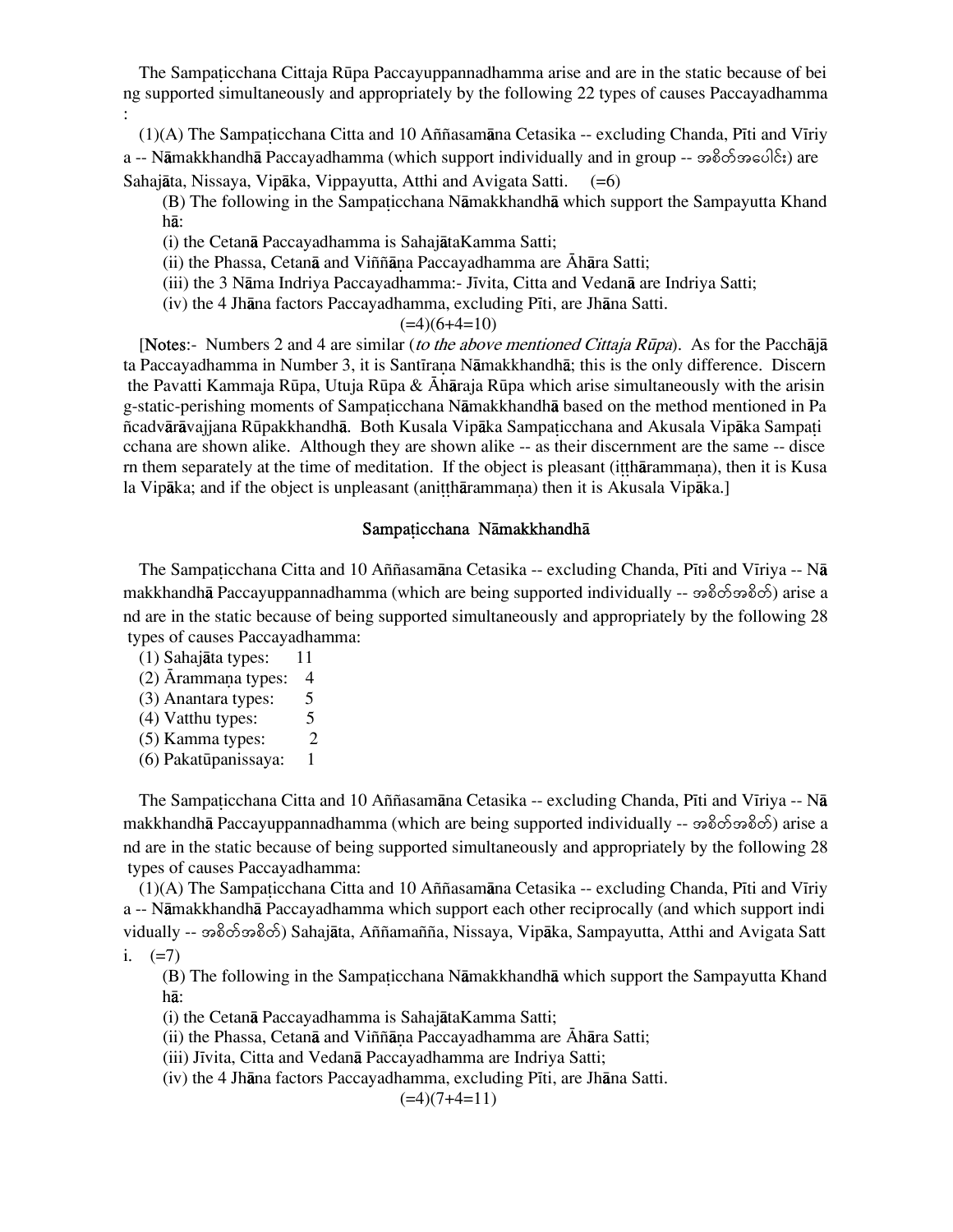(2) The present Rūpārammana Paccayadhamma is Ārammana, Purejāta, Atthi and Avigata.  $(=4)$ 

 (3) The CakkhuViññåˆa Nåmakkhandhå Paccayadhamma which had already ceased is Anantara, Samanantara, Upanissaya, Natthi and Vigata Satti. (=5)

(4) The Hadaya Vatthu Paccayadhamma that arises simultaneously with Cakkhu Viññana is Nissa ya, Purejāta, Vippayutta, Atthi and Avigata Satti.  $(=5)$ 

 (5) The Kamma Paccayadhamma, which is one of the KusalaKamma and Akusala Kamma which arose in the past is Nānākkhanikakamma and Pakatūpanissaya Satti.

 $(=2)$ 

(6) The Paccayadhamma which are the 89 Citta  $& 52$  Cetasika that are powerful (Balava), 28 Rūp a and some Paññatti which can be Paccaya are Pakatūpanissaya Satti.  $(=1)$ 



#### Santīrana 5 Khandhā: Santīraṇa -- Cittaja Rūpa

The Cittaja Rūpa Paccayuppannadhamma produced by Santīrana Nāmakkhandhā arise and are in the static because of being supported simultaneously and appropriately by following 22 types of cau ses Paccayadhamma:

- (1) Nåma Sahajåta types: 10
- (2) RËpa Sahajåta types: 5
- (3) Pacchåjåta types: 4
- (4)  $Rūpa \text{ Āhāra types:}$  3

The Cittaja Rūpa Paccayuppannadhamma produced by Santīrana Nāmakkhandhā arise and are in the static because of being supported simultaneously and appropriately by following 22 types of cau ses Paccayadhamma:

 $(1)(A)$  The Santirana Citta and 11 (or 10) Aññasamāna Cetasika -- excluding Chanda and Vīriya ( if it is Upekkhā, then exclude Pīti also) -- Nāmakkhandhā Paccayadhamma (which support individu ally and in group -- အစိတ်အပေါင်း) Sahajāta, Aññamañña, Nissaya, Vipāka, Sampayutta, Atthi and A vigata Satti.  $(=7)$ 

(B) The following in the Santīrana Nāmakkhandhā which support the Sampayutta Khandhā:

(i) the Cetanå Paccayadhamma is SahajåtaKamma Satti;

(ii) the Phassa, Cetanā and Viññāna Paccayadhamma are Āhāra Satti;

(iii) the 3 Nāma Indriya Paccayadhamma:- Jīvita, Citta and Vedanā are Indriya Satti;

 $(iv)$  If it Somanassa Sahagata Santīrana Cittaja Rūpa then the 5 Jhāna factors Paccayadhamma;

if it is Upekkhā Sahagata Santīrana Cittaja Rūpa, then -- excluding Pīti -- the 4 Jhāna factors Paccayadhamma are Jhåna Satti.

#### $(=4)$   $(7+4=11)$

(Notes: Discern  $2 \& 4$  base on the method mentioned previously. In Pacchanaliata, the Pacchanaliata P accayadhamma is the Votthapana Nåmakkhandhå Paccayadhamma. Understand that the Pavatti Ka mmaja RËpa, Utuja RËpa, Óhåraja RËpa are as mentioned previously. Discern them base on those methods.)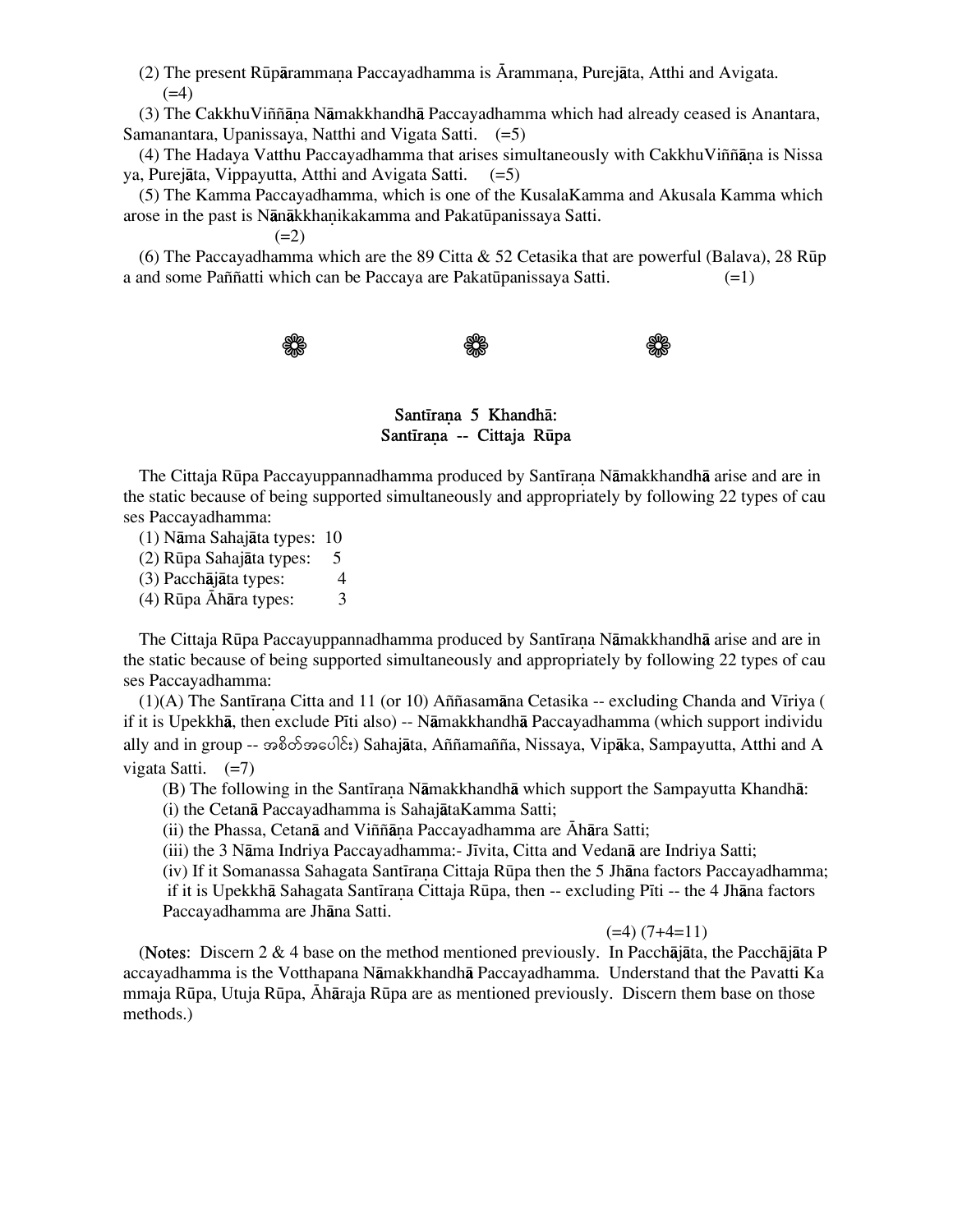#### Santīrana Nāmakkhandhā

The Santīrana Citta+Cetasika = Nāmakkhandhā Paccayuppannadhamma (which are being support ed individually --  $\infty$   $\infty$   $\infty$   $\infty$  arise and are in the static because of being supported simultaneously and appropriately by the following 28 types of causes Paccayadhamma:

- (1) Nåma Sahajåta types: 11
- $(2)$   $\bar{A}$ rammana types:  $4$
- (3) Anantara types: 5
- (4) Vatthu types: 5
- (5) Nānākkhanikakamma types: 2
- (6) PakatËpanissaya: 1

The Santīraṇa Citta and 11 (or 10) Aññasamāna Cetasika -- excluding Chanda and Vīriya (if it is Upekkhā, then exclude Pīti also) -- Nāmakkhandhā Paccayuppannadhamma (which are being suppo rted individually -- නමිරාිනමිරා) arise and are in the static because of being supported simultaneousl y and appropriately by the following 28 types of causes Paccayadhamma:

 $(1)(A)$  the Santirana Citta and 11 (or 10) Aññasamāna Cetasika -- excluding Chanda (Piti) and Vir iya -- Nåmakkhandhå Paccayadhamma which support each other reciprocally (and which support i ndividually -- තමින්තමින්) are Sahajāta, Aññamañña, Nissaya, Vipāka, Sampayutta, Atthi and Avig ata Satti.  $(=7)$ 

 $(B)$  The following in the Santirana Nāmakkhandhā which support the Sampayutta Khandhā: (i) the Cetanå Paccayadhamma is SahajåtaKamma Satti;

 $(i)$  the Phassa, Cetan $\bar{a}$  and Viññ $\bar{a}$ na Paccayadhamma are Āhāra Satti;

(iii) Jīvita, Citta and Vedanā Paccayadhamma are Indriya Satti;

(iv) If it Somanassa Sahagata Santīrana then the 5 Jhāna factors Paccayadhamma; if it is Upek khā Sahagata Santīrana, then -- excluding Pīti -- the 4 Jhāna factors Paccayadhamma are Jhāna Satti.

(2) The present Rūpārammana Paccayadhamma is Ārammana, Purejāta, Atthi and Avigata.  $(=4)$ 

(3) The Sampaticchana Nāmakkhandhā Paccayadhamma which had already ceased is Anantara, S amanantara, Upanissaya, Natthi and Vigata Satti.  $(=5)$ 

(4) The Hadaya Vatthu Paccayadhamma that arises simultaneously with Sampaticchana is Nissay a, Purejāta, Vippayutta, Atthi and Avigata Satti.  $(=5)$ 

 (5) The Kamma Paccayadhamma, which is one of the KusalaKamma and Akusala Kamma which arose in the past is Nānākkhaṇikakamma and Pakatūpanissaya Satti.

 $(=2)$ 

(6) The Paccayadhamma which are the 89 Citta & 52 Cetasika that are powerful (Balava), 28 Rūp a and some Paññatti which can be Paccaya are Pakatūpanissaya Satti.  $(=1)$ 

> å å  $\overline{a}$

## Votthapana 5 Khandhå Votthapana Nåmakkhandhå Cittaja RËpa (RËpakkhandhå)

 The Cittaja RËpa Paccayuppannadhamma produced by Votthapana Nåmakkhandhå arise and are i n the static because of being supported simultaneously and appropriately by the following 21 types of causes Paccayadhamma:

(1) Nåma Sahajåta types: 9

(2) RËpa Sahajåta types: 5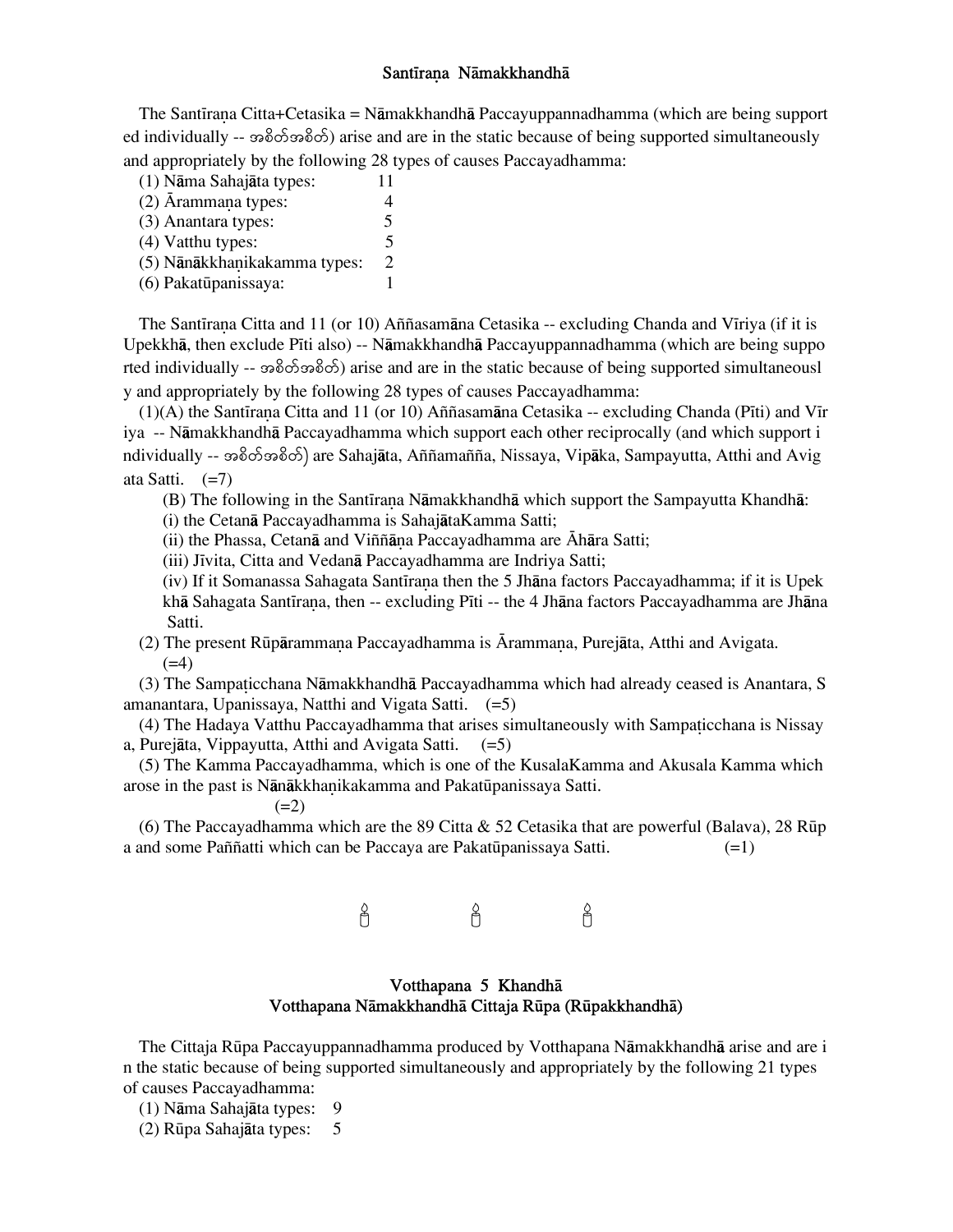(3) Pacchåjåta types: 4  $(4)$  Rūpa $\bar{A}$ hāra types: 3

 The Cittaja RËpa Paccayuppannadhamma produced by Votthapana Nåmakkhandhå arise and are i n the static because of being supported simultaneously and appropriately by the following 21 types of causes Paccayadhamma:

 $(1)(A)$  The Votthapana Citta and 11 Aññasamāna Cetasika -- excluding Chanda and P $\overline{t}$ ti -- Nāmak khandhā Paccayadhamma (which support individually and in group  $\infty$   $\infty$ 

 $\infty$ sificial) are Sahajāta, Nissaya, Vippayutta, Atthi and Avigata Satti. (=5)

(B) The following in the Votthapana Nåmakkhandhå which support the Sampayutta Khandhå: (i) the Cetanå Paccayadhamma is SahajåtaKamma Satti;

 $(i)$  the Phassa, Cetan $\bar{a}$  and Viññ $\bar{a}$ na Paccayadhamma are Áh $\bar{a}$ ra Satti;

(iii) the 5 Nāma Indriya Paccayadhamma:- Jīvita, Citta, Vedanā, Vīriya and Ekaggatā are Indri ya Satti;

(iv) the 4 Jhāna factors Paccayadhamma, excluding Pīti, are Jhāna Satti.

 $(=4)(5+4=9)$ 

 (Notes: Numbers 2 & 4 are similar to above [Cittaja RËpa]. In Pacchåjåta, the Pacchåjåta Paccay adhamma is the 1st Javana Nåmakkhandhå. Understand and discern the Pavatti Kammaja RËpa, Ut uja Rūpa and Āhāraja Rūpa as mentioned previously)

#### The Arising Of Votthapana Nåmakkhandhå

The Votthapana Citta and 11 Aññasamāna Cetasika -- excluding Chanda and P<sub>II</sub> -- Nāmakkhand hā Paccayuppannadhamma (which are supported individually -- productionally arise because of being supported simultaneously and appropriately by the following 25 types of causes Paccayadhamma:

- (1) Nåma Sahajåta types: 10
- $(2)$  Årammana types:  $4$
- (3) Anantara types: 5
- (4) Vatthu types: 5
- (5) Pakatūpanissaya: 1

The Votthapana Citta and 11 Aññasamāna Cetasika -- excluding Chanda and Pīti -- Nāmakkhand hā Paccayuppannadhamma (which are being supported individually -- รออิธว์รออิธ์) arise because of being supported simultaneously and appropriately by the following 25 types of causes Paccayadham ma:

 $(1)(A)$  The Votthapana Citta and 11 Aññasamāna Cetasika -- excluding Chanda and Pīti -- Nāmak khandhå Paccayadhamma which support each other reciprocally (and which support individually --  $\sigma$ ερδοδ $\sigma$ ) are Sahajāta, Aññamañña, Nissaya, Sampayutta, Atthi and Avigata Satti. (=6)

(B) The following in the Votthapana Nåmakkhandhå which support the Sampayutta Khandhå: (i) the Cetanå Paccayadhamma is SahajåtaKamma Satti;

(ii) the Phassa, Cetan $\bar{a}$  and Viññ $\bar{a}$ na Paccayadhamma are Áh $\bar{a}$ ra Satti;

(iii) the Jīvita, Citta and Vedanā Paccayadhamma are Indriya Satti;

(iv) the 4 Jhāna factors Paccayadhamma, excluding Pīti, are Jhāna Satti.

#### $(=4)(6+4=10)$

(2) The present Rūpārammana Paccayadhamma is Ārammana, Purejāta, Atthi and Avigata.

 $(=4)$ 

(3) The Santīrana Nāmakkhandhā Paccayadhamma which had already ceased are Anantara, Sama nantara, Upanissaya, Natthi and Vigata Satti. (=5)

(4) The Hadaya Vatthu Paccayadhamma which arose simultaneously with Santirana Citta is Nissa ya, Purejåta, Vippayutta, Atthi and Avigata Satti. (=5)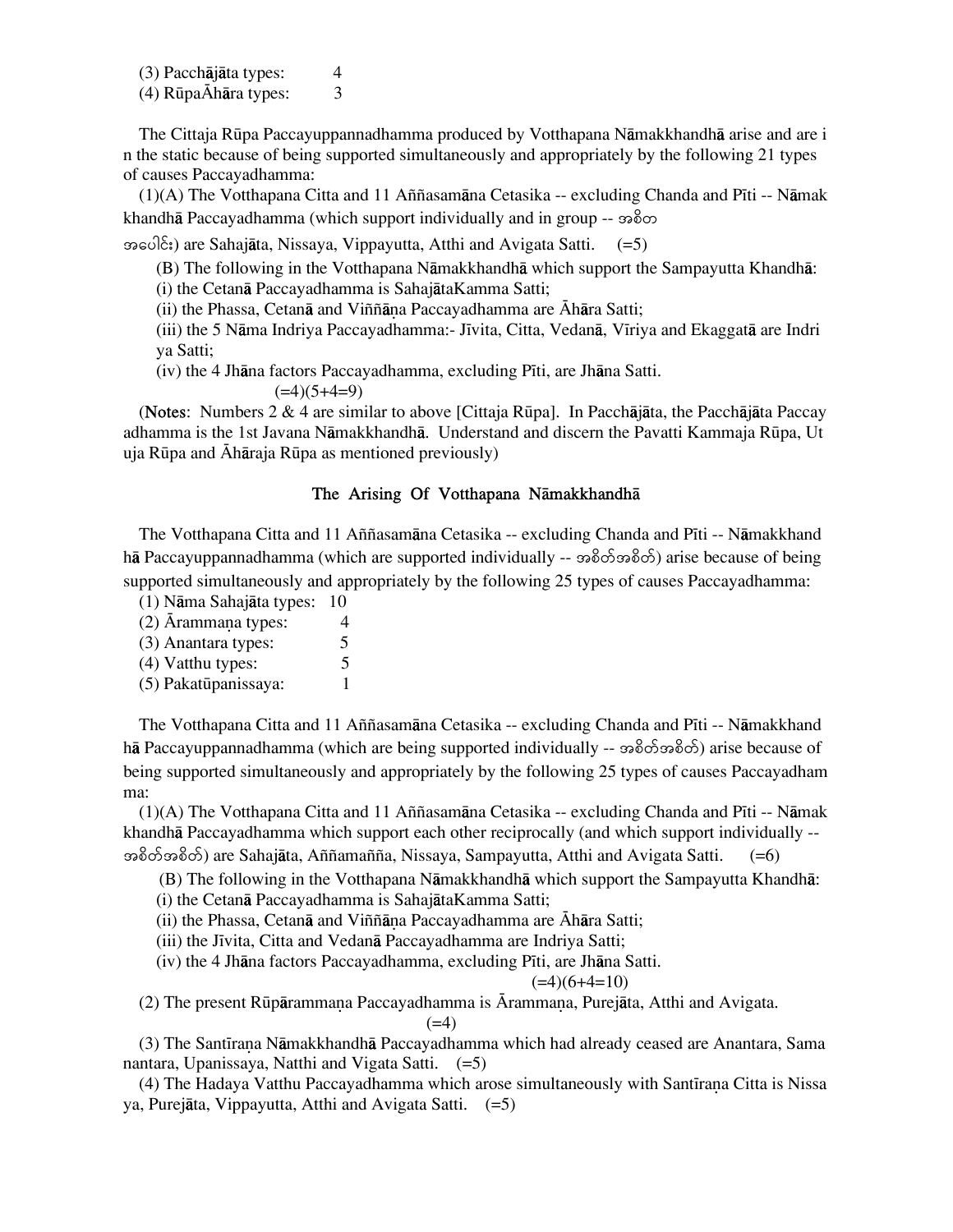(5) The Paccayadhamma which are the 89 Citta & 52 Cetasika that are powerful (Balava), 28 Rūp a and some Paññatti which can be Paccaya are Pakatūpanissaya Satti.

 $(=1)$ 

## Mahā Kusala 1st Javana 5 Khandhā (Pañcadvāra Vīthi): Mahā Kusala 1st Javana Rūpakkhandhā

 The Cittaja RËpa Paccayuppannadhamma produced by Mahå Kusala 1st Javana Nåmakkhandhå arise and are in the static because of being supported simultaneously and appropriately by the follo wing 24 types of causes Paccayadhamma:

(1) Nåma Sahajåta types: 12

(2) RËpa Sahajåta types: 5

(3) Pacchåjåta types: 4

 $(4)$  Rūpa Āhāra types:  $3$ 

 The Cittaja RËpa Paccayuppannadhamma produced by Mahå Kusala 1st Javana Nåmakkhandhå a rise because of being supported simultaneously and appropriately by the following 24 types of cause s Paccayadhamma:

 (1)(A) The Mahå Kusala 1st Javana Citta and 33 Cetasika -- excluding Virati and Appamaññå -- Nāmakkhandhā Paccayadhamma (which support individually and in group -- အစိတ်အပေါင်း) are Saha jåta, Nissaya, Vippayutta, Atthi and Avigata Satti.

 $(=5)$ 

(B)(i) These 2 or 3 Hetu Paccayadhamma: if it is Dvihetuka Cittaja RËpa, then Alobha and A dosa; if it is Tihetuka Cittaja RËpa, then Alobha, Adosa and Amoha are Hetu Satti.

(ii) One Paccayadhamma out of these 3 or 4: if it is Dvihetuka Cittaja RËpa, then Chanda o r Vīriya or Citta; if it is Tihetuka Cittaja Rūpa, then Chanda or Vīriya or Citta or Vīmamsa is Adhipati Satti.

(iii) the Cetanå Paccayadhamma is SahajåtaKamma Satti;

 $(iv)$  the Phassa, Cetana and Viññana Paccayadhamma are  $\bar{A}$ hara Satti;

(v) if it is Dvihetuka Cittaja RËpa, then -- excluding Paññå -- the 7 Nåma Indriya Paccayad hamma; if it is Tihetuka Cittaja RËpa then the 8 Nåma Indriya Paccayadhamma are Indriya Satti;

(vi) if it is Somanassa Sahagata Cittaja RËpa then the 5 Jhåna factors Paccayadhamma; if it is Upekkhå Sahagata Cittaja RËpa then the 4 Jhåna factors Paccayadhamma are Jhåna Satt i.

(vii) if it is Dvihetuka Cittaja RËpa, then -- excluding Virati and Paññå -- the 4 Magga fact ors Paccayadhamma; if it is Tihetuka Cittaja RËpa then -- excluding Virati -- the 5 Magga factors Paccayadhamma are Magga Satti.

#### $(=7)$   $(5+7=12)$

 [Notes: Numbers 2 and 4 are similar to above. In No. 3 Pacchåjåta, the subsequent (Pacchåjåta) 2 nd Javana Nāmakkhandhā is the Pacchājāta cause Paccayadhamma of 1st Javana Cittaja Rūpa; as fo r the 2nd Javana Cittaja RËpa, it is the 3rd Javana Nåmakkhandhå...etc..; understand it in this way. Discern the Pavatti Kammaja RËpa, Utuja RËpa, Óhåraja RËpa which arise simultaneously with the arising-static-perishing moments of MahåKusala 1st Javana Nåmakkhandhå as mentioned previousl y. Also discern the Cittaja RËpa which arise simultaneously with MahåKusala 2nd Javana...etc..., K iriyā Javana and Akusala Javana; discern also the Pavatti Kammaja Rūpa, Utuja Rūpa and Āhāraja RËpa which arise simultaneously with the arising-static-perishing moments of these Javana.]

## The Arising Of Mahā Kusala 1st Javana Nāmakkhandhā (Pañcadvāra Vīthi)

 The Mahå Kusala 1st Javana Citta and 33 Cetasika -- excluding Virati and Appamaññå -- Nåmak khandha Paccayuppannadhamma (which are being supported individually -- အစိတ်အစိတ်) arise and a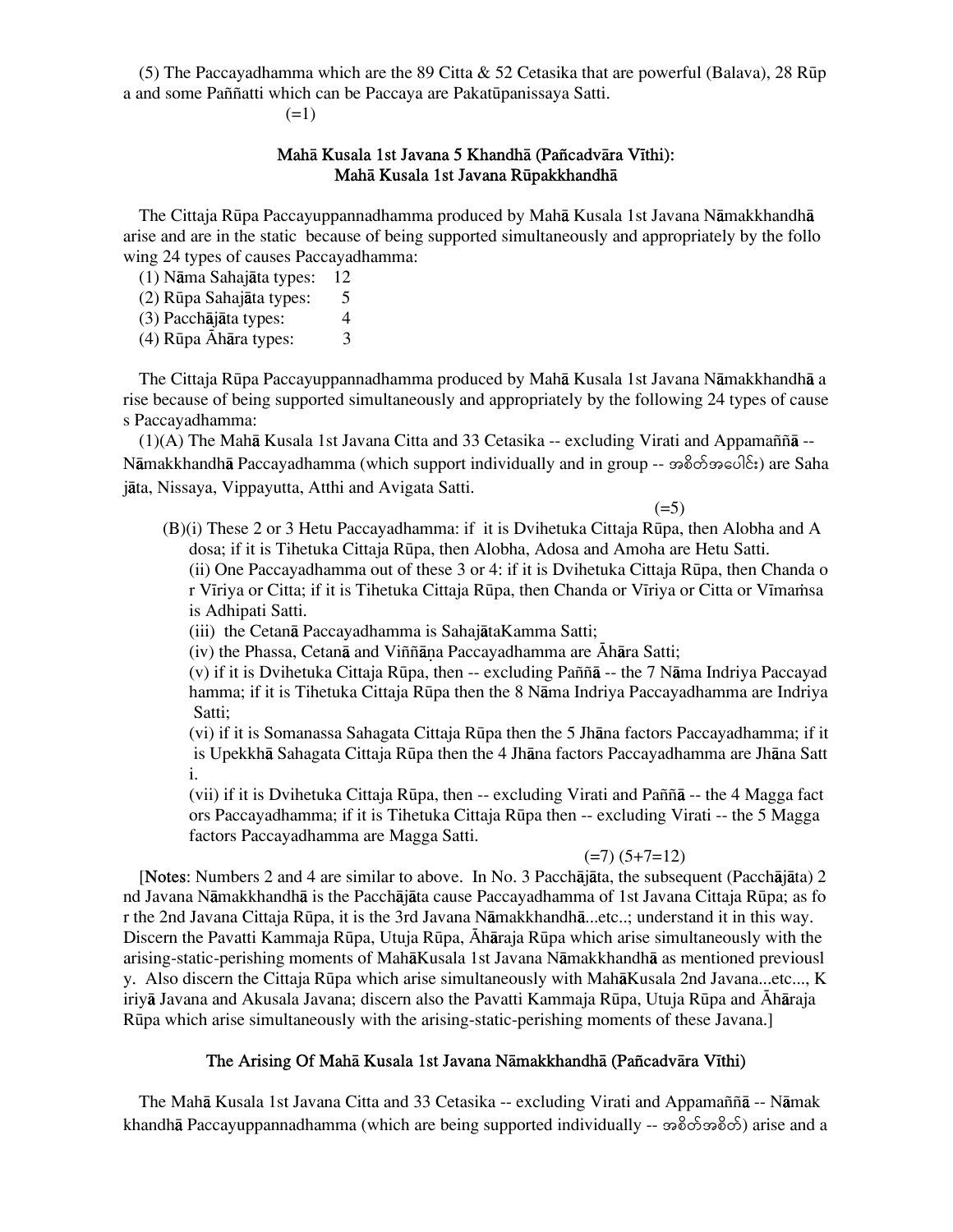re in the static because of being supported simultaneously and appropriately by the following 28 typ es of causes Paccayadhamma:

- (1) Nåma Sahajåta types: 13
- $(2)$  Årammana types:  $4$
- (3) Anantara types: 5
- (4) Vatthu types: 5
- (5) Pakatūpanissaya: 1

 The Mahå Kusala 1st Javana Citta and 33 Cetasika -- excluding Virati and Appamaññå -- Nåmak khandhā Paccayuppannadhamma (which are being supported individually -- spoofspoof) arise and a re in the static because of being supported simultaneously and appropriately by the following 28 typ es of causes Paccayadhamma:

 (1)(A) The Mahå Kusala 1st Javana Citta and 33 Cetasika -- excluding Virati and Appamaññå -- Nåmakkhandhå Paccayadhamma which support each other reciprocally (and which support individu ally -- အစိတ်အစိတ်) are Sahajāta, Aññamañña, Nissaya, Sampayutta, Atthi and Avigata Satti. (=6)

(B) The following in the MahåKusala 1st Javana Nåmakkhandhå which support the Sampayutt a Khandhå:

- (i) These 2 or 3 Hetu Paccayadhamma: if it is Dvihetuka Javana, then Alobha and Adosa; if it is Tihetuka Javana, then Alobha, Adosa and Amoha are Hetu Satti.
- (ii) One Paccayadhamma out of these 3 or 4 Adhipati: if it is Sådhipati Dvihetuka Javana, then Chanda or Vīriya or Citta; if it is Sādhipati Tihetuka Javana, then Chanda or Vīriya or Cit ta or Vīmamsa is Adhipati Satti.
- (iii) the Cetanå Paccayadhamma is SahajåtaKamma Satti;
- $(iv)$  the Phassa, Cetana and Viññana Paccayadhamma are  $\bar{A}$ hara Satti;
- (v) if it is Dvihetuka Javana, then -- excluding Paññå -- the 7 Nåma Indriya Paccayadhamma; i f it is Tihetuka Javana then the 8 Nåma Indriya Paccayadhamma are Indriya Satti;

(vi) if it is Somanassa Sahagata Javana then the 5 Jhåna factors Paccayadhamma; if it is Upek khå Sahagata Javana then the 4 Jhåna factors Paccayadhamma are Jhåna Satti.

(vii) if it is Dvihetuka Javana, then -- excluding Virati and Paññå -- the 4 Magga factors Pacca yadhamma; if it is Tihetuka Javana then -- excluding Virati -- the 5 Magga factors Paccayadha mma are Magga Satti.

#### $(=7)$   $(6+7=13)$

(2) The present Rūpārammana Paccayadhamma is Ārammana, Purejāta, Atthi and Avigata.

 $(=4)$ 

 (3) The Votthapana Nåmakkhandhå Paccayadhamma which had already ceased are Anantara, Sa manantara, Upanissaya, Natthi and Vigata Satti.

 $(=5)$ 

 (4) The Hadaya Vatthu Paccayadhamma which arose simultaneously with Votthapana is Nissaya, Purejāta, Vippayutta, Atthi and Avigata Satti. (=5)

(5) The Paccayadhamma which are the 87 Citta & 52 Cetasika that are powerful (Balava), 28 Rūp a and some Paññatti which can be Paccaya are Pakatūpanissaya Satti.

 $(=1)$ 

#### The Arising Of MahāKusala 2nd Javana Nāmakkhandhā (Pañcadvāra Vīthi)

Discern the Mahå Kusala 2nd Javana RËpakkhandhå base on the above method.

#### MahāKusala 2nd Javana Nāmakkhandhā (Pañcadvāra Vīthi)

 The Mahå Kusala 2nd Javana Citta and 33 Cetasika -- excluding Virati and Appamaññå -- Nåmak khandhā Paccayuppannadhamma (which are being supported individually --  $\infty$   $\delta$  $\infty$ ) arise and a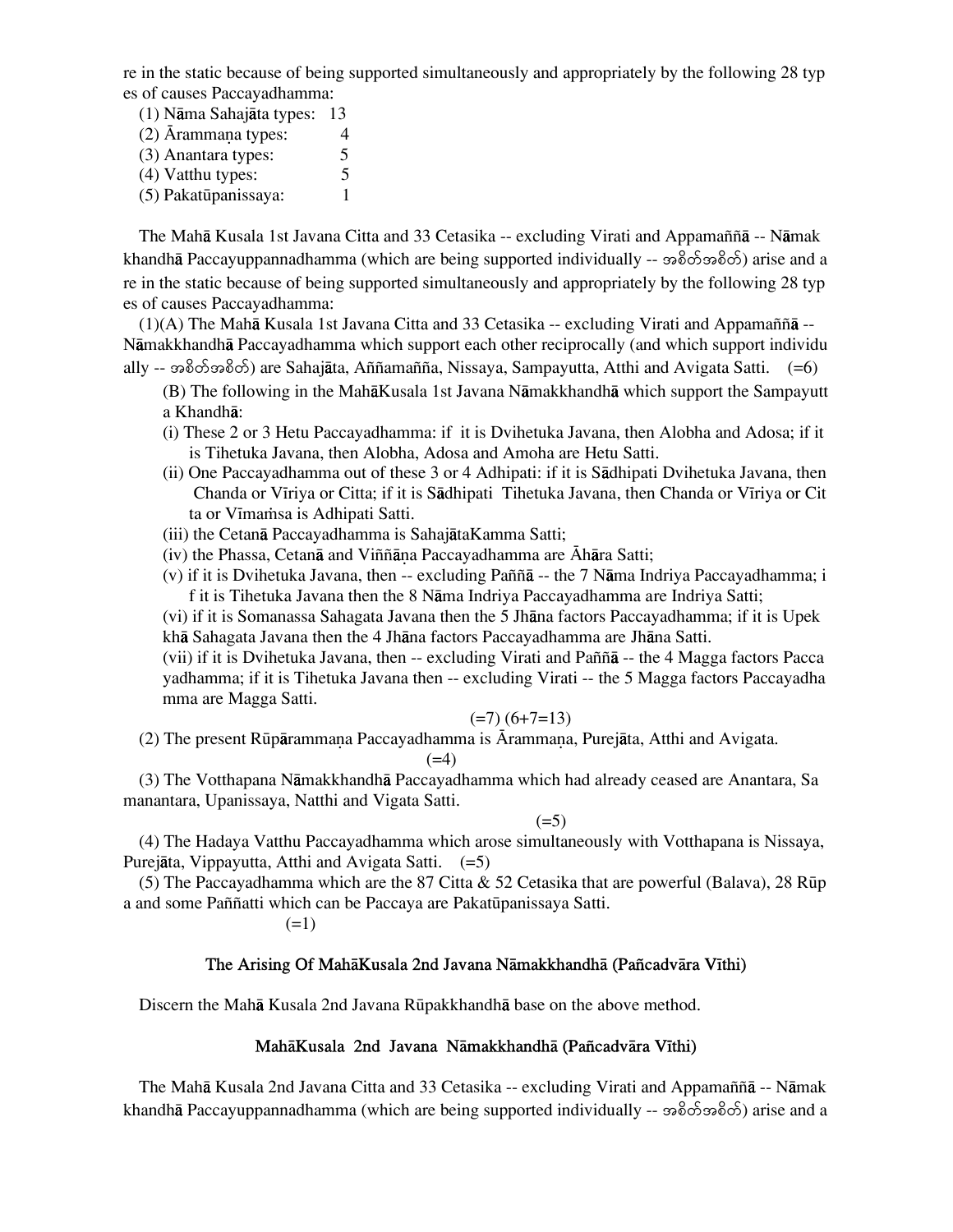re in the static because of being supported simultaneously and appropriately by the following 29 typ es of causes Paccayadhamma:

- (1) Nåma Sahajåta types: 13
- $(2)$  Ārammana types:  $4$
- (3) Anantara types: 6
- (4) Vatthu types: 5
- (5) Pakatūpanissaya: 1

 The Mahå Kusala 2nd Javana Citta and 33 Cetasika -- excluding Virati and Appamaññå -- Nåmak khandhā Paccayuppannadhamma (which are being supported individually  $\infty$   $\delta$  $\infty$ ) arise and a re in the static because of being supported simultaneously and appropriately by the following 29 typ es of causes Paccayadhamma:

 (1)(A) The Mahå Kusala 2nd Javana Citta and 33 Cetasika -- excluding Virati and Appamaññå -- Nåmakkhandhå Paccayadhamma which support each other reciprocally (and which support individu ally -- အစိတ်အစိတ်) are Sahajāta, Aññamañña, Nissaya, Sampayutta, Atthi and Avigata Satti. (=6)

(B) The following in the MahåKusala 2nd Javana Nåmakkhandhå which support the Sampayu tta Khandhå:

- (i) These 2 or 3 Hetu Paccayadhamma: if it is Dvihetuka Javana, then Alobha and Adosa; if it is Tihetuka Javana, then Alobha, Adosa and Amoha are Hetu Satti.
- (ii) One Paccayadhamma out of these 3 or 4 Adhipati: if it is Sådhipati Dvihetuka Javana, then Chanda or Vīriya or Citta; if it is Sādhipati Tihetuka Javana, then Chanda or Vīriya or Cit ta or Vīmamsa is Adhipati Satti.
- (iii) the Cetanå Paccayadhamma is SahajåtaKamma Satti;
- (iv) the Phassa, Cetanā and Viññāṇa Paccayadhamma are Āhāra Satti;
- (v) if it is Dvihetuka Javana, then -- excluding Paññå -- the 7 Nåma Indriya Paccayadhamma; i f it is Tihetuka Javana then the 8 Nåma Indriya Paccayadhamma are Indriya Satti;
- (vi) if it is Somanassa Sahagata Javana then the 5 Jhåna factors Paccayadhamma; if it is Upek khå Sahagata Javana then the 4 Jhåna factors Paccayadhamma are Jhåna Satti.
- (vii) if it is Dvihetuka Javana, then -- excluding Virati and Paññå -- the 4 Magga factors Pacca yadhamma; if it is Tihetuka Javana then -- excluding Virati -- the 5 Magga factors Paccay adhamma are Magga Satti.

#### $(=7)$   $(6+7=13)$

(2) The present Rūpārammana Paccayadhamma is Ārammana, Purejāta, Atthi and Avigata.

 $(=4)$ 

 (3) The MahåKusala 1st Javana Nåmakkhandhå Paccayadhamma which had already ceased are A nantara, Samanantara, Upanissaya, Āsevana, Natthi and Vigata Satti.

#### $(=6)$

 (4) The Hadaya Vatthu Paccayadhamma which arose simultaneously with MahåKusala 1st Javana is Nissaya, Purejåta, Vippayutta, Atthi and Avigata Satti.

## $(=5)$

(5) The Paccayadhamma which are the 87 Citta & 52 Cetasika that are powerful (Balava), 28 Rūp a and some Paññatti which can be Paccaya are Pakatūpanissaya Satti.

 $(=1)$ 

#### Akusala Javana 5 Khandhå

 Discern the Akusala Javana RËpakkhandhå base on the method in RËpakkhandhå mentioned prev iously. The Akusala Javana Nåmakkhandhå will be shown grouped together.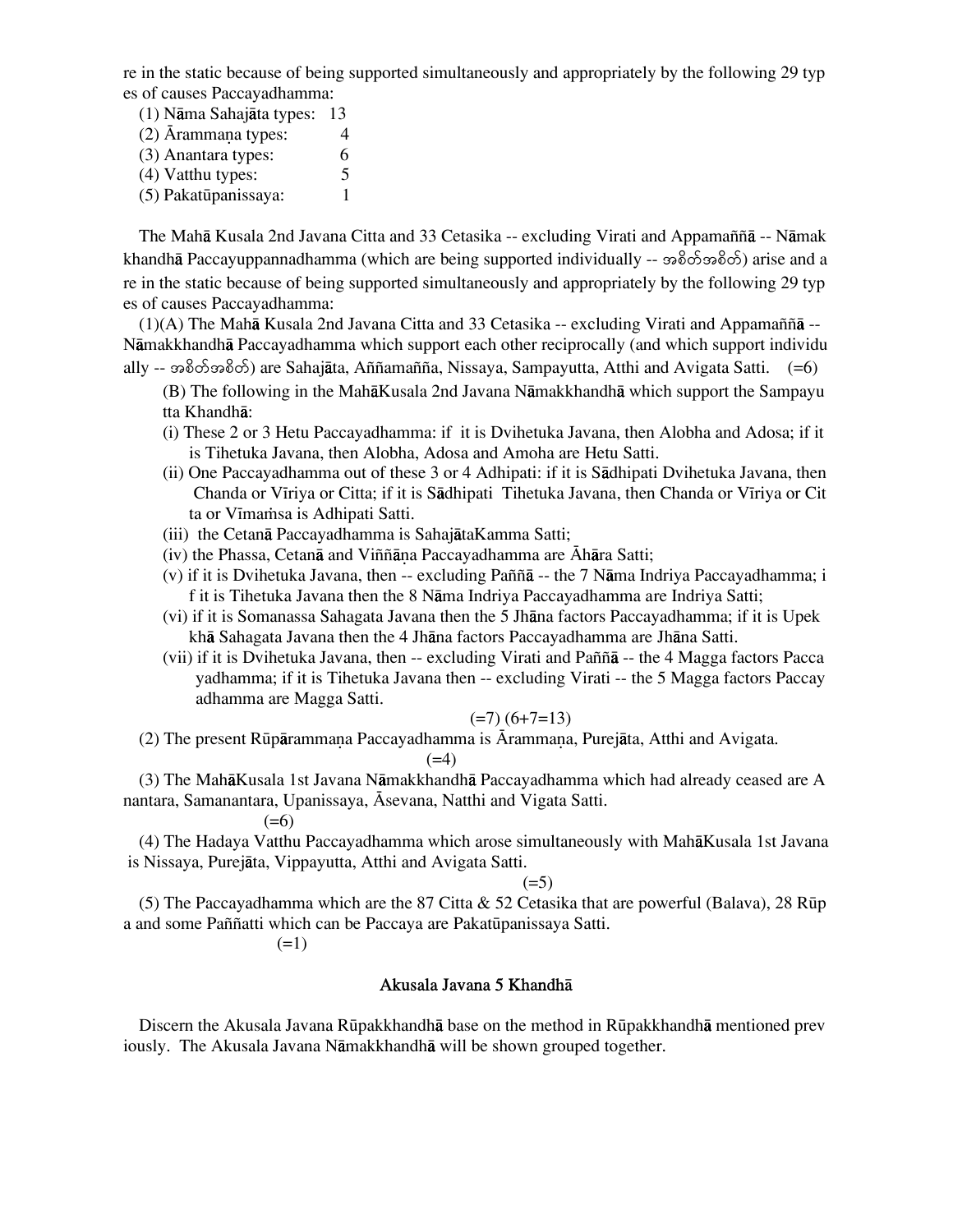## The Arising Of Akusala Javana Nāmakkhandhā (Pañcadvāra Vīthi)

 The Akusala 1st Javana Nåmakkhandhå Paccayuppannadhamma (which are being supported indi vidually -- නවින්නවින්) arise and are in the static because of being supported simultaneously and ap propriately by the following 28 types of causes Paccayadhamma:

- (1) Nåma Sahajåta types: 13
- (2)  $\bar{A}$ rammaṇa types:  $4$ <br>(3) Anantara types:  $5$
- (3) Anantara types: 5
- (4) Vatthu types: 5
- (5) Pakatūpanissaya: 1

 The 12 (types) Akusala 1st Javana and 27 Cetasika Nåmakkhandhå Paccayuppannadhamma (whi ch are being supported individually --  $\infty$   $\delta$   $\infty$  arise and are in the static because of being suppo rted simultaneously and appropriately by the following 28 types of causes Paccayadhamma:

 (1)(A) The Akusala 1st Javana Nåmakkhandhå Paccayadhamma which support each other recipro cally (and which support individually -- รอชิ $\delta$ รอชิ $\delta$ ) are Sahajāta, Aññamañña, Nissaya, Sampayutt a, Atthi and Avigata Satti. (=6)

(B) The following in the MahåKusala 1st Javana Nåmakkhandhå which support the Sampayutt a Khandhå:

(i) These 2 or 1 Hetu Paccayadhamma: if it is Lobha MËla Javana, then Lobha and Moha; if it is Dosa MËla Javana, then Dosa and Moha; if is Moha MËla Javana, then Moha is Hetu Sa tti.

(ii) if it is Sådhipati Lobha MËla or Dosa MËla Javana, then one Paccayadhamma out of these 3 Adhipati: Chanda or Vīriya or Citta is Adhipati Satti.

- (iii) the Cetanå Paccayadhamma is SahajåtaKamma Satti;
- $(iv)$  the Phassa, Cetan $\bar{a}$  and Viññ $\bar{a}$ na Paccayadhamma are Āhāra Satti;

(v) if it is Lobha MËla or Dosa MËla Uddhacca Sampayutta Javana, then the 5 Nåma Indriya P accayadhamma: Jīvita, Citta, Vedanā, Vīriya and Ekaggatā; if it is Vicikicchā Sampayutta Jav ana, then the 4 Nāma Indriya Paccayadhamma: Jīvita, Citta, Vedanā and Vīriya are Indriya Sat ti;

(vi) if it is Somanassa Sahagata Javana then the 5 Jhåna factors Paccayadhamma; if it is Doma nassa Sahagata or Upekkhā Sahagata Javana, then -- excluding P<sub>III</sub> -- the 4 Jhāna factors Pacc ayadhamma are Jhåna Satti.

(vii) if it is Ditthigatasampayutta Javana, then the 4 Magga factors Paccayadhamma: Vitakka, Vīriya, Ekaggata and Ditthi; if it is Vicikicchā Sampayutta Javana then 2 Magga factors Pacca yadhamma: Vitakka and Vīriya are Magga Satti.  $(=7) (6+7=13)$ 

(2) The present Rūpārammaṇa Paccayadhamma is Ārammaṇa, Purejāta, Atthi and Avigata.  $(=4)$ 

 (3) The Votthapana Nåmakkhandhå Paccayadhamma which had already ceased are Anantara, Sa manantara, Upanissaya, Natthi and Vigata Satti.

#### $(=5)$

 (4) The Hadaya Vatthu Paccayadhamma which arose simultaneously with Votthapana is Nissaya, Purejåta, Vippayutta, Atthi and Avigata Satti. (=5)

(5) The Paccayadhamma which are the 81 Citta & 52 Cetasika that are powerful (Balava), 28 Rūp a and some Paññatti which can be Paccaya are Pakatūpanissaya Satti.

 $(=1)$ 

 (Notes: If it is the 2nd Javana Akusala Nåmakkhandhå then in the Anantara types, the 1st Javana Nåmakkhandhå Paccayadhamma which had already ceased is Anantara, Samanantara, Upanissaya,  $\overline{A}$ sevana, Natthi and Vigata Satti = 6 types; in Vatthu types, the Hadaya Vatthu Paccayadhamma wh ich arise simultaneously with 1st Javana is Nissaya, Purejåta, Vippayutta, Atthi and Avigata Satti =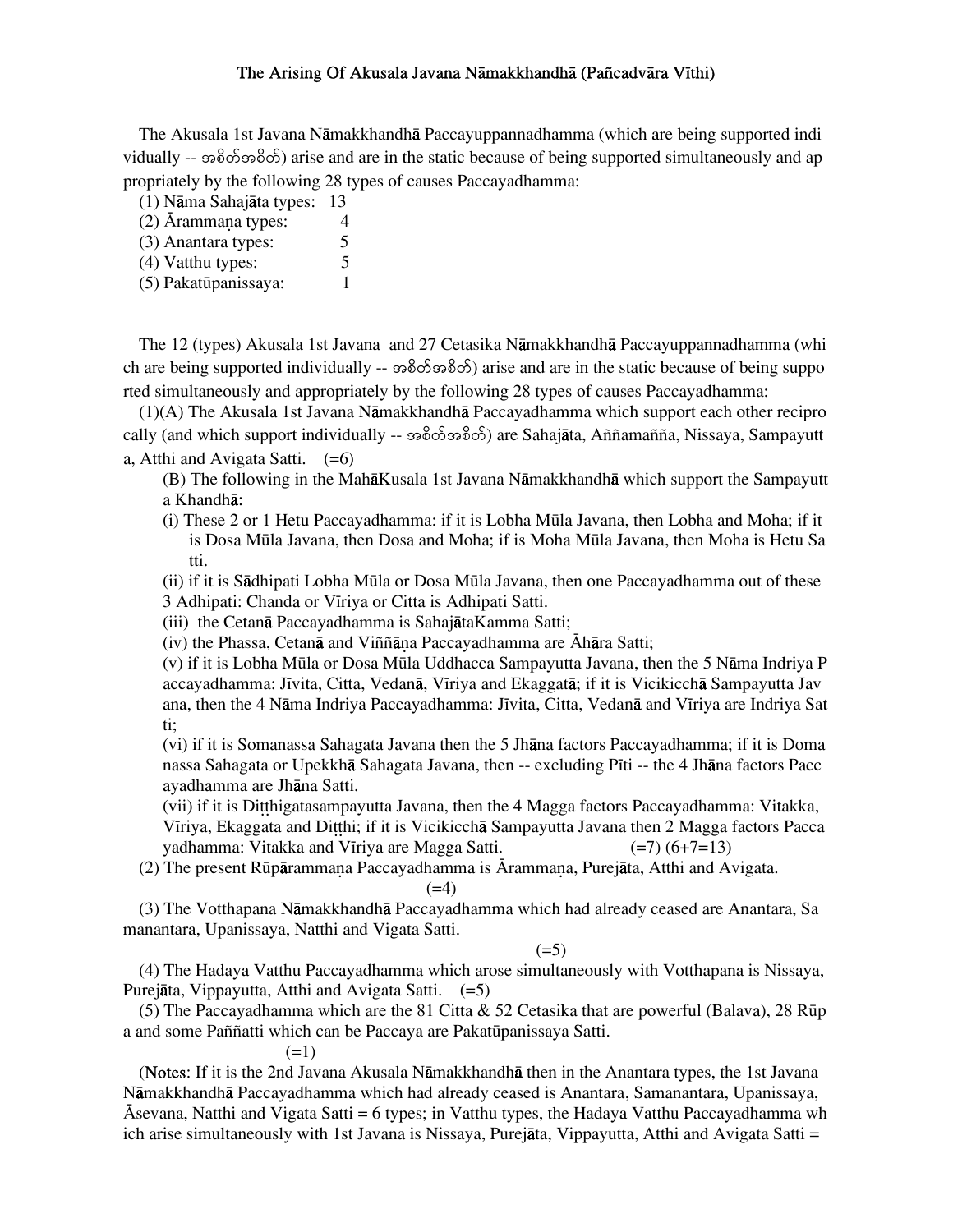5 types; these are the only differences. As Ósevana is further added, there are a total of 29 types of Paccaya. Discern base on the above methods. Understand and discern the 3rd Javana..etc.. base on these methods. Although they are shown together as they have the same nature, at the time of medit ating -- as all Akusala Javana cannot arise simultaneously in one Javana mind moment but only one type can arise -- discern each Javana separately as shown in the Nāma Kammatthāna tables.)



Tadārammana 5 Khandhā

In Cakkhudvāra Vīthi (Pañcadvāra Vīthi), if the object is pleasant (it thārammana) then Sahetuka Tadārammana can arise; if the object is unpleasant (anitthārammana) then Ahetuka Tadārammana c an arise accordingly. Here, Sahetuka Tadārammaṇa = Mahā Vipāka Tadārammaṇa will be shown fir st. Although there are 8 types of MahāVipāka Tadārammana, they are shown here together. Howev er, as only one type of Tadārammana can arise in one Vīthi, at the time of meditating discern each s eparately.

## The Arising Of Sahetuka 1st Tadārammaṇa Nāmakkhandhā Cittaja Rūpa

The Cittaja Rūpa produced by Sahetuka 1st Tadārammana = Mahā $V$ ipāka Tadārammana Nāmakk handhå Paccayuppannadhamma arise and are in the static because of being supported simultaneousl y and appropriately by the following 24 types of causes Paccayadhamma:

- (1) Nåma Sahajåta types: 12
- (2) RËpa Sahajåta types: 5
- (3) Pacchåjåta types: 4
- $(4)$  Rūpa $\bar{A}$ hāra types: 3

The Cittaja Rūpa produced by Sahetuka 1st Tadārammana Nāmakkhandhā Paccayuppannadham ma arise and are in the static because of being supported simultaneously and appropriately by the fo llowing 24 types of causes Paccayadhamma:

 $(1)(A)$  The Sahetuka 1st Tadārammana Citta and 33 Cetasika -- excluding Virati and Appamaññā -- Nāmakkhandhā Paccayadhamma (which support individually and in group -- အစိတ်အပေါင်း) are Sa hajåta, Nissaya, Vipåka, Vippayutta, Atthi and Avigata Satti. (=6

 $\lambda$ 

- (B) The following in the Sahetuka Tadārammaṇa Nāmakkhandhā which support the Sampayut ta Khandhå:
- (i) These 2 or 3 Hetu Paccayadhamma: if it is Dvihetuka Tadārammana Cittaja Rūpa, then Al obha and Adosa; if it is Tihetuka Tadārammana Cittaja Rūpa, then Alobha, Adosa and Am oha are Hetu Satti.
- (ii) the Cetanå Paccayadhamma is SahajåtaKamma Satti;
- (iii) the Phassa, Cetan $\bar{a}$  and Viññ $\bar{a}$ na Paccayadhamma are Áh $\bar{a}$ ra Satti;

(iv) if it is Dvihetuka Tadārammana Cittaja Rūpa, then -- excluding Paññā -- the 7 Nāma Indri ya Paccayadhamma; if it is Tihetuka Tadārammana Cittaja Rūpa then the 8 Nāma Indriya Pacc ayadhamma are Indriya Satti;

(v) if it is Somanassa Sahagata 1st Tadårammaˆa Cittaja RËpa then the 5 Jhåna factors Paccay adhamma; if it is Upekkhā Sahagata 1st Tadārammana Cittaja Rūpa then -- excluding Pīti -- th e 4 Jhåna factors Paccayadhamma are Jhåna Satti.

(vi) if it is Dvihetuka 1st Tadārammana Cittaja Rūpa, then -- excluding Virati and Paññā -- the 4 Magga factors Paccayadhamma; if it is Tihetuka 1st Tadārammana Cittaja Rūpa then -- excl uding Virati -- the 5 Magga factors Paccayadhamma are Magga Satti.  $(=6)(6+6=12)$ 

 [Notes: Numbers 2 and 4 are similar to previous (mentioned Cittaja RËpa). In Number 3, Pacchåj åta Paccayadhamma it is the subsequent Sahetuka 2nd Tadårammaˆa Nåmakkhandhå. Discern the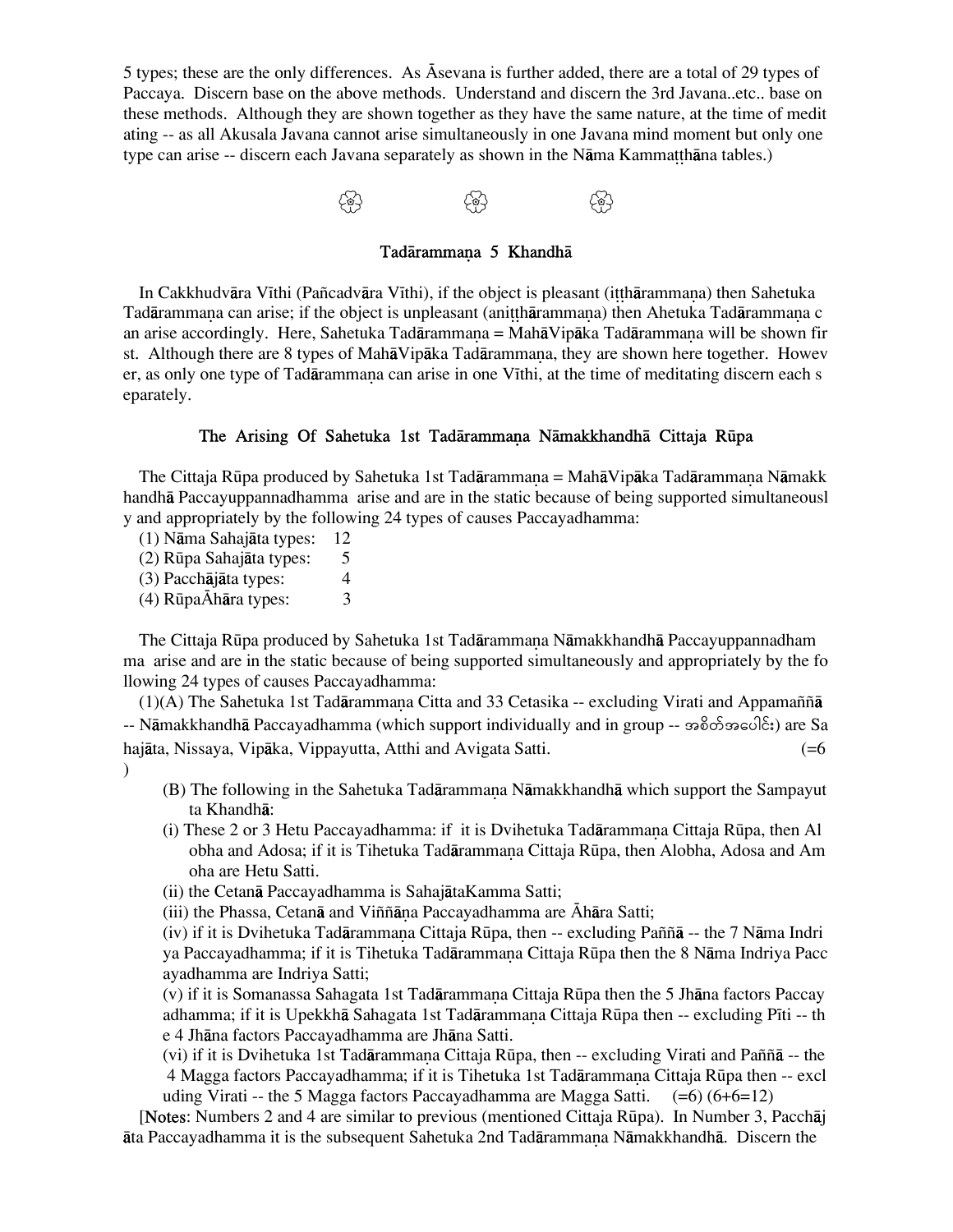Pavatti Kammaja Rūpa, Utuja Rūpa and Āhāraja Rūpa that arise simultaneously with the arising-stat ic-perishing moments of Sahetuka 1st Tadārammana Nāmakkhandhā base on the methods mentione d previously also. Understand that the Sahetuka 2nd Tadārammana Nāmakkhandhā Cittaja Rūpa ar e as mentioned previously also. The Bhavanga Nāmakkhandhā that arise subsequently to Tadāram mana is the Pacchajata cause.]

## The Arising Of Sahetuka MahāVipāka Tadārammana Nāmakkhandhā

The 8 (types) Sahetuka Mahā Vipāka Tadārammana and 33 Cetasika -- excluding Virati and App amaññā -- Nāmakkhandhā Paccayuppannadhamma (which are being supported individually --  $\infty$ os  $\infty$   $\delta$ ) arise and are in the static because of being supported simultaneously and appropriately by the e following 30 types of causes Paccayadhamma:

 (1) Nåma Sahajåta types: 13  $(2)$  Ārammana types:  $4$  (3) Anantara types: 5 (4) Vatthu types: 5  $(5)$  Nānākkhanikakamma types: 2 (6) PakatËpanissaya: 1

The 8 (types) Sahetuka Mahā Vipāka Tadārammaṇa and 33 (sometimes 32 or 31) Cetasika -- excl uding Virati and Appamaññå -- Nåmakkhandhå Paccayuppannadhamma (which are being supported individually --  $\mathfrak{so}$   $\mathfrak{so}$   $\mathfrak{so}$ ) arise and are in the static because of being supported simultaneously an d appropriately by the following 30 types of causes Paccayadhamma:

 $(1)(A)$  The 8 (types) Sahetuka Tadārammana Citta and 33 (sometimes 32 or 31) Cetasika -- exclu ding Virati and Appamaññå -- Nåmakkhandhå Paccayadhamma which support each other reciprocal ly (and which support individually -- အစိတ်အစိတ်) are Sahajāta, Aññamañña, Nissaya, Vipāka, Vipp ayutta, Atthi and Avigata Satti.  $(=7)$ 

- (B) The following in the Sahetuka Tadārammaṇa Nāmakkhandhā which support the Sampayut ta Khandhå:
- (i) These 2 or 3 Hetu Paccayadhamma: if it is Dvihetuka Tad<del>arammana, then Alobha and Ado</del> sa; if it is Tihetuka Tadārammana then Alobha, Adosa and Amoha are Hetu Satti.
- (ii) the Cetanå Paccayadhamma is SahajåtaKamma Satti;
- (iii) the Phassa, Cetan $\bar{a}$  and Viññ $\bar{a}$ na Paccayadhamma are  $\bar{A}$ h $\bar{a}$ ra Satti;

(iv) if it is Dvihetuka Tadārammana, then -- excluding Paññā -- the 7 Nāma Indriya Paccayadh amma; if it is Tihetuka Tadārammana then the 8 Nāma Indriya Paccayadhamma are Indriya Sa tti;

(v) if it is Somanassa Sahagata Tadārammana then the 5 Jhāna factors Paccayadhamma; if it is Upekkhā Sahagata Tadārammana then -- excluding Pīti -- the 4 Jhāna factors Paccayadhamm a are Jhåna Satti.

(vi) if it is Dvihetuka Tadārammana, then the 4 Magga factors Paccayadhamma: Vitakka, Vīri ya, Sati and Ekaggatā; if it is Tihetuka Tadārammana then -- excluding Virati -- the 5 Magga f actors Paccayadhamma: Paññā, Vitakka, Vīriya, Sati and Ekaggatā are Magga Satti.

$$
(=6) (7+6=13)
$$

(2) The present Rūpārammana Paccayadhamma is Ārammana, Purejāta, Atthi and Avigata.  $(=4)$ 

(3) If it is 1st Tadārammana then the 7th Javana Nāmakkhandhā Paccayadhamma which had alrea dy ceased; if it is the 2nd Tadārammana then the 1st Tadārammana Nāmakkhandhā Paccayadhamm a which had already ceased are Anantara, Samanantara, Upanissaya, Natthi and Vigata Satti. (=5 )

(4) If it is 1st Tadārammana then the Hadaya Vatthu Paccayadhamma which arose simultaneously with the 7th Javana; if it is 2nd Tadārammana then the Hadaya Vatthu Paccayadhamma which aros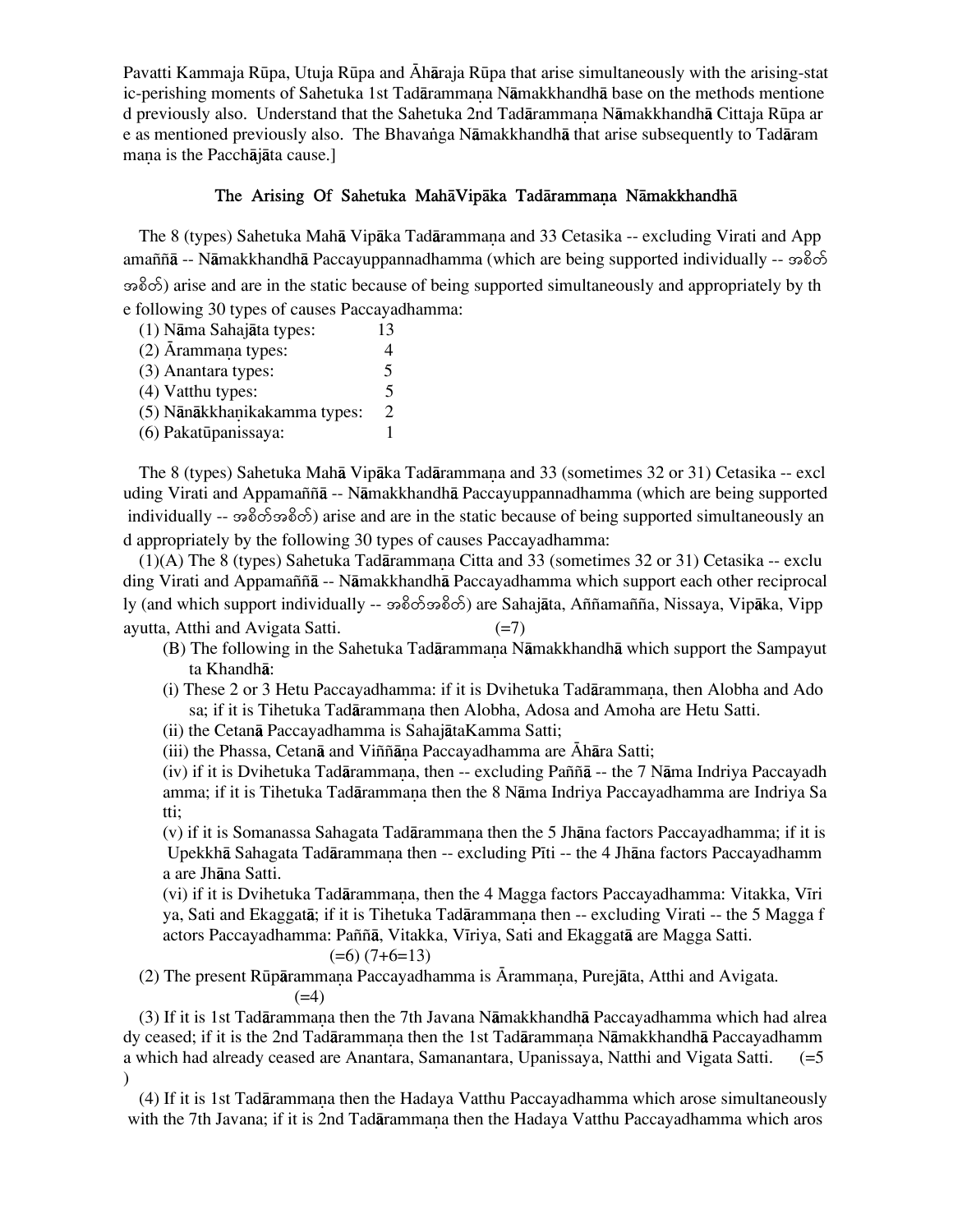e simultaneously with the 1st Tadārammana is Nissaya, Purejāta, Vippayutta, Atthi and Avigata Satt i.  $(=5)$ 

 (5) The powerful (Balava) KåmaKusala Kamma Paccayadhamma which arose in the past is Nånå kkhanikakamma and Pakatūpanissaya.  $(=2)$ 

(6) The Paccayadhamma which are the 89 Citta  $& 52$  Cetasika that are powerful (Balava), 28 Rūp a and some Paññatti which can be Paccaya are PakatËpanissaya Satti.

 $(=1)$ 

#### The Arising of Ahetuka 1st Tadārammana Nāmakkhandhā Cittaja Rūpa

The Cittaja Rūpa Paccayuppannadhamma produced by Ahetuka 1st Tadārammana Nāmakkhandh å arise and are in the static because of being supported simultaneously and appropriately by the foll owing 22 types of causes Paccayadhamma:

(1) Nåma Sahajåta types: 10

(2) RËpa Sahajåta types: 5

(3) Pacchåjåta types: 4

 $(4)$  Rūpa $\bar{A}$ hāra types: 3

The Cittaja Rūpa Paccayuppannadhamma produced by Ahetuka 1st Tadārammana Nāmakkhandh å arise and are in the static because of being supported simultaneously and appropriately by the foll owing 22 types of causes Paccayadhamma:

 $(1)(A)$  The Ahetuka 1st Tadārammana Citta and 11 or 10 Aññasamāna Cetasika (if Somanassa th en exclude Chanda and Vīriya; if Upekkhā then exclude Chanda, Pīti and Vīriya) Nāmakkhandhā P accayadhamma (which support individually and in group -- solosoftation are Sahajāta, Nissaya, Vi påka, Vippayutta, Atthi and Avigata Satti. (=6)

(B)(i) the Cetanå Paccayadhamma is SahajåtaKamma Satti;

(ii) the Phassa, Cetan $\bar{a}$  and Viññ $\bar{a}$ na Paccayadhamma are Áh $\bar{a}$ ra Satti;

(iii) the 3 Nāma Indriya Paccayadhamma: Jīvita, Citta and Vedanā are Indriya Satti;

(iv) if it is Ahetuka Somanassa Sahagata 1st Tadārammana Cittaja Rūpa then the 5 Jhāna f actors Paccayadhamma; if it is Ahetuka Upekkhā Sahagata 1st Tadārammana Cittaja Rūpa then -- excluding Pīti -- the 4 Jhāna factors Paccayadhamma are Jhāna Satti.  $(=4)$   $(6+4=1)$ 0)

(Notes: Numbers 2 and 4 are similar to the previous. In Paccha jata, the 2nd Tadarammana Nama kkhandhā is the Paccayadhamma. This is the only difference. Understand that Pavatti Kammaja Rū pa, Utuja RËpa and Óhåraja RËpa which arise simultaneously with the arising-static-perishing mom ents of Ahetuka 1st Tadārammana Nāmakkhandhā are to be based on the methods previously menti oned. Understand also that the Ahetuka 2nd Tadārammana Cittaja Rūpa is based on the methods in Ahetuka 1st Tadārammana Cittaja Rūpa. In Pacchājāta, the Paccayadhamma is the 1st Bhavanga N åmakkhandhå Paccayadhamma which arise subsequently to the Tadårammaˆa. This is the only diff erence. Understand that in the arising of the 3 Ahetuka Tadārammana because of Sahajāta types, it i s the same with the 3 Santirana Citta; as for their arising because of  $\bar{A}$ rammana types...etc, understa nd that these are the same with Sahetuka Tadārammana.)

To this extent, the section on Patthāna Paccaya relationships in each mind moment of Cakkhudvār a V<sub>I</sub>thi in each 5 Khandhā after having formed into 5 Khandhā are already shown as a whole. Howe ver, at the time of meditating, discern every mind moment separately as shown in the Nåma Kamm atthana tables. The differences in Sota Dvāra Vīthi..etc.. are that each of the following Paccayadha mma are Ārammana, Purejāta, Atthi and Avigata Satti  $(=4)$ :-

 $(1)$  if it is Sotadvāra Vīthi Citta, then the present Saddārammana;

 $(2)$  if it is Ghānadvāra Vīthi Citta, then the present Gandhārammana;

 $(3)$  if it is Jivhādvāra Vīthi Citta, then the present Rasārammana;

 $(4)$  if it is Kāyadvāra Vīthi Citta, then the present Photthabbārammana.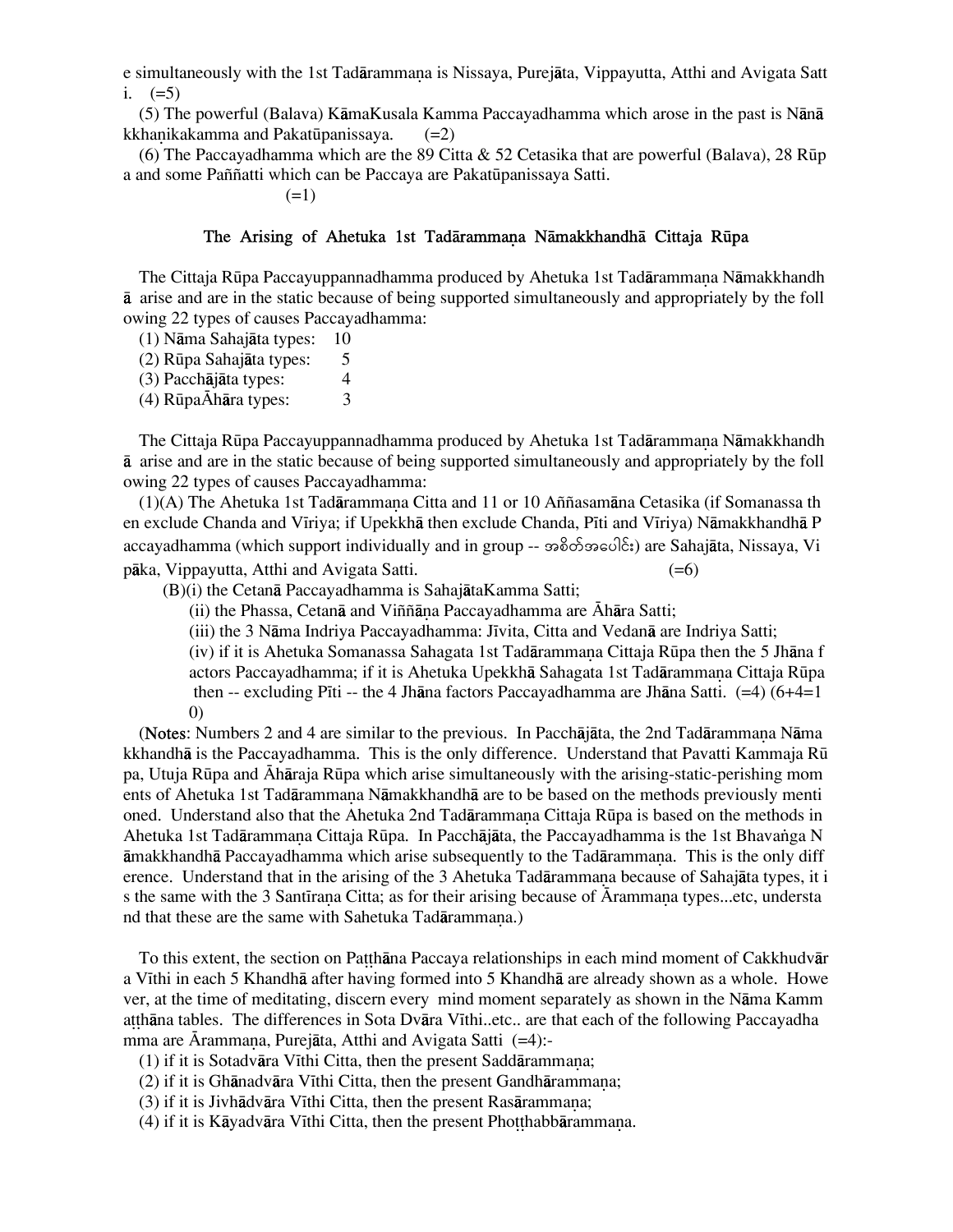These are the only differences. Discern the support by the remaining Paccayadhamma base on th e methods mentioned in Cakkhudvāra Vīthi Citta.

## $\begin{array}{ccccccc}\n\bullet & & & & \bullet & & & \bullet & & \end{array}$

#### The Arising of Kåma Javana Manodvårika Citta

The Kåma Javana Manodvårika Citta are, briefly,:

(1) Manodvåråvajjana;

(2) Javana;

(3) Tadārammana.

Looking at it by way of Cittuppåda (mind arising moments), these are:

(1) Manodvåråvajjana: 1

 (2) Javana: 7  $(3)$  Tadārammana:  $2$ a total of: 10 times.

 In detail, there are: (1) Manodvåråvajjana: 1 (2) Kåma Javana: 29  $(3)$  Tadārammana: 11 a total of: 41.

#### Manodvåråvajjana 5 Khandhå

 Understand and discern the RËpakkhandhå base on previous methods. Nåmakkhandhå will be fur ther explained.

#### Manodvåråvajjana Nåmakkhandhå

The Manodvārāvajjana Citta and 11 Aññasamāna Cetasika -- excluding Chanda and Pīti -- Nāmak khandhā Paccayuppannadhamma (which are being supported individually --  $\mathcal{B}(\mathcal{S})$  arise and a re in the static because of being supported simultaneously and appropriately by the following 22 or 25 or 27 types of causes Paccayadhamma:

(1) Sahajåta types: 10

- (2) Årammana types: 1 or 4 or 6
- (3) Anantara types: 5
- (4) Vatthu types: 5
- $(5)$  Pakatūpanissaya: 1

Among these, understand and discern that the support of Nama Sahajata 10 types and 1 Pakatūpa nissaya causes Paccayadhamma as mentioned in Votthapana Nåmakkhandhå section. Only those th at are different will be shown.

# 2. Ārammaṇa Types

 (2) For the Manodvåråvajjana 4 Nåmakkhandhå Paccayuppannadhamma which take the object or dinarily: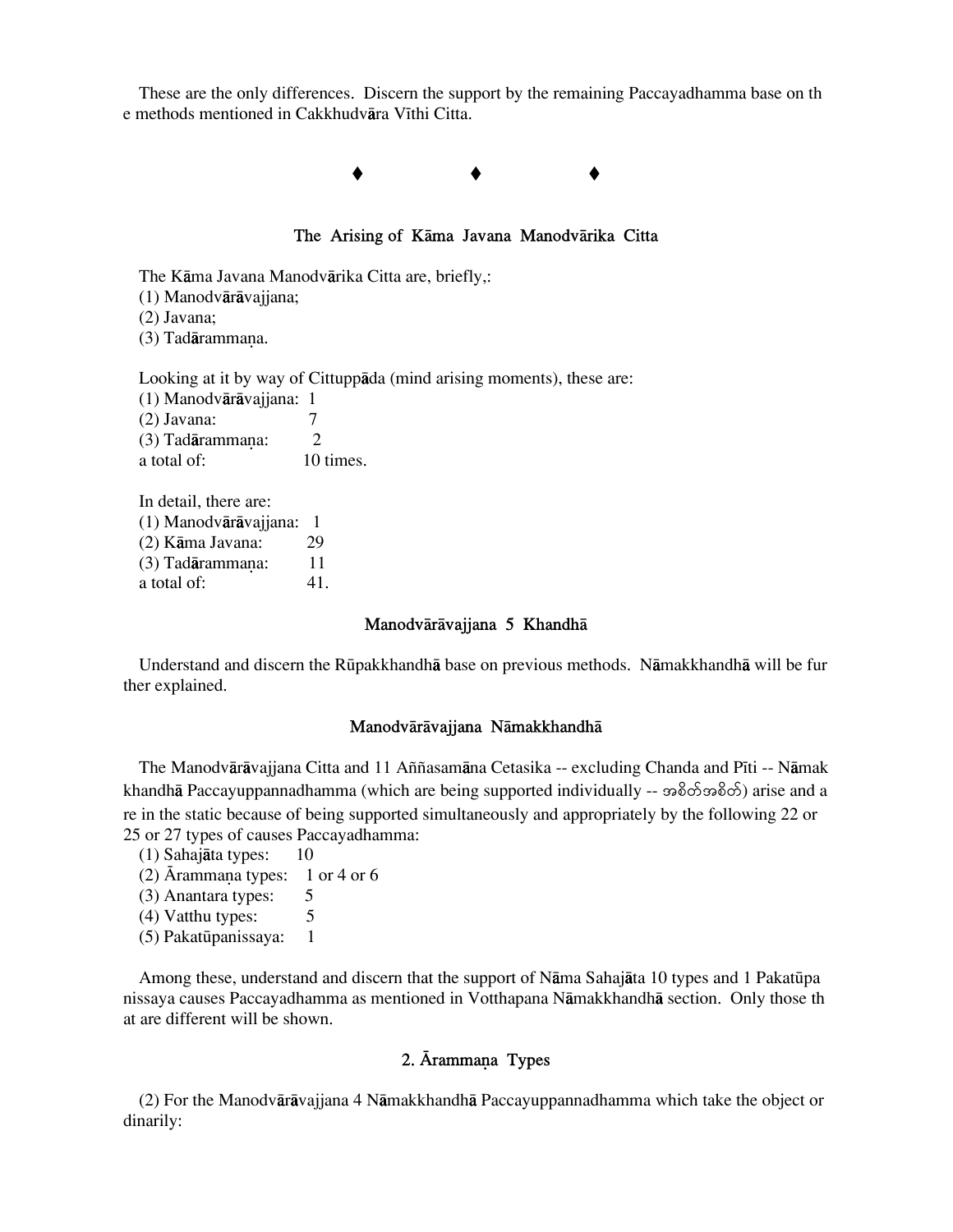(I) the object Paccayadhamma which is one of the 6 objects in any of these: 89 Citta, 52 Cetasika , 18 past & future Nipphanna RËpa, 10 Tekålika (3 periods) Anipphanna RËpa, Nibbåna and Paññat ti which is taken as object ordinarily is  $\bar{A}$ rammana Satti. (=1)

 $(II)$  the object Paccayadhamma which is one of the 6 objects in the 18 present Nipphanna Rūpa w hich is taken as object ordinarily is Ārammana, Purejāta, Atthi and Avigata Satti.  $(=4)$ 

 (III) at the time of Maraˆåsanna, the Hadaya Vatthu Paccayadhamma that arise simultaneously wi th the 17th Citta counting backwards from Cuti and which is taken as object ordinarily is Arammana , Nissaya, Purejāta, Vippayutta, Atthi and Avigata Satti.  $(=6)$ 

## 3. Anantara Types

For the Manodvåråvajjana 4 Nåmakkhandhå Paccayuppannadhamma:

(3) one Nāmakkhandhā Paccayadhamma out of the 19 (types) Bhavangupaccheda Nāmakkhandhā Paccayadhamma which had already ceased without interval after having arisen is Anantara, Saman antara, Upanissaya, Natthi and Vigata Satti. (=5)

(Notes: The 19 types of Bhavangupaccheda are 8 Mahā Vipāka, 1 Kusala Vipāka Upekkhā Santīraṇ a, 1 Akusala Vipāka Upekkhā Santīrana, 5 Rūpāvacara and 4 Arūpāvacara)

#### 4. Vatthu Types

 (4) The Hadaya Vatthu Paccayadhamma which arise simultaneously with one of the 15 types Pañ cavokåra Bhava∫ga Nåmakkhandhå which had already ceased without interval preceding to the Ma nodvåråvajjana is Nissaya, Purejåta, Vippayutta, Atthi and Avigata Satti. (=5)

These are the only differences.

#### The Arising of MahāKusala Ñānasampayutta Manodvārika 1st Javana Nāmakkhandhā

(Discern the RËpakkhandhå based on the previous methods)

The Manodvārika MahāKusala Ñānasampayutta Javana Vīthi arise, taking one of the 6 objects in any of the following:

- (1) 87 Citta, excluding Arahatta Magga and Arahatta Phala,
- (2) 52 Cetasika,
- (3) 28 RËpa,
- (4) Nibbåna,
- (5) Paññatti.

In this Vīthi, the MahāKusala Ñānasampayutta 1st Javana Nāmakkhandhā Paccayuppannadhamma ( which are being supported individually --  $\infty$  of  $\infty$  arise and are in the static because of being su pported simultaneously and appropriately by 25 or 28 or 30 or 27 causes Paccayadhamma:

- (1) Sahajåta types: 13
- (2) Årammana types: 1 or 4 or 6 or 3
- (3) Anantara types: 5
- (4) Vatthu types: 5
- (5) Pakatūpanissaya: 1

The MahāKusala Ñānasampayutta 1st Javana Citta and 33 Cetasika -- excluding Virati and Appa maññā -- Nāmakkhandhā Paccayuppannadhamma (which are being supported individually -- so of  $\infty$  space) arise and are in the static because of being supported simultaneously and appropriately by 25 or 28 or 30 or 27 causes Paccayadhamma:

 $(1)(A)$  The Mahā Kusala Ñānasampayutta 1st Javana Citta and 33 Cetasika -- excluding Virati an d Appamaññå -- Nåmakkhandhå Paccayadhamma which support each other reciprocally (and which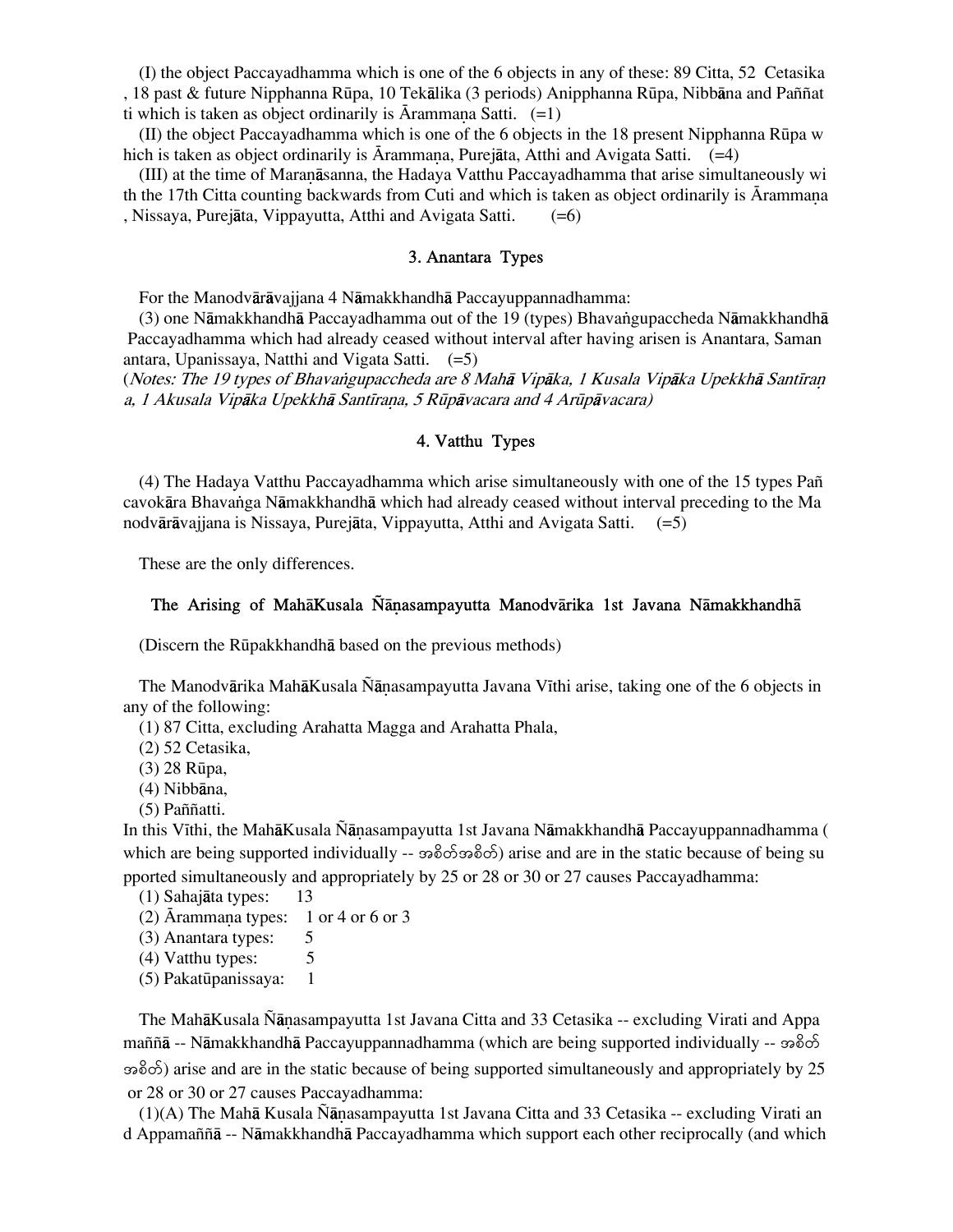support individually -- အစိတ်အစိတ်) are Sahajāta, Aññamañña, Nissaya, Sampayutta, Atthi and Avig ata Satti.  $(=6)$ 

(B) The following in the MahåKusala 1st Javana Nåmakkhandhå which support the Sampayutt a Khandhå:

(i) These 3 Hetu Paccayadhamma: Alobha, Adosa and Amoha are Hetu Satti;

(ii) if it is Sådhipati Tihetuka Javana, then one Paccayadhamma out of these 4 Adhipati: Chan da or Vīriya or Citta or Vīmamsa is Adhipati Satti.

(iii) the Cetanå Paccayadhamma is SahajåtaKamma Satti;

 $(iv)$  the Phassa, Cetan $\bar{a}$  and Viññ $\bar{a}$ na Paccayadhamma are Āhāra Satti;

(v) the 8 Nåma Indriya Paccayadhamma are Indriya Satti;

(vi) if it is Somanassa Sahagata Javana then the 5 Jhåna factors Paccayadhamma; if it is Upek khå Sahagata Javana then the 4 Jhåna factors Paccayadhamma are Jhåna Satti.

(vii) the 5 Magga factors Paccayadhamma: Paññā, Vitakka, Vīriya, Sati and Ekaggatā are Ma gga Satti.  $(=7) (6+7=13)$ 

 (2) For the Mahå Kusala Ñåˆasampayutta 4 Nåmakkhandhå Paccayuppannadhamma which take one of the 6 objects in 87 Citta (excluding Arahatta Magga & Arahatta Phala), 52 Cetasika, 28 RËpa , Nibbåna and Paññatti as object ordinarily:

 (i) one object Paccayadhamma out of the 6 objects which is sometimes taken as object ordinarily i n 87 Citta (excluding Arahatta Magga & Arahatta Phala), 52 Cetasika, 18 past & future Nipphanna Rūpa, 10 Tekālika (3 periods) Anipphanna Rūpa and Paññatti is Ārammana Satti.  $(=1)$ 

 (ii) one object Paccayadhamma out of the 6 objects which is sometimes taken as object ordinarily such as 18 present Nipphanna Rūpa is Ārammana, Purejāta, Atthi and Avigata Satti.  $(=4)$ 

(iii) at the time of Maranāsanna, the Hadaya Vatthu Paccayadhamma that arise simultaneously wit h the 17th Citta counting backwards from Cuti and which is taken as object ordinarily is Arammana,  $N$ issaya, Purejāta, Vippayutta, Atthi and Avigata Satti.  $(=6)$ 

For the Mahā Kusala Ñānasampayutta Javana Nāmakkhandhā Paccayuppannadhamma which tak e the object with high esteem:

 the 20 Kusala Citta Nåmakkhandhå excluding Arahatta Magga, the 3 lower Phala Nåmakkhandhå and Nibbāna Paccayadhamma which are taken as object with high esteem are Arammana, Adhipat i and Upanissaya Satti.  $(=3)$ 

 (3) The Manodvåråvajjana Nåmakkhandhå Paccayadhamma which had already ceased is Anantar a, Samanantara, Upanissaya, Natthi and Vigata Satti. (=6)

 [Notes: If it is 2nd Javana Nåmakkhandhå Paccayuppannadhamma, then the 1st Javana Nåmakkh andhā Paccayadhamma which had already ceased is Anantara, Samanantara, Upanissaya, Āsevana, Natthi and Vigata Satti  $(=6)$ . This is the only difference. In 3rd Javana..etc.., only  $\bar{A}$ sevana is furth er added similarly.]

 (4) The Hadaya Vatthu Paccayadhamma which arise simultaneously with Manodvåråvajjana is Ni ssaya, Purejåta, Vippayutta, Atthi and Avigata Satti. (=5)

(5) The Paccayadhamma which are 87 Citta  $\&$  52 Cetasika that are powerful (excluding Arahatta Magga and Arahatta Phala), 28 Rūpa and some Paññatti which can be Paccaya are Pakatūpanissaya Satti.  $(=1)$ 

(Discern the 2nd Javana...etc... base on these methods. Discern the Tad<del>arammana</del> base on that w hich is mentioned in Pañcadvåra.)

#### MahāKusala Ñānavippayutta Javana Nāmakkhandhā

The Manodvārika MahāKusala Ñānavippayutta Javana Vīthi mind process arise, taking one of the 6 objects in:

(1) 81 Lokiya Citta,

(2) 52 Cetasika,

(3) 28 RËpa,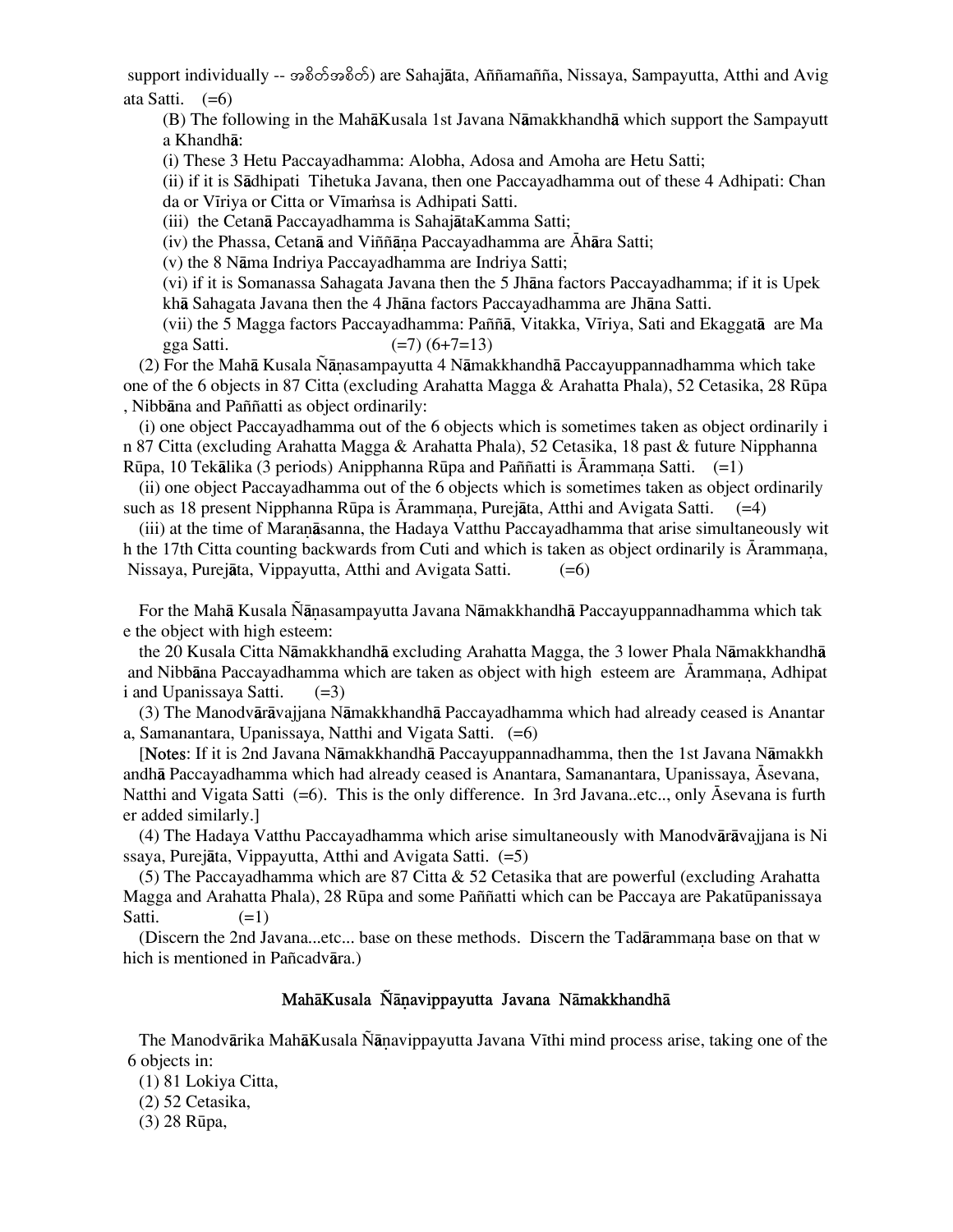(4) Paññatti.

In this Vīthi, the MahāKusala Ñāṇavippayutta 1st Javana Nāmakkhandhā Paccayuppannadhamma ( which are being supported individually  $\frac{1}{2}$   $\frac{1}{2}$  arise and are in the static because of being s upported simultaneously and appropriately by the following 25 or 28 or 30 or 27 types of causes Pa ccayadhamma:

- (1) Nåma Sahajåta types: 13
- (2)  $\bar{A}$ rammana types: 1 or 4 or 6 or 3
- (3) Anantara types: 5<br>(4) Vatthu types: 5
- (4) Vatthu types:
- (5) Pakatūpanissaya: 1

(If it is the 2nd Javana..etc.., further add on  $\bar{A}$ sevana to the Anantara types.)

(Notes: Here, discern the Sahajāta types, Anantara types, Vatthu types and Pakatūpanissaya types base on the methods above)

## Ārammana Types

For the MahāKusala Ñānavippayutta Javana 4 Nāmakkhandhā Paccayuppannadhamma which so metimes take the object ordinarily:

 (I) the object Paccayadhamma which is one of the 6 objects in any of these: 89 Citta, 52 Cetasika , 18 past & future Nipphanna RËpa, 10 Tekålika (3 periods) Anipphanna RËpa, Nibbåna and Paññat ti which is taken as object ordinarily is  $\bar{A}$ rammana Satti. (=1)

 $(II)$  the object Paccayadhamma which is one of the 6 objects in the 18 present Nipphanna Rūpa w hich is taken as object ordinarily is Ārammana, Purejāta, Atthi and Avigata Satti.  $(=4)$ 

 (III) at the time of Maraˆåsanna, the Hadaya Vatthu Paccayadhamma that arise simultaneously wi th the 17th Citta counting backwards from Cuti and which is taken as object ordinarily is  $\bar{A}$ rammana , Nissaya, Purejåta, Vippayutta, Atthi and Avigata Satti. (=6)

For the MahāKusala Ñānavippayutta Javana 4 Nāmakkhandhā Paccayuppannadhamma which tak e the object with high esteem:

the 17 Lokiya Kusala Nāmakkhandhā Dhammārammana Paccayadhamma which are taken as obj ect sometimes with high esteem are  $\bar{A}$ rammana, Adhipati, Upanissaya Satti. (=3) (The 17 Lokiya Kusala are 8 Mahā Kusala, 5 Rūpāvacara and 4 Arūpāvacara)

 (Notes: As it is Ñåˆavippayutta MahåKusala Javana, -- i.e. Paññindriya Cetasika is not accompan ying -- for the Sahajåta types: in Hetu Paccayadhamma, it is the 2 Hetu- Alobha and Adosa; in Indri ya Paccayadhamma, it is the 7 Nāma Indriya- Jīvita, Citta, Vedanā, Vīriya, Sati and Ekaggatā; in M agga Paccayadhamma, it is the 4 Magga factors- Vitakka, Vīriya, Sati and Ekaggatā.)

#### Sahetuka MahāVipāka Tadārammana Nāmakkhandhā

The Sahetuka MahāVipāka Tadārammana Nāmakkhandhā Paccayuppannadhamma in Manodvā ra V<sub>I</sub>thi arise and are in the static because of being supported simultaneously and appropriately by t he following 30 types of causes Paccayadhamma:

 (1) Nåma Sahajåta types: 13  $(2)$  Ārammana types:  $4$  (3) Anantara types: 5 (4) Vatthu types: 5 (5) Nānākkhanikakamma types: 2 (6) PakatËpanissaya: 1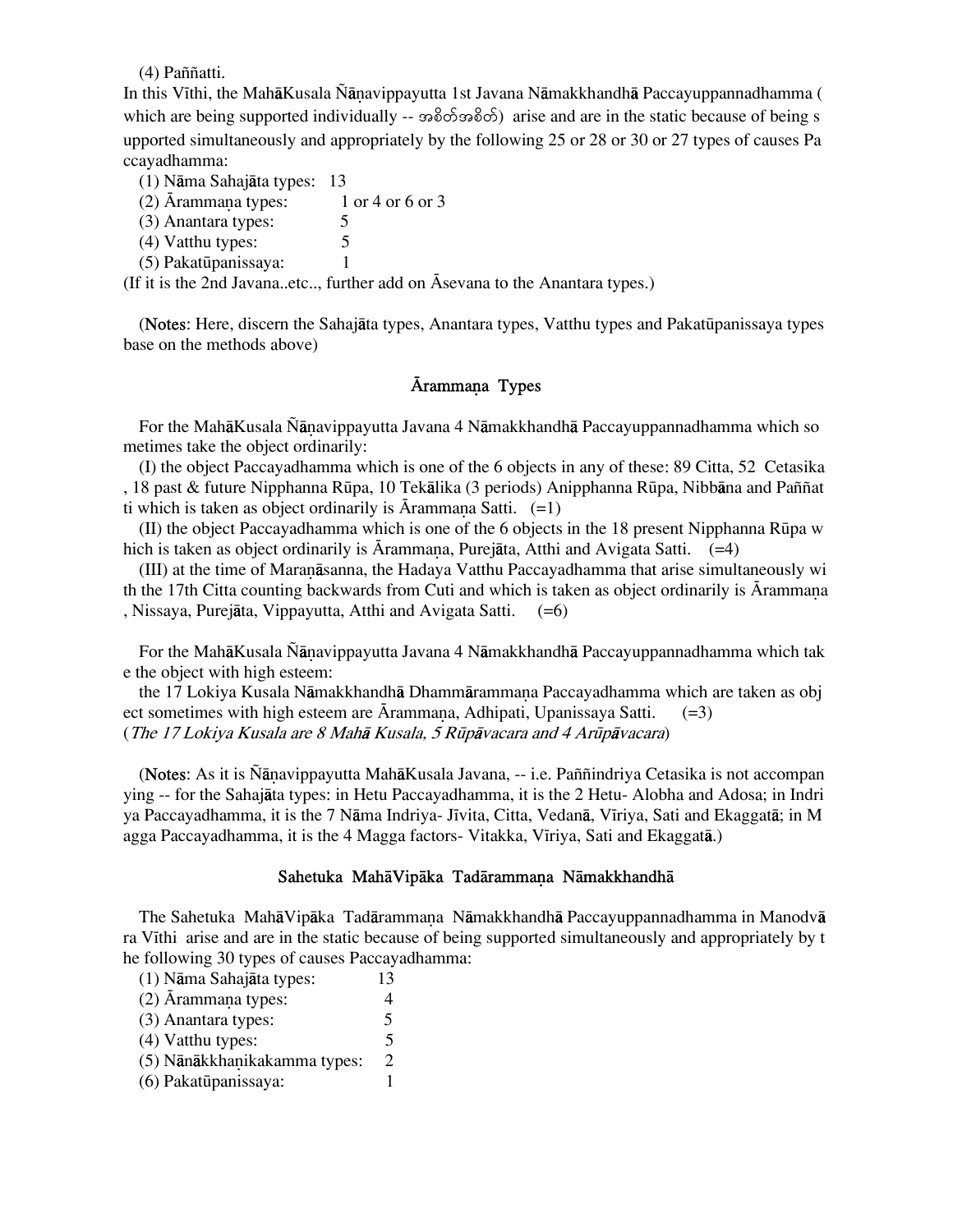Understand that the Sahajāta types, Ārammaṇa types, Anantara types Paccayadhamma of the Tad årammaˆa Nåmakkhandhå Paccayuppannadhamma in this Manodvåra V¥thi are similar to the metho ds mentioned in Pañcadvåra. Only the following will be mentioned:

#### 4. Vatthu Types:

(4) For the 1st Tadārammana 4 Nāmakkhandhā Paccayuppannadhamma:

 the Hadaya Vatthu Paccayadhamma which arose simultaneously with the 7th Kåma Javana Nåma kkhandhā is Nissaya, Purejāta, Vippayutta, Atthi and Avigata Satti.  $(=5)$ 

If it is the 2nd Tadārammana 4 Nāmakkhandhā Paccayuppannadhamma, then:

the Hadaya Vatthu Paccayadhamma which arose simultaneously with the 1st Tadārammana Nām akkhandhā is Nissaya, Purejāta, Vippayutta, Atthi and Avigata Satti.  $(=5)$ 

#### 5. Nänäkkhanikakamma Types:

 $(5)(I)$  For the 10 (types) Kusala Vipāka Tadārammana 4 Nāmakkhandhā Paccayuppannadhamma, one of the past Kāma Kusala Kamma Paccayadhamma which is powerful is Nānākkhanikaka mma and Pakatūpanissaya Satti.  $(=2)$ 

(II) For the 1 (type) Akusala Vipāka Upekkhā Sahagata Tadārammana 4 Nāmakkhandhā Pacc ayuppannadhamma, one of the Akusala Kamma Paccayadhamma out of the 12 (types) past Ak usala Kamma Paccaya is Nānākkhanikakamma and Pakatūpanissaya Satti.  $(=2)$ 

(6) (PakatËpanissaya is the similar to earlier ones)

(A total of 30 types of causes Paccayadhamma)

#### Three Ahetuka Tadārammana Nāmakkhandhā

The Ahetuka 1st Tadārammaṇa Nāmakkhandhā Paccayuppannadhamma arise and are in the stati c because of being supported simultaneously and appropriately by the following 28 types of causes Paccayadhamma:

| (1) Nāma Sahajāta types:     | 10                       |
|------------------------------|--------------------------|
| (2) Ārammaņa types:          | 4                        |
| (3) Anantara types:          | $\overline{\phantom{1}}$ |
| (4) Vatthu types:            | 5                        |
| (5) Nānākkhanikakamma types: | 2                        |
| (6) Pakatūpanissaya:         |                          |

[Notes: Understand that in the 3 (types) Ahetuka Tadārammana, their arising produced by Sahajāt a types are similar to the 3 Santirana Citta; and that their arising produced by  $\bar{A}$ rammana types...etc are similar to Sahetuka Tadārammaṇa.]

#### Vatthu Types At The Time Of Maranasanna

The Manodvārāvajjana, 29 (types) Kāma Javana, 11 (types) Tadārammana and Cuti 4 Nāmakkha ndhā Paccayuppannadhamma at the time of Maranāsanna arise and are in the static because of being supported by the Hadaya Vatthu Paccayadhamma that arise simultaneously with the 17th mind cou nting backwards from Cuti is Nissaya, Purejåta, Vippayutta, Atthi and Avigata Satti. (=5)

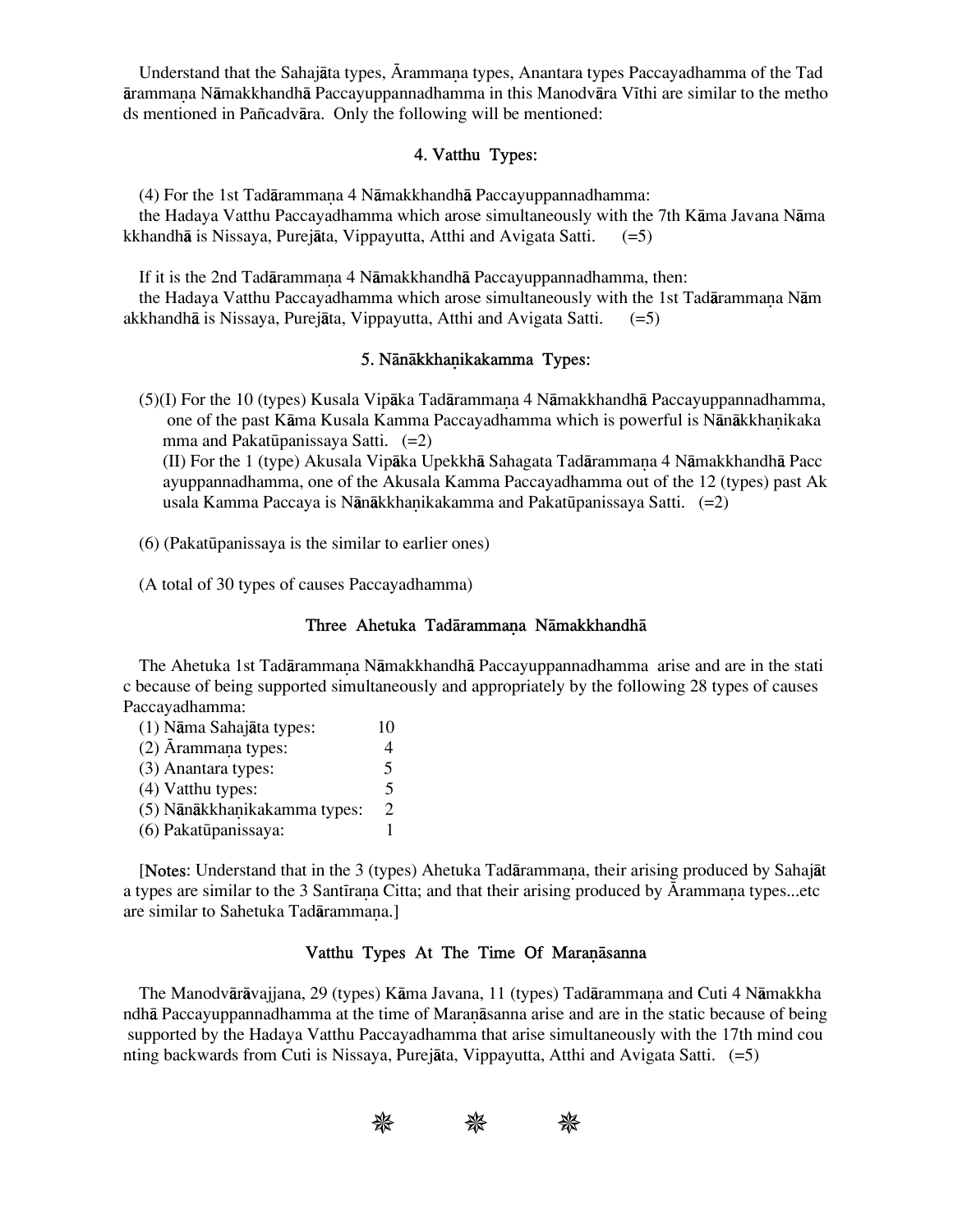In that Kāma Javana Manodvāra Vīthi, if it is Lobha Javana, discern the Manodvārāvajjana and T adārammana based on the above Manodvārāvajjana and Tadārammana methods. The arising of Lo bha MËla Javana Nåmakkhandhå will be further shown:

#### Manodvārika Lobha Mūla Javana Nāmakkhandhā

The Lobha MËla Javana Nåmakkhandhå Paccayuppannadhamma,

 (I) arise and are in the static because of being supported simultaneously and appropriately by the following 26 or 29 or 31 types of causes Paccayadhamma;

 (II) -- or in another way -- arise and are in the static because of being supported simultaneously a nd appropriately by the following 28 or 31 or 33 types of causes Paccayadhamma:

 (1) Sahajåta types: 13  $(2)(I)$  Ārammaṇa types: 1 or 4 or 6 (II) Ārammana types:  $3$  or 6 or 8 (3) Anantara types: 6 (4) Vatthu types: 5 (5) Pakatūpanissaya: 1

The Lobha MËla Javana 4 Nåmakkhandhå Paccayuppannadhamma,

 (I) arise and are in the static because of being supported simultaneously and appropriately by the following 26 or 29 or 31 types of causes Paccayadhamma;

 (II) -- or in another way -- arise and are in the static because of being supported simultaneously a nd appropriately by the following 28 or 31 or 33 types of causes Paccayadhamma:

(1)(A) The 8 types Lobha MËla Citta and 22 Cetasika -- excluding Dosa, Isså, Macchariya, Kukk ucca and Vicikicchå -- Nåmakkhandhå Paccayadhamma which support each other reciprocally

(which support individually --  $\infty$   $\infty$   $\infty$  ) are Sahajāta, Aññamañña, Nissaya, Sampayutta, A tthi and Avigata Satti.  $(=6)$ 

(B) The following in the Lobha MËla Nåmakkhandhå which support the Sampayutta Khandhå :

(i) these 2 Hetu Paccayadhamma:- Lobha and Moha are Hetu Satti;

(ii) the Cetanå Paccayadhamma are SahajåtaKamma Satti;

 $(iii)$  one Paccayadhamma out of these 3:- Chanda or V $\overline{i}$ riya or Citta is Adhipati Satti;

 $(iv)$  these 3 Nāma Āhāra Paccayadhamma:- Phassa, Cetanā and Viññāna are Āhāra Satti;

(v) the 5 Nāma Indriya Paccayadhamma: Jīvita, Citta, Vedanā, Vīriya and Ekaggatā are Indriy a Satti;

(vi) if it is the 4 types Somanassa Sahagata Citta then the 5 Jhåna factors Paccayadhamma; if it is the 4 types Upekkhā Sahagata Citta, then -- excluding P<sub>I</sub>ti -- the 4 Jhāna factors Paccayadh amma are Jhåna Satti.

(vii) if it is the 4 types Ditthigatasampayutta Citta, then the 4 Magga factors Paccayadhamma: Vitakka, Vīriya, Ekaggata and Ditthi; if it is the 4 types Ditthigatavippayutta Citta then 3 Mag ga factors Paccayadhamma: Vitakka, Vīriya and Ekaggatā are Magga Satti.  $(=7) (6+7=13)$ 

(2)(I) For the 8 types Lobha MËla Citta 4 Nåmakkhandhå Paccayuppannadhamma which take obj ect ordinarily sometimes:

(i) one  $\bar{A}$ rammana (object) Paccayadhamma out of the 6 objects in: 81 Lokiya Citta, 52 Ceta sika, 18 past & future Nipphanna RËpa, 10 Tekålika Anipphanna RËpa and Paññatti which i s sometimes taken as object ordinarily is Ārammana Satti.  $(=1)$ 

 (ii) the object Paccayadhamma which is one of the 6 objects in the 18 present Nipphanna R  $\bar{u}$  upa which is sometimes taken as object ordinarily is  $\bar{A}$ rammana, Purejāta, Atthi and Avigata Satti.  $(=4)$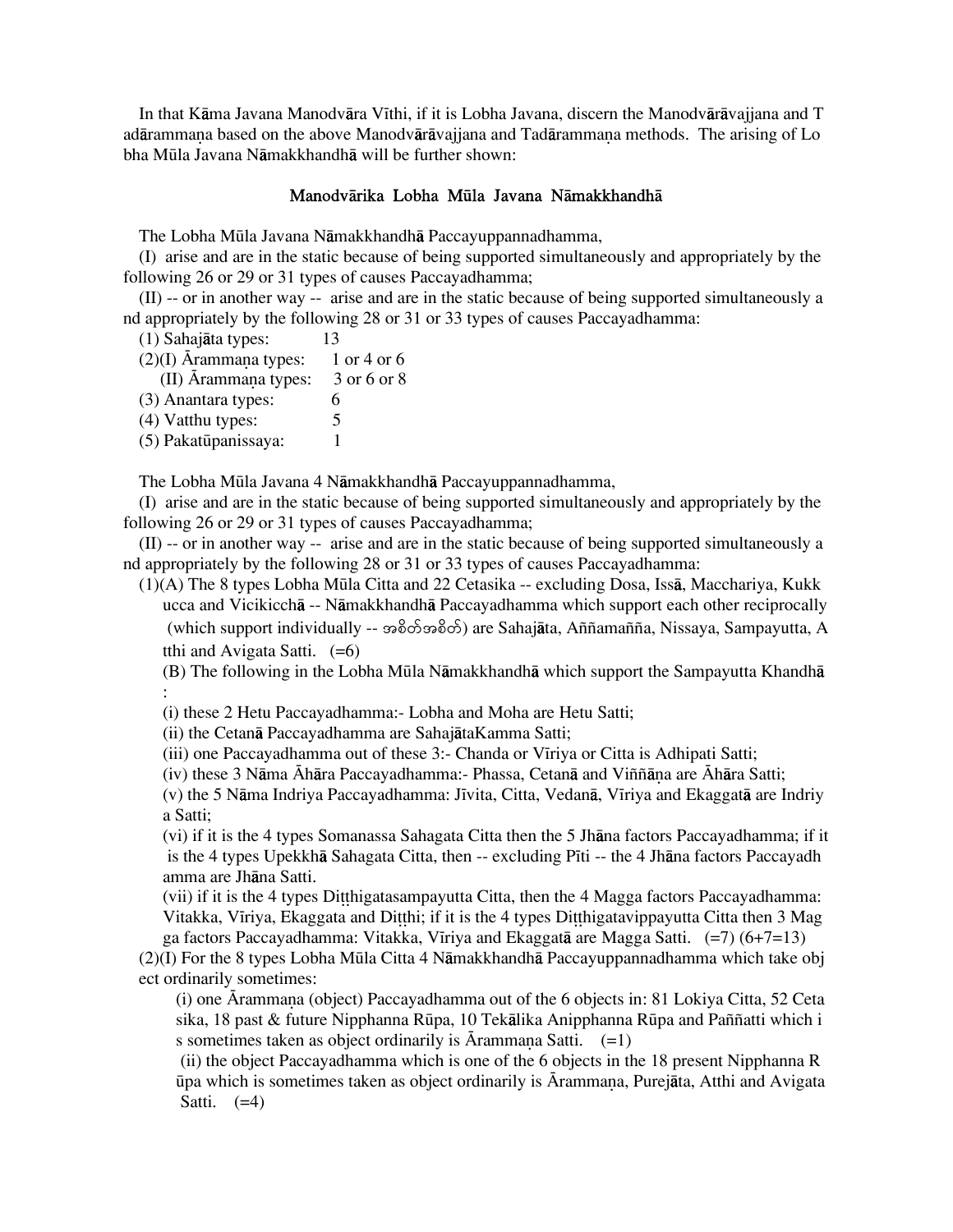(iii) at the time of Maranāsanna, the Hadaya Vatthu Paccayadhamma that arise simultaneous ly with the 17th Citta counting backwards from Cuti and which is taken as object ordinarily i s Ārammana, Nissaya, Purejāta, Vippayutta, Atthi and Avigata Satti.  $(=6)$ 

(II) For the 8 types Lobha MËla Citta 4 Nåmakkhandhå Paccayuppannadhamma which take an object with high esteem:

 $(i)$  one  $\bar{A}$ rammana (object) Paccayadhamma out of the 6 objects in: 76 Lokiya Citta (excludi ng the 2 types Dosa MËla and 2 types Moha MËla), 47 Cetasika (excluding Dosa, Isså, Macc hariya, Kukkucca and Vicikiccha) and 18 past & future Nipphanna Rūpa which is sometime s taken as object with high regard is  $\bar{A}$ rammana, Adhipati and Upanissaya Satti. (=3)

(ii) the object Paccayadhamma which is one of the 6 objects in the 18 present Nipphanna  $R\bar{u}$ pa which is sometimes taken as object with high regard is  $\bar{A}$ rammana, Adhipati, Upanissaya, Purejāta, Atthi and Avigata Satti. (=6)

(iii) at the time of Maranāsanna, the Hadaya Vatthu Paccayadhamma that arise simultaneous ly with the 17th Citta counting backwards from Cuti and which is sometimes taken as object with high regard is Ārammaṇa, Adhipati, Nissaya, Upanissaya, Purejāta, Vippayutta, Atthi a nd Avigata Satti. (=8)

 (3) For the 1st Javana 4 Nåmakkhandhå Paccayuppannadhamma, the Manodvåråvajjana Nåmakk handhå Paccayadhamma which had already ceased without interval [for the 2nd Javana 4 Nåmakkh andhå Paccayuppannadhamma, the 1st Javana 4 Nåmakkhandhå Paccayadhamma which had alread y ceased without interval...etc...; for the 7th Javana 4 Nåmakkhandhå Paccayuppannadhamma, the 6 th Javana 4 Nåmakkhandhå which had already ceased without interval) are Anantara, Samanantara, Upanissaya, Āsevana, Natthi and Vigata Satti.  $(=6)$ 

 (4) For the 1st Javana 4 Nåmakkhandhå Paccayuppannadhamma, the Hadaya Vatthu Paccayadha mma which arise simultaneously with Manodvåråvajjana Nåmakkhandhå (...etc... for the 7th Javana 4 Nåmakkhandhå Paccayuppannadhamma, the Hadaya Vatthu Paccayadhamma which arise simulta neously with the 6th Javana Nåmakkhandhå) is Nissaya, Purejåta, Vippayutta, Atthi and Avigata Sat ti.  $(=5)$ 

 \* At the time of Maraˆåsanna, the Hadaya Vatthu Paccayadhamma which arise simultaneously wi th the 17th mind counting backwards from Cuti Citta is Nissaya, Purejåta, Vippayutta, Atthi and Av igata Satti.  $(=5)$ 

 (5) The Paccayadhamma which are the 81 Lokiya Citta & 52 Cetasika that are powerful (Balava) , 28 Rūpa and some Paññatti which can be Paccaya are Pakatūpanissaya Satti.  $(=1)$ 

### The Arising Of Manodvårika Dosa Javana - Moha Javana Nåmakkhandhå

 The Dosa MËla and Moha MËla 1st Javana Nåmakkhandhå Paccayuppannadhamma arise and are in the static because of being supported simultaneously and appropriately by the following 28 types of causes Paccayadhamma:

- (1) Nåma Sahajåta types: 13
- $(2)$  Årammana types:  $4$
- (3) Anantara types: 5
- (4) Vatthu types: 5
- (5) Pakatūpanissaya: 1

 (Notes: Discern them base on the methods mentioned in Pañcadvåra. In Anantara types, the Ana ntara cause of 1st Javana is Manodvåråvajjana; the Anantara cause of the 2nd Javana is 1st Javana;.. .etc.. the Anantara cause of the 7th Javana is the 6th Javana respectively. Understand that in Vatthu types also, the method is the same.)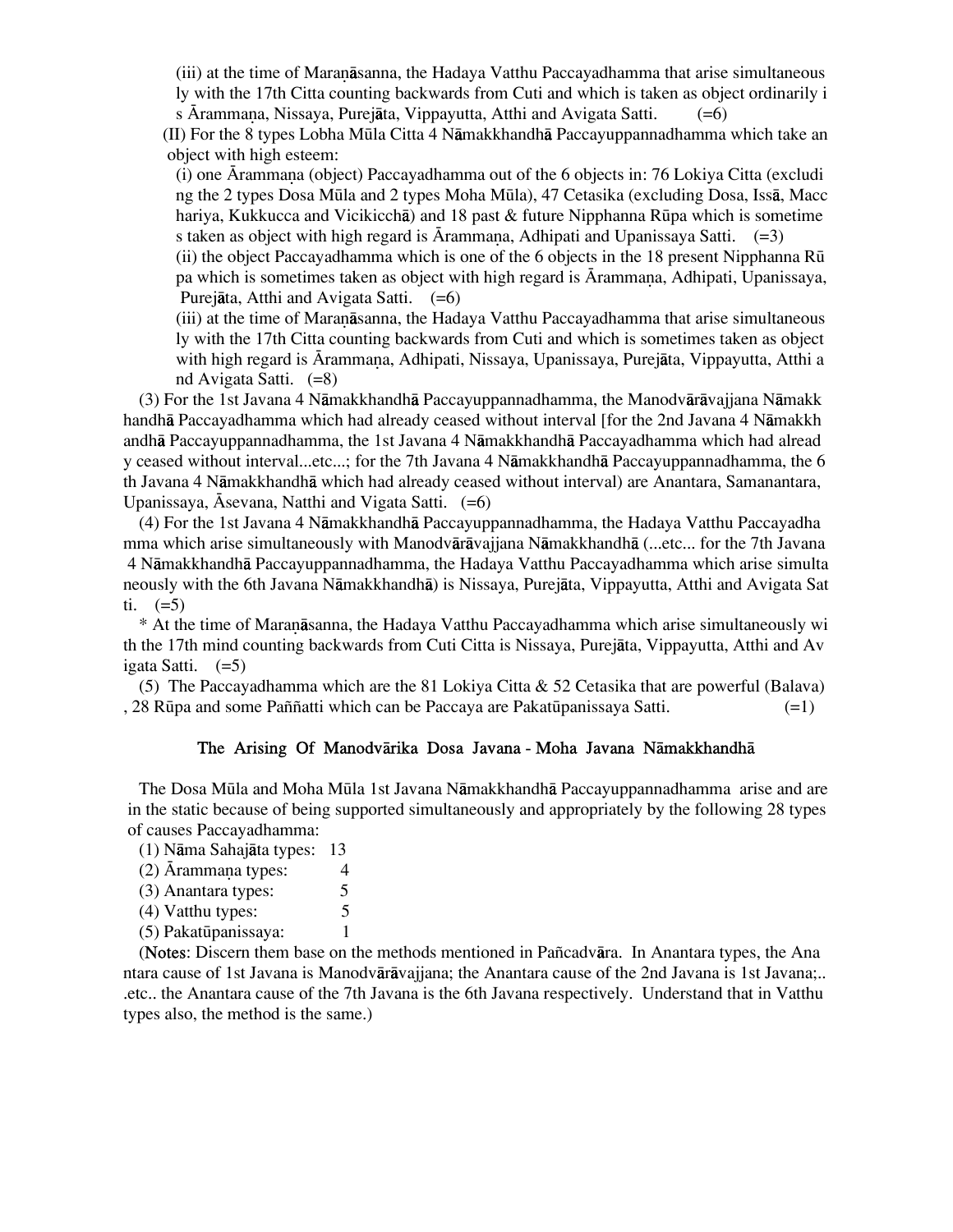#### The Arising Of Pañcadvårika Hasituppåda Javana Nåmakkhandhå

Kiriyā Javana arise in the Pañcadvāra Vīthi and Manodvāra Vīthi of the continuity processes of A rahantas. These are Hasituppåda Kiriyå Javana Citta and Mahå Kiriyå Javana Citta. The mind whic h produces smile in the continuity process of Arahantas on (seeing) inferior objects like skeleton Pet a is Hasituppåda Kiriyå Javana Citta. The Vipassanå Javana Citta which arise in the continuity proc ess of Arahanta is Mahå Kiriyå Javana Citta. Understand in this way for the Kåma Kiriyå Javana Ci tta connected with the 3 Sikkhā: Sīla, Samādhi and Paññā.

If the meditator is still a Puthujana or Sekkha Ariya, then it is not necessary to discern the Patthan a Paccaya relationships of those Kiriyå Javana. They are to be discerned only when one has attaine d Arahanta, according to Pāramī. Here, the Patthāna Paccaya relationships in those Kiriyā Javana w ill be further shown with the intention that one can discern them when one needs to do so. The Patt hāna Paccaya relationships of Hasituppāda Javana Nāmakkhandhā in Pañcadvāra Vīthi will be sho wn first.

 The Hasituppåda 1st Javana and 12 Aññasamåna Cetasika -- excluding Chanda -- Nåmakkhandhå Paccayuppannadhamma (which are being supported individually -- အစိတ်အစိတ်) arise and are in th e static because of being supported simultaneously and appropriately by the following 25 types of c auses Paccayadhamma:

- (1) Nåma Sahajåta types: 10
- $(2)$  Årammana types:  $4$
- (3) Anantara types: 5
- (4) Vatthu types: 5
- (5) Pakatūpanissaya: 1

 The Hasituppåda 1st Javana and 12 Aññasamåna Cetasika -- excluding Chanda -- Nåmakkhandhå Paccayuppannadhamma (which are being supported individually -- solosolos) arise and are in th e static because of being supported simultaneously and appropriately by the following 25 types of c auses Paccayadhamma:

 (1)(A) The Hasituppåda 1st Javana and 12 Aññasamåna Cetasika -- excluding Chanda -- Nåmakk handhå Paccayadhamma which support each other reciprocally (and which support individually - tpdwftpdwf) are Sahajåta, Aññamañña, Nissaya, Sampayutta, Atthi and Avigata Satti. (=6)

(B) The following in the Hasituppåda 1st Javana Nåmakkhandhå which support the Sampayutta Khandhå:

(i) the Cetanå Paccayadhamma is SahajåtaKamma Satti;

 $(iii)$  the Phassa, Cetana and Viññana Paccayadhamma are Áhara Satti;

(iii) the 5 Nāma Indriya Paccayadhamma:- Jīvita, Citta, Vedanā, Vīriya and Ekaggatā are Indri ya Satti;

(iv) the 5 Jhåna factors Paccayadhamma are Jhåna Satti. (=4) (6+4=10)

(Notes: The support of Ārammana types, Anantara types, Vatthu types Paccayadhamma are simil ar to that mentioned in MahåKusala 1st Javana Nåmakkhandhå)

(5) The Paccayadhamma which are the 89 Citta & 52 Cetasika that are powerful (Balava), 28 Rū pa and some Paññatti which can be Paccaya are Pakatūpanissaya Satti.  $(=1)$ 

(Notes: In 2nd Javana etc..., Asevanapaccaya is further added. Discern base on previous methods . As for Mahå Kiriyå Javana, take note that the method is similar to MahåKusala Javana. Understa nd and discern the Pañcadvārāvajjana, PañcaViññāna, Sampaticchana, Santīrana, Votthapana, Tadār ammaṇa in the Pañcadvāra Vīthi where Hasituppāda Javana arise and in the Pañcadvāra Vīthi where MahåKiriyå Javana arise as mentioned above.)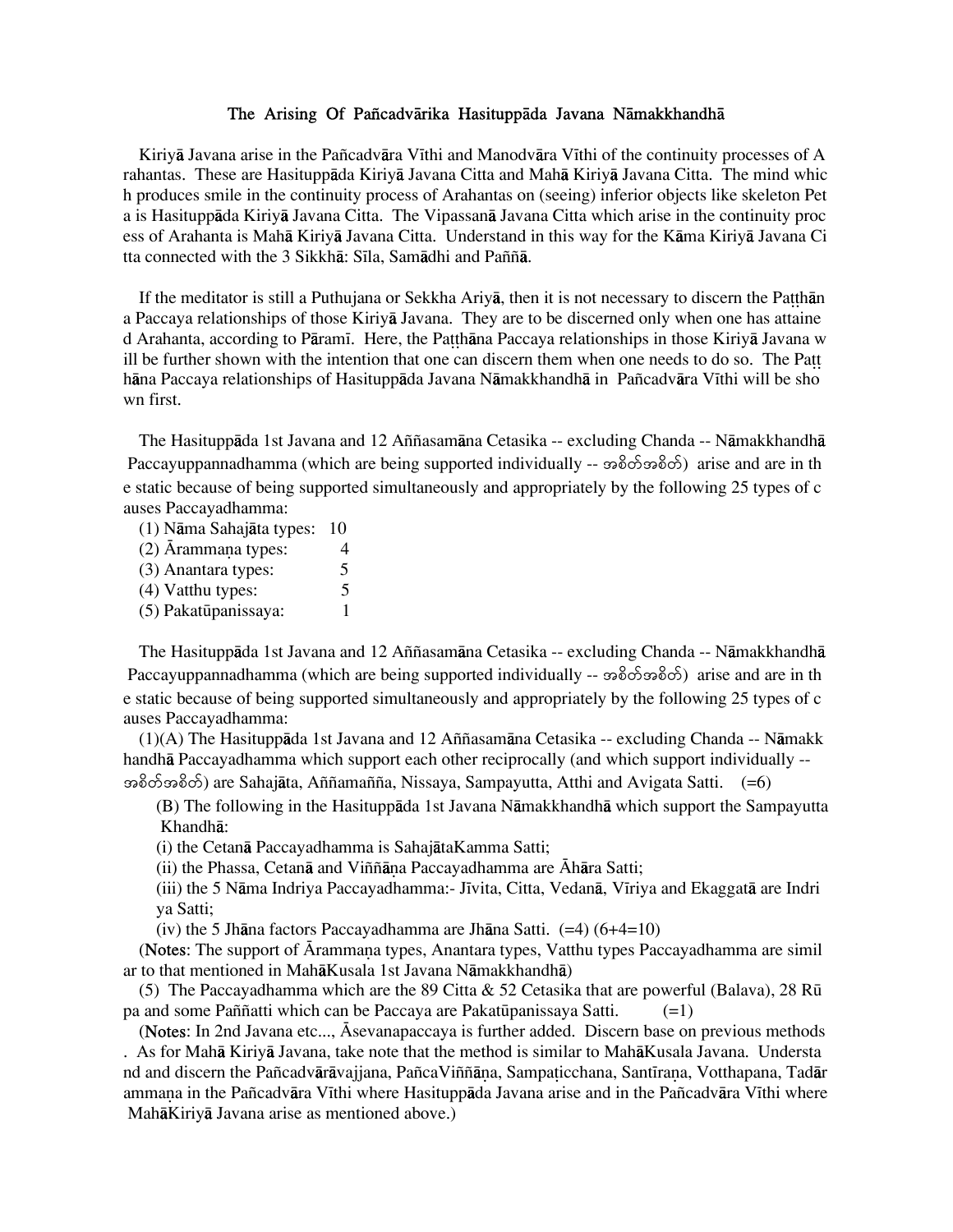The Manodvāra Vīthis where Hasituppāda Javana arise and where Mahā Kiriyā Javana arise will be further mentioned.

#### Manodvårika Hasituppåda Javana Nåmakkhandhå

 The (one type) Hasituppåda Citta and 12 Aññasamåna Cetasika -- excluding Chanda -- 4 Nåmakk handhå Paccayuppannadhamma arise and are in the static because of being supported simultaneousl y and appropriately by the following 22 or 25 or 27 types of causes Paccayadhamma:

(1) Nåma Sahajåta types: 10

- (2)  $\bar{A}$ rammana types: 1 or 4 or 6
- (3) Anantara types: 5
- (4) Vatthu types: 5
- (5) Pakatūpanissaya: 1

 The (one type) Hasituppåda Citta and 12 Aññasamåna Cetasika -- excluding Chanda -- 4 Nåmakk handhā Paccayuppannadhamma (which are being supported individually -- ශාරිතිශාරි) arise and ar e in the static because of being supported simultaneously and appropriately by the following 22 or 2 5 or 27 types of causes Paccayadhamma:

 (1)(A) The (one type) Hasituppåda Citta and 12 Aññasamåna Cetasika -- excluding Chanda -- 4 N åmakkhandhå Paccayadhamma which support each other reciprocally (and which support individual  $\gamma$  --  $\infty$   $\delta$   $\infty$   $\infty$ ) are Sahajāta, Aññamañña, Nissaya, Sampayutta, Atthi and Avigata Satti. (=6)

(B) The following in the Hasituppåda Nåmakkhandhå which support the Sampayutta Khandhå :

- (i) the Cetanå Paccayadhamma is SahajåtaKamma Satti;
- (ii) the Phassa, Cetan $\bar{a}$  and Viññ $\bar{a}$ na Paccayadhamma are Áh $\bar{a}$ ra Satti;
- (iii) the 3 Nāma Indriya Paccayadhamma:- Jīvita, Citta and Vedanā are Indriya Satti;
- (iv) the 5 Jhåna factors Paccayadhamma are Jhåna Satti. (=4) (6+4=10)

For the Hasituppåda 4 Nåmakkhandhå Paccayuppannadhamma which take object ordinarily:

- $(2)(i)$  one Ārammana (object) Paccayadhamma out of the 6 Kāma objects in: 54 Kāma Citta, 52 C etasika, 18 past & future Nipphanna RËpa and 10 Tekålika Anipphanna RËpa which is someti mes taken as object ordinarily is Ārammana Satti.  $(=1)$ 
	- $(i)$  the object Paccayadhamma which is one of the 6 objects in the 18 present Nipphanna Rūpa which is taken as object ordinarily is  $\bar{A}$ rammana, Purejāta, Atthi and Avigata Satti. (=4)
	- (iii) at the time of Maranāsanna, the Hadaya Vatthu Paccayadhamma that arise simultaneously with the 17th Citta counting backwards from Cuti and which is taken as object ordinarily is  $\overline{A}$ rammaṇa, Nissaya, Purejāta, Vippayutta, Atthi and Avigata Satti. (=6)

 (3) the Manodvåråvajjana Nåmakkhandhå Paccayadhamma which had already ceased without int erval are Anantara, Samanantara, Upanissaya, Natthi and Vigata Satti. (=5)

 (4) the Hadaya Vatthu Paccayadhamma which arise simultaneously with Manodvåråvajjana Nåm akkhandhå are Nissaya, Purejåta, Vippayutta, Atthi and Avigata Satti. (=5)

(5) The Paccayadhamma which are the 89 Citta  $& 52$  Cetasika that are powerful (Balava), 28 Rū pa and some Paññatti which can be Paccaya are Pakatūpanissaya Satti.  $(=5)$ 

In 2nd Javana..etc..., as Asevana Paccaya is further added, take note that there are 23 or 26 or 28 t ypes of causes Paccayadhamma which support them. Discern Manodvåråvajjana, Javana and Tadår ammana base on those mentioned above.

## Mahå Kiriyå Javana Nåmakkhandhå

The MahāKiriyā Ñānāsampayutta Manodvārika Javana Vīthi Citta process arise, taking one of the 6 objects in the following as object: 89 Citta, 52 Cetasika, 28 RËpa, Nibbåna and Paññatti. Here, di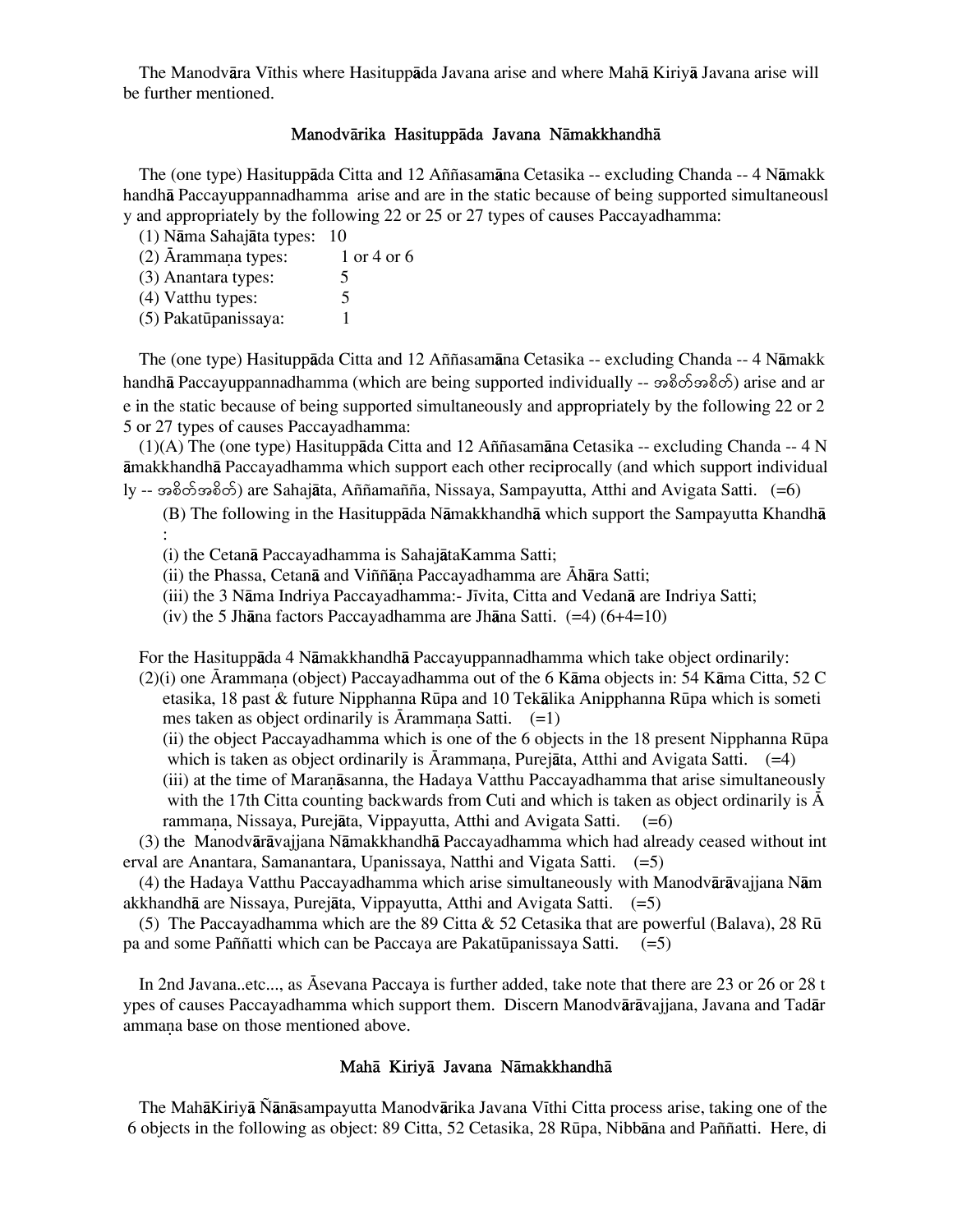scern the Manodvārāvajjana base on the method mentioned in MahāKusala Javana Vīthi Citta proce ss. Only the MahåKiriyå Ñånåsampayutta Javana will be shown.

 The Mahå Kiriyå 1st Javana Nåmakkhandhå Paccayuppannadhamma (which are being supported individually --  $\infty$   $\infty$   $\infty$   $\infty$  arise and are in the static because of being supported simultaneously an d appropriately by the following 25 or 28 or 30 27 types of causes Paccayadhamma:

- (1) Nåma Sahajåta types: 13
- (2)  $\bar{A}$ rammana types: 1 or 4 or 6 or 3
- (3) Anantara types: 5
- (4) Vatthu types: 5
- (5) Pakatūpanissaya: 1

 The Mahå Kiriyå 1st Javana Nåmakkhandhå Paccayuppannadhamma (which are being supported individually --  $\infty$   $\infty$   $\infty$   $\infty$  arise and are in the static because of being supported simultaneously an d appropriately by the following 25 or 28 or 30 27 types of causes Paccayadhamma:

(1)(A) The Mahå Kiriyå 1st Javana Nåmakkhandhå Paccayadhamma which support each other re ciprocally (and which support individually -- အစိတ်အစိတ်) are Sahajata, Aññamañña, Nissaya, Sa mpayutta, Atthi and Avigata Satti. (=6)

(B)(i) These 2 or 3 Hetu Paccayadhamma: if it is Dvihetuka Javana, then Alobha and Adosa; i f it is Tihetuka Javana, then Alobha, Adosa and Amoha are Hetu Satti.

(ii) One Paccayadhamma out of these 3 or 4 Adhipati: if it is Sådhipati Dvihetuka Javana, t hen Chanda or Vīriya or Citta; if it is Sādhipati Tihetuka Javana, then Chanda or Vīriya or Citta or Vīmamsa is Adhipati Satti.

(iii) the Cetanå Paccayadhamma is SahajåtaKamma Satti;

 $(iv)$  the Phassa, Cetan $\bar{a}$  and Viññ $\bar{a}$ na Paccayadhamma are Āhāra Satti;

(v) if it is Dvihetuka Javana, then -- excluding Paññå -- the 7 Nåma Indriya Paccayadham

ma; if it is Tihetuka Javana then the 8 Nåma Indriya Paccayadhamma are Indriya Satti;

(vi) if it is Somanassa Sahagata Javana then the 5 Jhåna factors Paccayadhamma; if it is U pekkhå Sahagata Javana then the 4 Jhåna factors Paccayadhamma are Jhåna Satti.

(vii) if it is Dvihetuka Javana, then the 4 Magga factors Paccayadhamma: Vitakka, Vīriya, Sati and Ekaggatå; if it is Tihetuka Javana then the 5 Magga factors Paccayadhamma: Pañ ñā, Vitakka, Vīriya, Sati and Ekaggatā are Magga Satti.  $(=7) (6+7=13)$ 

 (2) For the MahåKiriyå 1st Javana 4 Nåmakkhandhå Paccayuppannadhamma which take object o rdinarily:

(i) one  $\bar{A}$ rammana (object) Paccayadhamma out of the 6 objects in: 89 Citta, 52 Cetasika, 18 past & future Nipphanna RËpa, 10 Tekålika Anipphanna RËpa and Paññatti which is sometimes take n as object ordinarily is Ārammana Satti.  $(=1)$  (ii) one object Paccayadhamma out of the 6 obje cts in the 18 present Nipphanna Rūpa which is sometimes taken as object ordinarily is  $\bar{A}$ ramman a, Purejåta, Atthi and Avigata Satti. (=4)

(iii) at the time of Maranāsanna, the Hadaya Vatthu Paccayadhamma that arise simultaneously wi th the 17th Citta counting backwards from Cuti Citta, which is taken as object ordinarily is Āram mana, Nissaya, Purejāta, Vippayutta, Atthi and Avigata Satti.  $(=6)$ 

(iv) for the Mahā Kiriyā Ñānasampayutta 1st Javana 4 Nāmakkhandhā Paccayuppannadhamma which take object with high regard:

one Paccayadhamma out of these Dhammārammana Paccayadhamma:- Arahatta Magga, Arahatt a Phala and Nibbāna which is taken as object with high regard is Ārammana, Adhipati and Upani ssaya Satti.  $(=3)$ 

(Notes: Understand that the Anantara, Vatthu, and Pakatūpanissaya are based on the methods me ntioned in MahåKusala Javana.)

(Notes: In 2nd Javana...etc..., if Asevana Paccaya is further added to the Anantara types, the total will be 26 or 29 or 31 or 28 respectively.)

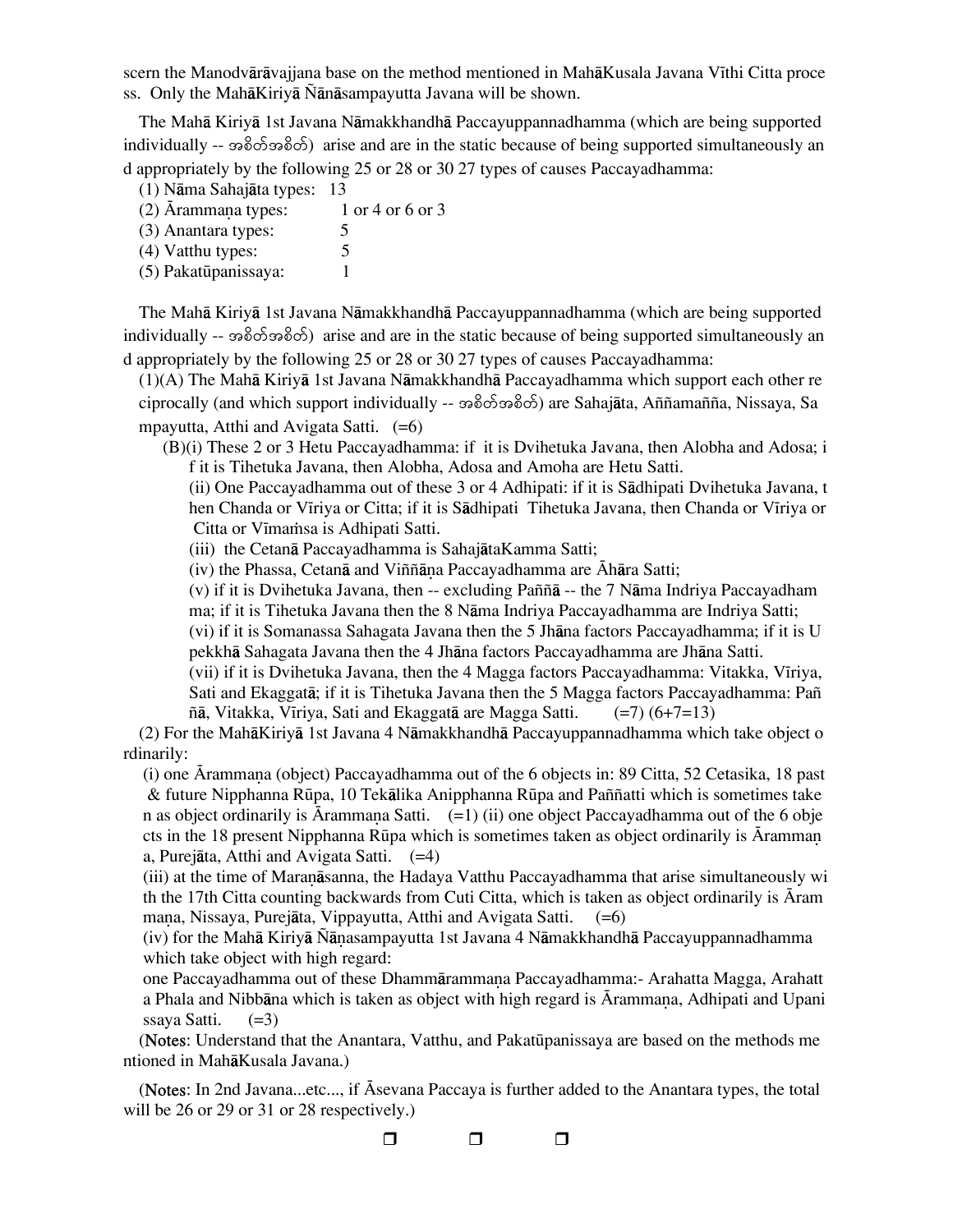## Appanā Javana - Manodvāra Vīthi: Kåma Javana & Appanå Javana

(1) The Appan $\bar{a}$  Javana which arise subsequent to these 2 types of Citta: Somanassa Sahagata Ñ $\bar{a}$ n asampayutta Asankhārika MahāKusala Citta and Somanassa Sahagata Ñānasampayutta Sasankhārik a MahåKusala Citta are:-

|  |  |  | (i) Mahaggata Kusala Somanassa Sahagata Javana: 4 |  |
|--|--|--|---------------------------------------------------|--|
|--|--|--|---------------------------------------------------|--|

(ii) Magga Somanassa Sahagata Javana: 16

(iii) Lower Phala Somanassa Sahagata Javana: 12

Total: 32

(2) The Appan $\bar{a}$  Javana which arise subsequent to these 2 types of Citta: Upekkh $\bar{a}$  Sahagata Ñ $\bar{a}$ nas ampayutta Asankhārika MahāKusala Citta and Upekkhā Sahagata Ñānasampayutta Sasankhārika M ahåKusala Citta are:-

(i) Mahaggata Kusala Upekkhå Sahagata Javana: 5

(ii) Magga Upekkhå Sahagata Javana: 4

(iii) Lower Phala Upekkhå Sahagata Javana: 3

Total: 12

 (3) The Appanå Javana which arise subsequent to these 2 types of Mahå Kiriyå Citta: Somanassa Sahagata Ñānasampayutta Asankhārika MahāKiriyā Citta and Somanassa Sahagata Ñānasampayutt a Sasa∫khårika MahåKiriyå Citta are:-

(i) Mahaggata Kiriyå Somanassa Sahagata Javana: 4

(ii) Arahatta Phala Somanassa Sahagata Javana: 4

Total: 8

 (4) The Appanå Javana which arise subsequent to these 2 types of Mahå Kiriyå Citta: Upekkhå Sa hagata Ñānasampayutta Asankhārika MahāKiriyā Citta and Upekkhā Sahagata Ñānasampayutta Sas a∫khårika MahåKiriyå Citta are:-

(i) Mahaggata Kiriyå Upekkhå Sahagata Javana: 5

(ii) Arahatta Phala Upekkhå Sahagata Javana: 1

Total: 6

#### Mahaggata Kusala Javana Vīthi

In Mahaggata Kusala Javana Vīthi there are:

(1) Ādikammika Mahaggata Kusala Javana Vīthi: 9

 $(2)$  Samāpatti Mahaggata Kusala Javana Vīthi: 9

Total: 18

#### Ādikammika Mahaggata Kusala Javana Vīthi

One of the 9 types of Mahaggata Kusala Javana that arises subsequent to the process of: Bhavang a Calana-Bhavangupaccheda-Manodvārāvajjana-Parikamma-Upacāra-Anuloma-Gotrabhu is the Ádi kammika that performs the Appanå Javana Samådhi function once only and then ceased. Subseque nt to it, one of the 13 types of Tihetuka Bhavanga arises performing the Bhavanga function accordin gly as 'Bhavanga, Bhavanga....' and then cease.

#### Samāpatti Mahaggata Kusala Javana Vīthi

One of the 9 types of Mahaggata Kusala Javana that arises subsequent to the process of: Bhavang a Calana-Bhava∫gupaccheda-Manodvåråvajjana-Parikamma-Upacåra-Anuloma-Gotrabhu performs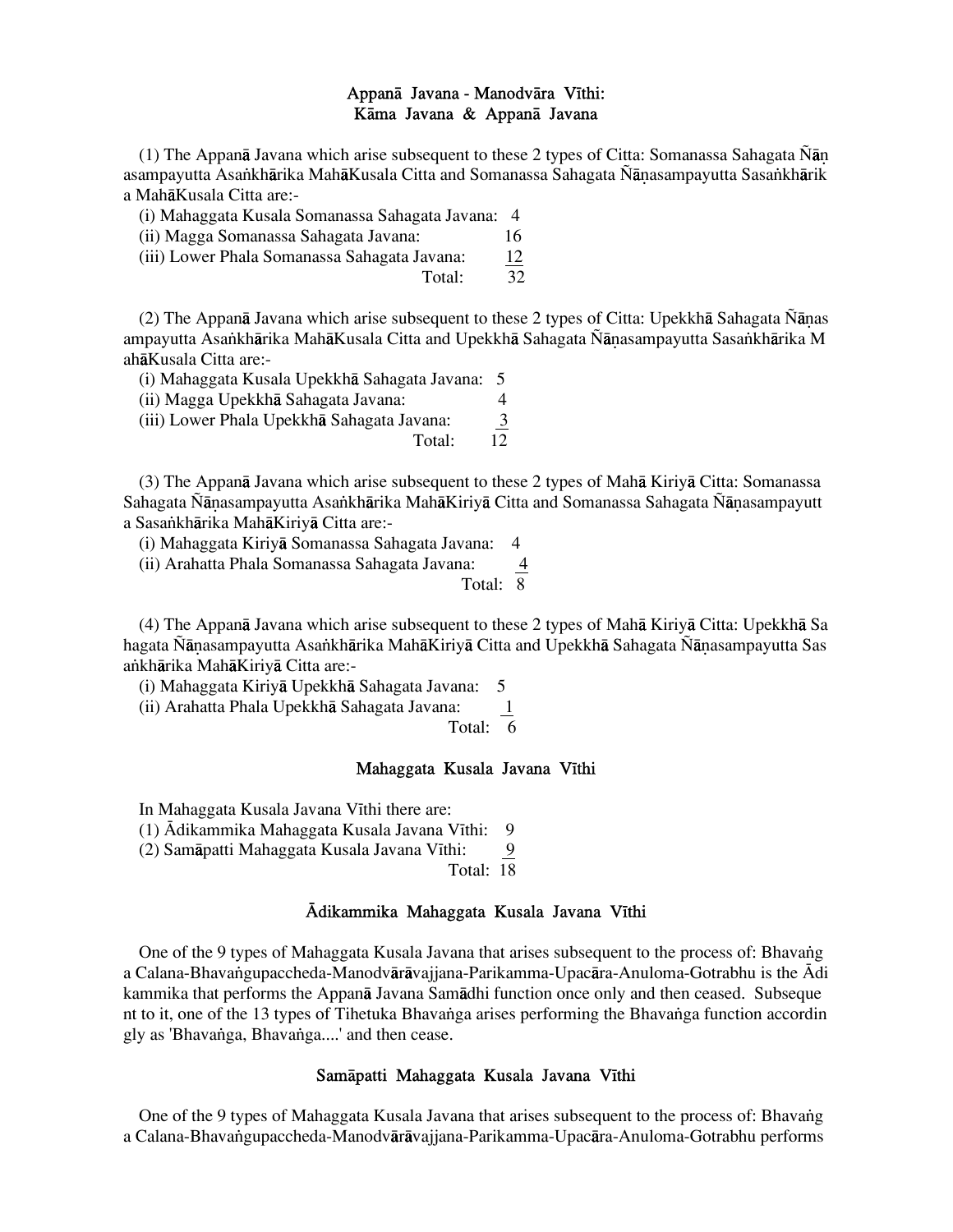the Appanā Javana Samādhi function for many times like the flow of Bhavanga and then ceased. S ubsequent to that, one of the 13 types of Tihetuka Bhavanga arises performing the Bhavanga functio n accordingly as 'Bhavanga, Bhavanga....' and then cease.

### Mahaggata Kusala Javana Nåmakkhandhå

 The 9 types Mahaggata Kusala Javana 4 Nåmakkhandhå Paccayuppannadhamma arise and are in the static because of being supported simultaneously and appropriately by the following 26 types of causes Paccayadhamma:

- (1) Nåma Sahajåta types: 13
- $(2)$  Ārammana types:  $1$
- (3) Anantara types: 6
- (4) Vatthu types: 5
- (5) Pakatūpanissaya: 1

 The 9 types Mahaggata Kusala Javana 4 Nåmakkhandhå Paccayuppannadhamma arise and are in the static because of being supported simultaneously and appropriately by the following 26 types of causes Paccayadhamma:

 (1)(A) The 9 types Mahaggata Kusala Nåmakkhandhå Paccayadhamma which support each other reciprocally (and which support individually -- အစိတ်အစိတ်) are Sahajāta, Aññamañña, Nissaya, Sa mpayutta, Atthi and Avigata Satti.  $(=6)$ 

(B) The following in the 9 types Mahaggata Kusala Nåmakkhandhå which support the Sampa yutta Khandhå:

(i) the 3 Hetu Paccayadhamma: Alobha, Adosa and Amoha are Hetu Satti;

(ii) one Paccayadhamma out of these 4: Chanda or Viriya or Citta or Vimamsa is Adhipati Satt i;

(iii) the Cetanå Paccayadhamma is SahajåtaKamma Satti;

 $(iv)$  the 3 Nāma Āhāra Paccayadhamma:- Phassa, Cetanā and Viññāna are Āhāra Satti;

(v) the 8 Nāma Indriya Paccayadhamma: Jīvita, Citta, Vedanā, Saddhā, Vīriya, Sati, Ekaggatā and Paññå are Indriya Satti;

(vi) if it is 1st Jhåna Mahaggata Kusala then the 5 Jhåna factors Paccayadhamma; if it is 2nd J håna Mahaggata Kusala then the 4 Jhåna factors Paccayadhamma; if it is 3rd Jhåna Mahaggata Kusala then the 3 Jhåna factors Paccayadhamma; if it is 4th Jhåna Mahaggata Kusala then the 2 Jhåna factors Paccayadhamma; if it is the 5 5th Jhåna Mahaggata Kusala then the 2 Jhåna fa ctors Paccayadhamma are Jhåna Satti;

(The 5 5th Jhåna are:- 1 RËpåvacara 5th Jhåna plus 4 ArËpåvacara Jhåna)

(vii) if it is 1st Jhåna Mahaggata Kusala then the 5 Magga factors Paccayadhamma, excluding Virati; if it is 2nd Jhåna Mahaggata Kusala or 3rd Jhåna Mahaggata Kusala or 4th Jhåna Maha ggata Kusala or the 5 5th Jhåna Mahaggata Kusala then the 4 Magga factors Paccayadhamma  $-$  excluding Virati and Vitakka  $-$  are Magga Satti. (=7) (6+7=13)

 (2) For the 1st Jhåna RËpa Kusala 4 Nåmakkhandhå Paccayuppannadhamma, one Paññatti object Paccayadhamma out of the following 25 types of Paññatti objects is  $\bar{A}$ rammana Satti  $(=1)$ :

 $(i)$  the 10 Kasina Paññatti;

(ii) the 10 Asubha Paññatti;

(iii) 32 bodily parts Paññatti which are the object of Kåyagatåsati;

(iv) the  $\bar{A}$ nāpāna Patibhāga Nimitta = in-breath & out-breath Paññatti which are the object of  $\bar{A}$ nā pånassati;

(v) all sukhita and dukkhita living beings Paññatti which are the object of Metta;

(vi) all dukkhita living beings Paññatti which are the object of Karuna;

(vii) all sukhita living beings Paññatti which are the object of Muditå.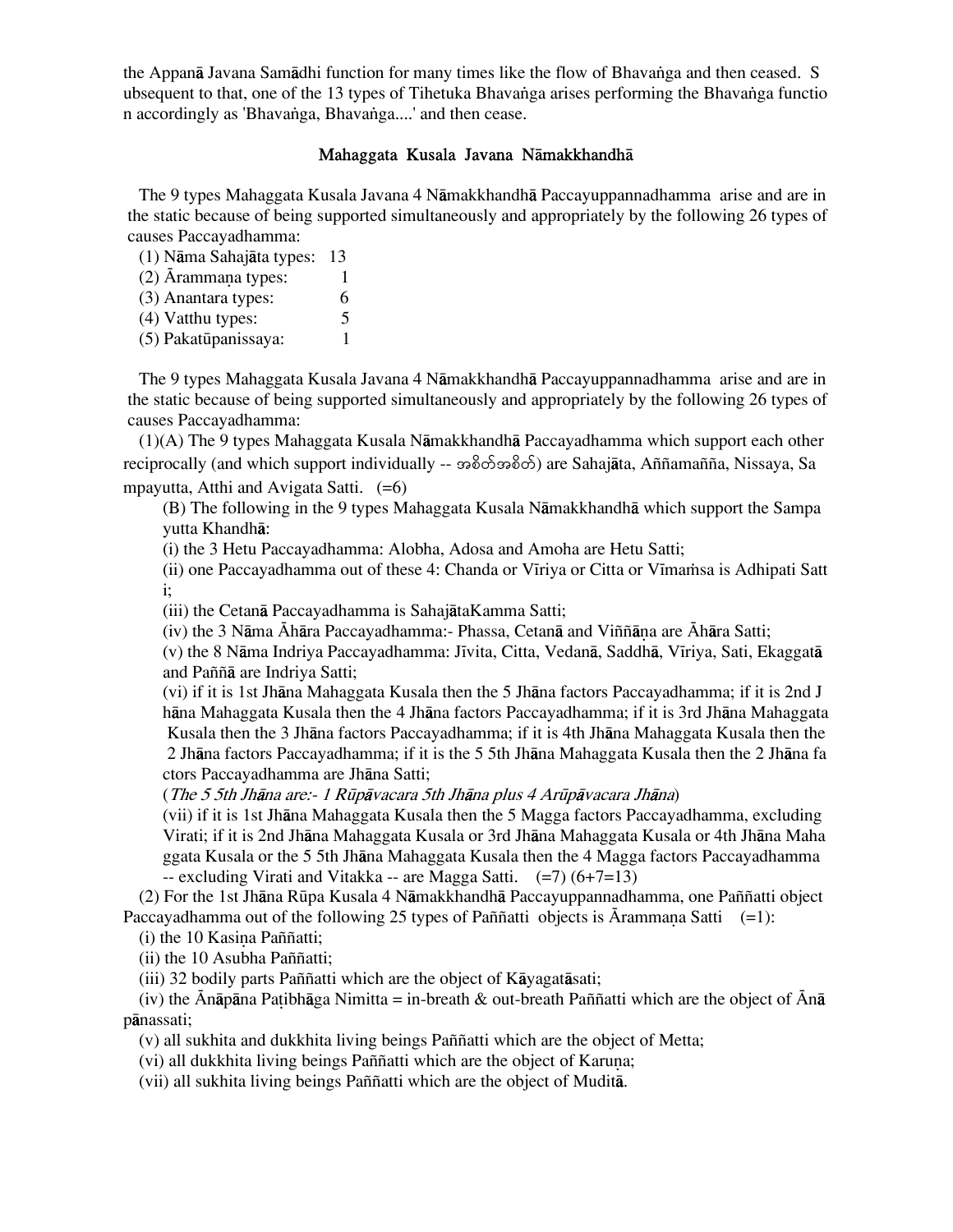For the 2nd Jhåna RËpa Kusala, 3rd Jhåna RËpa Kusala and 4th Jhåna RËpa Kusala Nåmakkhand hå Paccayuppannadhamma, one Paññatti object Paccayadhamma out of the following 14 types of Pa ññatti object is Ārammana Satti:

 $(i)$  the 10 Kasina Paññatti;

(ii) the  $\bar{A}$ nāpāna Patibhāga Nimitta = in- & out-breath Paññatti which is the object of  $\bar{A}$ nāpānassat i;

(iii) all sukhita and dukkhita living beings Paññatti which is the object of Metta;

 $(iv)$  all dukkhita living beings Paññatti which is the object of Karuna;

(v) all sukhita living beings Paññatti which is the object of Muditå.

 For the 5th Jhåna RËpa Kusala 4 Nåmakkhandhå Paccayuppannadhamma, one Paññatti object Pa ccayadhamma out of the following 12 types of Paññatti objects is  $\bar{A}$ rammana Satti  $(=1)$ :

 $(i)$  the 10 Kasina Paññatti;

(ii) the Anāpāna Patibhāga Nimitta = in- & out-breath Paññatti which is the object of Anāpānassat i;

(iii) all sukhita and dukkhita living beings Paññatti which is the object of Upekkhå Brahmavihåra;

 For the Ókåsånañcåyatana Kusala 4 Nåmakkhandhå Paccayuppannadhamma, the space Paññatti Paccayadhamma obtained after having removed, one of the 9 Kasina -- excluding Ákāsa Kasina -- is  $\bar{A}$ rammana Satti.  $(=1)$ 

For the Viññanañcāyatana Kusala 4 Nāmakkhandhā Paccayuppannadhamma, the past Ākāsānañc  $\bar{a}$ yatana Kusala N $\bar{a}$ makkhandh $\bar{a}$  Paccayadhamma is Ārammana Satti. (=1)

For the Ākiñcaññāyatana Kusala 4 Nāmakkhandhā Paccayuppannadhamma, the Natthibhāva Pañ ñatti Paccayadhamma which is the absence of Ākāsānañcāyatana Jhāna Citta is Ārammana Satti.  $(=1)$ 

For the Nevasaññānāsaññāyatana Kusala 4 Nāmakkhandhā Paccayuppannadhamma, the past Āki ñcaññāyatana Kusala Nāmakkhandhā Paccayadhamma is Ārammana Satti.  $(=1)$ 

 (3) For the 4 types 1st Mahaggata Kusala Somanassa Sahagata Javana 4 Nåmakkhandhå Paccayu ppannadhamma:- the Somanassa Sahagata Ñānasampayutta Sasañkhārika or Asañkhārika MahāKus ala Nåmakkhandhå Paccayadhamma which performed the Gotrabhu function and had already cease d without interval is Anantara, Samanantara, Upanissaya, Ósevana, Natthi and Vigata Satti. (=6)

 For the subsequent 4 types Mahaggata Kusala Somanassa Sahagata Javana 4 Nåmakkhandhå Pac cayuppannadhamma, such as the 2nd Javana:- the preceding same type Javana i.e. the 4 types Maha ggata Kusala Somanassa Sahagata Javana Paccayadhamma, such as 1st Javana, which had already c eased without interval is Anantara, Samanantara, Upanissaya, Ásevana, Natthi and Vigata Satti. (= 6)

 For the 5 types 1st Mahaggata Kusala Upekkhå Sahagata Javana 4 Nåmakkhandhå Paccayuppann adhamma:- the MahāKusala Upekkhā Sahagata Ñānasampayutta Javana Nāmakkhandhā Paccayadh amma which performed the Gotrabhu function and had already ceased without interval is Anantara, Samanantara, Upanissaya, Ásevana, Natthi and Vigata Satti.  $(=6)$ 

 For the subsequent 5 types Mahaggata Kusala Upekkhå Sahagata Javana 4 Nåmakkhandhå Pacca yuppannadhamma, such as the 2nd Javana:- the preceding same type Javana i.e. the 5 types Mahagg ata Kusala Upekkhå Sahagata Javana Paccayadhamma, such as 1st Javana, which had already cease d without interval is Anantara, Samanantara, Upanissaya, Ásevana, Natthi and Vigata Satti. (=6)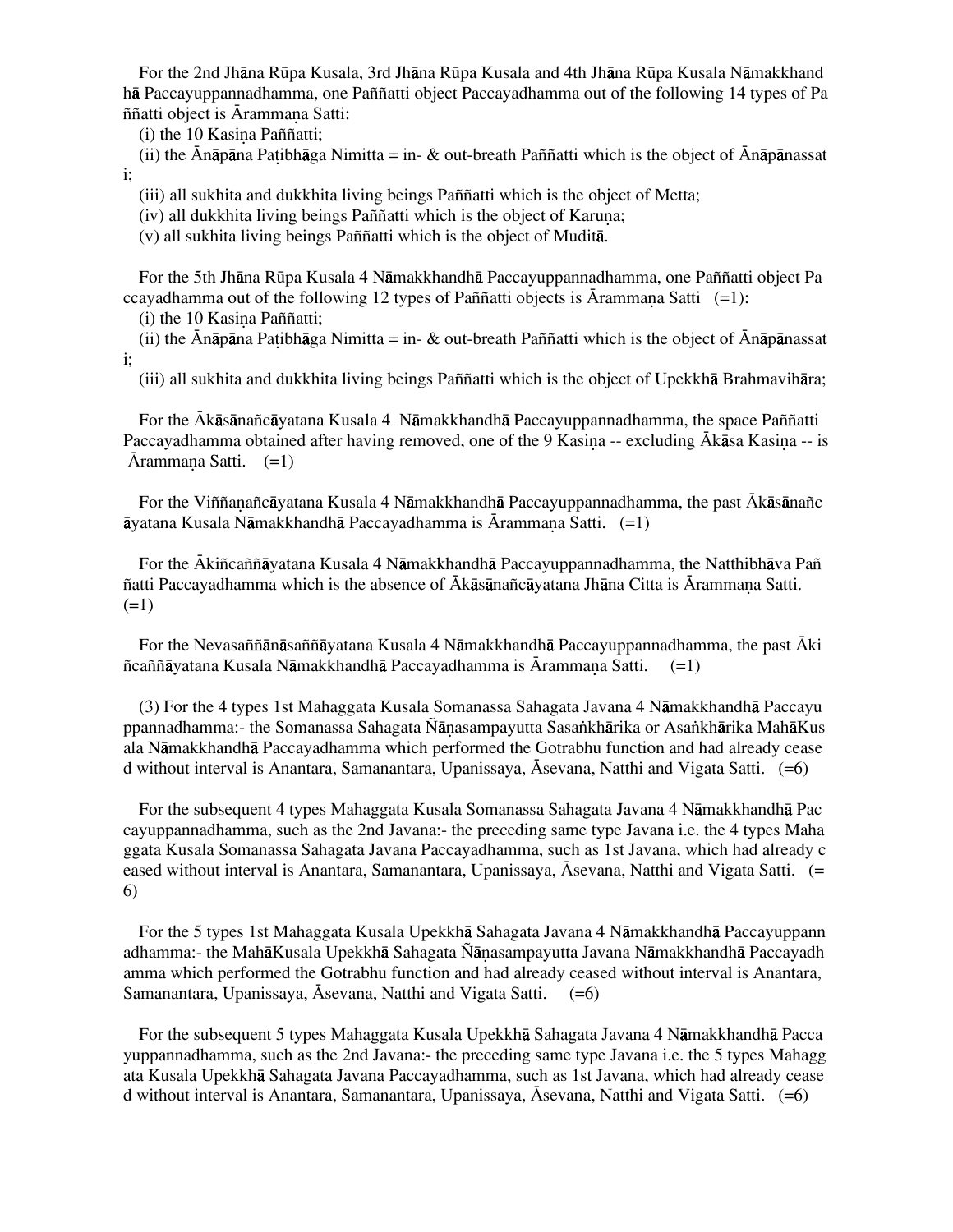(4) For the 4 types 1st Mahaggata Kusala Somanassa Sahagata Javana 4 Nåmakkhandhå Paccayu ppannadhamma, the Hadaya Vatthu Paccayadhamma which arise simultaneously with the Somanass a Sahagata Ñānasampayutta Sasankhārika or Asankhārika MahāKusala Nāmakkhandhā which perfo rmed the Gotrabhu function are Nissaya, Purejåta, Vippayutta, Atthi and Avigata Satti.

 $(=5)$ 

 For the subsequent 4 types Mahaggata Kusala Somanassa Sahagata Javana 4 Nåmakkhandhå Pac cayuppannadhamma, such as the 2nd Javana, the Hadaya Vatthu Paccayadhamma which arise simul taneously with the preceding same type Javana i.e. the 4 types Mahaggata Kusala Somanassa Sahag ata Javana Nåmakkhandhå are Nissaya, Purejåta, Vippayutta, Atthi and Avigata Satti. (=5)

 For the 5 types 1st Mahaggata Kusala Upekkhå Sahagata Javana 4 Nåmakkhandhå Paccayuppann adhamma, the Hadaya Vatthu Paccayadhamma which arise simultaneously with the Upekkhå Sahag ata Ñānasampayutta MahāKusala Sasankhārika or Asankhārika Nāmakkhandhā which performed th e Gotrabhu function are Nissaya, Purejåta, Vippayutta, Atthi and Avigata Satti. (=5)

 For the subsequent 5 types Mahaggata Kusala Upekkhå Sahagata Javana 4 Nåmakkhandhå Pacca yuppannadhamma, such as the 2nd Javana:- the Hadaya Vatthu Paccayadhamma that arise simultan eously with the preceding same type Javana i.e. the 5 types Mahaggata Kusala Upekkhå Sahagata Ja vana Nåmakkhandhå are Nissaya, Purejåta, Vippayutta, Atthi and Avigata Satti. (=5)

 (5) For the 9 types Mahaggata Kusala 4 Nåmakkhandhå Paccayuppannadhamma, the Paccayadha mma which are the 87 Citta (excluding Arahatta Magga and Arahatta Phala) & 52 Cetasika that are powerful (Balava), 28 RËpa and some Paññatti which can be Paccaya are PakatËpanissaya Satti.

If the meditator has attained Arahatship and also Jhana Samapatti then he can discern the Patthana Paccaya relationships of the following Mahaggata Kiriyå Javana.

#### Mahaggata Kiriyå Javana Nåmakkhandhå

 The 9 types Mahaggata Kiriyå 4 Nåmakkhandhå Paccayuppannadhamma arise and are in the stat ic because of being supported simultaneously and appropriately by the following 26 types of causes Paccayadhamma:

- (1) Sahajåta types: 13
- $(2)$  Árammana types: 1
- (3) Anantara types: 6
- (4) Vatthu types: 5
- (5) Pakatūpanissaya: 1

 The 9 types Mahaggata Kiriyå 4 Nåmakkhandhå Paccayuppannadhamma arise and are in the stat ic because of being supported simultaneously and appropriately by the following 26 types of causes Paccayadhamma:

 (1)(A) The 9 types Mahaggata Kiriyå Javana and 35 Cetasika -- excluding Virati -- Nåmakkhandh a Paccayadhamma which support each other reciprocally (and which support individually -- รอชิ0ร์รอ

pdwf) are Sahajåta, Aññamañña, Nissaya, Sampayutta, Atthi and Avigata Satti. (=6)

(B) The following in the 9 types Mahaggata Kiriyå Javana Nåmakkhandhå which support the Sampayutta Khandhå:

(i) the 3 Hetu Paccayadhamma: Alobha, Adosa and Amoha are Hetu Satti;

(ii) one Paccayadhamma out of these 4: Chanda or Vīriya or Citta or Vīmamsa is Adhipati Satt i;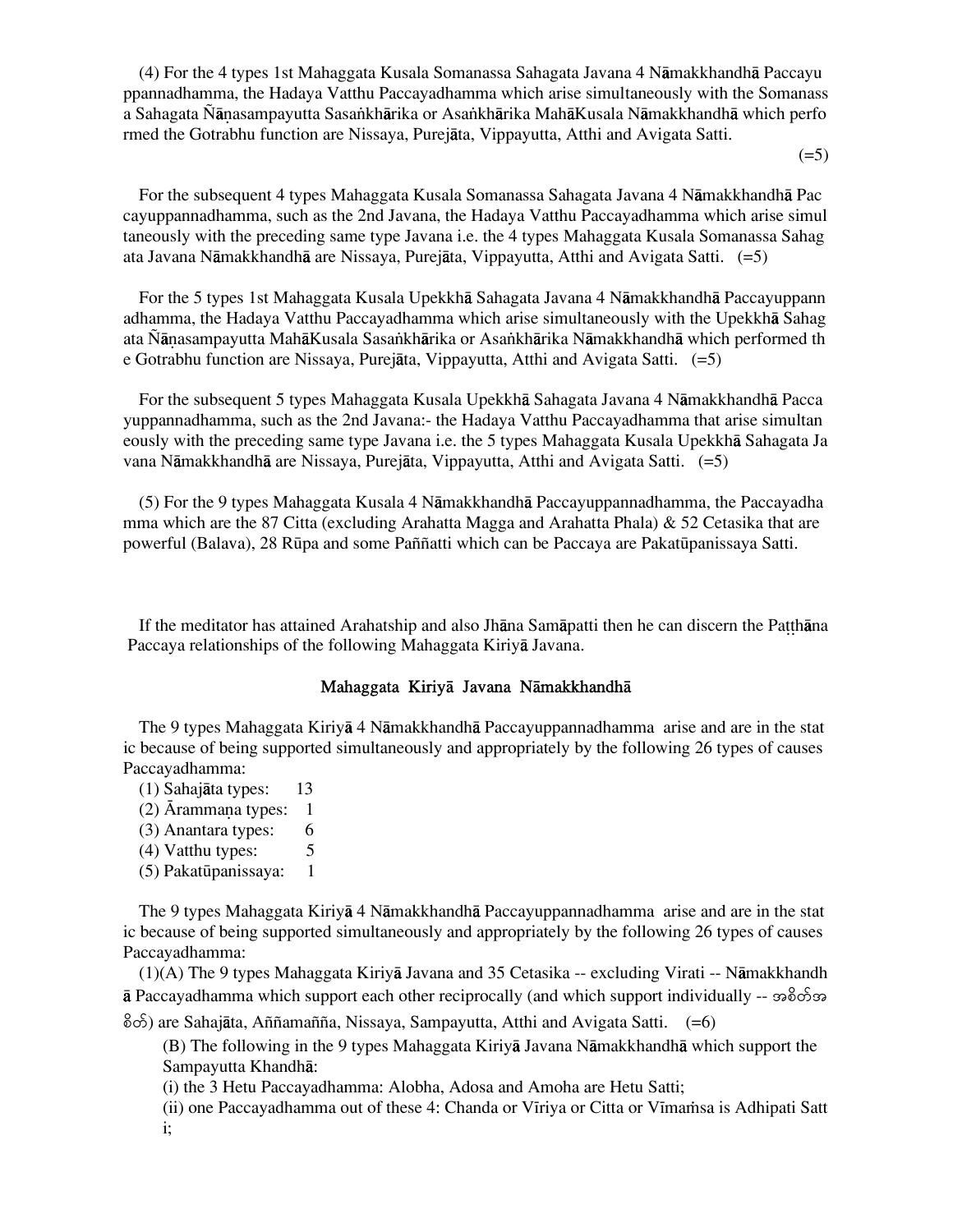(iii) the Cetanå Paccayadhamma is SahajåtaKamma Satti;

 $(iv)$  Phassa, Cetana and Viññana are Ahara Satti;

(v) the 8 Nāma Indriya Paccayadhamma: Jīvita, Citta, Vedanā, Saddhā, Vīriya, Sati, Ekaggatā and Paññå are Indriya Satti;

(vi) if it is 1st Jhåna Mahaggata Kiriyå Citta then the 5 Jhåna factors Paccayadhamma; if it is 2 nd Jhåna Mahaggata Kiriyå Citta then the 4 Jhåna factors Paccayadhamma; if it is 3rd Jhåna Mahaggata Kiriyå Citta then the 3 Jhåna factors Paccayadhamma; if it is 4th Jhåna Mahaggata Kiriyå Citta then the 2 Jhåna factors Paccayadhamma; if it is the 5 5th Jhåna Mahaggata Kiriy å Citta then the 2 Jhåna factors Paccayadhamma are Jhåna Satti;

(The 5 5th Jhåna are:- 1 RËpåvacara 5th Jhåna plus 4 ArËpåvacara Jhåna)

(vii) if it is 1st Jhåna Mahaggata Kiriyå Citta then the 5 Magga factors Paccayadhamma, exclu ding Virati; if it is 2nd Jhåna Mahaggata Kiriyå Citta or 3rd Jhåna Mahaggata Kiriyå Citta or 4 th Jhåna Mahaggata Kiriyå Citta or the 5 5th Jhåna Mahaggata Kiriyå Citta then the 4 Magga f actors Paccayadhamma -- excluding Virati and Vitakka -- are Magga Satti.  $(=7)(6+7=13)$ 

(2)(A) For the 1st Jhåna RËpa Kiriyå 4 Nåmakkhandhå Paccayuppannadhamma, one Paññatti obj ect Paccayadhamma out of the 25 types of Paññatti objects is  $\bar{A}$ rammana Satti. (=1) (B) For the 2nd Jhåna RËpa Kiriyå, 3rd Jhåna RËpa Kiriyå and 4th Jhåna RËpa Kiriyå Nåmakk handhå Paccayuppannadhamma, one Paññatti object Paccayadhamma out of the 14 types of P

aññatti object is Árammana Satti.  $(=1)$ (C) For the 5th Jhåna RËpa Kiriyå 4 Nåmakkhandhå Paccayuppannadhamma, one Paññatti obj

ect Paccayadhamma out of the 12 types of Paññatti objects is  $\bar{A}$ rammana Satti. (=1)

(D) For the Ókåsånañcåyatana Kiriyå 4 Nåmakkhandhå Paccayuppannadhamma, the space Pa ññatti Paccayadhamma obtained after having removed one of the 9 Kasina -- excluding  $\bar{A}$ kāsa Kasina -- is Ārammana Satti.  $(=1)$ 

(E) For the Viññanañcāyatana Kiriyā 4 Nāmakkhandhā Paccayuppannadhamma, one of the pa st Ākāsānañcāyatana Kusala + Kiriyā object Paccayadhamma is Ārammana Satti.  $(=1)$ 

(Notes: It means both of these Kusala + Kiriya can be the object of Viññanañcayatana Kiriya J avana Nåmakkhandhå which are:- the Akåsånañcåyatana Kusala which had arisen in the intern al continuity processes of the present  $\&$  past lives; and Akāsānañcāyatana Kiriyā which had ar isen in the internal continuity process of this life only.)

(F) For the Ākiñcaññāyatana Kiriyā 4 Nāmakkhandhā Paccayuppannadhamma, the Natthibhāv a Paññatti Paccayadhamma which is the absence of Ākāsānañcāyatana Jhāna Citta is Āramma na Satti.  $(=1)$ 

(G) For the Nevasaññånåsaññåyatana Kiriyå 4 Nåmakkhandhå Paccayuppannadhamma, one o f the past Ākiñcaññāyatana Kusala or Kiriyā object Paccayadhamma is Ārammana Satti.  $(=$ 1)

(3)(A) For the 4 types 1st Mahaggata Kiriyå Somanassa Sahagata Javana 4 Nåmakkhandhå Pacca yuppannadhamma:- the MahāKiriyā Somanassa Sahagata Ñānasampayutta Sasankhārika or A sankhārika Nāmakkhandhā Paccayadhamma which performed the Gotrabhu function and had already ceased without interval is Anantara, Samanantara, Upanissaya, Ásevana, Natthi and Vi gata Satti.  $(=6)$ 

 (B) For the 5 types 1st Mahaggata Kiriyå Upekkhå Sahagata Javana 4 Nåmakkhandhå Paccayu ppannadhamma:- the Mahā Kiriyā Upekkhā Sahagata Ñānasampayutta Asankhārika or Sasank hårika Nåmakkhandhå Paccayadhamma which performed the Gotrabhu function and had alread y ceased without interval is Anantara, Samanantara, Upanissaya, Āsevana, Natthi and Vigata S atti.  $(=6)$ 

 (C) For the subsequent Mahaggata Kiriyå Somanassa/Upekkhå Sahagata Javana 4 Nåmakkha ndhå Paccayuppannadhamma, such as the 2nd Javana:- the preceding same type Javana i.e. the Mahaggata Kiriyå Somanassa/Upekkhå Sahagata Javana Paccayadhamma, such as 1st Javana, which had already ceased without interval is Anantara, Samanantara, Upanissaya, Āsevana, Na tthi and Vigata Satti.  $(=6)$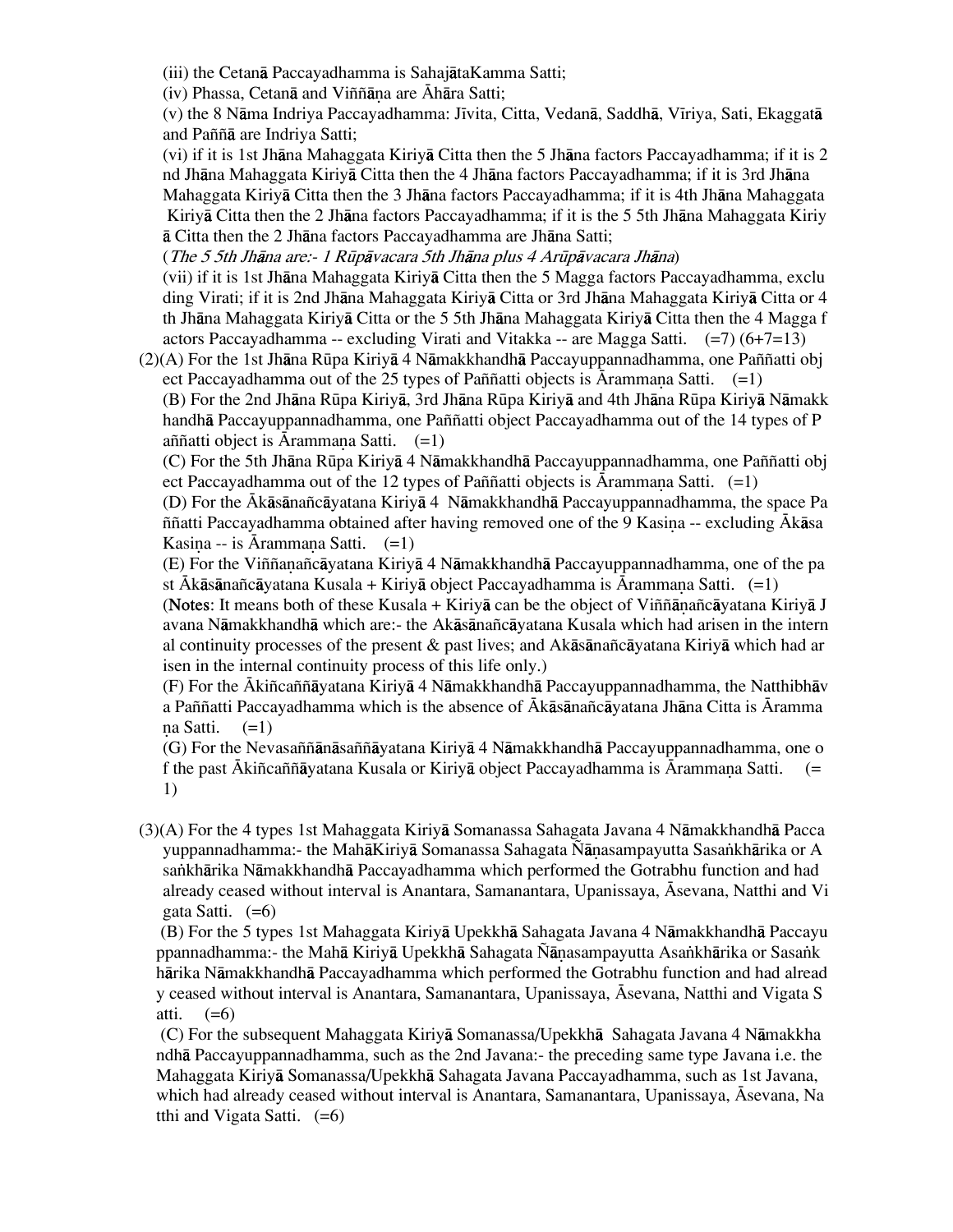(4)(A) For the 4 types 1st Mahaggata Kiriyå Somanassa Sahagata Javana 4 Nåmakkhandhå Pacca yuppannadhamma, the Hadaya Vatthu Paccayadhamma which arise simultaneously with the MahāKiriyā Somanassa Sahagata Ñānasampayutta Sasankhārika or Asankhārika Nāmakkhand hå which performed the Gotrabhu function are Nissaya, Purejåta, Vippayutta, Atthi and Avigat a Satti.  $(=5)$ 

 (B) For the subsequent 4 types Mahaggata Kiriyå Somanassa Sahagata Javana 4 Nåmakkhand hå Paccayuppannadhamma, such as the 2nd Javana, the Hadaya Vatthu Paccayadhamma whic h arise simultaneously with the preceding same type Javana i.e. the 4 types Mahaggata Kiriyå Somanassa Sahagata Javana Nåmakkhandhå, such as the 1st Javana, are Nissaya, Purejåta, Vi ppayutta, Atthi and Avigata Satti. (=5)

 (C) For the 5 types 1st Mahaggata Kiriyå Upekkhå Sahagata Javana 4 Nåmakkhandhå Paccay uppannadhamma, the Hadaya Vatthu Paccayadhamma which arise simultaneously with the M ahāKiriyā Upekkhā Sahagata Ñānasampayutta Sasankhārika or Asankhārika Nāmakkhandhā which performed the Gotrabhu function are Nissaya, Purejåta, Vippayutta, Atthi and Avigata Satti.  $(=5)$ 

 (D) For the subsequent 5 types Mahaggata Kiriyå Upekkhå Sahagata Javana 4 Nåmakkhandh å Paccayuppannadhamma, such as the 2nd Javana:- the Hadaya Vatthu Paccayadhamma that a rise simultaneously with the preceding same type Javana i.e. the 5 types Mahaggata Kiriyå Up ekkhå Sahagata Javana Nåmakkhandhå, such as 1st Javana, are Nissaya, Purejåta, Vippayutta, Atthi and Avigata Satti.  $(=5)$ 

 (5) For the 9 types Mahaggata Kiriyå Javana 4 Nåmakkhandhå Paccayuppannadhamma, the Pacc ayadhamma which are the 89 Citta  $& 52$  Cetasika that are powerful (Balava), 28 Rūpa and some Pa ññatti which can be Paccaya are PakatËpanissaya Satti.

## Ariya Magga Javana Nåmakkhandhå

 The 20 Ariya Magga Javana 4 Nåmakkhandhå Paccayuppannadhamma arise and are in the static because of being supported simultaneously and appropriately by the following 28 types of causes Pa ccayadhamma:

- (1) Sahajåta types: 13
- $(2)$  Ārammana types: 3
- (3) Anantara types: 6
- (4) Vatthu types: 5
- (5) Pakatūpanissaya: 1

 The 20 Ariya Magga Javana 4 Nåmakkhandhå Paccayuppannadhamma arise and are in the static because of being supported simultaneously and appropriately by the following 28 types of causes Pa ccayadhamma:

 (1)(A) The 20 Ariya Magga Javana and 36 Cetasika -- excluding Appamaññå -- Nåmakkhandhå P accayuppannadhamma which support each other reciprocally (which support individually --  $\infty$ 

 $\delta$ o $\delta$ ) are Sahajāta, Aññamañña, Nissaya, Sampayutta, Atthi and Avigata Satti. (=6)

(B) The following in the 20 types Ariya Magga Javana Nåmakkhandhå which support the Sam payutta Khandhå:

(i) the 3 Hetu Paccayadhamma: Alobha, Adosa and Amoha are Hetu Satti;

(ii) one Paccayadhamma out of these 4: Chanda or Viriya or Citta or Vimamsa is Adhipati Satt i;

(iii) the Cetanå Paccayadhamma is SahajåtaKamma Satti;

(iv) the 3 Nāma Āhāra: Phassa, Cetanā and Viññāna are Āhāra Satti;

(v) the 8 Nāma Indriya Paccayadhamma: Jīvita, Citta, Vedanā, Saddhā, Vīriya, Sati, Ekaggatā and Paññå are Indriya Satti;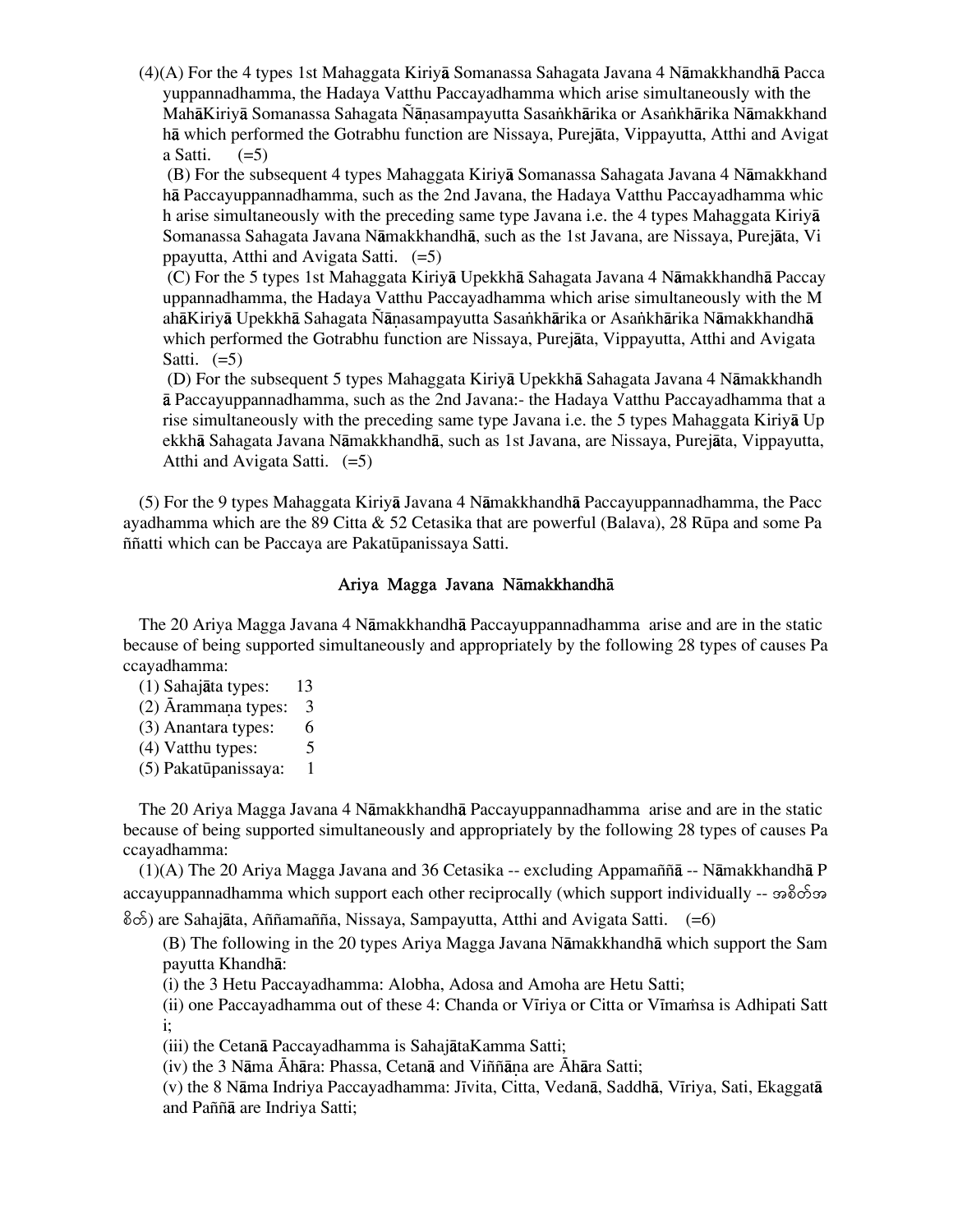(vi) if it is the 4 types 1st Jhåna Magga Citta then the 5 Jhåna factors Paccayadhamma; if it is t he 4 types 2nd Jhåna Magga Citta then the 4 Jhåna factors Paccayadhamma; if it is the 4 types 3rd Jhåna Magga Citta then the 3 Jhåna factors Paccayadhamma; if it is the 4 types 4th Jhåna Magga Citta then the 2 Jhåna factors Paccayadhamma; if it is the 4 types 5th Jhåna Magga Citt a then the 2 Jhåna factors Paccayadhamma are Jhåna Satti;

 (vii) if it is the 4 types 1st Jhåna Magga Citta then the 5 Magga factors Paccayadhamma, excl uding Virati; if it is 2nd Jhåna or 3rd Jhåna or 4th Jhåna or 5th Jhåna Magga Citta then the 4 Magga factors Paccayadhamma -- excluding Virati and Vitakka -- are Magga Satti.  $(=7)$  (6+  $7=13$ )

(2) Nibbāna object Paccayadhamma is Ārammana, Adhipati and Upanissaya Satti.

 $(=3)$ 

(3)(A) For the 16 types Ariya Magga Somanassa Sahagata Javana 4 Nåmakkhandhå Paccayuppan nadhamma:- the MahāKusala Somanassa Sahagata Ñānasampayutta Sasankhārika or Asankhā rika Nåmakkhandhå Paccayadhamma which performed the Gotrabhu/Vodåna function and ha d already ceased without interval is Anantara, Samanantara, Upanissaya, Āsevana, Natthi and Vigata Satti.  $(=6)$ 

 (B) For the 4 types Ariya Magga Upekkhå Sahagata Javana 4 Nåmakkhandhå Paccayuppannad hamma:- the Mahā Kusala Upekkhā Sahagata Ñānasampayutta Asaṅkhārika or Sasaṅkhārika N åmakkhandhå Paccayadhamma which performed the Gotrabhu/Vodåna function and had alread y ceased without interval is Anantara, Samanantara, Upanissaya, Āsevana, Natthi and Vigata S atti.  $(=6)$ 

(4)(A) For the 16 types Ariya Magga Somanassa Sahagata Javana 4 Nåmakkhandhå Paccayuppan nadhamma, the Hadaya Vatthu Paccayadhamma which arise simultaneously with the MahåKu sala Somanassa Sahagata Ñānasampayutta Sasankhārika or Asankhārika Nāmakkhandhā whic h performed the Gotrabhu/Vodåna function are Nissaya, Purejåta, Vippayutta, Atthi and Aviga ta Satti.  $(=5)$ 

 (B) For the 4 types Ariya Magga Upekkhå Sahagata Javana 4 Nåmakkhandhå Paccayuppanna dhamma, the Hadaya Vatthu Paccayadhamma which arise simultaneously with the MahåKusal a Upekkhā Sahagata Ñānasampayutta Sasankhārika or Asankhārika Nāmakkhandhā which per formed the Gotrabhu/Vodåna function are Nissaya, Purejåta, Vippayutta, Atthi and Avigata Sa tti.  $(=5)$ 

(5)(A) For the 5 types Sotåpatti Magga Javana 4 Nåmakkhandhå Paccayuppannadhamma:- the P accayadhamma which are the 81 Lokiya Citta  $& 52$  Cetasika that are powerful (Balava), 28 R  $\bar{u}$  and some Paññatti which can be Paccaya are Pakatūpanissaya Satti.  $(=1)$ 

(B) For the 5 types Sakadågåmi Magga Javana 4 Nåmakkhandhå Paccayuppannadhamma:- th e Paccayadhamma which are the 81 Lokiya Citta, Sotåpatti Magga, Sotåpatti Phala & 52 Cetas ika that are powerful (Balava), 28 RËpa and some Paññatti which can be Paccaya are PakatËpa nissaya Satti. (=1)

(C) For the 5 types Anågåmi Magga Javana 4 Nåmakkhandhå Paccayuppannadhamma:- the P accayadhamma which are the 81 Lokiya Citta, Sotåpatti Magga, Sotåpatti Phala, Sakadågåmi Magga, Sakadāgāmi Phala & 52 Cetasika that are powerful (Balava), 28 Rūpa and some Paññ atti which can be Paccaya are Pakatūpanissaya Satti.  $(=1)$ 

(D) For the 5 types Arahatta Magga Javana 4 Nåmakkhandhå Paccayuppannadhamma:- the Pa ccayadhamma which are the 81 Lokiya Citta, Sotåpatti Magga, Sotåpatti Phala, Sakadågåmi Magga, Sakadågåmi Phala, Anågåmi Magga, Anågåmi Phala & 52 Cetasika that are powerful (Balava), 28 Rūpa and some Paññatti which can be Paccaya are Pakatūpanissaya Satti.  $(=1)$ 

# Phala Samāpatti Vīthi The Arising Of 20 (Types) Maggånantara Phala Javana

 The 20 (types) Maggånantara Phala Javana 4 Nåmakkhandhå Paccayuppannadhamma arise and a re in the static because of being supported simultaneously and appropriately by the following 29 typ es of causes Paccayadhamma: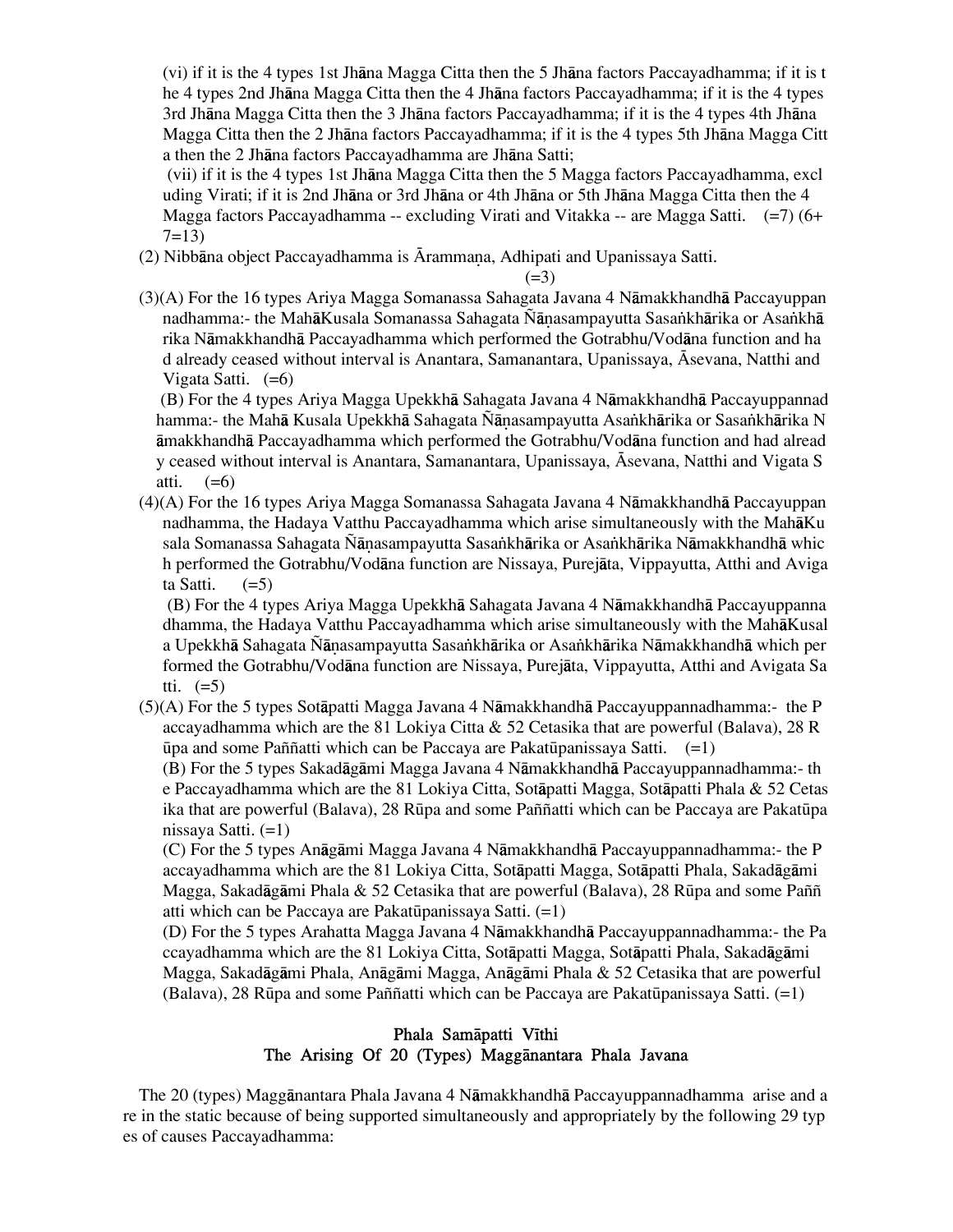(1) Sahajåta types: 14

 $(2)$  Ārammana types: 3

(3) Anantara types: 6

(4) Vatthu types: 5

(5) Pakatūpanissaya: 1

 The 20 (types) Maggånantara Phala Javana 4 Nåmakkhandhå Paccayuppannadhamma arise and a re in the static because of being supported simultaneously and appropriately by the following 29 typ es of causes Paccayadhamma:

 (1)(A) The 20 Maggånantara Phala Javana and 36 Cetasika -- excluding Appamaññå -- Nåmakkh andha Paccayadhamma which support each other reciprocally (which support individually -- spoon

tpdwf) are Sahajåta, Aññamañña, Nissaya, Vipåka, Sampayutta, Atthi and Avigata Satti. (=7)

(B) The following in the 20 Maggånantara Phala Javana Nåmakkhandhå which support the Sa mpayutta Khandhå:

(i) the 3 Hetu Paccayadhamma: Alobha, Adosa and Amoha are Hetu Satti;

(ii) one Paccayadhamma out of these 4: Chanda or Vīriya or Citta or Vīmamsa is Adhipati Satt i;

(iii) the Cetanå Paccayadhamma is SahajåtaKamma Satti;

 $(iv)$  the 3 Nāma Āhāra: Phassa, Cetanā and Viññāna are Āhāra Satti;

(v) the 8 Nāma Indriya Paccayadhamma: Jīvita, Citta, Vedanā, Saddhā, Vīriya, Sati, Ekaggatā and Paññå are Indriya Satti;

(vi) if it is the 4 types 1st Jhåna Maggånantara Phala Citta then the 5 Jhåna factors Paccayadha mma; if it is the 4 types 2nd Jhåna Maggånantara Phala Citta then the 4 Jhåna factors Paccaya dhamma; if it is the 4 types 3rd Jhåna Maggånantara Phala Citta then the 3 Jhåna factors Pacca yadhamma; if it is the 4 types 4th Jhåna Maggånantara Phala Citta then the 2 Jhåna factors Pac cayadhamma; if it is the 4 types 5th Jhåna Maggånantara Phala Citta then the 2 Jhåna factors P accayadhamma are Jhåna Satti;

 (vii) if it is the 1st Jhåna Maggånantara Phala Citta then the 8 Magga factors Paccayadhamma ; if it is the 4 types 2nd Jhåna Maggånantara Phala Citta or the 4 types 3rd Jhåna Maggånantar a Phala Citta or the 4 types 4th Jhåna Maggånantara Phala Citta or the 4 types 5th Jhåna Magg ånantara Phala Citta then -- excluding Vitakka -- the 7 Magga factors Paccayadhamma are Ma gga Satti.  $(=7)$   $(7+7=14)$ 

(2) Nibbāna object Paccayadhamma is Ārammana, Adhipati and Upanissaya Satti.  $(=3)$ 

 (3) one appropriate Magga Javana Nåmakkhandhå Paccayadhamma out of the 20 Ariya Magga Ja vana which had already ceased without interval is Anantara, Samanantara, Upanissaya, Kamma, Nat thi and Vigata Satti.  $(=6)$ 

 (4) the Hadaya Vatthu Paccayadhamma which arise simultaneously with the appropriate Ariya M agga Javana *(i.e. pertaining to the Magganantara Phala which is being discerned.)* out of the 20 Ariy a Magga Javana is Nissaya, Purejåta, Vippayutta, Atthi and Avigata Satti. (=5)

(5)(A) For the 5 types Sotåpatti Phala Javana 4 Nåmakkhandhå Paccayuppannadhamma:- the Pac cayadhamma which are the 81 Lokiya Citta, Sotåpatti Magga Citta & 52 Cetasika that are pow erful (Balava), 28 Rūpa and some Paññatti which can be Paccaya are Pakatūpanissaya Satti.  $(=1)$ 

(B) For the 5 types Sakadågåmi Phala Javana 4 Nåmakkhandhå Paccayuppannadhamma:- the Paccayadhamma which are the 81 Lokiya Citta, Sotåpatti Magga, Sotåpatti Phala, Sakadågåmi Magga Citta  $& 52$  Cetasika that are powerful (Balava), 28 Rūpa and some Paññatti which can be Paccaya are Pakatūpanissaya Satti.  $(=1)$ 

(C) For the 5 types Anågåmi Phala Javana 4 Nåmakkhandhå Paccayuppannadhamma:- the Pac cayadhamma which are the 81 Lokiya Citta, Sotåpatti Magga, Sotåpatti Phala, Sakadågåmi M agga, Sakadågåmi Phala, Anågåmi Magga Citta & 52 Cetasika that are powerful (Balava), 28  $R$ ūpa and some Paññatti which can be Paccaya are Pakatūpanissaya Satti.  $(=1)$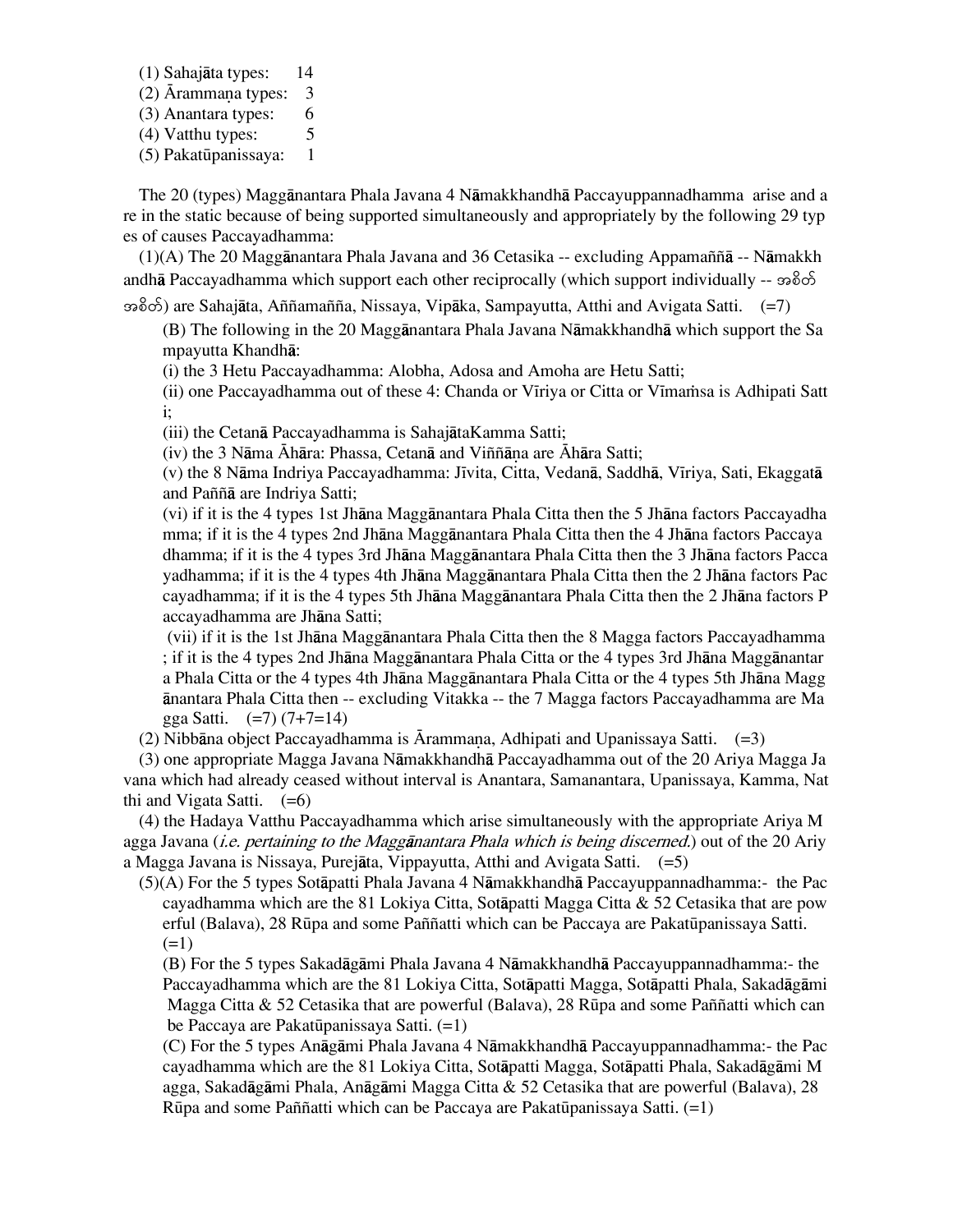(D) For the 5 types Arahatta Phala Javana 4 Nåmakkhandhå Paccayuppannadhamma:- the Pac cayadhamma which are the 81 Lokiya Citta, Sotåpatti Magga, Sotåpatti Phala, Sakadågåmi M agga, Sakadågåmi Phala, Anågåmi Magga, Anågåmi Phala, Arahatta Magga Citta & 52 Cetasi ka that are powerful (Balava), 28 Rūpa and some Paññatti which can be Paccaya are Pakatūpa nissaya Satti. (=1)

#### The Arising Of 20 (Types) Phala Samåpatti Phala Javana

Subsequent to Bhavanga Calana-Bhavangupaccheda-Manodvārāvajjana-(4 or 3 times) Anuloma, t hen Sotåpatti Phala Citta process (or Sakadågåmi Phala Citta process or Anågåmi Phala Citta proces s or Arahatta Phala Citta process) arise for many times and cease, like Bhavanga. After that one ap propriate type of Bhavanga out of the 13 types of Tihetuka Bhavanga arises accordingly, performin g the Bhavanga function as 'Bhavanga, Bhavanga......' and cease.

[Notes: The Citta which performs the Anuloma function in Sotapatti Phala Samapatti Vīthi or Sak adāgāmi Phala Samāpatti Vīthi or Anāgāmi Phala Samāpatti Vīthi is one of the 4 types of MahāKus ala Ñānasampayutta Citta. The Citta which performs the Anuloma function in Arahatta Phala Samā patti Vīthi is one of the 4 types of MahāKiriyā Ñānasampayutta Citta. A Sotāpanna (person) can en ter into Sotāpatti Phala Samāpatti; a Sakadāgāmī (person) can enter into Sakadāgāmi Phala Samāpat ti; an Anāgāmī can enter into Anāgāmi Phala Samāpatti; and an Arahanta can enter into Arahatta Ph ala Samåpatti respectively. After having entered into the Phala Samåpatti appropriate to oneself, on e can discern the Patthana Paccaya relationships of the Ariya Phala Javana in that Phala Samapatti; or of the Phala Javana (excluding the Magganantara Phala Javana) in Magga Vīthi as follows:

## Significant Notes

In Ariya Magga Vīthi, subsequent to Ariya Magga, the pertaining Ariya Phala Javana arise for 2 o r 3 times. Among these, Maggånantara Phala Javana means the pertaining Ariya Phala Javana whic h arise immediately subsequent to the respective Ariya Magga. To clarify:- Concerning the arising of Ariya Phala Javana for 2 or 3 times in Magga Vīthi -- as the 1st Ariya Phala Javana is called Mag gånantara Ariya Phala Javana -- the 2nd Ariya Phala Javana or 2nd & 3rd Ariya Phala Javana are th e Phala Javana that exclude Maggånantara Phala Javana.

 Furthermore, an Ariya person can enter again into the Ariya Phala which he has attained. This is called Phala Samāpatti. Take note that the Phala Javanas in that Phala Samāpatti Vīthi are also the Phala Javanas that exclude Maggånantara Phala Javana.

The Patthana Paccaya relationships in Magganantara Phala Javana are already shown. Now the P atthāna Paccaya relationships in Phala Javanas that exclude Maggānantara Phala Javana = in Phala Samåpatti Nåmakkhandhå will be shown.

 The 20 (types) Phala Javana 4 Nåmakkhandhå Paccayuppannadhamma -- excluding the 20 (types ) Maggånantara Phala Javana -- arise and are in the static because of being supported simultaneousl y and appropriately by the following 30 types of causes Paccayadhamma:

| (1) Sahajāta types:          |   |
|------------------------------|---|
| (2) Ārammaņa types:          | 3 |
| (3) Anantara types:          | 5 |
| (4) Vatthu types:            | 5 |
| (5) Nānākkhanikakamma types: | 2 |
| (6) Pakatūpanissaya:         |   |
|                              |   |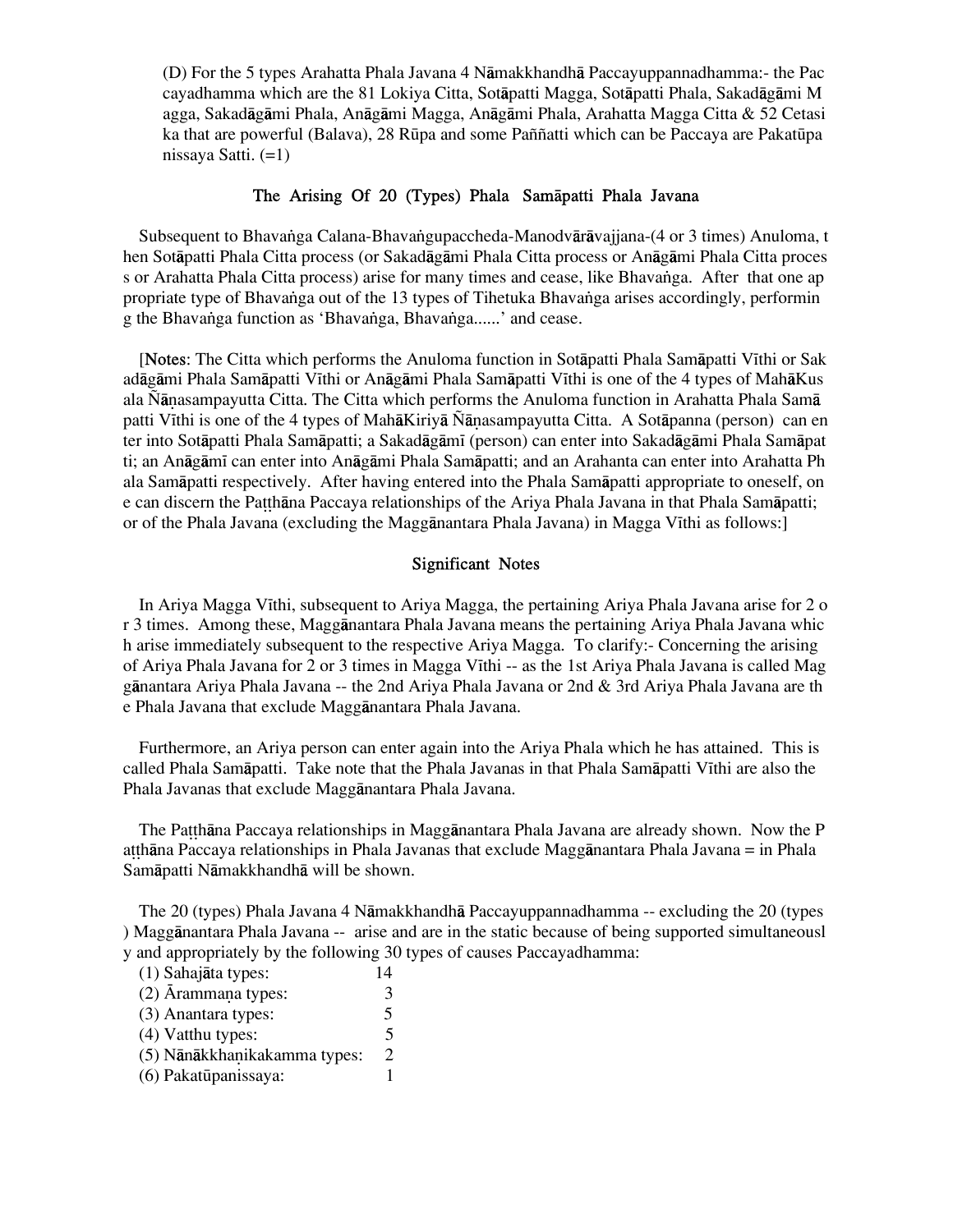The 20 (types) Phala Javana 4 Nåmakkhandhå Paccayuppannadhamma -- excluding the 20 (types ) Maggånantara Phala Javana -- arise and are in the static because of being supported simultaneousl y and appropriately by the following 30 types of causes Paccayadhamma:

 (1)(A) The 20 (types) Phala Javana excluding the 20 (types) Maggånantara Phala Javana and 36 C etasika -- excluding Appamaññå -- Nåmakkhandhå Paccayadhamma which support each other recip rocally (and which support individually -- තරින්තාරි) are Sahajāta, Aññamañña, Nissaya, Vipāka, Sampayutta, Atthi and Avigata Satti.  $(=7)$ 

(B) The following in the 20 (types) Phala Javana Nåmakkhandhå, excluding the 20 (types) Ma ggånantara Phala Javana, which support the Sampayutta Khandhå:

(i) the 3 Hetu Paccayadhamma: Alobha, Adosa and Amoha are Hetu Satti;

(ii) one Paccayadhamma out of these 4: Chanda or Viriya or Citta or Vimamsa is Adhipati Satt i;

(iii) the Cetanå Paccayadhamma is SahajåtaKamma Satti;

(iv) the 3 Nāma Āhāra: Phassa, Cetanā and Viññāna are Āhāra Satti;

(v) the 8 Nāma Indriya Paccayadhamma: Jīvita, Citta, Vedanā, Saddhā, Vīriya, Sati, Ekaggatā and Paññå are Indriya Satti;

(vi) if that Phala Javana -- which exclude Maggånantara Phala Javana -- is 1st Jhånika Phala C itta then the 5 Jhåna factors Paccayadhamma; if it is the 2nd Jhånika Phala Javana then the 4 J håna factors Paccayadhamma; if it is the 3rd Jhånika Phala Javana then the 3 Jhåna factors Pac cayadhamma; if it is the 4th Jhånika Phala Javana then the 2 Jhåna factors Paccayadhamma; if it is the 5th Jhånika Phala Javana then the 2 Jhåna factors Paccayadhamma are Jhåna Satti;

 (vii) if that Phala Javana is 1st Jhånika Phala Javana then the 8 Magga factors Paccayadhamm a; if it is the 2nd Jhånika Phala Javana or 3rd Jhånika Phala Javana or 4th Jhånika Phala Javan a or 5th Jhånika Phala Javana then -- excluding Vitakka -- the 7 Magga factors Paccayadham ma are Magga Satti.  $(=7)$   $(7+7=14)$ 

(2) Nibbāna object Paccayadhamma is Ārammana, Adhipati and Upanissaya Satti.  $(=3)$ 

- (3)(A) For the 12 (types) Lower Phala Somanassa Sahagata 1st Javana 4 Nåmakkhandhå Paccay uppannadhamma, the MahāKusala Somanassa Sahagata Ñānasampayutta Asankhārika or Sasankhārika Nāmakkhandhā Paccayadhamma that performed the Anuloma function and had already ceased without interval are Anantara, Samanantara, Upanissaya, Natthi and Vi gata Satti.  $(=5)$  (In this case, it refers to the 1st Phala Javana in Phala Samapatti V<sub>I</sub>thi.)
	- (B) For the 12 (types) subsequent Lower Phala Somanassa Sahagata Javana 4 Nåmakkhandhå Paccayuppannadhamma such as the Phala 2nd Javana (= such as the 2nd Javana in both ty pes of Magga Vīthi and Phala Samāpatti Vīthi):- the preceding same type Javana, i.e. 12 (t ypes) Lower Phala Somanassa Sahagata Javana Nåmakkhandhå Paccayadhamma such as t he Phala 1st Javana that had already ceased without interval are Anantara, Samanantara, U panissaya, Natthi and Vigata Satti. (=5)
	- (C) For the 3 (types) Lower Phala Upekkhå Sahagata 1st Javana 4 Nåmakkhandhå Paccayupp annadhamma (it refers to the Phala 1st Javana in Phala Samāpatti Vīthi):- the Mahā Kusala Upekkhā Sahagata Ñānasampayutta Asankhārika or Sasankhārika Nāmakkhandhā Paccay adhamma that performed the Anuloma function and had already ceased without interval ar e Anantara, Samanantara, Upanissaya, Natthi and Vigata Satti. (=5)
	- (D) For the subsequent 3 (types) Lower Phala Upekkhå Sahagata Javana 4 Nåmakkhandhå Pa ccayuppannadhamma, such as the Phala 2nd Javana (in both types of Magga Vīthi and Pha la Samāpatti Vīthi):- the preceding same type Javana, i.e. 3 (types) Lower Phala Upekkhā Sahagata Javana Nåmakkhandhå Paccayadhamma, such as the Phala 1st Javana that had al ready ceased without interval are Anantara, Samanantara, Upanissaya, Natthi and Vigata S atti.  $(=5)$
	- (E) For the 4 types Arahatta Phala Somanassa Sahagata 1st Javana 4 Nåmakkhandhå Paccayu ppannadhamma:- the Mahā Kiriyā Somanassa Sahagata Asankhārika or Sasankhārika Nā makkhandhå Paccayadhamma that performed the Anuloma function and had already cease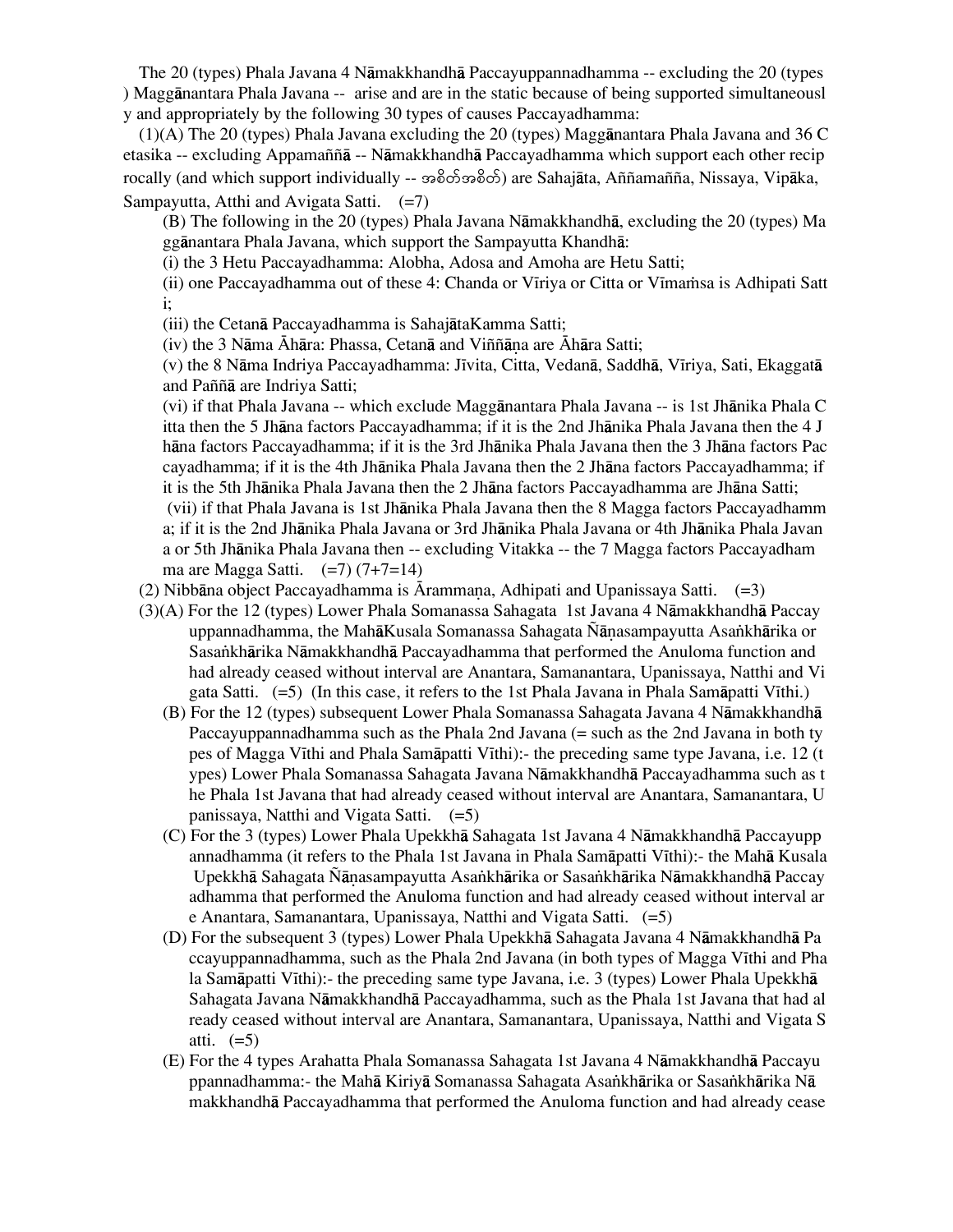d without interval are Anantara, Samanantara, Upanissaya, Natthi and Vigata Satti. (=5) ( It refers to the Arahatta Phala 1st Javana in Phala Samāpatti Vīthi)

- (F) For the subsequent 4 types Arahatta Phala Somanassa Sahagata Javana 4 Nåmakkhandhå P accayuppannadhamma, such as 2nd Javana (in both Arahatta Magga Vīthi and Arahatta Ph ala Samāpatti Vīthi):- the preceding same type Javana, i.e. 4 types Arahatta Phala Somanas sa Sahagata Javana Nåmakkhandhå Paccayadhamma such as the 1st Javana that had alread y ceased without interval are Anantara, Samanantara, Upanissaya, Natthi and Vigata Satti.  $(=5)$
- (G) For the (1 type) Arahatta Phala Upekkhå Sahagata 1st Javana 4 Nåmakkhandhå Paccayup pannadhamma (in Arahatta Phala Samāpatti Vīthi):- the MahāKiriyā Upekkhā Sahagata Ñ åˆasampayutta Asa∫khårika or Sasa∫khårika Nåmakkhandhå Paccayadhamma that perfor med the Anuloma function and had already ceased without interval are Anantara, Samanan tara, Upanissaya, Natthi and Vigata Satti. (=5)
- (H) For the subsequent (1 type) Arahatta Phala Upekkhå Sahagata Javana 4 Nåmakkhandhå P accayuppannadhamma such as 2nd Javana (in both Arahatta Magga Vīthi and Arahatta Ph ala Samāpatti Vīthi):- the preceding same type Javana, i.e. the (one type) Arahatta Phala U pekkhå Sahagata Javana 4 Nåmakkhandhå Paccayadhamma such as 1st Javana that had alr eady ceased without interval are Anantara, Samanantara, Upanissaya, Natthi and Vigata Sa tti.  $(=5)$
- (I) For the 5 types Anågåmi Phala Javana 4 Nåmakkhandhå Paccayuppannadhamma of an An ågåm¥ (person) when emerged from Nirodha Samåpatti:- the NevaSaññånåsaññåyatana Ku sala last Javana Nåmakkhandhå Paccayadhamma which had already ceased without interv al are Anantara, Samanantara, Upanissaya, Natthi and Vigata Satti. (=5)
- (J) For the 5 types Arahatta Phala Javana 4 Nåmakkhandhå Paccayuppannadhamma of an Ara hanta (person) when emerged from Nirodha Samāpatti:- the NevaSaññānāsaññāyatana Kiri yå last Javana Nåmakkhandhå Paccayadhamma which had already ceased without interval are Anantara, Samanantara, Upanissaya, Natthi and Vigata Satti. (=5)
- (4)(A) For the 12 (types) Lower Phala Somanassa Sahagata 1st Javana 4 Nåmakkhandhå Paccay uppannadhamma:- the Hadaya Vatthu Paccayadhamma that arise simultaneously with the MahāKusala Somanassa Sahagata Ñānasampayutta Asankhārika or Sasankhārika Nāmakk handhå that performed the Anuloma function are Nissaya, Purejåta, Vippayutta, Atthi and Avigata Satti. (=5)
	- (B) For the 12 (types) subsequent Lower Phala Somanassa Sahagata Javana 4 Nåmakkhandhå Paccayuppannadhamma such as the Phala 2nd Javana (= such as the 2nd Javana in both ty pes of Magga Vīthi and Phala Samāpatti Vīthi):- the Hadaya Vatthu Paccayadhamma that arise simultaneously with the arising moment of the preceding same type Javana, i.e. 12 (t ypes) Lower Phala Somanassa Sahagata Javana Nåmakkhandhå such as the 1st Javana Nis saya, Purejåta, Vippayutta, Atthi and Avigata Satti. (=5)
	- (C) For the 3 (types) Lower Phala Upekkhå Sahagata 1st Javana 4 Nåmakkhandhå Paccayupp annadhamma (in Phala Samāpatti Vīthi):- the Hadaya Vatthu Paccayadhamma that arise si multaneously with the Mahā Kusala Upekkhā Sahagata Ñānasampayutta Asankhārika or S asankhārika Nāmakkhandhā that performed the Anuloma function are Nissaya, Purejāta, V ippayutta, Atthi and Avigata Satti. (=5)
	- (D) For the subsequent 3 (types) Lower Phala Upekkhå Sahagata Javana 4 Nåmakkhandhå Pa ccayuppannadhamma, such as the Phala 2nd Javana (in Magga Vīthi and Phala Samāpatti V<sub>Ithi</sub>):- the Hadaya Vatthu Paccayadhamma that arise simultaneously with the arising mo ment of the preceding same type Javana, i.e. 3 (types) Lower Phala Upekkhå Sahagata Jav ana Nåmakkhandhå, such as the 1st Javana are Nissaya, Purejåta, Vippayutta, Atthi and A vigata Satti.  $(=5)$
	- (E) For the 4 types Arahatta Phala Somanassa Sahagata 1st Javana 4 Nåmakkhandhå Paccayu ppannadhamma (in Arahatta Phala Samāpatti Vīthi):- the Hadaya Vatthu Paccayadhamma that arise simultaneously with the Mahā Kiriyā Somanassa Sahagata Ñānasampayutta Asa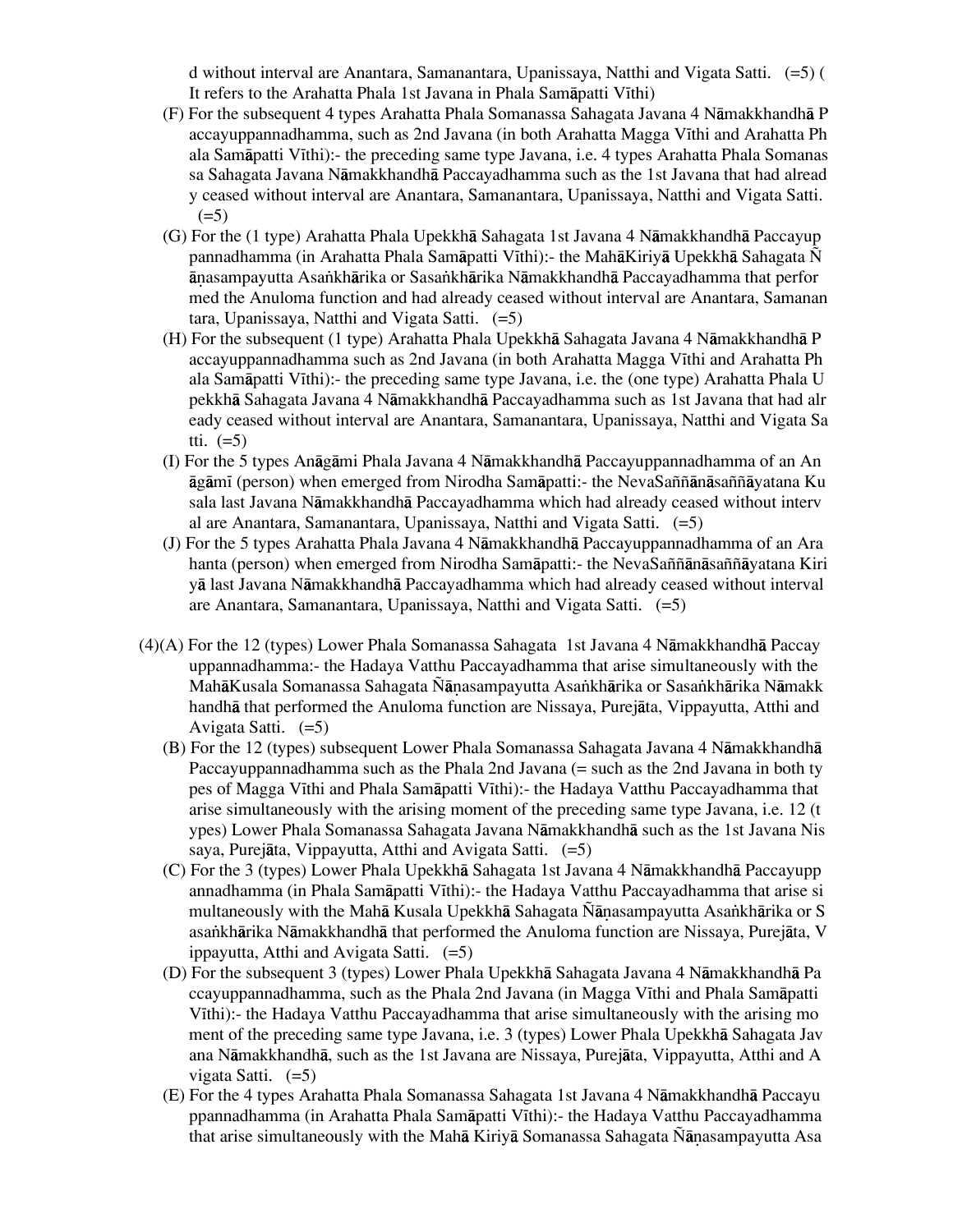∫khårika or Sasa∫khårika Nåmakkhandhå Paccayadhamma that performed the Anuloma fu nction Nissaya, Purejåta, Vippayutta, Atthi and Avigata Satti. (=5)

- (F) For the subsequent 4 types Arahatta Phala Somanassa Sahagata Javana 4 Nåmakkhandhå P accayuppannadhamma, such as 2nd Javana (in both Arahatta Magga Vīthi and Arahatta Ph ala Samāpatti Vīthi):- the Hadaya Vatthu Paccayadhamma that arise simultaneously with t he arising moment of the preceding same type Javana, i.e. 4 types Arahatta Phala Somanas sa Sahagata Javana Nåmakkhandhå Paccayadhamma such as the 1st Javana are Nissaya, P urejåta, Vippayutta, Atthi and Avigata Satti. (=5)
- (G) For the (1 type) Arahatta Phala Upekkhå Sahagata 1st Javana 4 Nåmakkhandhå Paccayup pannadhamma (in Arahatta Phala Samāpatti Vīthi):- the Hadaya Vatthu Paccayadhamma t hat arise simultaneously with the MahāKiriyā Upekkhā Sahagata Ñānasampayutta Asankh ārika or Sasankhārika Nāmakkhandhā that performed the Anuloma function are Nissaya, P urejåta, Vippayutta, Atthi and Avigata Satti. (=5)
- (H) For the subsequent (1 type) Arahatta Phala Upekkhå Sahagata Javana 4 Nåmakkhandhå P accayuppannadhamma such as 2nd Javana (in both Arahatta Magga Vīthi and Arahatta Ph ala Samāpatti Vīthi):- the Hadaya Vatthu Paccayadhamma that arise simultaneously with t he arising moment of the preceding same type Javana, i.e. the (one type) Arahatta Phala U pekkhå Sahagata Javana Nåmakkhandhå, such as 1st Javana, are Nissaya, Purejåta, Vippay utta, Atthi and Avigata Satti.  $(=5)$
- (I) For the 5 types Anågåmi Phala Javana and 5 types Arahatta Phala Javana Nåmakkhandhå P accayuppannadhamma when emerged from Nirodha Samåpatti:- the Hadaya Vatthu Pacca yadhamma that arise simultaneously with the preceding moment are Nissaya, Purejåta, Vip payutta, Atthi and Avigata Satti.  $(=5)$

 (5) For the 20 (types) Phala Javana 4 Nåmakkhandhå Paccayuppannadhamma, except the 20 Mag gånantara Phala Javana:- the 20 (types) past Ariya Magga Kusala Kamma Paccayadhamma that are powerful are Nānākkhanikakamma and Pakatūpanissaya.  $(=2)$ 

- (6)(A) For the 5 types Sotåpatti Phala Javana 4 Nåmakkhandhå Paccayuppannadhamma:- the Pac cayadhamma which are the 81 Lokiya Citta, Sotåpatti Magga Citta, Sotåpatti Phala & 52 C etasika that are powerful (Balava), 28 RËpa and some Paññatti which can be Paccaya are P akatūpanissaya Satti.  $(=1)$ 
	- (B) For the 5 types Sakadågåmi Phala Javana 4 Nåmakkhandhå Paccayuppannadhamma:- the Paccayadhamma which are the 81 Lokiya Citta, Sotåpatti Magga, Sotåpatti Phala, Sakadå gåmi Magga Citta, Sakadågåmi Phala & 52 Cetasika that are powerful (Balava), 28 RËpa and some Paññatti which can be Paccaya are Pakatūpanissaya Satti.  $(=1)$
	- (C) For the 5 types Anågåmi Phala Javana 4 Nåmakkhandhå Paccayuppannadhamma:- the Pac cayadhamma which are the 81 Lokiya Citta, Sotåpatti Magga, Sotåpatti Phala, Sakadågåm i Magga, Sakadågåmi Phala, Anågåmi Magga Citta, Anågåmi Phala & 52 Cetasika that ar e powerful (Balava), 28 Rūpa and some Paññatti which can be Paccaya are Pakatūpanissa ya Satti.  $(=1)$
	- (D) For the 5 types Arahatta Phala Javana 4 Nåmakkhandhå Paccayuppannadhamma:- the Pac cayadhamma which are the 81 Lokiya Citta, Sotåpatti Magga, Sotåpatti Phala, Sakadågåm i Magga, Sakadågåmi Phala, Anågåmi Magga, Anågåmi Phala, Arahatta Magga Citta, Ara hatta Phala & 52 Cetasika that are powerful (Balava), 28 Rūpa and some Paññatti which c an be Paccaya are Pakatūpanissaya Satti.  $(=1)$

(Notes: In Nānākkhanikakamma types, the Ariya Magga Kusala Kamma is shown grouped togeth er. At the time of meditating, discern that the arising of the appropriate Ariya Phala is because of th e respective Ariya Magga only.)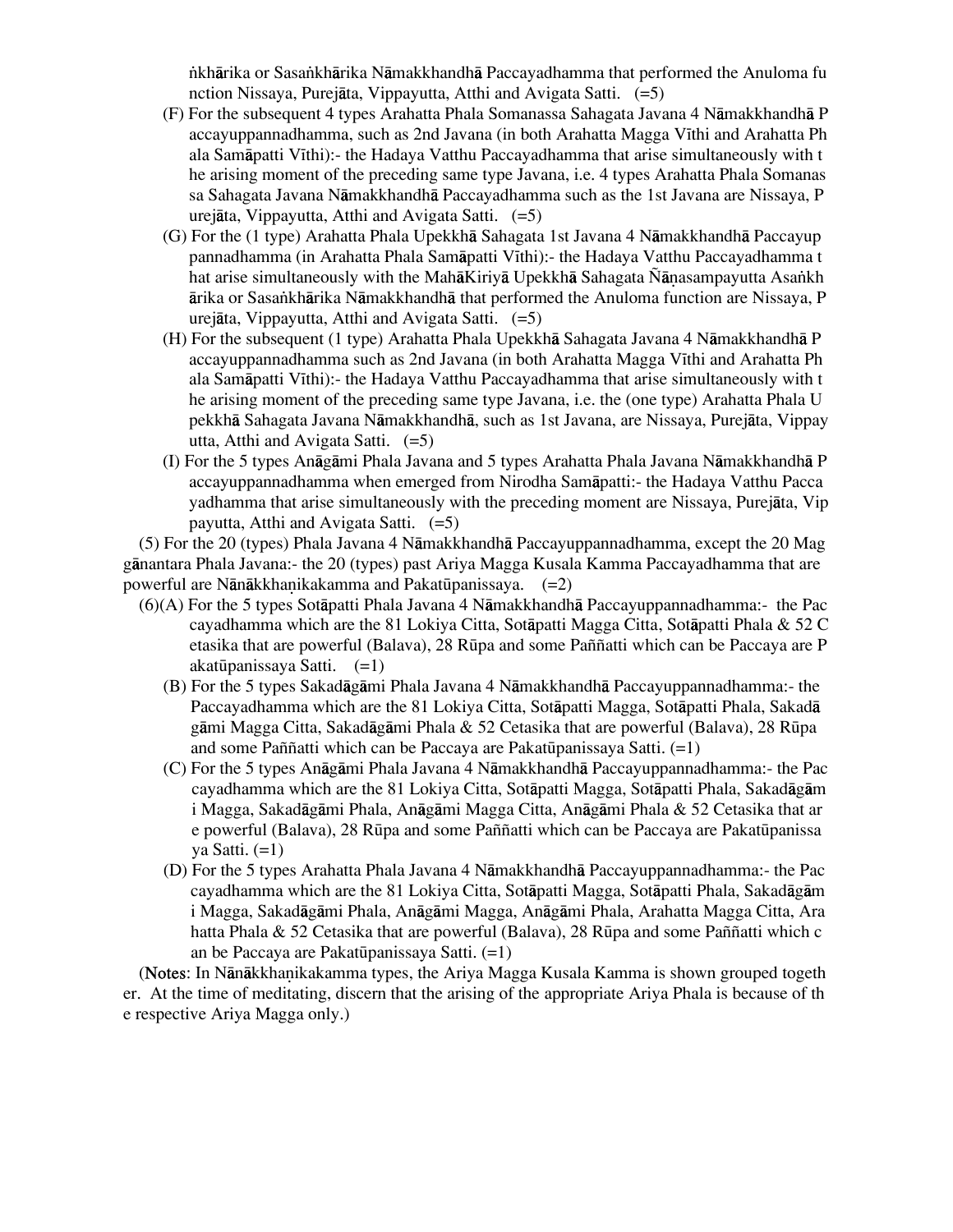### Throughout The Rounds Of Samsara

The Patthana Paccaya relationships in each moment of the various types of mind moment -- after having grouped into 5 Khandhas -- which can arise accordingly throughout the whole life from Patis andhi till Cuti of a meditator who is a Tihetuka human being has been shown till this extent. Discer n those mind moment as much as one can, after having grouped them into 5 Khandhå respectively, base on the above methods.

After having discerned the Patthana Paccaya relationships by 5 Khandha method in every mind m oment of the various types of mind which had arose, is arising and will arise in your NāmaRūpa con tinuity process from Patisandhi till Cuti throughout the present life called Addha Paccuppanna, then you can switch to discern the successive pasts and successive futures.

 In discerning thus, be careful that one cannot discern completely every 5 Khandhå in every mind moment arising in one whole life; it is only to discern all types, as much as one can.

As if sometimes sink and sometimes float, in going through the rounds of Samsara sometimes one may happened to 'fall' in Apåya; sometimes one may happened to arise in human realm, deva realm , Brahmå realm, being superior & beautiful as Kusala Kamma has the opportunity to produce the eff ect. The Patthana Paccaya relationships can be discerned in those lives in the same way as the prese nt life. In discerning thus, discern the 5 Khandhas of V<sub>I</sub>this' mind moments base on the method me ntioned above. Here, only Vīthi Mutta Citta will be further shown:

#### The Arising Of Ahetuka Patisandhi

(Notes: Discern the RËpakkhandhå base on previous methods)

There are two types Ahetuka Patisandhi which are:

(1) Ahetuka Akusala Vipāka Upekkhā Santīrana,

(2) Ahetuka Kusala Vipāka Upekkhā Santīraṇa.

(1) Ahetuka Akusala Vipāka Upekkhā Santīrana is the Patisandhi of Apāya realm beings.

(2) Ahetuka Kusala Vipāka Upekkhā Santīrana are the Patisandhi of the following (types of) hum an beings who are deficient *(in faculties)*:

(A) Jaccandha = those blind *(through)* Patisandhi = born blind,

(B) Jaccabadhira = those deaf *(through)* Patisandhi = born deaf,

(C) Jaccaghānaka = those without Ghāna Pasāda *(through)* Patisandhi,

(D) Jaccamūga = those dumb *(through)* Patisandhi,

(E) Jaccajala = those dull and stupid *(through)* Patisandhi = such as those not knowing the extent of measurement, not knowing denomination of coins, not knowing North-South-East-West...etc.,

(F) Jaccummattaka = those mad *(through)* Patisandhi,

(G) Pandaka =  $(\circ\hat{\mathfrak{s}};\circ\circ\circ$  [eunuch?])

(H) Ubhatobyañjanaka = hermaphrodites

(I) Napumsaka = both male gender and female gender are not apparent (neuter/sexually indetermi nate),

(J) Mamma = (stammering);

and the Patisandhi of lesser deities:

 (K) Vinipåtikåsura = lesser deities who have no property, no proper place and have to seek refuge from great Bhumma deva.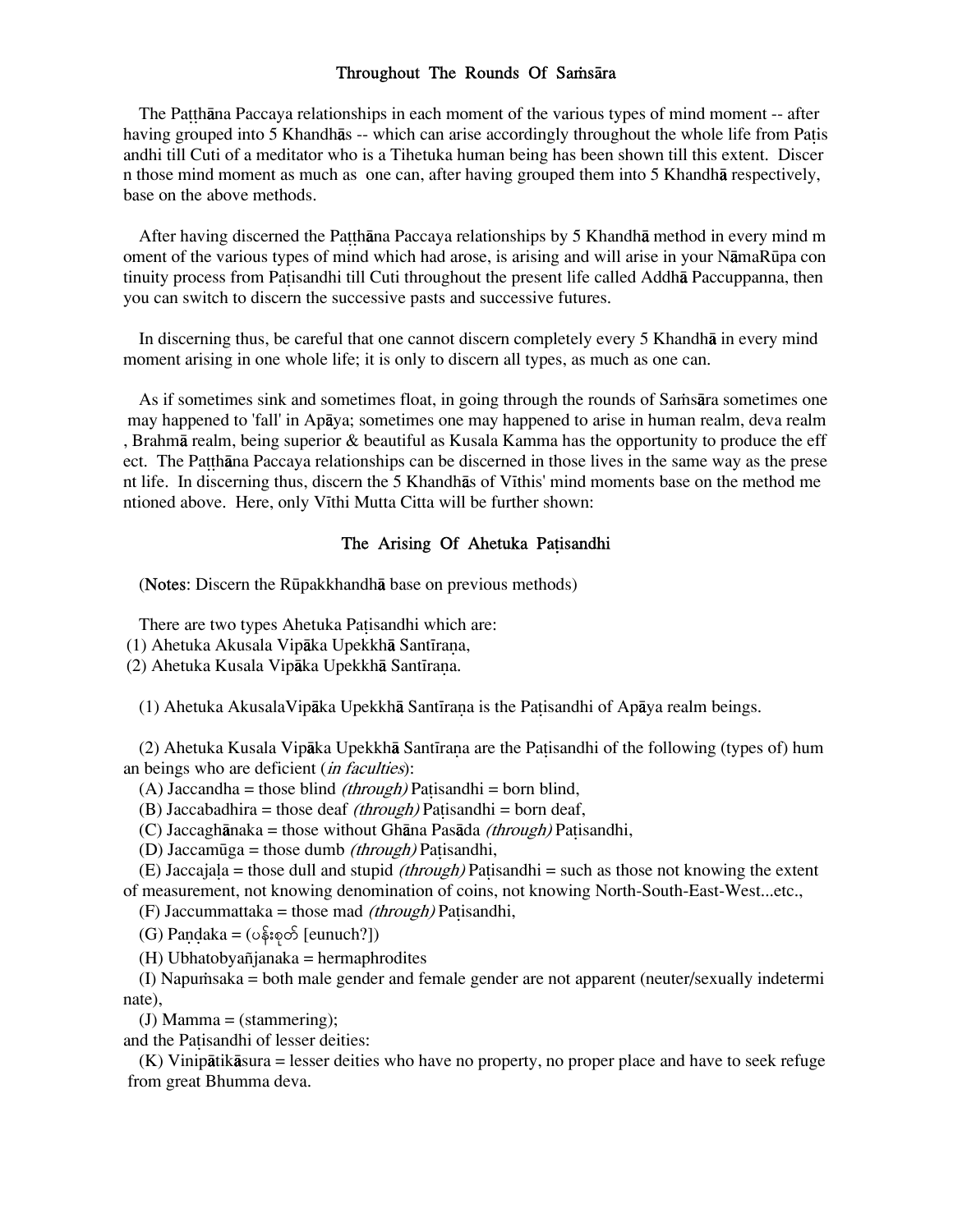Those Citta perform the Patisandhi function at the beginning of life; perform the Bhavanga functi on in the middle of life; and perform the Cuti function at the end of life. They will be shown beginn ing with Patisandhi as follows:

The 2 (types) Ahetuka Patisandhi 4 Nāmakkhandhā Paccayuppannadhamma arise and are in the s tatic because of being supported simultaneously and appropriately by the following 25 types of caus es Paccayadhamma:

| (1) Nāma Sahajāta types:    | 11                          |
|-----------------------------|-----------------------------|
| (2) Rūpa Sahajāta types:    | 6                           |
| $(3)$ Ārammana:             |                             |
| (4) Anantara types:         | 5                           |
| (5) Nānākkhanikakamma types | $\mathcal{D}_{\mathcal{A}}$ |

The 2 (types) Ahetuka Patisandhi and 10 Aññasamāna Cetasika -- excluding Chanda, Pīti and Vīri ya -- Nāmakkhandhā Paccayuppannadhamma (which are being supported individually --  $\infty$ ogoso  $\delta$ ) arise and are in the static because of being supported simultaneously and appropriately by the fo llowing 25 types of causes Paccayadhamma:

 $(1)(A)$  the 2 types Ahetuka Patisandhi and 10 Aññasamāna Cetasika -- excluding Chanda, Pīti and Vīriya -- Nāmakkhandhā Paccayadhamma which support each other reciprocally (and which suppo rt individually -- නමින්නමින්) are Sahajāta, Aññamañña, Nissaya, Vipāka, Sampayutta, Atthi and Av igata Satti.  $(= 7)$ 

(B) The following in the 2 types Ahetuka Patisandhi Nāmakkhandhā which support the Sampa yutta Khandhå:

(i) Cetanå Paccayadhamma is SahajåtaKamma Satti;

(ii) the Phassa, Cetanā and Viññāna Paccayadhamma are Āhāra Satti;

(iii) the 3 Nāma Indriya Paccayadhamma:- Jīvita, Citta and Vedanā are Indriya Satti;

(iv) the 4 Jhāna factors Paccayadhamma -- excluding Pīti -- are Jhāna Satti;

 $(=4)(7+4=11)$ 

(2) The Hadaya Vatthu Paccayadhamma which arise together with the Ahetuka Patisandhi Nāmak khandhå itself is Sahajåta, Aññamañña, Nissaya, Vippayutta, Atthi and Avigata Satti. (=6)

(3) One object Paccayadhamma out of these  $3$ : Kamma or Kamma Nimitta or Gati Nimitta is  $\bar{A}$ ra mmana Satti.  $(=1)$ 

 (4) One Nåmakkhandhå Paccayadhamma out of the 10 (types) Kåma Cuti (death in the past life) i s Anantara, Samanantara, Upanissaya, Natthi and Vigata Satti. (=5)

(The 10 are 8 Mah $\bar{a}$  + 2 Santīraṇa)

- $(5)(A)$  For the  $(1$  type) Duggati Ahetuka Patisandhi and 10 Aññasamāna Cetasika -- excluding Ch anda, Pīti and Vīriya -- 4 Nāmakkhandhā Paccayuppannadhamma (which are being suppor ted individually and in group -- အစိတ်အပေါင်း):- one Akusala Kamma Paccayadhamma out of the 11 types of Akusala Kamma in the past (excluding Uddhacca and Cetanå) is Nånåkk hanikakamma and Pakatūpanissaya.  $(=2)$ 
	- (B) For the (1 type) Sugati Ahetuka Pa isandhi and 10 Aññasamåna Cetasika -- excluding Cha nda, Pīti and Vīriya -- 4 Nāmakkhandhā Paccayuppannadhamma (which are being support ed individually and in group -- အစိတ်အပေါင်း):- one Paccayadhamma out of the 4 types of Dvihetuka Omaka KāmaKusala Kamma in the past is Nānākkhanikakamma and Pakatūpa nissaya.  $(=2)$

## The Arising Of Ahetuka Bhavanga

The 2 (types) Ahetuka Bhavanga and 10 Aññasamāna Cetasika -- excluding Chanda, Pīti and Vīri ya -- Nāmakkhandhā Paccayuppannadhamma (which are being supported individually -- รออิ6ว์รออิ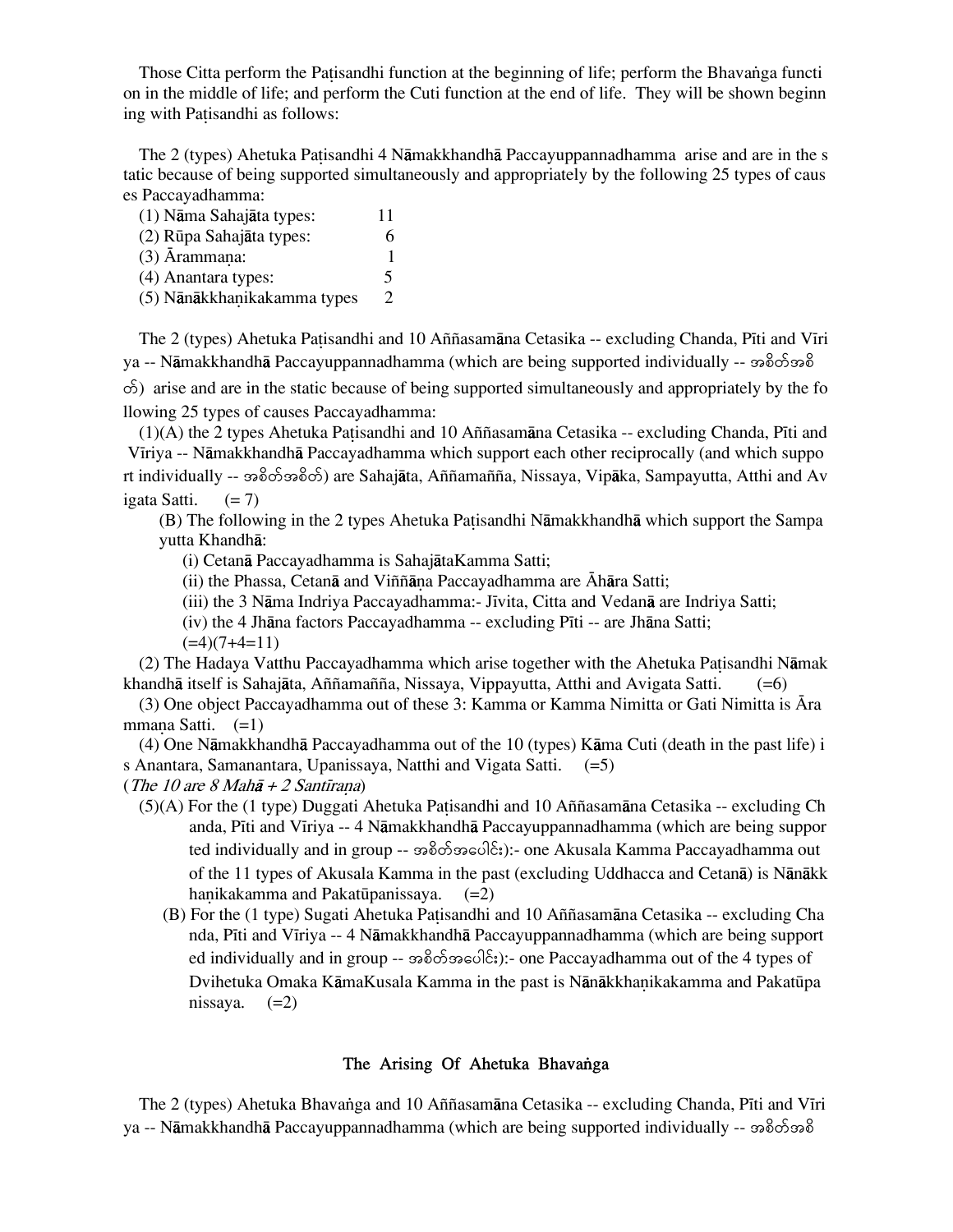$\delta$ ) arise and are in the static because of being supported simultaneously and appropriately by the fo llowing 24 types of causes Paccayadhamma:

| (1) Nāma Sahajāta types:     | 11            |
|------------------------------|---------------|
| (2) Ārammaņa:                |               |
| (3) Anantara types:          | 5             |
| (4) Vatthu types:            | 5             |
| (5) Nānākkhanikakamma types: | $\mathcal{D}$ |

The 2 (types) Ahetuka Bhavanga and 10 Aññasamāna Cetasika -- excluding Chanda, Pīti and Vīri ya -- Nāmakkhandhā Paccayuppannadhamma (which are being supported individually -- รออิธว์รออิ

 $\delta$ ) arise and are in the static because of being supported simultaneously and appropriately by the fo llowing 24 types of causes Paccayadhamma:

 $(1)(A)$  The 2 (types) Ahetuka Bhavanga and 10 Aññasamāna Cetasika -- excluding Chanda, Pīti a nd Vīriya -- Nāmakkhandhā Paccayadhamma which support each other reciprocally are Sahajāta, A ññamañña, Nissaya, Vipåka, Sampayutta, Atthi and Avigata Satti. (=7)

(B) The following in the 2 types Ahetuka Bhava∫ga Nåmakkhandhå which support the Sampa yutta Khandhå:

(i) Cetanå Paccayadhamma is SahajåtaKamma Satti;

 $(iii)$  the Phassa, Cetan $\bar{a}$  and Viññ $\bar{a}$ na Paccayadhamma are Āhāra Satti;

(iii) the 3 Nāma Indriya Paccayadhamma:- Jīvita, Citta and Vedanā are Indriya Satti;

 $(iv)$  the 4 Jhāna factors Paccayadhamma -- excluding P $\overline{t}$ ti -- are Jhāna Satti;

 $(=4)(7+4=11)$ 

(2) One object Paccayadhamma out of these 3: Kamma or Kamma Nimitta or Gati Nimitta is Åra mmana Satti.  $(=1)$ 

- $(3)$ (A) when arise after Patisandhi without interval, then the Patisandhi Nāmakkhandhā Paccayad hamma that had already ceased;
	- (B) when arise after Bhavanga without interval, then the Bhavanga Nāmakkhandhā Paccayadh amma that had already ceased;
	- (C) when arise after Votthapana without interval, then the Votthapana Nåmakkhandhå Paccay adhamma that had already ceased;
	- (D) when arise after Javana without interval, then the last Javana Nåmakkhandhå Paccayadha mma that had already ceased;
	- (E) when arise after Tadārammana without interval, then the Tadārammana Nāmakkhandhā Pa ccayadhamma that had already ceased

are Anantara, Samanantara, Upanissaya, Natthi and Vigata Satti. (=5)

- $(4)(A)$  when arise after Patisandhi without interval, then the Hadaya Vatthu Paccayadhamma that arise simultaneously with the Ahetuka Patisandhi Nāmakkhandhā;
	- (B) when arise after Bhavanga without interval, then the Hadaya Vatthu Paccayadhamma that arise simultaneously with the Bhavanga Nāmakkhandhā preceding to itself (*i.e. preceding t* o the Bhavanga being discerned);
	- (C) when arise after Votthapana without interval, then the Hadaya Vatthu Paccayadhamma tha t arise simultaneously with the Votthapana Nåmakkhandhå;
	- (D) when arise after Javana without interval, then the Hadaya Vatthu Paccayadhamma that ari se simultaneously with the last Javana Nåmakkhandhå;
	- (E) when arise after Tadārammana without interval, then the Hadaya Vatthu Paccayadhamma t hat arise simultaneously with the 2nd Tadārammana Nāmakkhandhā;
	- (F) at the time of Maraˆåsanna, the Hadaya Vatthu Paccayadhamma that arise simultaneously with the 17th mind counting backwards from Cuti Citta

are Nissaya, Purejāta, Vippayutta, Atthi and Avigata Satti.  $(=5)$ 

(5)(A) For the (1 type) Duggati Ahetuka Bhavanga and 10 Aññasamāna Cetasika -- excluding Ch anda, Pīti and Vīriya -- 4 Nāmakkhandhā Paccayuppannadhamma (which are being suppor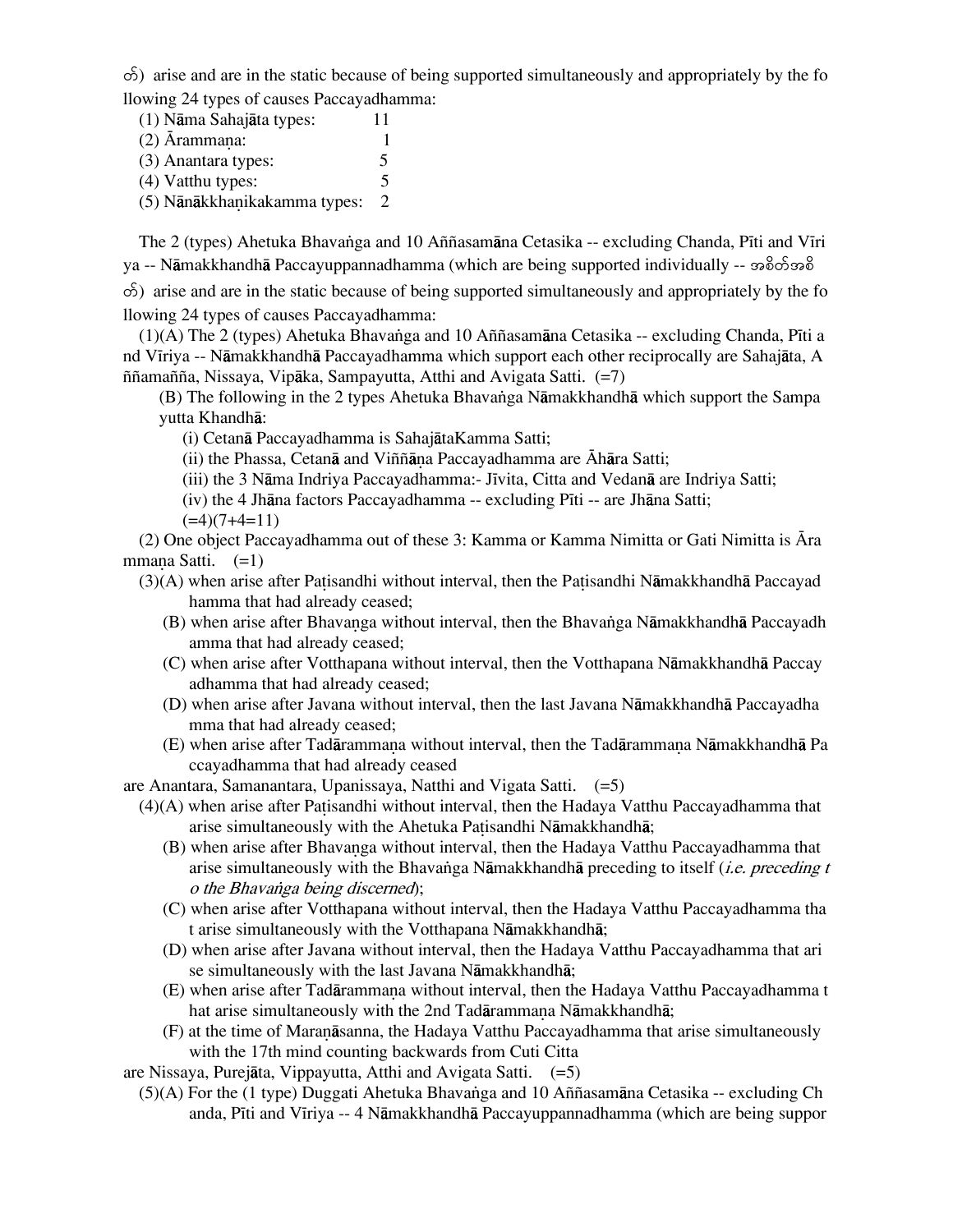ted individually -- ශාරිත්ශාරි):- one Paccayadhamma out of the 11 types of Akusala Kam ma in the past (excluding Uddhacca and Cetanā) is Nanākkhanikakamma and Pakatūpanis saya.  $(=2)$ 

(B) For the (1 type) Sugati Ahetuka Bhava∫ga and 10 Aññasamåna Cetasika -- excluding Cha nda, Pīti and Vīriya -- 4 Nāmakkhandhā Paccayuppannadhamma (which are being support ed individually and in group -- නමිනිනුරෝරි:):- one Kama Kusala Kamma Paccayadhamma out of the 4 types of Dvihetuka Omaka KāmaKusala Kamma in the past is Nānākkhanika kamma and Pakatūpanissaya.  $(=2)$ 

## The Arising Of Ahetuka Cuti

The 2 (types) Ahetuka Cuti and 10 Aññasamāna Cetasika -- excluding Chanda, Pīti and Vīriya --Nāmakkhandhā Paccayuppannadhamma (which are being supported individually -- 50055006) ari se and are in the static because of being supported simultaneously and appropriately by the followin g 24 types of causes Paccayadhamma:

- (1) Nåma Sahajåta types: 11
- (2)  $\bar{A}$ rammaṇa: 1<br>
(3) Anantara types: 5 (3) Anantara types: 5 (4) Vatthu types: 5 (5) Nānākkhanikakamma types: 2

The 2 (types) Ahetuka Cuti and 10 Aññasamāna Cetasika -- excluding Chanda, Pīti and Vīriya --Nāmakkhandhā Paccayuppannadhamma (which are being supported individually -- ශාරිත්ශාරි) ari se and are in the static because of being supported simultaneously and appropriately by the followin g 24 types of causes Paccayadhamma:

(1)(A) The 2 (types) Ahetuka Cuti and 10 Aññasamāna Cetasika -- excluding Chanda, Pīti and Vī riya -- Nåmakkhandhå Paccayadhamma which support each other reciprocally (and which support i ndividually -- තමින්තමින්) are Sahajāta, Aññamañña, Nissaya, Vipāka, Sampayutta, Atthi and Avig ata Satti.  $(=7)$ 

(B) The following in the 2 types Ahetuka Cuti Nåmakkhandhå which support the Sampayutta Khandhå:

(i) Cetanå Paccayadhamma is SahajåtaKamma Satti;

 $(i)$  the Phassa, Cetan $\bar{a}$  and Viññ $\bar{a}$ na Paccayadhamma are Āhāra Satti;

(iii) the 3 Nāma Indriya Paccayadhamma: Jīvita, Citta and Vedanā are Indriya Satti;

(iv) the 4 Jhāna factors Paccayadhamma -- excluding Pīti -- are Jhāna Satti;

 $(=4)(7+4=11)$ 

 $(2)$  One object Paccayadhamma out of these 3: Kamma or Kamma Nimitta or Gati Nimitta is  $\bar{A}$ ra mmana Satti.  $(=1)$ 

- $(3)(A)$  when arise after Javana without interval, then the Maran $\bar{a}$ sanna 5th Javana N $\bar{a}$ makkhandh $\bar{a}$  Paccayadhamma that had already ceased;
	- (B) when arise after Tadārammana without interval, then the 2nd Tadārammana Nāmakkhand hå Paccayadhamma that had already ceased
	- (C) when arise after Bhavanga without interval, then the Ahetuka Bhavanga Nāmakkhandhā P accayadhamma that had already ceased;

are Anantara, Samanantara, Upanissaya, Natthi and Vigata Satti. (=5)

 (4) the Hadaya Vatthu Paccayadhamma that arise simultaneously with the 17th mind counting bac kwards from Cuti Citta itself is Nissaya, Purejåta, Vippayutta, Atthi and Avigata Satti. (=5)

(5)(A) For the (1 type) Duggati Ahetuka Cuti and 10 Aññasamåna Cetasika -- excluding Chanda, Pīti and Vīriya -- 4 Nāmakkhandhā Paccayuppannadhamma (which are being supported in dividually -- tpdwftpdwf):- one Paccayadhamma out of the 11 types of Akusala Kamma in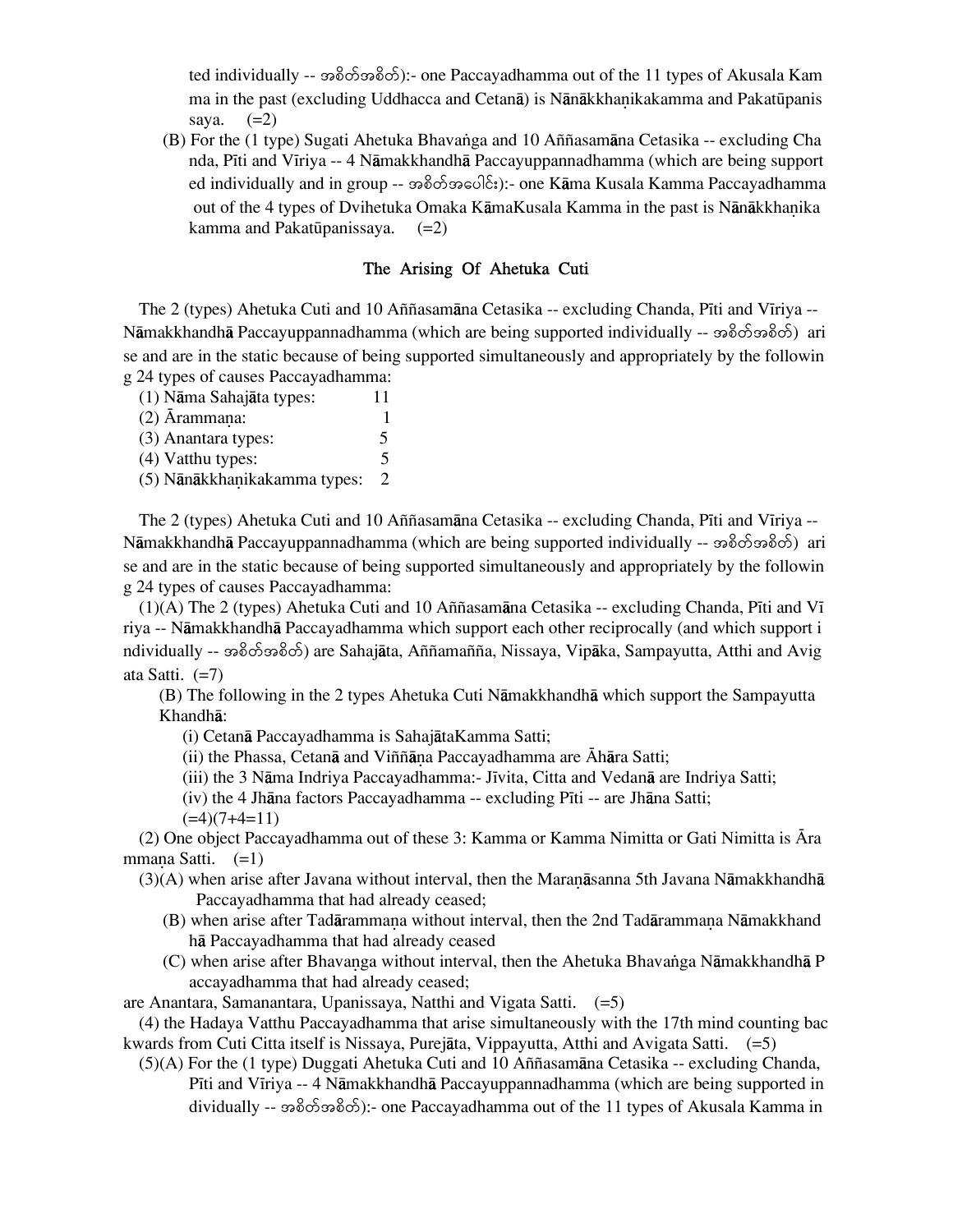the past (excluding Uddhacca and Cetanā) is Nānākkhanikakamma and Pakatūpanissaya.  $(=2)$ 

(B) For the (1 type) Sugati Ahetuka Cuti and 10 Aññasamåna Cetasika -- excluding Chanda, P ¥ti and V¥riya -- 4 Nåmakkhandhå Paccayuppannadhamma (which are being supported indi vidually and in group -- รออิชว์รออยู่โระ):- one Kama Kusala Kamma Paccayadhamma out of the 4 types of Dvihetuka Omaka KāmaKusala Kamma in the past is Nānākkhanikakamma and Pakatūpanissaya.  $(=2)$ 

(The 4 types are the 4 Ñānavippayutta Mahā Kusala)

If the meditator had been a Dvihetuka beings in the past rounds of Samsara then discern the Patth āna Paccaya relationships in that Dvihetuka Patisandhi, Bhavanga and Cuti NāmAkkhandhā as follo ws:

#### The Arising Of Kāmadvihetuka Patisandhi

The 4 types Dvihetuka Patisandhi and 32 Cetasika -- excluding Virati, Appamaññā and Ñāna -- 4 Nāmakkhandhā Paccayuppannadhamma (which are being supported individually --  $\infty$ ongos) ari se and are in the static because of being supported simultaneously and appropriately by the followin g 27 types of causes Paccayadhamma:

| (1) Nāma Sahajāta types:    | 13            |
|-----------------------------|---------------|
| (2) Rūpa Sahajāta types:    | h             |
| (3) Ārammana:               |               |
| (4) Anantara types:         | ↖             |
| (5) Nānākkhanikakamma types | $\mathcal{D}$ |

The 4 types Dvihetuka Patisandhi and 32 Cetasika -- excluding Virati, Appamaññā and Ñāna -- 4 Nāmakkhandhā Paccayuppannadhamma (which are being supported individually -- ශාරිත් හෝ ari se and are in the static because of being supported simultaneously and appropriately by the followin g 27 types of causes Paccayadhamma:

 $(1)(A)$  The 4 types Dvihetuka Patisandhi and 32 Cetasika -- excluding Virati, Appamaññ $\bar{a}$  and  $\tilde{N}\bar{a}$ ˆa -- 4 Nåmakkhandhå Paccayadhamma which support each other reciprocally (and which support i ndividually -- <sub>9</sub>නිරාගනීර) Sahajāta, Aññamañña, Nissaya, Vipāka, Sampayutta, Atthi and Avigata Satti.  $(=7)$ 

- (B) The following in the 4 types Dvihetuka Patisandhi Nāmakkhandhā which support the Sam payutta Khandhå:
- (i) the 2 Hetu Paccayadhamma: Alobha and Adosa are Hetu Satti;
- (ii) the Cetanå Paccayadhamma is SahajåtaKamma Satti;
- (iii) the Phassa, Cetan $\bar{a}$  and Viññ $\bar{a}$ na Paccayadhamma are  $\bar{A}$ h $\bar{a}$ ra Satti;
- (iv) the 7 Nåma Indriya Paccayadhamma -- excluding Paññå -- are Indriya Satti;
- (v) if it is Somanassasahagata Dvihetuka Patisandhi, then the 5 Jhana factors Paccayadhamma: - Vitakka, Vicāra, Pīti, Sukha and Ekaggatā; and if it is Upekkhāsahagata Dvihetuka Patisandh i, then the 4 Jhåna factors Paccayadhamma:- Vitakka, Vicåra, Sukha and Ekaggatå are Jhåna S atti;

(vi) Excluding Virati and Paññå, the 4 Magga factors Paccayadhamma are Magga Satti. (=6)(  $7+6=13$ 

 (2) The Hadaya Vatthu Paccayadhamma which arise simultaneously with the 4 (types) Dvihetuka Pa isandhi Nåmakkhandhå itself is Sahajåta, Aññamañña, Nissaya, Vippayutta, Atthi and Avigata S atti.  $(=6)$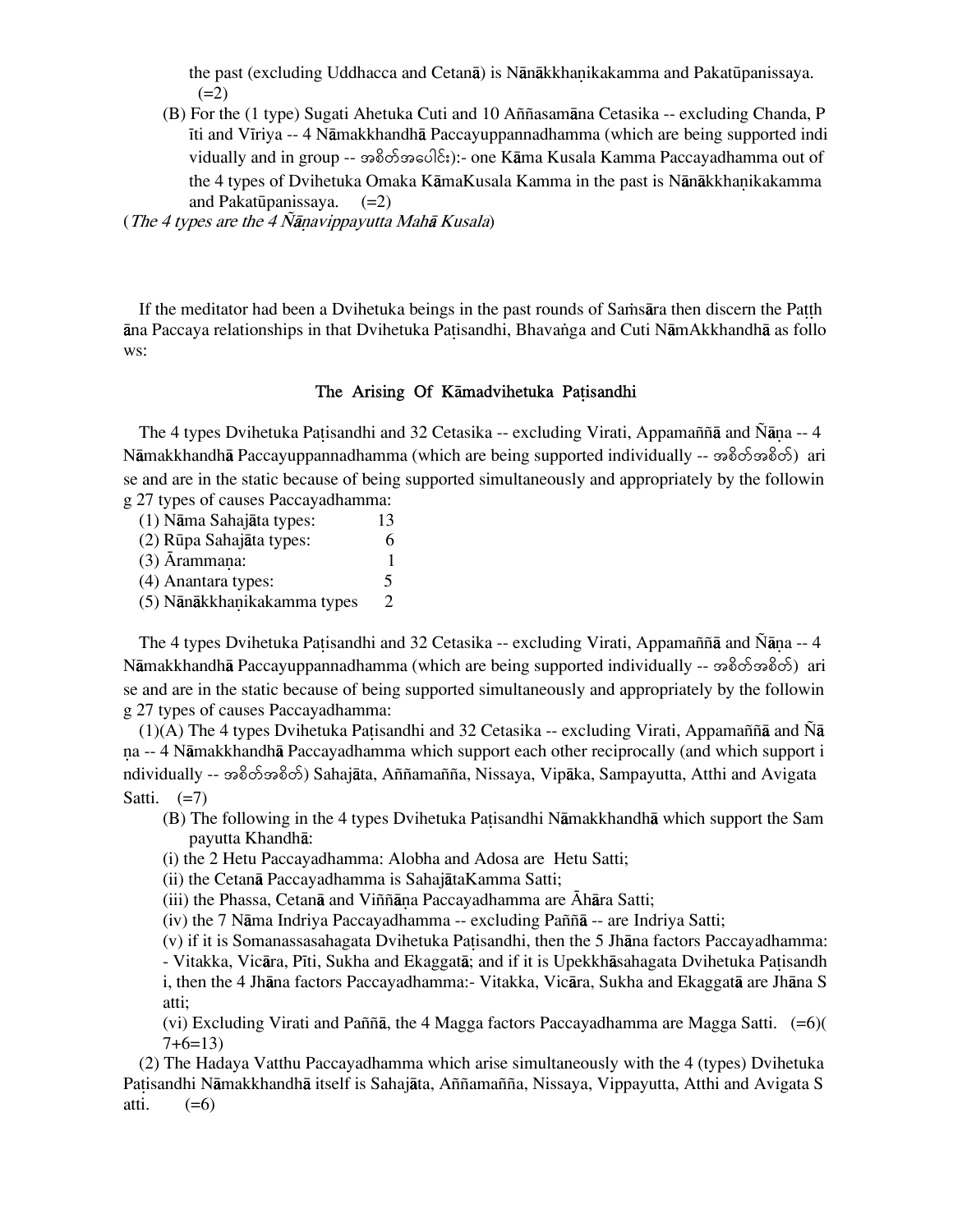(3) One appropriate object Paccayadhamma out of these 3:- Kamma or Kamma Nimitta or Gati N imitta is Ārammana Satti.  $(=1)$ 

 (4) One type Nåmakkhandhå Paccayadhamma out of these:- 5 types RËpa Cuti and 10 types Kåm a Cuti is Anantara, Samanantara, Upanissaya, Natthi and Vigata Satti. (=5)

(5) One type Paccayadhamma out of these 8 types past TihetukaOmaka or Dvihetuka Ukkattha K  $\overline{\text{amak}}$ usala Kamma is N $\overline{\text{anak}}$ khanikakamma and Pakatūpanissaya Satti. (=2)

## The Arising Of Dvihetuka Bhavanga Nāmakkhandhā

The 4 types Dvihetuka Bhavanga and 32 Cetasika -- excluding Virati, Appamaññā and Ñāna -- 4 Nāmakkhandhā Paccayuppannadhamma (which are being supported individually -- ශාරින් හරි) ari se and are in the static because of being supported simultaneously and appropriately by the followin g 26 types of causes Paccayadhamma:

| (1) Nāma Sahajāta types:     | 13                          |
|------------------------------|-----------------------------|
| $(2)$ Ārammana:              |                             |
| (3) Anantara types:          | ↖                           |
| (4) Vatthu types:            | $\overline{\phantom{a}}$    |
| (5) Nānākkhanikakamma types: | $\mathcal{D}_{\mathcal{L}}$ |

The 4 types Dvihetuka Bhavanga and 32 Cetasika -- excluding Virati, Appamaññā and Ñāna -- 4 Nāmakkhandhā Paccayuppannadhamma (which are being supported individually --  $\infty$   $\delta$ ച്ച്ച് ari se and are in the static because of being supported simultaneously and appropriately by the followin g 26 types of causes Paccayadhamma:

(1)(A) The 4 types Dvihetuka Bhavanga and 32 Cetasika -- excluding Virati, Appamaññā and Ñā na -- 4 Nāmakkhandhā Paccayadhamma which support each other reciprocally (and which support i ndividually -- ශාරි හිරියාවි Sahajāta, Aññamañña, Nissaya, Vipāka, Sampayutta, Atthi and Avigata Satti.  $(=7)$ 

(B) The following in the 4 types Dvihetuka Bhava∫ga Nåmakkhandhå which support the Sam payutta Khandhå:

(i) the 2 Hetu Paccayadhamma: Alobha and Adosa are Hetu Satti;

(ii) the Cetanå Paccayadhamma is SahajåtaKamma Satti;

(iii) the Phassa, Cetan $\bar{a}$  and Viññ $\bar{a}$ na Paccayadhamma are Áh $\bar{a}$ ra Satti;

(iv) the 7 Nåma Indriya Paccayadhamma -- excluding Paññå -- are Indriya Satti;

(v) if it is Somanassasahagata Dvihetuka Bhava∫ga, then the 5 Jhåna factors Paccayadhamma:

- Vitakka, Vicāra, Pīti, Sukha and Ekaggatā; and if it is Upekkhāsahagata Dvihetuka Bhavang a, then the 4 Jhåna factors Paccayadhamma:- Vitakka, Vicåra, Sukha and Ekaggatå are Jhåna Satti;

(vi) Excluding Virati and Paññå, the 4 Magga factors Paccayadhamma are Magga Satti. (=6)(  $7+6=13$ 

(2) For the 4 types Dvihetuka Bhavanga and 32 Cetasika -- excluding Virati, Appamaññā and Ñā ˆa -- 4 Nåmakkhandhå Paccayuppannadhamma (which are being supported individually and in grou p -- အစိတ်အပေါင်း), one appropriate object Paccayadhamma out of these 3:- Kamma or Kamma Nimi tta or Gati Nimitta is Ārammana Satti.  $(=1)$ 

- $(3)$ (A) when arise after Patisandhi without interval, then the Dvihetuka Patisandhi Nāmakkhandhā Paccayadhamma that had already ceased;
	- (B) when arise after Bhavanga without interval, then the Bhavanga Nāmakkhandhā Paccayadh amma preceding to itself (*i.e. preceding to the Bhavanga being discerned*) that had already ceased;
	- (C) when arise after Votthapana without interval, then the Votthapana Nåmakkhandhå Paccay adhamma that had already ceased;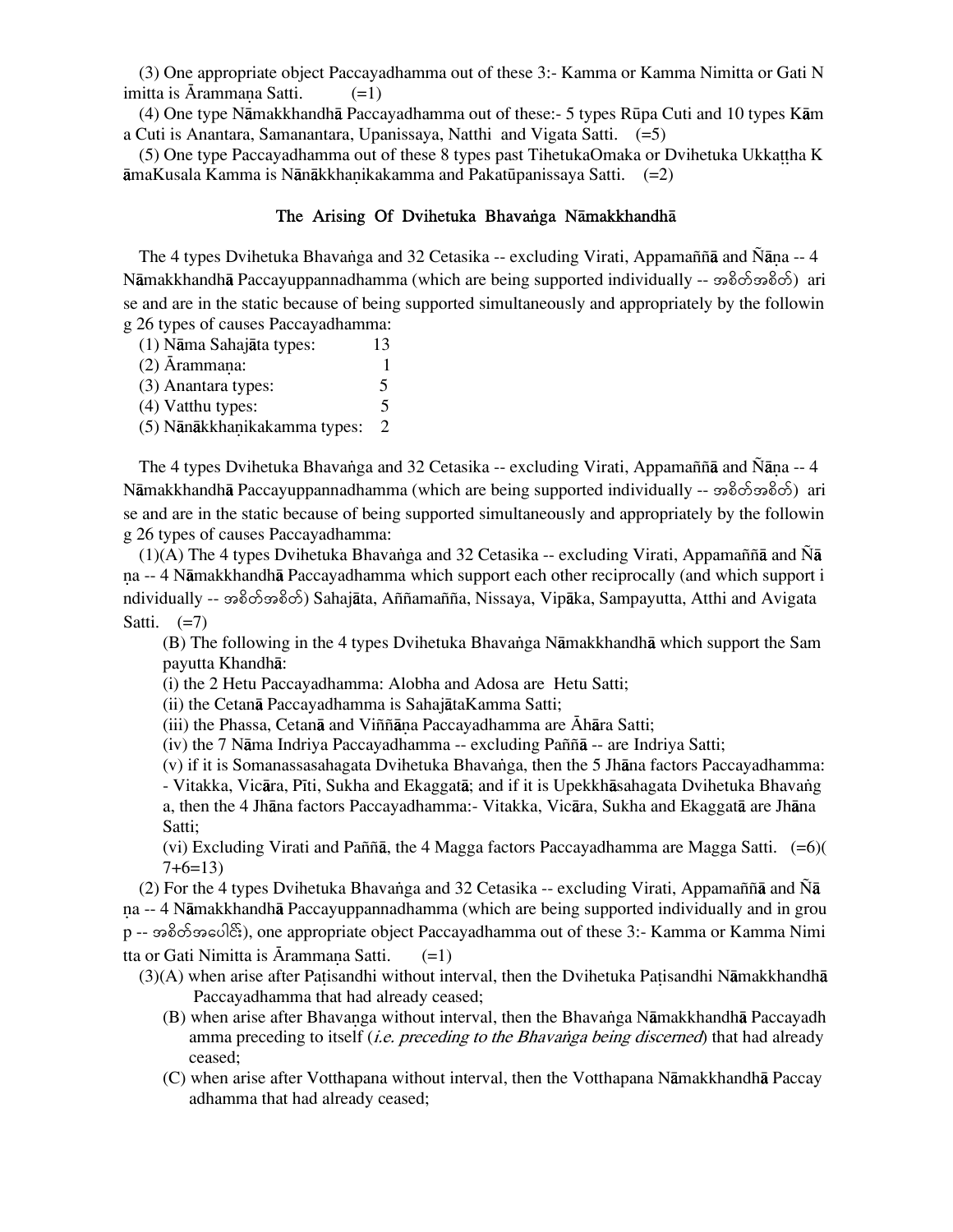- (D) when arise after Javana without interval, then the last Javana Nåmakkhandhå Paccayadha mma that had already ceased;
- (E) when arise after Tadārammana without interval, then the 2nd Tadārammana Nāmakkhand hå Paccayadhamma that had already ceased

are Anantara, Samanantara, Upanissaya, Natthi and Vigata Satti. (=5)

- $(4)(A)$  when arise after Patisandhi without interval, then the Hadaya Vatthu Paccayadhamma that arise simultaneously with the 4 types Dvihetuka Patisandhi Nāmakkhandhā;
	- (B) when arise after Bhavanga without interval, then the Hadaya Vatthu Paccayadhamma that arise simultaneously with the Bhavanga Nāmakkhandhā preceding to itself (*i.e. preceding t* o the Bhavanga being discerned);
	- (C) when arise after Votthapana without interval, then the Hadaya Vatthu Paccayadhamma tha t arise simultaneously with the Votthapana Nåmakkhandhå;
	- (D) when arise after Javana without interval, then the Hadaya Vatthu Paccayadhamma that ari se simultaneously with the last Javana Nåmakkhandhå;
	- (E) when arise after Tadārammaṇa without interval, then the Hadaya Vatthu Paccayadhamma t hat arise simultaneously with the 2nd Tadārammana Nāmakkhandhā;
	- (F) at the time of Maraˆåsanna, the Hadaya Vatthu Paccayadhamma that arise simultaneously with the 17th mind counting backwards from Cuti Citta

are Nissaya, Purejāta, Vippayutta, Atthi and Avigata Satti.  $(=5)$ 

(5) The past TihetukaOmaka or Dvihetuka Ukkattha K $\bar{a}$ maKusala Kamma Paccayadhamma is N $\bar{a}$ nākkhanikakamma and Pakatūpanissaya.  $(=2)$ 

## The Arising Of Dvihetuka Cuti Nåmakkhandhå

The 4 types Dvihetuka Cuti and 32 Cetasika -- excluding Virati, Appamañña and Ñāna -- 4 Nāma kkhandhā Paccayuppannadhamma (which are being supported individually -- productionally arise and are in the static because of being supported simultaneously and appropriately by the following 26 ty pes of causes Paccayadhamma:

| (1) Sahajāta types:          | 13            |
|------------------------------|---------------|
| $(2)$ Ārammana:              |               |
| (3) Anantara types:          | ད             |
| (4) Vatthu types:            | ↖             |
| (5) Nānākkhanikakamma types: | $\mathcal{L}$ |

The 4 types Dvihetuka Cuti and 32 Cetasika -- excluding Virati, Appamaññā and Ñāna -- 4 Nāma kkhandhā Paccayuppannadhamma (which are being supported individually -- prodesoral arise and are in the static because of being supported simultaneously and appropriately by the following 26 ty pes of causes Paccayadhamma:

 $(1)(A)$  The 4 types Dvihetuka Cuti and 32 Cetasika -- excluding Virati, Appamañña and Ñāna -- 4 Nåmakkhandhå Paccayadhamma which support each other reciprocally (and which support individ ually -- ශාරිත්ශාරිවා Sahajāta, Aññamañña, Nissaya, Vipāka, Sampayutta, Atthi and Avigata Satti.  $(=7)$ 

(B) The following in the 4 types Dvihetuka Cuti Nåmakkhandhå which support the Sampayutt a Khandhå:

(i) the 2 Hetu Paccayadhamma: Alobha and Adosa are Hetu Satti;

(ii) the Cetanå Paccayadhamma is SahajåtaKamma Satti;

(iii) the Phassa, Cetan $\bar{a}$  and Viññ $\bar{a}$ na Paccayadhamma are Áh $\bar{a}$ ra Satti;

(iv) the 7 Nåma Indriya Paccayadhamma -- excluding Paññå -- are Indriya Satti;

(v) if it is Somanassasahagata Dvihetuka Cuti, then the 5 Jhåna factors Paccayadhamma; and i f it is Upekkhāsahagata Dvihetuka Bhavanga, then the 4 Jhāna factors Paccayadhamma -- excl uding Pīti -- are Jhāna Satti;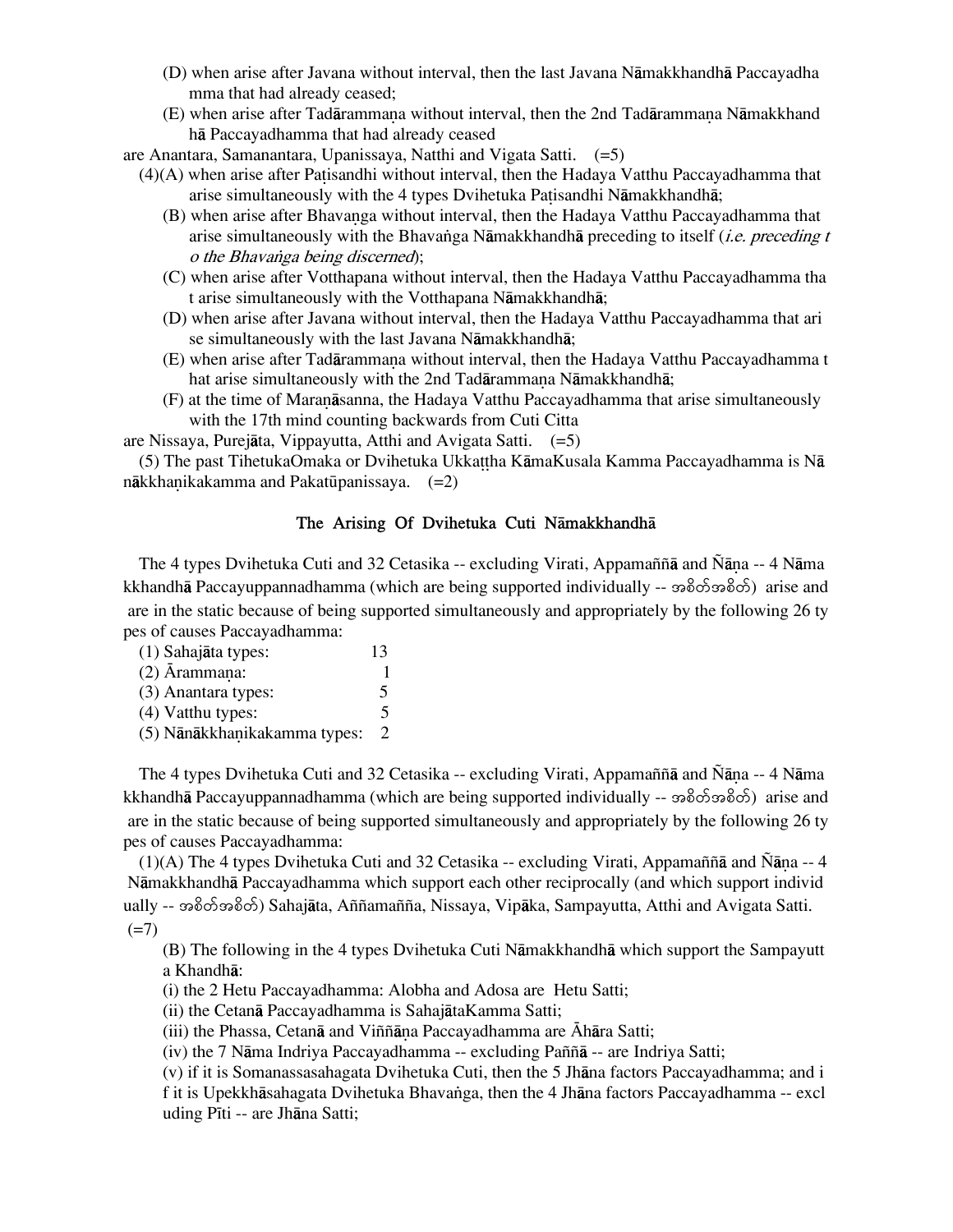(vi) Excluding Virati and Paññå, the 4 Magga factors Paccayadhamma are Magga Satti. (=6)(  $7+6=13$ 

(2) For the 4 types Dvihetuka Cuti and 32 Cetasika -- excluding Virati, Appamaññā and Ñāna -- 4 Nāmakkhandhā Paccayuppannadhamma (which are being supported individually and in group --  $\infty$ စိတ်အပေါင်း), one appropriate object Paccayadhamma out of these 3:- Kamma or Kamma Nimitta or Gati Nimitta is Ārammana Satti.  $(=1)$ 

- $(3)(A)$  when arise after Javana without interval, then the Maran $\bar{a}$ sanna 5th Javana N $\bar{a}$ makkhandh $\bar{a}$  Paccayadhamma that had already ceased;
	- (B) when arise after Tadārammaṇa without interval, then the 2nd Tadārammaṇa Nāmakkhand hå Paccayadhamma that had already ceased
	- (C) when arise after Bhavanga without interval, then the Ahetuka Bhavanga Nāmakkhandhā P accayadhamma that had already ceased;

are Anantara, Samanantara, Upanissaya, Natthi and Vigata Satti. (=5)

 (4) the Hadaya Vatthu Paccayadhamma that arise simultaneously with the 17th mind counting bac kwards from Cuti Citta itself is Nissaya, Purejåta, Vippayutta, Atthi and Avigata Satti. (=5)

(5) The past TihetukaOmaka or Dvihetuka Ukkattha K $\bar{a}$ maKusala Kamma Paccayadhamma is N $\bar{a}$ nākkhanikakamma and Pakatūpanissaya.  $(=2)$ 

In the past rounds of Samsara, if you had 'moved about' in (*i.e. reborn in*) Rūpa realms, then disc ern the following Patthāna Paccaya relationships of Rūpāvacara Patisandhi, Bhavanga and Cuti Nā makkhandhā. Here the Rūpāvacara Patisandhi, Bhavanga and Cuti are shown in groups. At the tim e of meditating, discern the appropriate Patisandhi, Bhavanga and Cuti differentially.

# The Arising Of Rūpa Patisandhi Nāmakkhandhā

The 5 types Rūpa Bhavanga 4 Nāmakkhandhā Paccayuppannadhamma arise and are in the static because of being supported simultaneously and appropriately by the following 26 types of causes Pa ccayadhamma:

| (1) Nāma Sahajāta types:    | 13 |
|-----------------------------|----|
| (2) Rūpa Sahajāta types:    | 6  |
| (3) Ārammana:               |    |
| (4) Anantara types:         | 5  |
| (5) Nānākkhanikakamma types |    |

The 5 types Rūpa Patisandhi and 35 Cetasika -- excluding Virati-- Nāmakkhandhā Paccayuppann adhamma (which are being supported individually -- morter providible and are in the static because of being supported simultaneously and appropriately by the following 27 types of causes Paccayad hamma:

 $(1)(A)$  The 5 types Rūpa Patisandhi and 35 Cetasika -- excluding Virati-- (or in other ways:- 34 or 33 or 32 or 31) Nåmakkhandhå Paccayadhamma which support each other reciprocally (and which support individually -- အစိတ်အစိတ်) are Sahajāta, Aññamañña, Nissaya, Vipāka, Sampayutta, Atthi a nd Avigata Satti. (=7)

- (B) The following in the 5 types Rūpa Patisandhi Nāmakkhandhā which support the Sampayut ta Khandhå:
- (i) the 3 Hetu Paccayadhamma: Alobha, Adosa and Amoha are Hetu Satti;
- (ii) the Cetanå Paccayadhamma is SahajåtaKamma Satti;
- (iii) the Phassa, Cetan $\bar{a}$  and Viññ $\bar{a}$ na Paccayadhamma are Āhāra Satti;
- (iv) the 8 Nåma Indriya Paccayadhamma are Indriya Satti;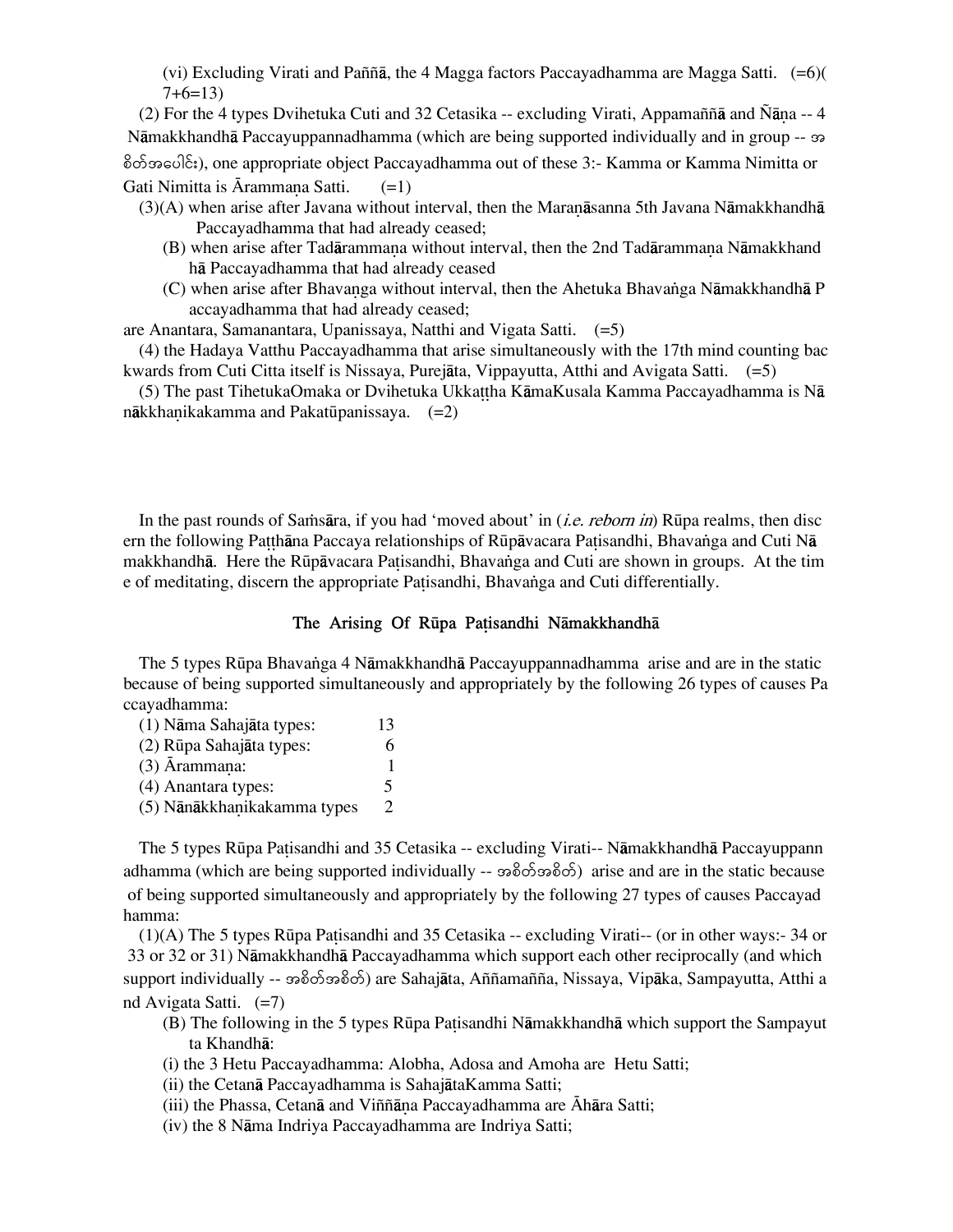$(v)$  if it is 1st Jhāna Patisandhi then the 5 Jhāna factors Paccayadhamma:- Vitakka, Vicāra, Pīti , Sukha and Ekaggatā; if it is 2nd Jhāna Patisandhi then the 4 Jhāna factors Paccayadhamma: Vicāra, Pīti, Sukha and Ekaggatā; if it is 3rd Jhāna Patisandhi then the 3 Jhāna factors Paccaya dhamma:- Pīti, Sukha and Ekaggatā; if it is 4th Jhāna Patisandhi then the 2 Jhāna factors Pacca yadhamma:- Sukha and Ekaggatā; if it is the 5th Jhāna Patisandhi then the 2 Jhāna factors Pac cayadhamma:- Upekkhå and Ekaggatå are Jhåna Satti;

(vi) if it is 1st Jhāna Patisandhi then the 5 Magga factors Paccayadhamma: - SammāDitthi, Sa mmaSankappa, SammāVāyāma, SammāSati and SammāSamādhi; if it is 2nd Jhāna Patisandhi or 3rd Jhāna Patisandhi or 4th Jhāna Patisandhi or the 5th Jhāna Patisandhi then the 4 Magga factors Paccayadhamma: - SammāDitthi, SammāVāyāma, SammāSati and SammāSamādhi are Magga Satti.  $(=6)$   $(7+6=13)$ 

 $(2)$  The Hadaya Vatthu Paccayadhamma which arise simultaneously with the 5 types Rūpa Patisa ndhi Nåmakkhandhå itself is Sahajåta, Aññamañña, Nissaya, Vippayutta, Atthi and Avigata Satti.  $(=6)$ 

(3) If it is the 1st Jhana Patisandhi, then one Paññatti Kamma Nimitta object Paccayadhamma out of the following 25 types of Paññatti Kamma Nimitta is Árammana Satti  $(=1)$ :

 $(i)$  the 10 Kasina Paññatti;

(ii) the 10 Asubha Paññatti;

(iii) 32 bodily parts Paññatti which are the object of Kåyagatåsati;

(iv) the  $\bar{A}$ nāpāna Patibhāga Nimitta = in-breath & out-breath Paññatti which are the object of  $\bar{A}$ nā pånassati;

(v) all sukhita and dukkhita living beings Paññatti (concept) which are the object of Metta;

(vi) all dukkhita living beings Paññatti which are the object of Karuna;

(vii) all sukhita living beings Paññatti which are the object of Muditå.

If it is the 2nd Jhāna or 3rd Jhāna or 4th Jhāna Patisandhi, then one Paññatti Kamma Nimitta Pacc ayadhamma out of the following 14 types of Paññatti Kamma Nimitta is Árammana Satti:

(i) the 10 Kasina Paññatti;

(ii) the Anāpāna Patibhāga Nimitta = in- & out-breath Paññatti which is the object of Anāpānassat i;

(iii) all sukhita and dukkhita living beings Paññatti which is the object of Metta;

 $(iv)$  all dukkhita living beings Paññatti which is the object of Karuna;

(v) all sukhita living beings Paññatti which is the object of Muditå.

If it is the 5th Jhāna Patisandhi, then one Paññatti Kamma Nimitta Paccayadhamma out of the foll owing 12 types of Paññatti Kamma Nimitta is  $\bar{A}$ rammana Satti  $(=1)$ :

 $(i)$  the 10 Kasina Paññatti;

(ii) the Ānāpāna Patibhāga Nimitta = in- & out-breath Paññatti which is the object of Ānāpānassat i;

(iii) all sukhita and dukkhita living beings Paññatti which is the object of Upekkhå Brahmavihåra;

 (4) One type Nåmakkhandhå Paccayadhamma out of the 9 types of Pañcavokåra Tihetuka Cuti th at had already ceased is Anantara, Samanantara, Upanissaya, Natthi, Vigata Satti. (=5) (The 9 types are 4 Ñānasampayutta Mahā + 5 Rūpāvacara)

 (5) One appropriate Paccayadhamma out of the 5 RËpa Kusala Kamma in the past is Nånåkkhaˆi kakamma and Pakatūpanissaya Satti.  $(=2)$ 

## The Arising Of Rūpa Bhavanga

The 5 types Rūpa Bhavanga Nāmakkhandhā Paccayuppannadhamma (which are being supported in dividually -- tpdwftpdwf) arise and are in the static because of being supported simultaneously and appropriately by the following 27 types of causes Paccayadhamma: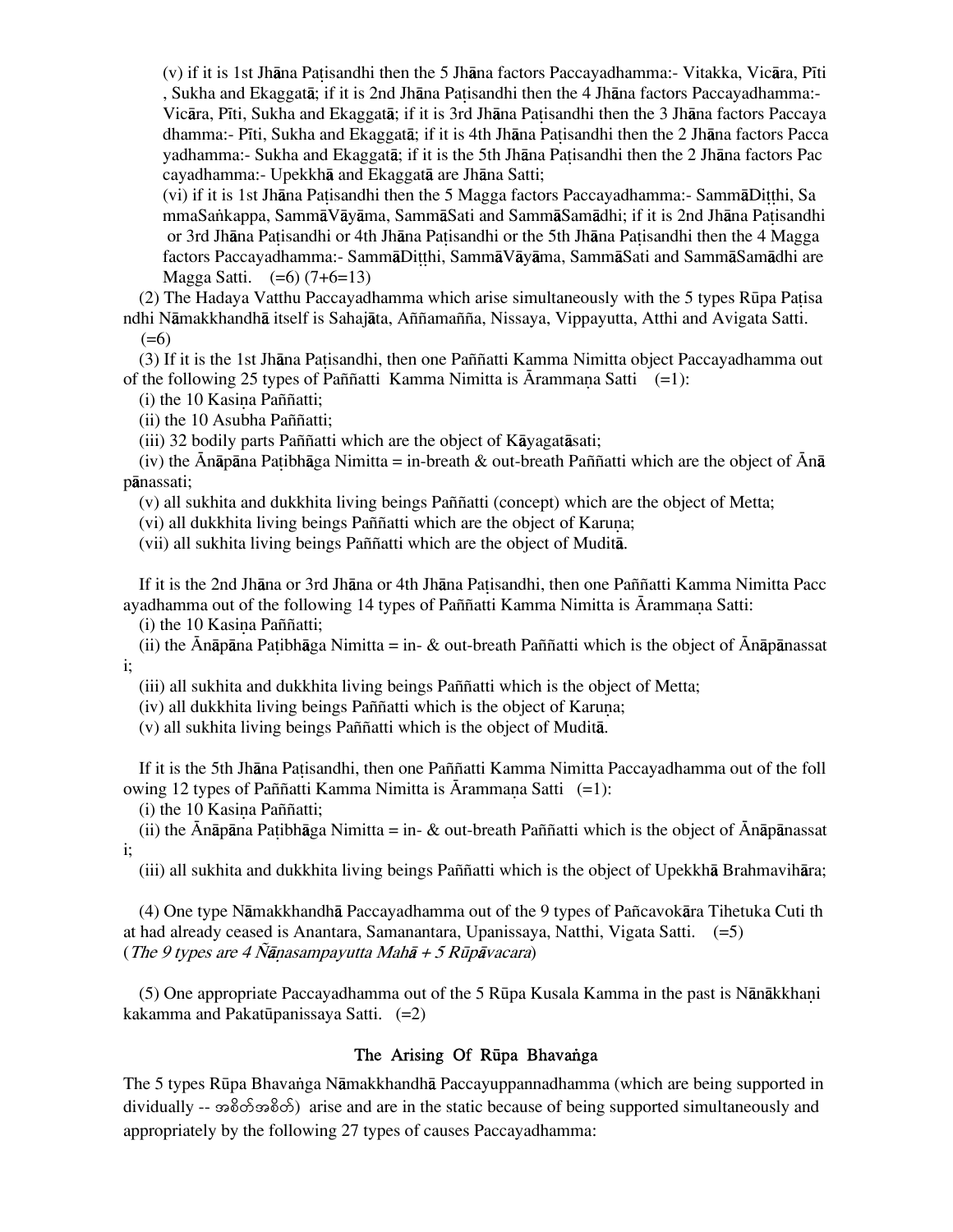| (1) Nāma Sahajāta types: | 13 |
|--------------------------|----|
| $(2)$ Arammana:          |    |

- (3) Anantara types: 5
- (4) Vatthu types: 5
- (5) Nānākkhanikakamma types: 2

The 5 types Rūpa Bhavanga and 35 Cetasika -- excluding Virati-- Nāmakkhandhā Paccayuppanna dhamma (which are being supported individually -- കൂട്ട്ടർക്ക്) arise and are in the static because of being supported simultaneously and appropriately by the following 26 types of causes Paccayadh amma:

 (1)(A) The 5 types RËpa Bhava∫ga and 35 Cetasika Nåmakkhandhå Paccayadhamma which supp ort each other reciprocally (and which support individually -- ශරීනි හරි) are Sahajāta, Aññamañña

, Nissaya, Vipåka, Sampayutta, Atthi and Avigata Satti. (=7)

- (B) The following in the 5 types Rūpa Bhavanga Nāmakkhandhā which support the Sampayutt a Khandhå:
- (i) the 3 Hetu Paccayadhamma: Alobha, Adosa and Amoha are Hetu Satti;
- (ii) the Cetanå Paccayadhamma is SahajåtaKamma Satti;
- (iii) the Phassa, Cetan $\bar{a}$  and Viññ $\bar{a}$ na Paccayadhamma are  $\bar{A}$ h $\bar{a}$ ra Satti;
- (iv) the 8 Nåma Indriya Paccayadhamma are Indriya Satti;
- (v) if it is 1st Jhåna, then the 5 Jhåna factors Paccayadhamma;

if it is 2nd Jhåna, then the 4 Jhåna factors Paccayadhamma;

if it is 3rd Jhåna, then the 3 Jhåna factors Paccayadhamma;

if it is 4th Jhåna, then the 2 Jhåna factors Paccayadhamma:- Sukha and Ekaggatå;

if it is the 5th Jhåna, then the 2 Jhåna factors Paccayadhamma:- Upekkhå and Ekaggatå; are Jhåna Satti;

(vi) if it is 1st Jhāna then the 5 Magga factors Paccayadhamma:- Paññā, Vitakka, Vīriya, Sati a nd Ekaggatå; if it is 2nd Jhåna or 3rd Jhåna or 4th Jhåna or 5th Jhåna then the 4 Magga factor s Paccayadhamma:- Paññā, Vīriya, Sati and Ekaggatā are Magga Satti.  $(=6)(7+6=13)$ 

 (2) If it is the 1st Jhåna Bhava∫ga, then one Paññatti Kamma Nimitta object Paccayadhamma out of the following 25 types of Paññatti Kamma Nimitta is  $\bar{A}$ rammana Satti (=1):

(i) the 10 Kasina Paññatti;

(ii) the 10 Asubha Paññatti;

(iii) 32 bodily parts Paññatti which are the object of Kåyagatåsati;

(iv) the  $\bar{A}$ nāpāna Patibhāga Nimitta = in-breath & out-breath Paññatti which are the object of  $\bar{A}$ nā pånassati;

(v) all sukhita and dukkhita living beings Paññatti which are the object of Metta;

(vi) all dukkhita living beings Paññatti which are the object of Karuna;

(vii) all sukhita living beings Paññatti which are the object of Muditå.

If it is the 2nd Jhāna or 3rd Jhāna or 4th Jhāna Bhavanga, then one Paññatti Kamma Nimitta Pacc ayadhamma out of the following 14 types of Paññatti Kamma Nimitta is Árammana Satti:

(i) the 10 Kasina Paññatti;

(ii) the  $\bar{A}$ nāpāna Patibhāga Nimitta = in- & out-breath Paññatti which is the object of  $\bar{A}$ nāpānassat i;

(iii) all sukhita and dukkhita living beings Paññatti which is the object of Metta;

 $(iv)$  all dukkhita living beings Paññatti which is the object of Karuna;

(v) all sukhita living beings Paññatti which is the object of Muditå.

If it is the 5th Jhāna Bhavanga, then one Paññatti Kamma Nimitta Paccayadhamma out of the foll owing 12 types of Paññatti Kamma Nimitta is  $\bar{A}$ rammana Satti  $(=1)$ :

(i) the 10 Kasina Paññatti;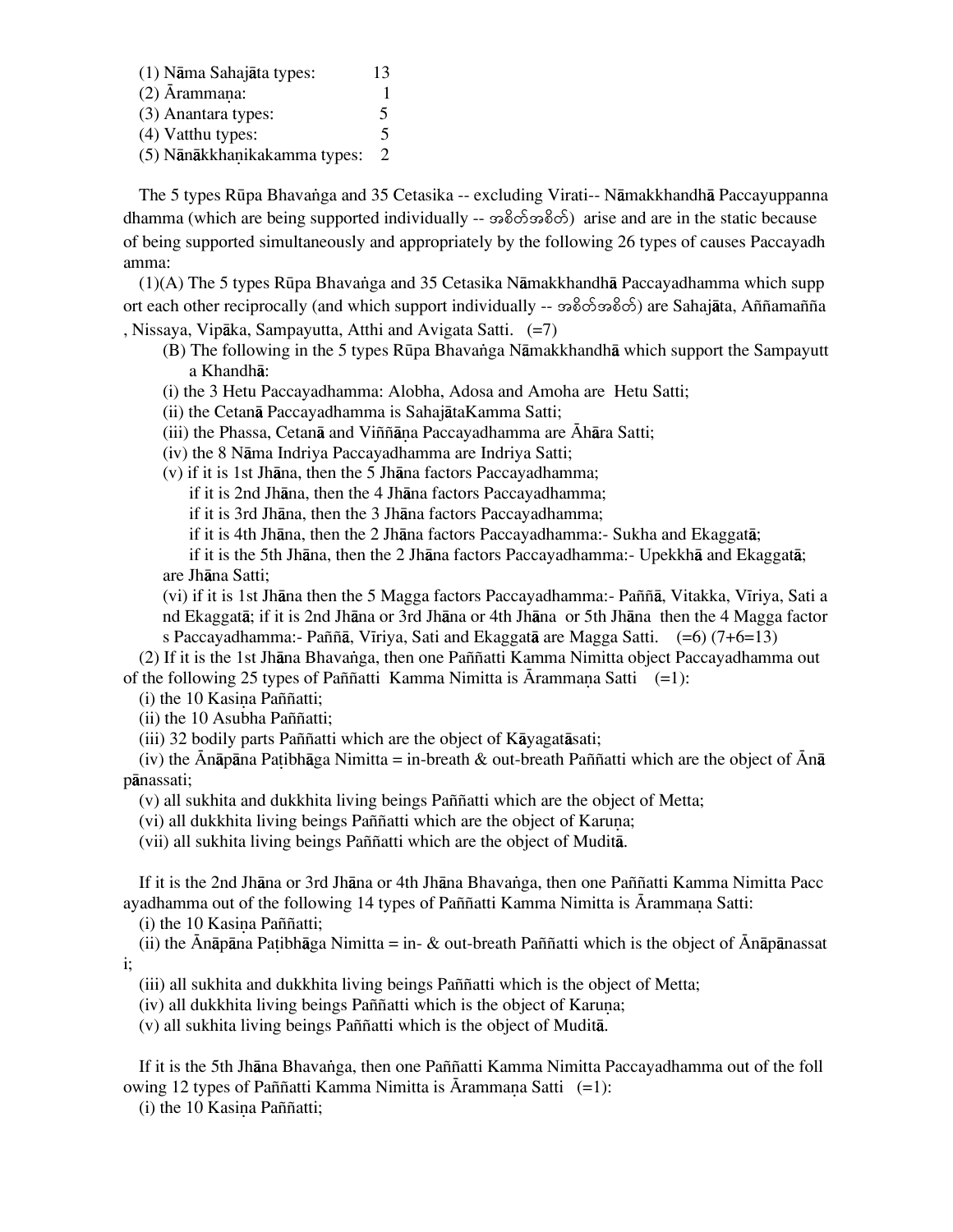- (ii) the Ānāpāna Patibhāga Nimitta = in- & out-breath Paññatti which is the object of Ānāpānassat
- (iii) all sukhita and dukkhita living beings Paññatti which is the object of Upekkhå Brahmavihåra;
- $(3)(A)$  when arise after Patisandhi without interval, then the Rūpa Patisandhi Nāmakkhandhā Pac cayadhamma that had already ceased;
	- (B) when arise after Bhavanga without interval, then the Rūpa Bhavanga Nāmakkhandhā Pacc ayadhamma that had already ceased;
	- (C) when arise after Votthapana without interval, then the Votthapana Nåmakkhandhå Paccay adhamma that had already ceased;
	- (D) when arise after Javana without interval, then the last Javana Nåmakkhandhå Paccayadha mma that had already ceased

are Anantara, Samanantara, Upanissaya, Natthi and Vigata Satti. (=5)

- $(4)(A)$  when arise after Patisandhi without interval, then the Hadaya Vatthu Paccayadhamma that arise simultaneously with the Rūpa Patisandhi Nāmakkhandhā;
	- (B) when arise after Bhavanga without interval, then the Hadaya Vatthu Paccayadhamma that arise simultaneously with the Bhavanga Nāmakkhandhā preceding to itself (*i.e. preceding t* o the Bhavanga being discerned);
	- (C) when arise after Votthapana without interval, then the Hadaya Vatthu Paccayadhamma tha t arise simultaneously with the Votthapana Nåmakkhandhå;
	- (D) when arise after Javana without interval, then the Hadaya Vatthu Paccayadhamma that ari se simultaneously with the last Javana Nåmakkhandhå;
	- (E) at the time of Maraˆåsanna, the Hadaya Vatthu Paccayadhamma that arise simultaneously with the 17th mind counting backwards from Cuti Citta

are Nissaya, Purejåta, Vippayutta, Atthi and Avigata Satti. (=5)

(5) One appropriate Paccayadhamma out of the 5 Rūpa Kusala Kamma in the past is Nānākkhani kakamma and Pakatūpanissaya Satti.  $(=2)$ 

## The Arising Of Rūpa Cuti

 The 5 types RËpa Cuti and 35 Cetasika -- excluding Virati-- Nåmakkhandhå Paccayuppannadham ma (which are being supported individually --  $\infty$   $\delta$  $\infty$ ) arise and are in the static because of bei ng supported simultaneously and appropriately by the following 26 types of causes Paccayadhamma :

| (1) Sahajāta types:          | 13                          |
|------------------------------|-----------------------------|
| $(2)$ Ārammana:              |                             |
| (3) Anantara types:          | 5                           |
| (4) Vatthu types:            | 5                           |
| (5) Nānākkhanikakamma types: | $\mathcal{D}_{\mathcal{L}}$ |

i;

 The 5 types RËpa Cuti and 35 Cetasika -- excluding Virati-- Nåmakkhandhå Paccayuppannadham ma (which are being supported individually --  $\infty$   $\delta$  $\infty$ ) arise and are in the static because of bei ng supported simultaneously and appropriately by the following 26 types of causes Paccayadhamma :

 (1)(A) The 5 types RËpa Cuti and 35 Cetasika Nåmakkhandhå Paccayadhamma which support ea ch other reciprocally (and which support individually -- ශාරිත් ශ්රී are Sahajāta, Aññamañña, Niss aya, Vipåka, Sampayutta, Atthi and Avigata Satti. (=7)

- (B) The following in the 5 types RËpa Cuti Nåmakkhandhå which support the Sampayutta Kh andhå:
- (i) the 3 Hetu Paccayadhamma: Alobha, Adosa and Amoha are Hetu Satti;
- (ii) the Cetanå Paccayadhamma is SahajåtaKamma Satti;
- (iii) the Phassa, Cetan $\bar{a}$  and Viññ $\bar{a}$ na Paccayadhamma are Āhāra Satti;
- (iv) the 8 Nåma Indriya Paccayadhamma are Indriya Satti;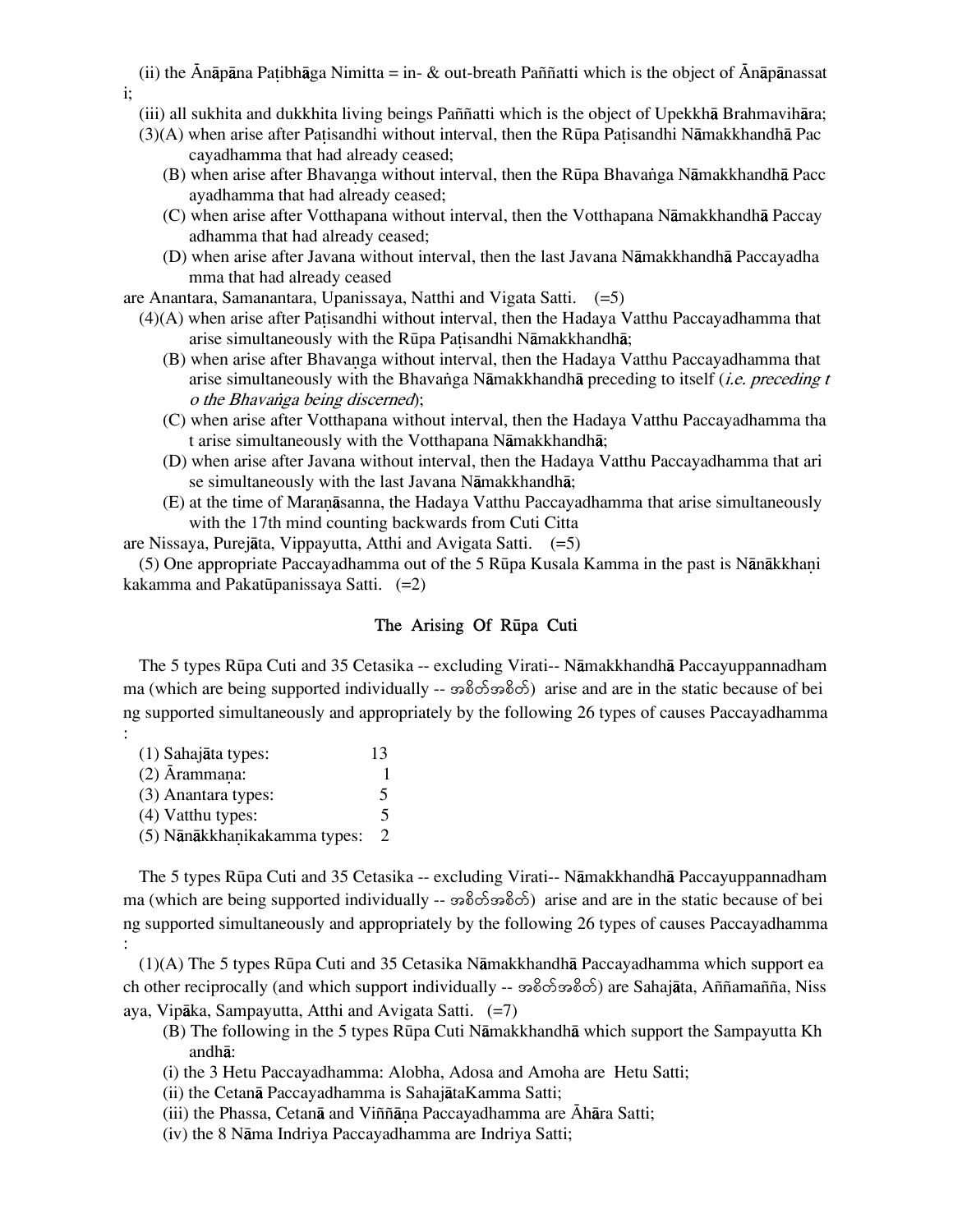(v) if it is 1st Jhåna Cuti, then the 5 Jhåna factors Paccayadhamma;

if it is 2nd Jhåna Cuti, then the 4 Jhåna factors Paccayadhamma;

if it is 3rd Jhåna Cuti, then the 3 Jhåna factors Paccayadhamma;

if it is 4th Jhåna Cuti, then the 2 Jhåna factors Paccayadhamma:- Sukha and Ekaggatå;

if it is the 5th Jhåna Cuti, then the 2 Jhåna factors Paccayadhamma:- Upekkhå and Ekaggat å;

are Jhåna Satti;

(vi) if it is 1st Jhåna Cuti then the 5 Magga factors Paccayadhamma (excluding Virati); if it is 2nd Jhåna or 3rd Jhåna or 4th Jhåna or 5th Jhåna Cuti then the 4 Magga factors Paccayadham ma (excluding Virati and Vitakka) are Magga Satti. (=6) (7+6=13)

 (2) If it is the 1st Jhåna Cuti, then one Paññatti Kamma Nimitta object Paccayadhamma out of the following 25 types of Paññatti Kamma Nimitta is Árammana Satti  $(=1)$ :

 $(i)$  the 10 Kasina Paññatti;

(ii) the 10 Asubha Paññatti;

(iii) 32 bodily parts Paññatti which are the object of Kåyagatåsati;

(iv) the  $\bar{A}$ nāpāna Patibhāga Nimitta = in-breath & out-breath Paññatti which are the object of  $\bar{A}$ nā pånassati;

(v) all sukhita and dukkhita living beings Paññatti which are the object of Metta;

(vi) all dukkhita living beings Paññatti which are the object of Karuna;

(vii) all sukhita living beings Paññatti which are the object of Muditå.

 If it is the 2nd Jhåna or 3rd Jhåna or 4th Jhåna Cuti, then one Paññatti Kamma Nimitta Paccayadh amma out of the following 14 types of Paññatti Kamma Nimitta is Árammana Satti:

 $(i)$  the 10 Kasina Paññatti;

(ii) the  $\bar{A}$ nāpāna Patibhāga Nimitta = in- & out-breath Paññatti which is the object of  $\bar{A}$ nāpānassat i;

(iii) all sukhita and dukkhita living beings Paññatti which is the object of Metta;

 $(iv)$  all dukkhita living beings Paññatti which is the object of Karuna;

(v) all sukhita living beings Paññatti which is the object of Muditå.

 If it is the 5th Jhåna Cuti, then one Paññatti Kamma Nimitta Paccayadhamma out of the following 12 types of Paññatti Kamma Nimitta is Árammana Satti  $(=1)$ :

(i) the 10 Kasina Paññatti;

(ii) the  $\bar{A}$ nāpāna Patibhāga Nimitta = in- & out-breath Paññatti which is the object of  $\bar{A}$ nāpānassat i;

(iii) all sukhita and dukkhita living beings Paññatti which is the object of Upekkhå Brahmavihåra;

- $(3)(A)$  when arise after Javana without interval, then the Maran $\bar{a}$ sanna 5th Javana N $\bar{a}$ makkhandh $\bar{a}$  Paccayadhamma that had already ceased;
	- (B) when arise after Bhavanga without interval, then the Rūpa Bhavanga Nāmakkhandhā Pacc ayadhamma (preceding to Cuti) that had already ceased

are Anantara, Samanantara, Upanissaya, Natthi and Vigata Satti. (=5)

 (4) the Hadaya Vatthu Paccayadhamma that arise simultaneously with the 17th mind counting bac kwards from the RËpa Cuti Citta itself is Nissaya, Purejåta, Vippayutta, Atthi and Avigata Satti. (  $= 5$ 

 (5) One appropriate Paccayadhamma out of the 5 RËpa Kusala Kamma in the past is Nånåkkhaˆi kakamma and Pakatūpanissaya Satti.  $(=2)$ 

$$
\sigma \qquad \sigma \qquad \sigma
$$

# The Arising Of Arūpa Patisandhi

The 4 types Arūpa Patisandhi and 30 Cetasika -- excluding Virati, Appamaññā, Vitakka, Vicāra a nd Pīti -- Nāmakkhandhā Paccayuppannadhamma (which are being supported individually -- spoon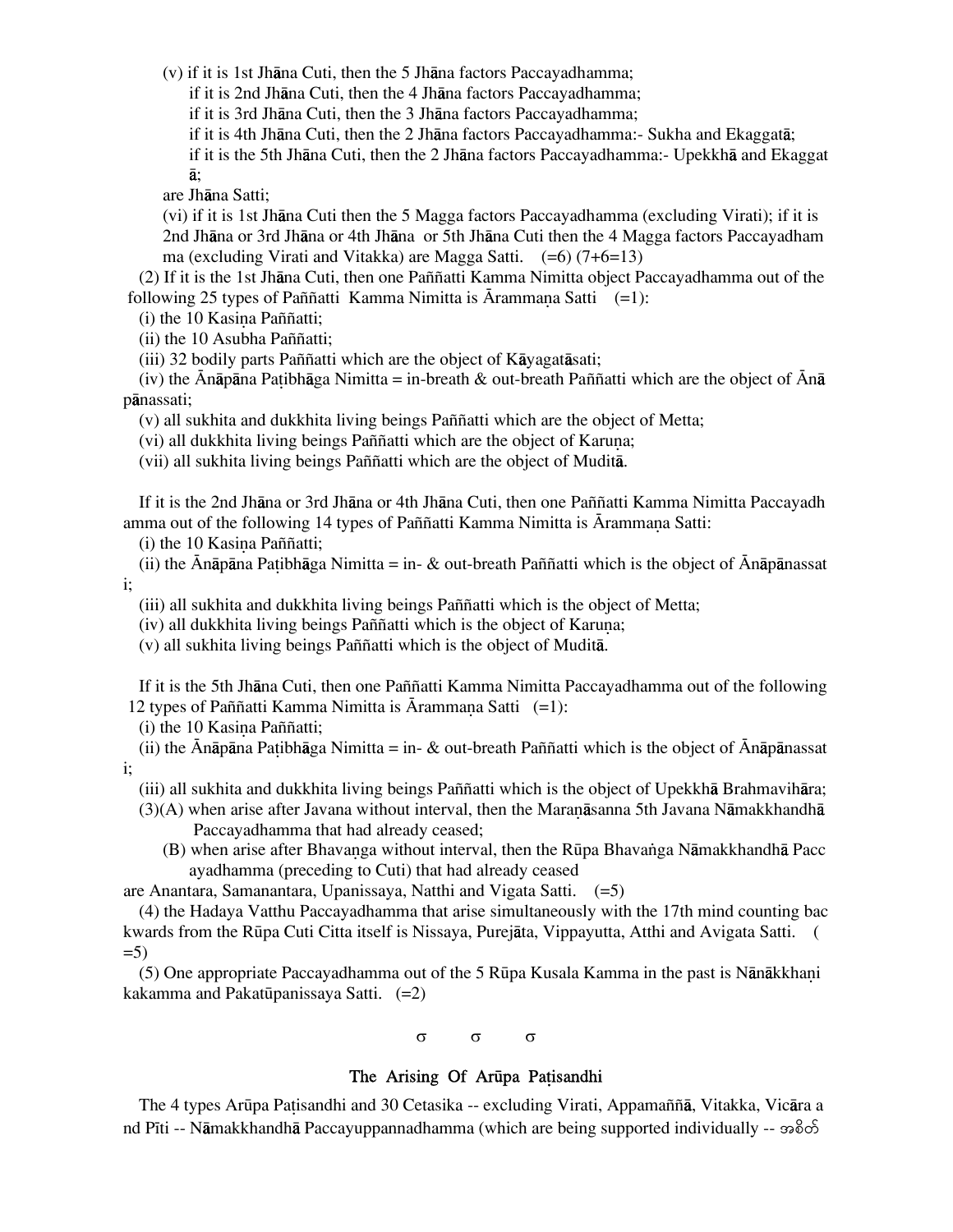ερδοδ) arise and are in the static because of being supported simultaneously and appropriately by the e following 21 types of causes Paccayadhamma:

- (1) Nåma Sahajåta types: 13  $(2)$  Ārammana: 1 (3) Anantara types: 5
- $(4)$  Nānākkhanikakamma types 2

The 4 types Arūpa Patisandhi and 30 Cetasika -- excluding Virati, Appamaññā, Vitakka, Vicāra a nd P<sub>I</sub>ti -- Nāmakkhandhā Paccayuppannadhamma (which are being supported individually --  $\infty$ os ερδο) arise and are in the static because of being supported simultaneously and appropriately by th e following 21 types of causes Paccayadhamma:

(1)(A) The 4 types Arūpa Patisandhi and 30 Cetasika -- excluding Virati, Appamaññā, Vitakka, V icāra and Pīti -- Nāmakkhandhā Paccayadhamma which support each other reciprocally (and which support individually -- အစိတ်အစိတ်) are Sahajāta, Aññamañña, Nissaya, Vipāka, Sampayutta, Atthi a nd Avigata Satti. (=7)

- (B) The following in the 4 types Rūpa Patisandhi Nāmakkhandhā which support the Sampayut ta Khandhå:
- (i) the 3 Hetu Paccayadhamma: Alobha, Adosa and Amoha are Hetu Satti;
- (ii) the Cetanå Paccayadhamma is SahajåtaKamma Satti;
- (iii) the Phassa, Cetanā and Viññāna Paccayadhamma are Āhāra Satti;
- (iv) the 8 Nåma Indriya Paccayadhamma are Indriya Satti;
- (v) the 2 Jhåna factors Paccayadhamma:- Upekkhå and Ekaggatå are Jhåna Satti;
- (vi) the 4 Magga factors Paccayadhamma: Paññā, Vīriya, Sati and Ekaggatā are Magga Satti.  $(=6)$   $(7+6=13)$
- (2) One of the following appropriate Paccayadhamma:-

(A) if it is Ākāsānañcāyatana Patisandhi, then the space Paññatti obtained after having remove d one of the 9 Kasina (excluding  $\bar{A}$ kāsa Kasina); or

(B) if it is Viññanañcāyatana Patisandhi, then the Mahaggata Kamma Nimitta called the past Ókåsånañcåyatana Kusala; or

(C) if it is Ākiñcaññāyatana Patisandhi, then the Natthibhāva Paññatti Kamma Nimitta which i s the absence of Ākāsānañcāyatana Jhāna Citta; or

(D) if it is Nevasaññånåsaññåyatana Pa isandhi, then the Mahaggata Kamma Nimitta which is called the past Ākiñcaññāyatana Kusala

- is Ārammana Satti.  $(=1)$ 
	- (3) One appropriate Cuti Nåmakkhandhå Paccayadhamma out of the following Cuti:
	- (A) if it is  $\bar{A}$ kāsānañ $\bar{c}$ āyatana Patisandhi, then the 9 types Pañcavokāra Tihetuka Cuti and  $\bar{A}$ kāsān añcåyatana Cuti that had already ceased; or
	- (B) if it is Viññanañcāyatana Patisandhi, then the 9 types Pañcavokāra Tihetuka Cuti, Ākāsānañcā yatana Cuti and Viññanañcāyatana Cuti that had already ceased; or
	- $(C)$  if it is  $\bar{A}$ kiñcaññ $\bar{a}$ yatana Patisandhi, then the 9 types Pañcavokāra Tihetuka Cuti,  $\bar{A}$ kāsānañcāv atana Cuti, Viññanañcāyatana Cuti and Ākiñcaññāyatana Cuti that had already ceased; or
	- (D) if it is Nevasaññånåsaññåyatana Pa isandhi, then the 13 types Tihetuka Cuti that had already c eased

is Anantara, Samanantara, Upanissaya, Natthi and Vigata Satti.  $(=5)$ 

 (4) One appropriate Kusala Kamma Paccayadhamma out of the 4 types of ArËpa Kusala Kamma i n the past is Nānākkhanikakamma and Pakatūpanissaya Satti.  $(=2)$ 

# The Arising Of Arūpa Bhavanga

The 4 types Arūpa Bhavanga and 30 Cetasika -- excluding Virati, Appamaññā, Vitakka, Vicāra a nd P<sub>I</sub>ti -- Nāmakkhandhā Paccayuppannadhamma (which are being supported individually --  $\infty$  of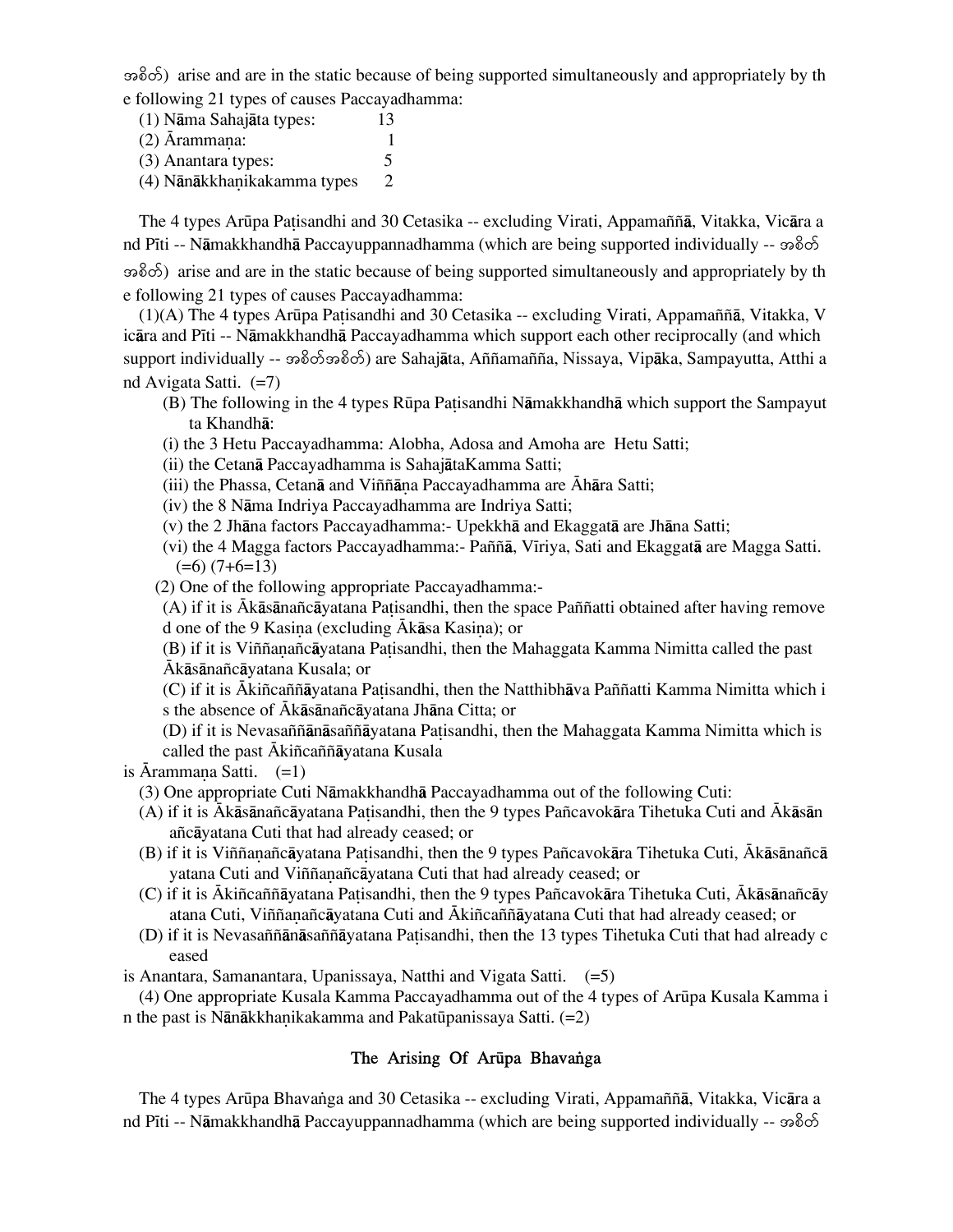ερδοδ) arise and are in the static because of being supported simultaneously and appropriately by the e following 21 types of causes Paccayadhamma:

- (1) Nåma Sahajåta types: 13  $(2)$  Ārammana:  $1$ (3) Anantara types: 5
- $(4)$  Nānākkhanikakamma types 2

The 4 types Arūpa Bhavanga and 30 Cetasika -- excluding Virati, Appamaññā, Vitakka, Vicāra a nd P<sub>I</sub>ti -- Nāmakkhandhā Paccayuppannadhamma (which are being supported individually --  $\infty$  of probab) arise and are in the static because of being supported simultaneously and appropriately by the e following 21 types of causes Paccayadhamma:

(1)(A) The 4 types Arūpa Bhavanga and 30 Cetasika -- excluding Virati, Appamaññā, Vitakka, Vi cāra and Pīti -- Nāmakkhandhā Paccayadhamma which support each other reciprocally (and which s upport individually -- ශාරිත් හෝරියාව are Sahajāta, Aññamañña, Nissaya, Vipāka, Sampayutta, Atthi an d Avigata Satti.  $(=7)$ 

- (B) The following in the 4 types Arūpa Bhavanga Nāmakkhandhā which support the Sampayu tta Khandhå:
- (i) the 3 Hetu Paccayadhamma: Alobha, Adosa and Amoha are Hetu Satti;
- (ii) the Cetanå Paccayadhamma is SahajåtaKamma Satti;
- (iii) the Phassa, Cetanā and Viññāna Paccayadhamma are Āhāra Satti;
- (iv) the 8 Nåma Indriya Paccayadhamma are Indriya Satti;
- (v) the 2 Jhåna factors Paccayadhamma:- Upekkhå and Ekaggatå are Jhåna Satti;
- (vi) the 4 Magga factors Paccayadhamma: Paññā, Vīriya, Sati and Ekaggatā are Magga Satti.  $(=6)$   $(7+6=13)$
- $(2)(A)$  if it is the (1 type) Ākāsānañcāyatana Bhavanga and 30 Cetasika -- excluding Virati, Appa maññā, Vitakka, Vicāra and Pīti -- Nāmakkhandhā Paccayuppannadhamma (which are bei ng supported individually -- ශාරිත්ශාරිය):- then the space Paññatti Kamma Nimitta Paccay adhamma obtained after having removed one of the 9 Kasina (excluding  $\bar{A}$ kāsa Kasina); or
	- (B) if it is the (1 type) Viññanañcāyatana Bhavanga and 30 Cetasika -- excluding Virati, Appa maññā, Vitakka, Vicāra and Pīti -- Nāmakkhandhā Paccayuppannadhamma (which are bei ng supported individually -- အစိတ်အစိတ်):- then the past Akasanañcayatana Kusala Kamma Nimitta Paccayadhamma; or
	- (C) if it is the (1 type) Ākiñcaññāyatana Bhavanga and 30 Cetasika -- excluding Virati, Appa maññā, Vitakka, Vicāra and Pīti -- Nāmakkhandhā Paccayuppannadhamma (which are bei ng supported individually -- po os possession:- then the Natthibhava Paññatti Kamma Nimitta Paccayadhamma which is the absence of Ākāsānañcāyatana Jhāna Citta; or
	- (D) if it is the (1 type) Nevasaññånåsaññåyatana Bhava∫ga and 30 Cetasika -- excluding Virati , Appamaññā, Vitakka, Vicāra and Pīti -- Nāmakkhandhā Paccayuppannadhamma (which are being supported individually --  $\infty$   $\delta$  $\infty$ ; then the past Ākiñcaññāyatana Kusala K amma Nimitta Paccayadhamma

- $(3)$ (A) when arise after Patisandhi without interval, then the appropriate Arūpa Patisandhi Nāmak khandhå Paccayadhamma that had already ceased;
	- (B) when arise after Bhavanga without interval, then the preceding (*i.e. preceding to the Bhav* anga being discerned) Arūpa Bhavanga Nāmakkhandhā Paccayadhamma that had already ceased;
	- (C) when arise after Javana without interval, then the last Javana Nåmakkhandhå Paccayadha mma that had already ceased
- are Anantara, Samanantara, Upanissaya, Natthi and Vigata Satti. (=5)

is Ārammana Satti.  $(=1)$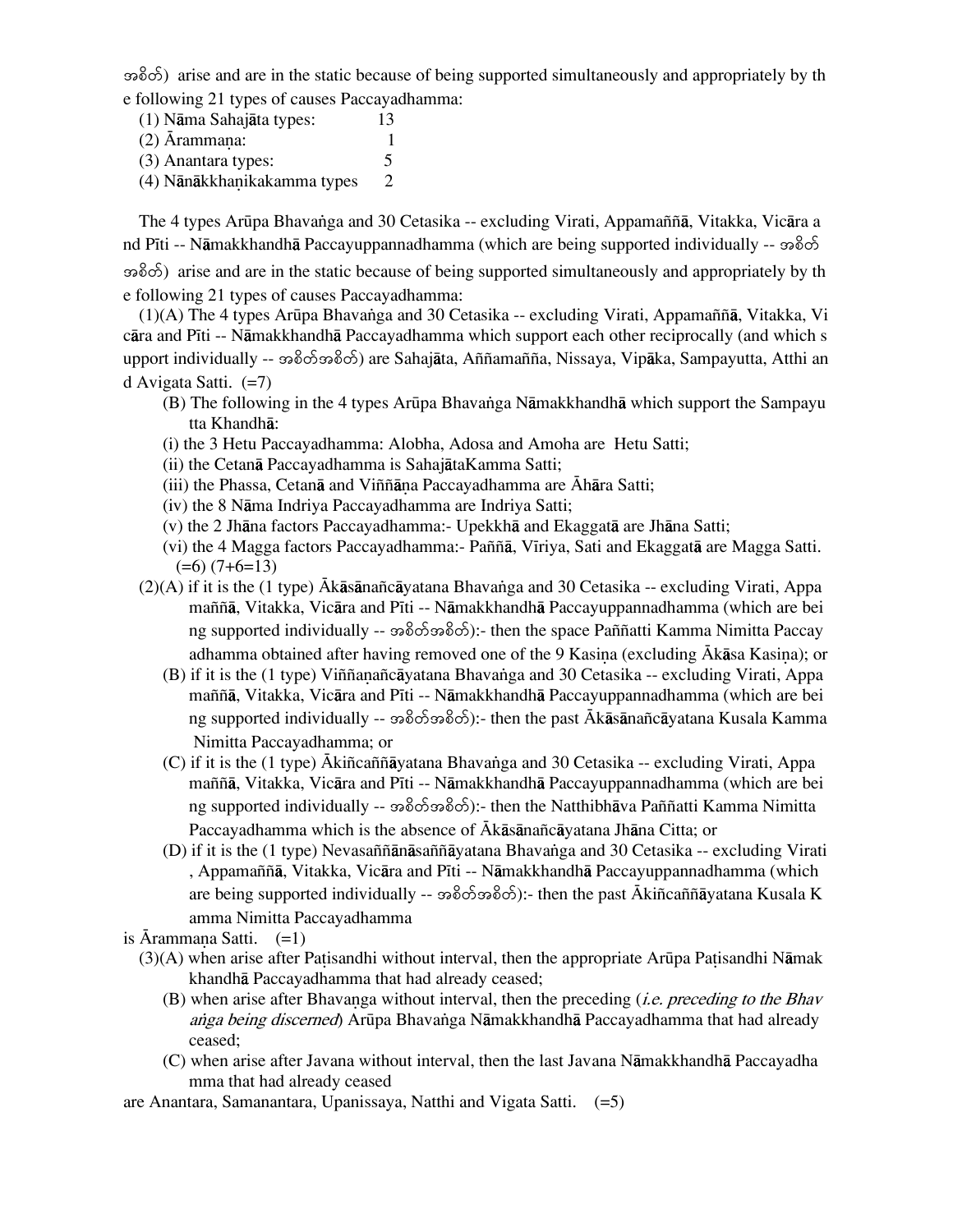(4) One appropriate Kusala Kamma Paccayadhamma out of the 4 types of ArËpa Kusala Kamma i n the past is Nānākkhaṇikakamma and Pakatūpanissaya Satti.

 $(=2)$ 

# The Arising Of Arūpa Cuti

The 4 types Arūpa Cuti and 30 Cetasika -- excluding Virati, Appamaññā, Vitakka, Vicāra and Pīti -- Nāmakkhandhā Paccayuppannadhamma (which are being supported individually -- အစိတ်အစိတ်) arise and are in the static because of being supported simultaneously and appropriately by the follo wing 21 types of causes Paccayadhamma:

 (1) Nåma Sahajåta types: 13  $(2)$  Ārammana:  $1$ (3) Anantara types: 5

 $(4)$  Nānākkhanikakamma types 2

The 4 types Arūpa Cuti and 30 Cetasika -- excluding Virati, Appamaññā, Vitakka, Vicāra and Pīti -- Nāmakkhandhā Paccayuppannadhamma (which are being supported individually -- အစိတ်အစိတ်) arise and are in the static because of being supported simultaneously and appropriately by the follo wing 21 types of causes Paccayadhamma:

 (1)(A) The 4 types ArËpa Cuti and 30 Cetasika -- excluding Virati, Appamaññå, Vitakka, Vicåra and Pīti -- Nāmakkhandhā Paccayadhamma which support each other reciprocally (and which suppo rt individually -- නමින්නමින්) are Sahajāta, Aññamañña, Nissaya, Vipāka, Sampayutta, Atthi and Av igata Satti.  $(=7)$ 

- (B) The following in the 4 types ArËpa Cuti Nåmakkhandhå which support the Sampayutta K handhå:
- (i) the 3 Hetu Paccayadhamma: Alobha, Adosa and Amoha are Hetu Satti;
- (ii) the Cetanå Paccayadhamma is SahajåtaKamma Satti;
- (iii) the Phassa, Cetan $\bar{a}$  and Viññ $\bar{a}$ na Paccayadhamma are  $\bar{A}$ h $\bar{a}$ ra Satti;
- (iv) the 8 Nåma Indriya Paccayadhamma are Indriya Satti;
- (v) the 2 Jhåna factors Paccayadhamma:- Upekkhå and Ekaggatå are Jhåna Satti;
- (vi) the 4 Magga factors Paccayadhamma: Paññā, Vīriya, Sati and Ekaggatā are Magga Satti.  $(=6)$   $(7+6=13)$
- (2) One of the following appropriate Paccayadhamma:
	- (A) if it is Ākāsānañcāyatana Cuti:- then the space Paññatti Kamma Nimitta obtained after hav ing removed one of the 9 Kasina (excluding  $\bar{A}$ kāsa Kasina); or
	- (B) if it is Viññanañcāyatana Cuti:- then the Mahaggata Kusala Kamma Nimitta called Ākāsān añcåyatana Kusala; or
	- $(C)$  if it is  $\bar{A}$ kiñ $\bar{A}$ gatana Cuti:- then the Natthibhava Paññatti Kamma Nimitta which is the absence of Ākāsānañcāyatana Jhāna; or
	- (D) if it is Nevasaññånåsaññåyatana Cuti:- then the Mahaggata Kusala Kamma Nimitta called Ókiñcaññåyatana Kusala

is Ārammana Satti.  $(=1)$ 

- $(3)(A)$  if arise subsequent to Javana without interval, then the Maran $\bar{a}$ sanna 5th Javana N $\bar{a}$ makkha ndhå Paccayadhamma which had already ceased;
	- (B) if arise subsequent to Bhavanga without interval, then the Arūpa Bhavanga Nāmakkhandh å Paccayadhamma which had already ceased preceding to Cuti itself

are Anantara, Samanantara, Upanissaya, Natthi and Vigata Satti. (=5)

 (4) One appropriate Kusala Kamma Paccayadhamma out of the 4 types of ArËpa Kusala Kamma i n the past is Nānākkhanikakamma and Pakatūpanissaya Satti.  $(=2)$ 

 If you had been (reborn) in the ArËpa realm in the past then discern the above appropriate ArËpa Patisandhi, Bhavanga and Cuti. If it is going to arise in Arūpa realm in the future, discern them in t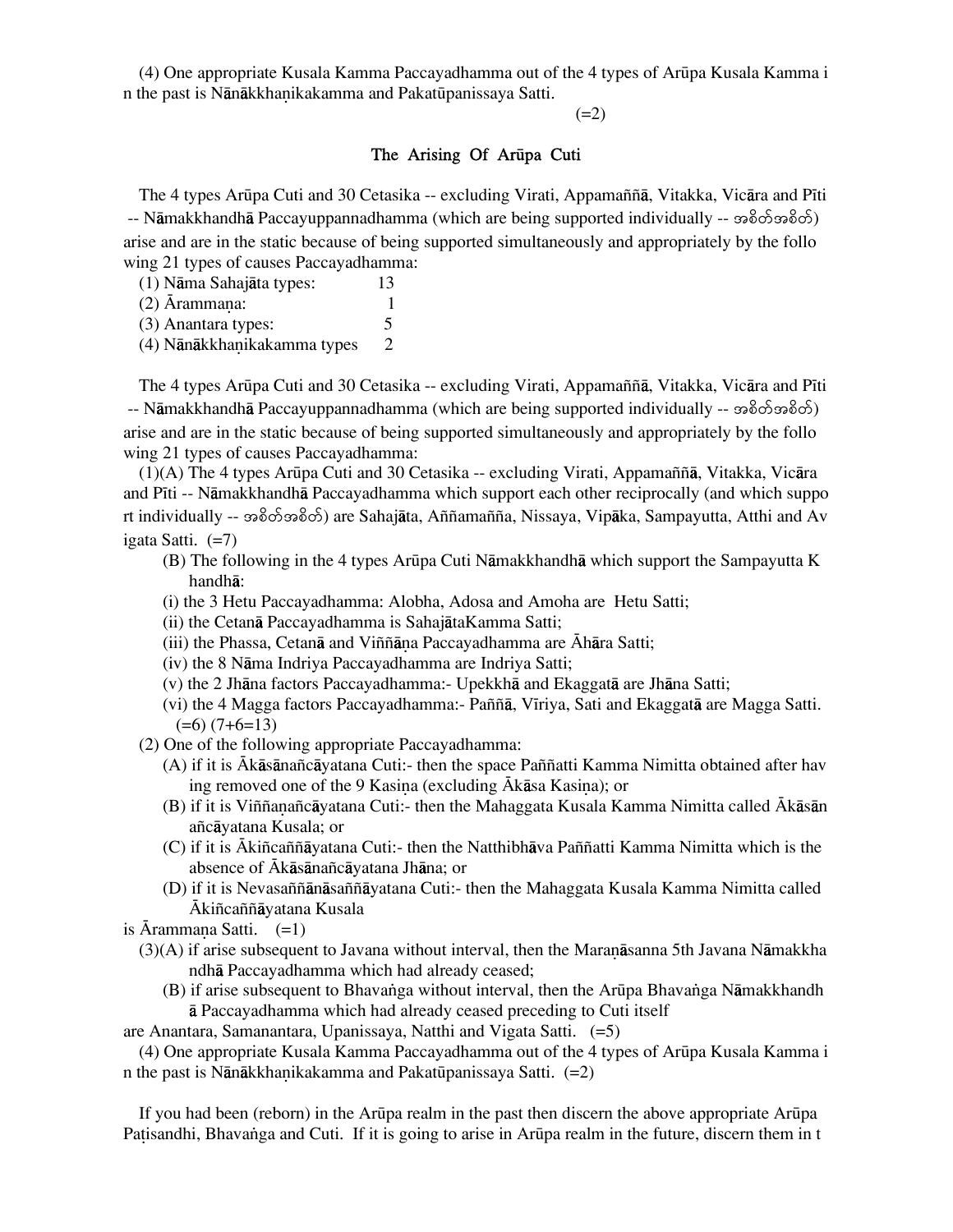he same way. If you had been (reborn) in the Asaññasattā realm, discern the Patthāna Paccaya relati onships in Asaññasattå Kammaja RËpa as follows:

#### Asaññasattå Kammaja RËpa

 The Asaññasattå Kammaja RËpa Paccayuppannadhamma arise and are in the static because of be ing supported simultaneously by the following 9 types of causes Paccayadhamma:

(1) RËpa Sahajåta types: 5

(2) Nānākkhanikakamma: 1

(3) Rūpajīvitindriya types:  $3$ 

 The Asaññasattå Kammaja RËpa Paccayuppannadhamma arise and are in the static because of be ing supported simultaneously by the following 9 types of causes Paccayadhamma:

 (1) The Mahå Bhuta (4 Great Elements) Paccayadhamma of the same Kalåpa (which support indi vidually and in group -- အစိတ်အပေါင်း) are Sahajāta, Aññamañña, Nissaya, Atthi and Avigata Satti.  $(=5)$ 

(2) The Rūpa 5th Jhāna Kusala Kamma Paccayadhamma which arose in the past is Nānākkhanika Kamma Satti. (=1)

(3) The Rūpa Jīvitindriya Paccayadhamma of the same Kalāpa is Rūpa Jīvitindriya, Rūpa Jīvitindr iyatthi, RūpajīvitindriyaAvigata Satti.  $(=3)$ 

### APPENDIX 1

## (The following are from the N $\bar{a}$ ma Kammatth $\bar{a}$ na section:) Notes To Know In Advance

In differentiating minds, there are roughly two types: Vīthi Citta and Vīthi Mutta Citta that are fre e from Vīthi. Among these, there are 3 types of Vīthi Mutta Citta: Patisandhi, Bhavanga and Cuti C itta. As the first mind that arise in a life is as if linking the old life with the new life or the old Khan dh $\bar{a}$  with the new Khandh $\bar{a}$ , it is called Patisandhi Citta. The last Citta to arise in a life = as it is the shifting out of the Bhavanga Citta from the existing life, it is called Cuti Citta. The Vipāka Citta tha t is similar to Patisandhi which is arising throughout the whole life, between that Patisandhi and Cut i, being a cause of life when V<sub>I</sub>thi Cittas are not arising so that the Vip**aka Khandha** is not cut off a nd the mind process is not cut off as far as the force of Kamma exist is called Bhavanga Citta. That Bhavanga Citta stops when Vīthi Cittas arise; and it (Bhavanga) arises again when Vīthi Cittas do n ot arise. It occurs in this manner throughout the life. Meditators are able to discern that Bhavanga Citta together with the Bhavanga Nāma dhamma group only after having discerned Vīthi Citta, espe cially when attaining the Paccaya Pariggaha Ñāṇa stage. Therefore, the meditator who wants to dis cern Nāma dhamma must begin with discerning Nāma dhamma existing in Vīthi Citta process. A m editator who wants to discern Vīthi Citta process Nāma dhamma should know in advance the follow ing 6 sixes.

## The 6 Vatthu = RËpa That Are The Basis Of Nåma Dhamma

(1) CakkhuVatthu = Cakkhu Pas $\bar{a}$ da = Eye Transparency.

- (2) SotaVatthu = Sota Pas $\bar{a}$ da = Ear Transparency.
- (3) GhånaVatthu = Ghåna Pasåda = Nose Transparency.
- (4) Jivh $\bar{a}$ Vatthu = Jivh $\bar{a}$  Pas $\bar{a}$ da = Tongue Transparency.
- (5) KåyaVatthu = Kåya Pasåda = Bodily Transparency.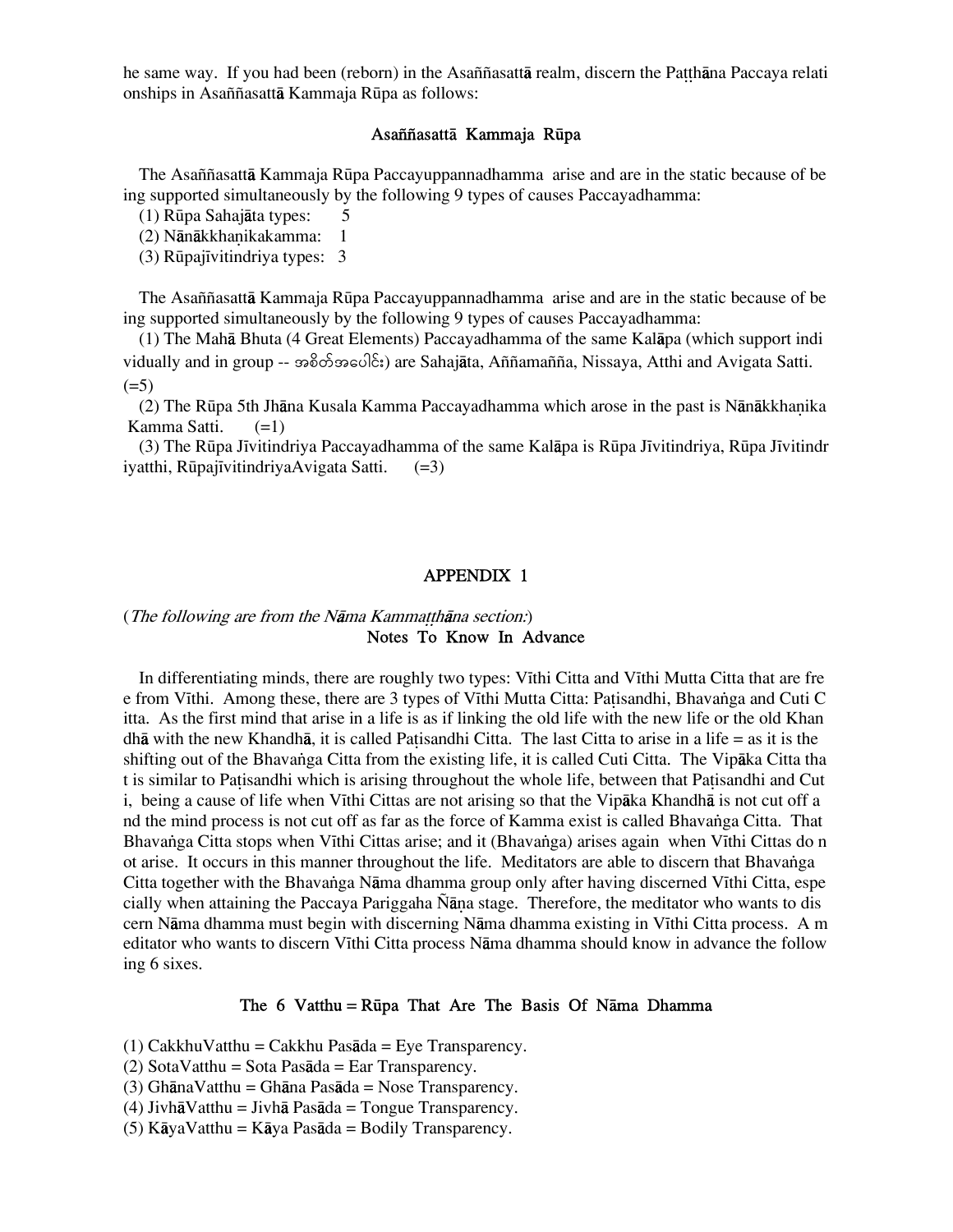(6) HadayaVatthu = Hadaya Rūpa = Basis Rūpa of ManoDhātu & ManoViññāna Dhātu.

### The 6 Dvåra

(1) CakkhuDvåra = Cakkhu Pasåda = Eye Transparency.

(2) SotaDvåra = Sota Pasåda = Ear Transparency.

(3) GhånaDvåra = Ghåna Pasåda = Nose Transparency.

(4) JivhåDvåra = Jivhå Pasåda = Tongue Transparency.

- (5) KåyaDvåra = Kåya Pasåda = Bodily Transparency.
- $(6)$  ManoDvāra = Bhavanga = Mind Clearness.

 As the door of a house is for coming in and going out; for closing and opening, it is called 'dvåra'. If there is no door in a house then people cannot get into it. Just as the door of a house is for peopl e to come in, similarly if there is no Pasada such as Cakkhu Pasada then Vīthi Cittas such as Cakkh udvāra cannot arise. As the Cakkhu Pasāda in the body is as if where the Cakkhudvārika Vīthi com es in, and as it is similar (SadisËpacåra) to an ordinary door of a house, Cakkhu Pasåda are called C akkhuDvåra...etc.

#### 6 Objects (Ārammana)

(1) Rūpārammaṇa = Appearance ( $\infty$ ε) = colour ( $\infty$ ες).

- $(2)$  Saddārammana = Sound.
- $(3)$  Gandhārammana = Smell.

 $(4)$  Rasārammana = Taste.

(5) Photthabbārammaṇa = Tangibles = (Earth, Fire, Air).

(6) Dhammārammaṇa = ( $\Theta$ gosoo).

## 6 Types Of Dhammarammana

(1) Pasāda Rūpa = 5 Transparent Rūpa.

(2) Sukhuma  $Rūpa = 16$  subtle physical phenomena.

(NOTES: The 12 kinds of physical phenomena -- i.e. the 5 transparent physical phenomena and 7 RËpa objects -- are easy to be discerned by the insight of meditators; therefore they are called gross, Olārika. Take note that excluding these 12 Olārika gross physical phenomena among the 28 physical phenomena, the remaining 16 physical phenomena are not easy to be discerned by t he insight of meditators; therefore they are called subtle physical phenomena, Sukhuma.)

- $(3)$  Citta = 6 Viññāna dhātu.
- (4) Cetasika = 52 Cetasika.
- (5) Nibbāna = Asankhata dhātu.
- $(6)$  Paññatti = various concepts such as Kasina concept, name concept, shape concept...etc.

The words 'Ārammana' and 'Ālambana' means object indirectly. Etymologically, Ārammana mea ns 'delightful place'. Just as parks and gardens are delightful places of people, similarly, as the 6 obj ects (such as Rūparammana) are the delightful places of Citta-cetasika they are called Ārammana. F urthermore, etymologically, Álambana means 'to be grasped at' ('graspable'). Just as a lame person has to stand or sit by holding to an object such as a stick or rope, similarly, as Citta-cetasika can aris e only whey they get to be dependent upon or get to hold on to an object, those 6 objects are called Álambana, the dependence and the hold of Citta-cetasika.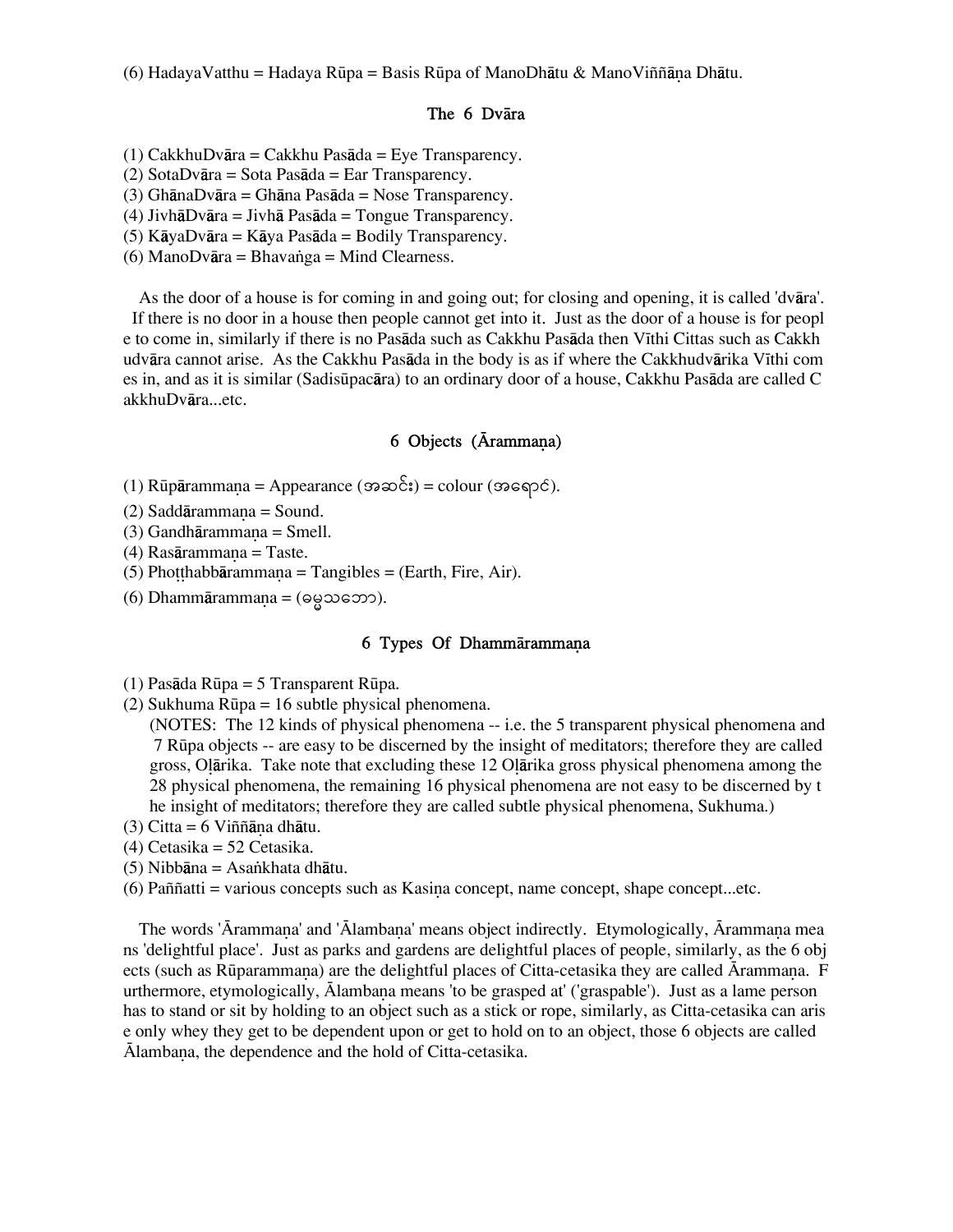## 6 Viññåˆa Dhåtu

- $(1)$  CakkhuViññāna = The consciousness that knows Rupārammana / colour, being dependent upon Eye Transparent Element.
- (2) SotaViññāna = The consciousness that knows Saddārammana / sound, being dependent upon Ea r Transparent Element.
- $(3)$  GhānaViññāna = The consciousness that knows Gandhārammana / smell, being dependent upon Nose Transparent Element.
- $(4)$  Jivh $\bar{a}$ Viññ $\bar{a}$ na = The consciousness that knows Ras $\bar{a}$ rammana / taste, being dependent upon Ton gue Transparent Element.
- $(5)$  KāvaViññāna = The consciousness that knows Photthabbārammana / tangible, being dependent upon Bodily Transparent Element.
- $(6)$  ManoViññāṇa = the consciousness that knows the 6 objects appropriately, being dependent upon hadaya vatthu rūpa, according to (အစွဲပြု၍) Bhavanga Mind Clear Element.

Except for the Dvepañca Viññana mentioned from 1 to 5, all mind that arise dependent upon hada ya vatthu are called Mano Viññana; they are the Citta that know the object distinctly and distinguishi ngly. Excluding the 3 types of Vīthi Mutta Citta in those ManoViññāna Citta, the remaining Mano Viññāna Citta and the above PañcaViññāna Citta arise according to the Citta Niyāma called Vīthi. There are, briefly, 6 types of Vithi as follows:

## 6 Vīthi

According to 'Dvåra', there are:

(1) CakkhuDvāra Vīthi = the arising process of mind in Cakkhu Dvāra;

 $(2)$  SotaDvāra Vīthi = the arising process of mind in Sota Dvāra;

 $(3)$  GhānaDvāra Vīthi = the arising process of mind in GhānaDvāra;

(4) JivhāDvāra Vīthi = the arising process of mind in JivhāDvāra;

 $(5)$  KāyaDvāra Vīthi = the arising process of mind in KāyaDvāra;

(6) ManoDvāra Vīthi = the arising process of mind in ManoDvāra; and according to 'Viññāna', there are:

(1) Cakkhu Viññāna Vīthi = Vīthi that is known through Cakkhu Viññāna;

(2) Sota Viññāna Vīthi = Vīthi that is known through Sota Viññāna;

(3) Ghāna Viññāna Vīthi = Vīthi that is known through Ghāna Viññāna;

(4) Jivhā Viññāna Vīthi = Vīthi that is known through Jivhā Viññāna;

 $(5)$  KāyaViññāna Vīthi = Vīthi that is known through KāyaViññāna;

 $(6)$  ManoViññāna Vīthi = Vīthi that is known through ManoViññāna.

Vīthis are named relating to Dvāra. If Rūpārammana is clear in CakkhuDvāra, then the mind proc ess which take that Rüpārammaṇa as object is called Cakkhudvāra Vīthi. If Saddārammaṇa is clear in Sotadvāra, then the mind process which take that Saddārammana as object is called Sotadvāra Vīt hi....etc. If Dhammārammana or one of the appropriate 6 objects is clear in Manodvāra, then the mi nd process which take that Dhammarammana or one of the appropriate 6 objects as object is called Manodvāra Vīthi.

Also, Vīthis are named relating to the Viññāna.

- (1) Cakkhudvāra Vīthi is : Pañcadvārāvajjana-CakkhuViññāna-Sampaticchana-Santīrana-Votthapan a-Javana (7 times)-Tadārammana (2 times).
- (2) Sotadvāra Vīthi is: Pañcadvārāvajjana-SotaViññāna-Sampaticchana-Santīrana-Votthapana-Javan a (7 times)-Tadārammana (2 times).
- (3) Ghānadvāra Vīthi is: Pañcadvārāvajjana-GhānaViññāna-Sampaticchana-Santīrana-Votthapana-J avana (7 times)-Tadārammana (2 times).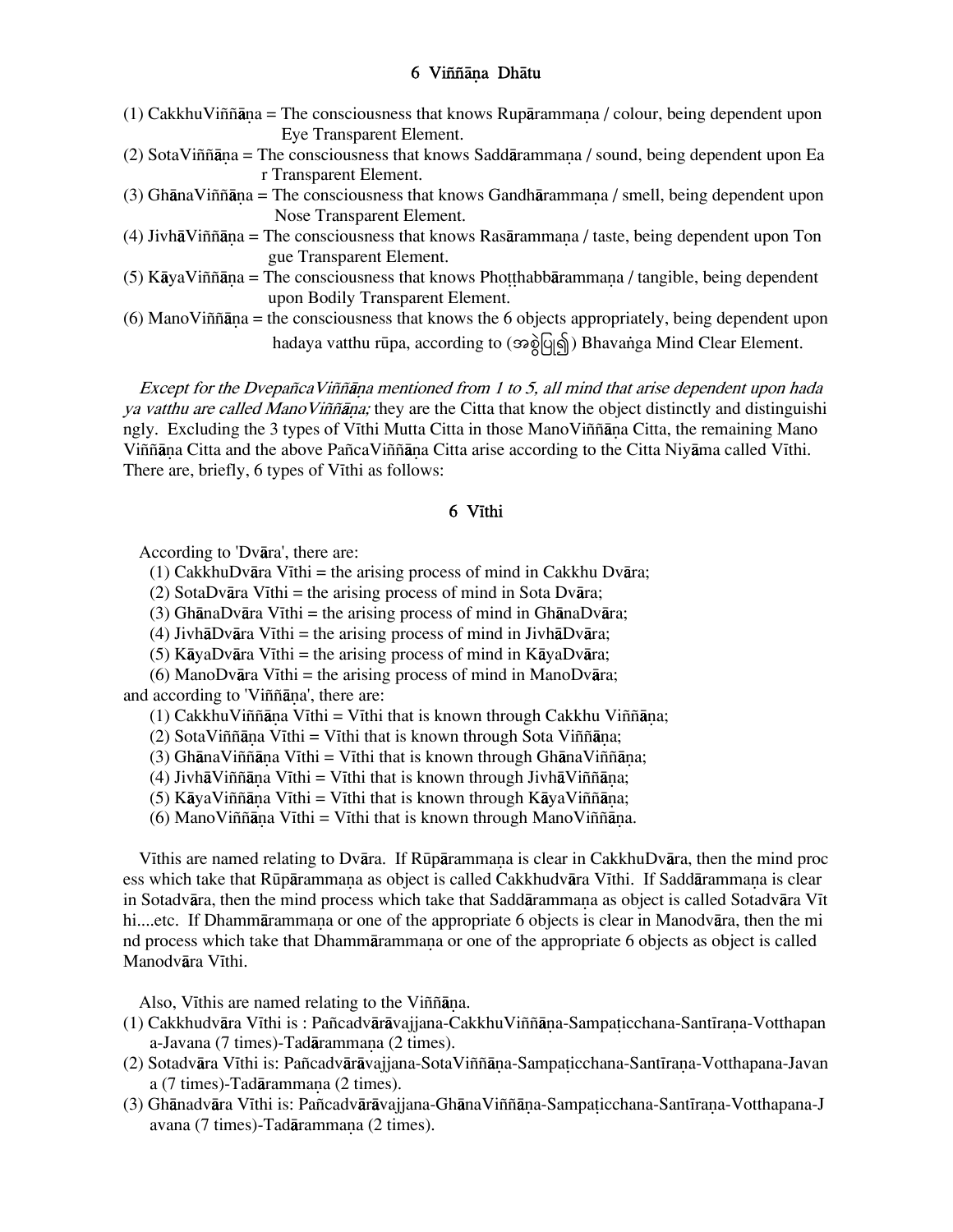- (4) Jivhādvāra Vīthi is: Pañcadvārāvajjana-JivhāViññāna-Sampa tichana-Santīrana-Votthapana-Jav ana (7 times)-Tadārammana (2 times).
- (5) Kāyadvāra Vīthi is: Pañcadvārāvajjana-KāyaViññāna-Sampa tichana-Santīrana-Votthapana-Jav ana (7 times)-Tadārammana (2 times).
- (6) Manodvāra Vīthi is: Manodvārāvajjana-Javana (7 times)-Tadārammana (2 times).

In these Vīthi the distinctive (unique) mind are Viññāna such as CakkhuViññāna, SotaViññāna...e tc. Pañcadvārāvajjana, Sampaticchana...etc are not distinctive (unique). Therefore, by means of the distinctive Viññāna, they are known as Cakkhu Vīthi...etc. In Manodvāra Vīthi there is no distincti ve (unique) Viññāna; all are ManoViññāna only. Therefore the Vīthi where all are ManoViññāna o nly is called ManoViññāna Vīthi. In this case, Vīthi means the arising of minds in process such as P añcadvārāvajjana-Cakkhu Viññāna...etc.

#### 6 Visayappavatti

The following 4 types are of Pañcadvåra:

 $(1)$  Atimahantarārammana = the object which last for extremely many mind moments counting be ginning from the moment when the appropriate object appears at the respective dvåra until the peris hing moment of that object. (Tadārammana Vāra).

 $(2)$  Mahantārammana = the object which last for many mind moments counting beginning from th e moment when the appropriate object appears at the respective dvåra until the perishing moment of that object. (Javana Våra).

(3) Parittärammana = the object which last for few mind moments counting beginning from the m oment when the appropriate object appears at the respective dvåra until the perishing moment of tha t object. (Votthabbana Vāra / Votthapana Vāra).

 $(4)$  Atiparittarammana = the object which last for very few mind moments counting beginning fro m the moment when the appropriate object appears at the respective dvåra until the perishing mome nt of that object. (Mogha V $\bar{a}$ ra = the period of the quivering Bhavanga Citta without V $\bar{a}$ thi Citta is c alled Mogha Vāra. In this Vāra, only the Bhavanga quivers and Vīthi Cittas do not arise at all).

The following 2 types are of Manodvåra:

(5) Vibhūtārammana = object which is clear (Tadārammana Vāra).

(6) Avibhūtārammana = object which is not clear (Javana Vāra).

 In this way there are 6 types of Visayappavatti. These are the 6 sixes which should be known in a dvance (of meditation). The meditator who wants to practise Nāma Kammatthāna should firstly kno w about Citta -- which are included in the 6 Viññāṇa -- and the accompanying Cetasika. The Cittas which must be meditated upon in Vipassana, i.e. which are the object of Vipassana ñana and can ari se in meditators' continuity processes will be shown first.

#### The Types Of Citta Which Are The Object Of Vipassan**a** Ñāna

 The Buddha taught the 4 Paramattha dhamma: Citta, Cetasika, RËpa and the noble Nibbåna. If yo u want to attain the 4th Paramattha which is Nibbåna then you must first strive to realise the 1st, 2nd , 3rd Paramattha which are Citta, Cetasika and Rūpa dhamma; as well as Paticca Samuppāda, the ca usal relationships between causes and effects of those Citta, Cetasika and RËpa dhamma. The reaso n is that only when you can meditate Vipassanå repeatedly on the 3 Characteristics of those Citta, C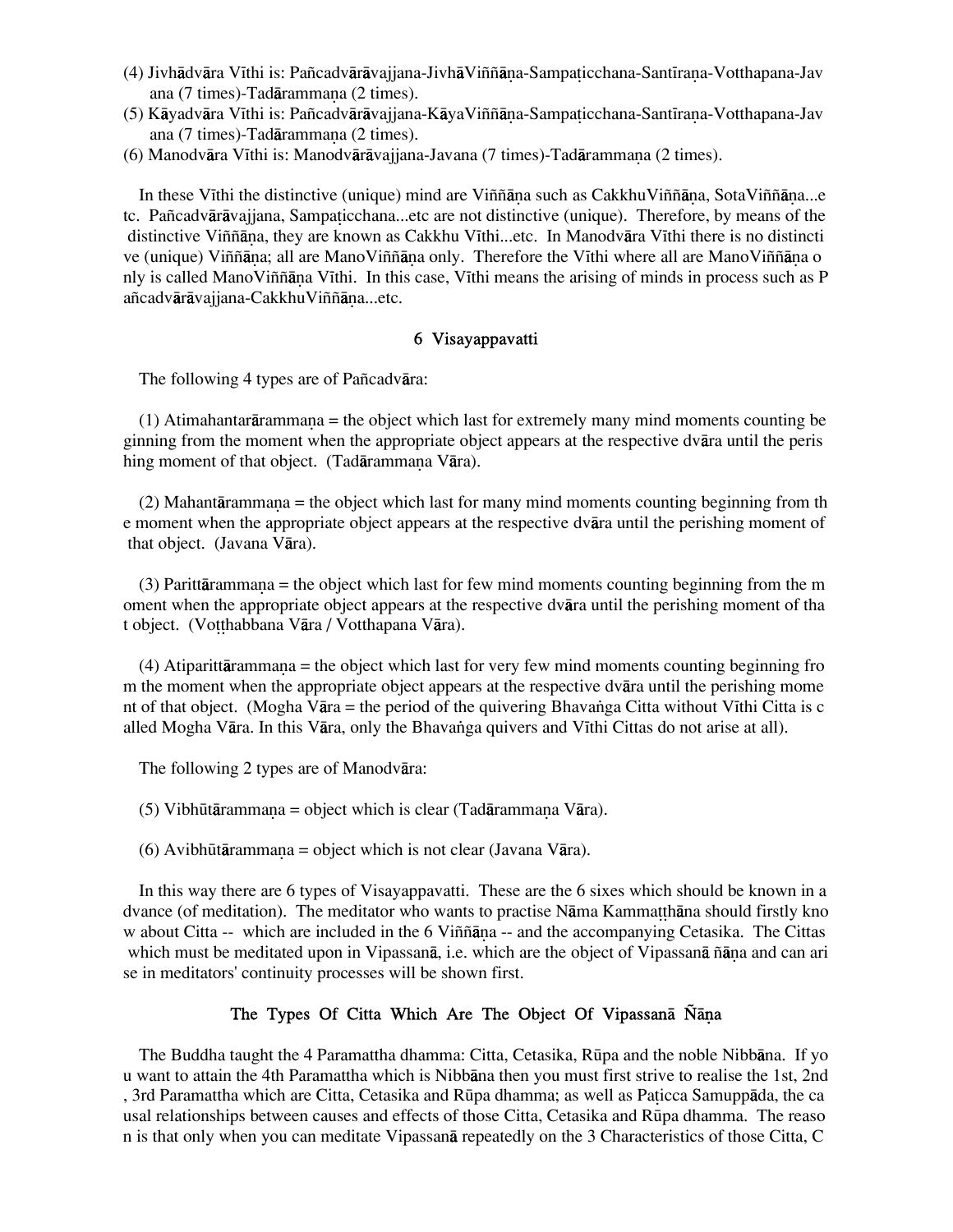etasika and Rūpa dhamma including their causes, then the Ariya Magga and Phala ñāna that arise at the end of that Vipassana ñana which is matured can realise the noble Nibbana penetratively. Amon g those Paramattha dhamma, Citta and Cetasika are called Nåma dhamma (mental phenomena). No w, Citta which is the object Vipassana ñana will be explained as follows.

 CITTA:- the (mental) state of knowing an object is called Citta. Knowing means -- in accordance with the Pāli, Vijānana $\dot{\mathbf{a}}$  and a standard upaladdhi (MūlaTīka-Vol.1-pg.87 Burmese script) -- just t aking the object. Only if you can take as object the Eye Transparent Element until ultimate reality t hen it can be said that you know Eye Transparent Element. If you are unable to take the Eye Transp arent Element as object then it cannot be said that you know Eye Transparent Element. Understand it in this way.

## Twelve Types Of Akusala Citta

 Among the 4 types of Citta which are Kåmåvacara Citta, RËpåvacara Citta, ArËpåvacara Citta an d Lokuttarå Citta, there are 54 types of Kåmåvacara Citta. Among these, there are 12 types of Akus ala Citta as follows:

## Eight Types Of Lobha MËla Citta

There are 8 types of Lobha Mūla Citta which are:

(1) One type SomanassaSahagata Ditthigatasampayutta Asankhārika Citta.

(2) One type SomanassaSahagata Ditthigatasampayutta Sankhārika Citta.

(3) One type Upekkhāsahagata Ditthigatasampayutta Asankhārika Citta.

(4) One type Upekkhāsahagata Ditthigatasampayutta Sankhārika Citta.

(5) One type SomanassaSahagata Ditthigatavippayutta Asankhārika Citta.

(6) One type SomanassaSahagata Ditthigatavippayutta Sankhārika Citta.

(7) One type UpekkhāSahagata Ditthigatavippayutta Asankhārika Citta.

(8) One type Upekkhāsahagata Ditthigatavippayutta Sankhārika Citta.

Somanassa Sahagata = is accompanied by Somanassa Vedanå. Upekkhå Sahagata = is accompanied by Upekkhå Vedanå. Ditthigatasampayutta = associated with wrong views, Micchāditthi. Ditthigatavippayutta = dissociated from wrong views, Micchāditthi. Sasankhārika = prompted = is accompanied by prompting. Asankhārika = unprompted = is not accompanied by prompting.

# Two Types Of Moha Müla Citta

(1) One type Domanassa Sahagata Patighasampayutta Asankhārika Citta.

(2) One type Domanassa Sahagata Patighasampayutta Sasankhārika Citta.

Domanassa Sahagata = is accompanied by Domanassa Vedanå, unpleasant mental feeling. Patighasampayutta = associated with Dosa, mental harshness and violence.

# Two Types Of Moha MËla Citta

(1) One type Upekkhå Sahagata Vicikicchåsampayutta Citta.

(2) One type Upekkhå Sahagata Uddhaccasampayutta Citta.

Vicikicchåsampayutta = associated with doubts, Vicikicchå. Uddhaccasampayutta = associated mental restlessness.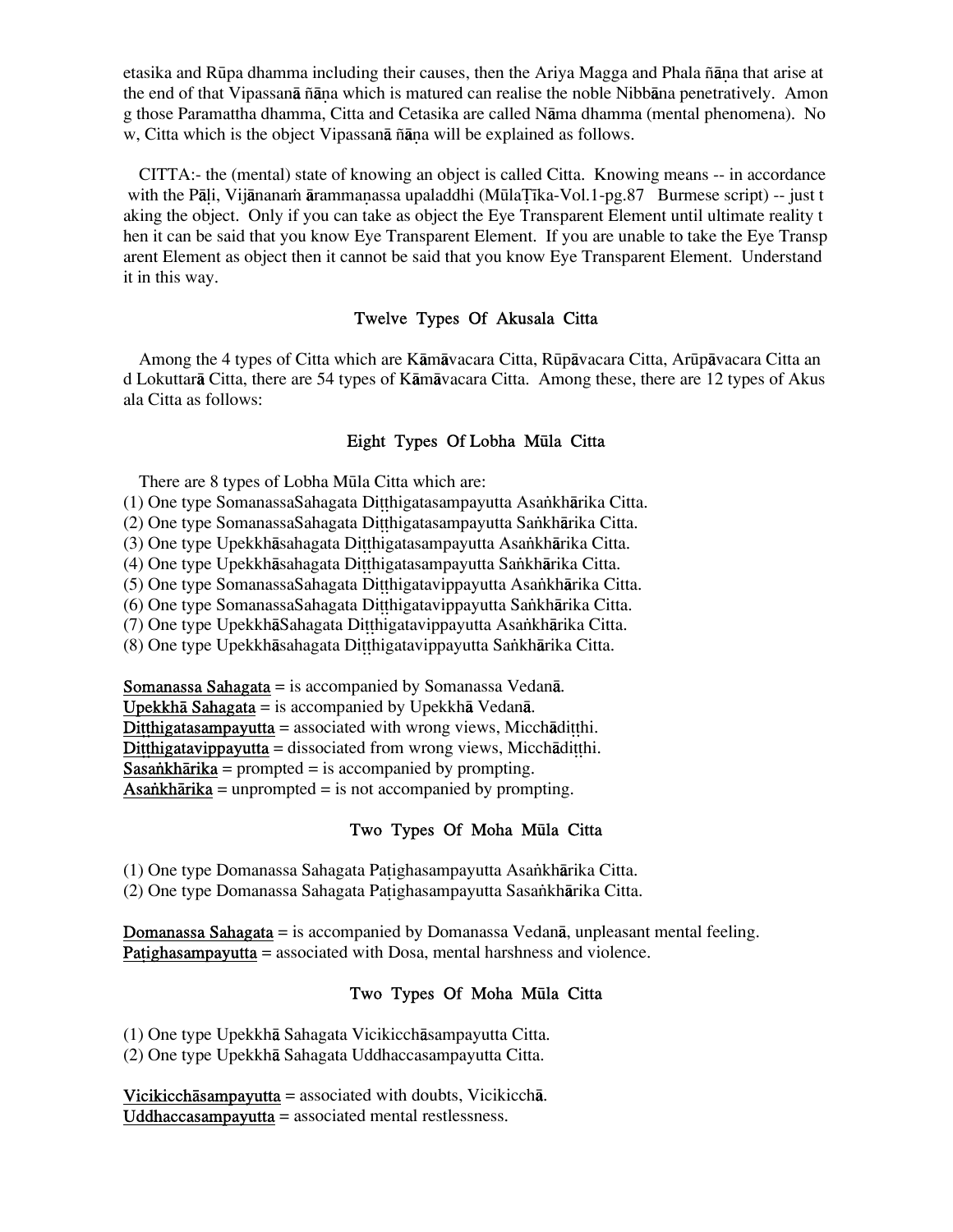In this way there 12 types of Akusala Citta which are:

(1) Eight types of Lobha MËla Citta where Lobha is the fundamental cause.

(2) Two types of Dosa MËla Citta where Dosa is the fundamental cause.

(3) Two types of Moha MËla Citta where Moha is the fundamental cause.

### Eighteen Types of Ahetuka Citta: Seven Types Of Akusala Vipåka Citta

(1) One type Upekkhā Sahagata Cakkhu Viññāna Citta.

(2) One type Upekkhā Sahagata SotaViññāna Citta.

 $(3)$  One type Upekkhā Sahagata Ghāna Viññāna Citta.

 $(4)$  One type Upekkhā Sahagata Jivhā Viññāna Citta.

 $(5)$  One type Dukkha Sahagata K $\bar{a}$ ya Viññ $\bar{a}$ na Citta.

(6) One type Upekkhā Sahagata Sampaticchana Citta.

(7) One type Upekkhā Sahagata Santīraṇa Citta.

Dukkhasahagata = accompanied by bodily painful feeling, Kåyika Dukkha Vedanå. **Sampaticchana Citta** = the mind that arise as receiving the object. **Santirana Citta** = the mind that arise as investigating the object.

 This 7 types of Citta -- which arise in your continuity process when facing with undesirable unple asant objects because of past Akusala Kamma -- are the effect, Vipåka Citta of Akusala Kamma. D o not forget the fact that experiencing the various unpleasant objects in this life is because of past A kusala Kamma. It is an antidote.

## Eight Types Of Ahetuka Kusala Vipåka Citta

 $(1)$  One type UpekkhāSahagata KusalaVipāka CakkhuViññāna Citta.

(2) One type Upekkhā Sahagata Kusala Vipāka Sota Viññāna Citta.

(3) One type Upekkhā Sahagata Kusala Vipāka GhānaViññāṇa Citta.

(4) One type Upekkhā Sahagata Kusala Vipāka Jivhā Viññāna Citta.

 $(5)$  One type Sukha Sahagata Kusala Vipāka Kāya Viññāna Citta.

(6) One type Upekkhā Sahagata Kusala Vipāka Sampaticchana Citta.

(7) One type Somanassa Sahagata Kusala Vipāka Santīrana Citta.

(8) One type Upekkhā Sahagata Kusala Vipāka Santīrana Citta.

 These 8 types of Citta -- which arise when meeting with pleasant objects because of past Kusala Kamma -- are the effect, Vipåka Citta of past Kusala Kamma.

Sukha Sahagata = accompanied by Kåyika Sukha Vedanå.

# Three Types Of Ahetuka Kiriya Citta

(1) One type Upekkhå Sahagata Pañcadvåråvajjana Citta.

(2) One type Upekkhå Sahagata Manodvåråvajjana Citta.

(3) One type Somanassa Sahagata Hasituppåda Citta.

Pañcadvåråvajjana = the Citta that advert to the object which comes into the sphere of the 5 dvåra. Manodvåråvajjana = the Citta that advert to the object which comes into the sphere of Manodvåra. Hasituppāda Citta = the Citta that produce smiling in Arahantas.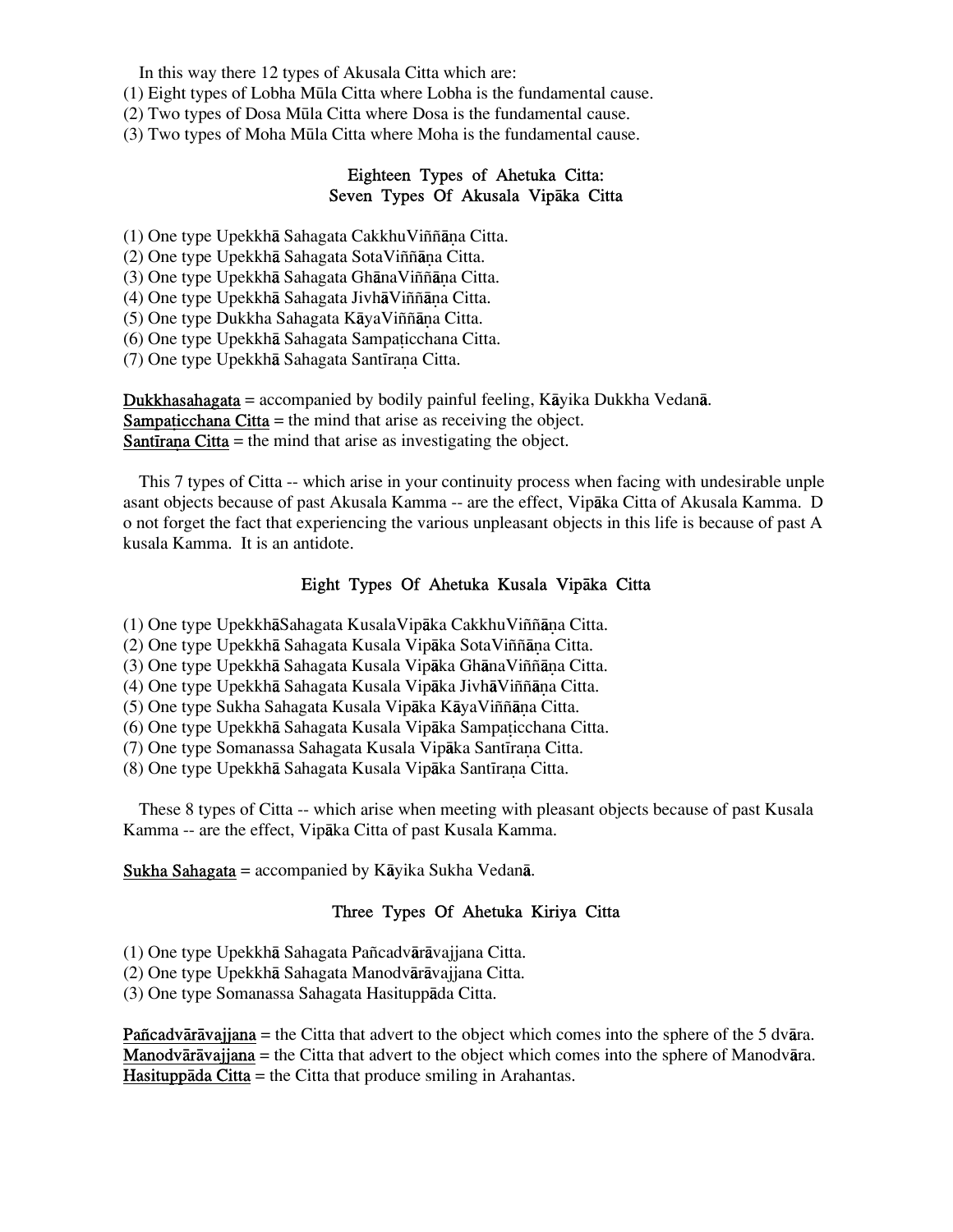When dvāra and object coincide, these three types of Citta, (as it is just adverting = just functional and just smiling, being not able to produce any effect) are called Kiriyå Citta. As these 18 types of Citta:-

(1) seven types of Akusala Vipåka Citta,

- (2) eight types of Ahetuka Kusala Vipåka Citta,
- (3) three types of Ahetuka Kiriyå Citta,

 are not associated at all with Hetu which are Lobha, Dosa, Moha, Alobha, Adosa and Amoha, they are called Ahetuka Citta. Excluding these Akusala Citta and Ahetuka Citta, the remaining Citta are called Sobhana Citta as they are of the wholesome types of Citta. In these Sobhana Citta, there are 59 types in brief or 91 types in extensive.

## Twenty-four Types of Kāmāvacara Sobhana Citta: Eight Types Of Mahå Kusala Citta

The following are the 8 types of Kåmåvacara Kusala Citta:

- (1) One type Somanassa Sahagata Ñåˆasampayutta Asa∫khårika Citta.
- (2) One type Somanassa Sahagata Ñåˆasampayutta Sasa∫khårika Citta.
- (3) One type Upekkhā Sahagata Ñānasampayutta Asankhārika Citta.
- (4) One type Upekkhā Sahagata Ñānasampayutta Sasankhārika Citta.
- (5) One type Somanassa Sahagata Ñānavippayutta Asankhārika Citta.
- (6) One type Somanassa Sahagata Ñåˆavippayutta Sasa∫khårika Citta.
- (7) One type Upekkhā Sahagata Ñānavippayutta Asankhārika Citta.

(8) One type Upekkhā Sahagata Ñānavippayutta Sasankhārika Citta.

 These are usually the Cittas that have the power to produce good effect in the 11 Kåma realms. T he Samatha Bhåvanå Citta up till Upacåra Samådhi and the Vipassanå Bhåvanå Citta up till before t he attainment of Ariya Magga that can arise in you who is still a Phuthujana are Kåmåvacara Kusala Citta. It is very extensive. Therefore these Cittas are called Mahå Kusala Citta.

## Eight Types Of Mahå Vipåka Citta

(1) One type Somanassa Sahagata Ñåˆasampayutta Asa∫khårika Citta.

.....ditto.....

(8) One type Upekkhā Sahagata Ñānavippayutta Sasankhārika Citta.

 These are similar to the 8 types of Mahå Kusala Citta. The only difference is that one is Kusala a nd the other is Vipåka. These 8 types of Mahå Vipåka Citta are the effect Vipåka Citta of those Ma hā Kusala Kamma. One of these 8 types of Citta performs the Patisandhi function, Bhavanga functi on and Cuti function in a meditator who is a Tihetuka Phuthujana (or Dvihetuka Phuthujana). Durin g the course of life (Pavatti), when experiencing the various Kāma agreeable objects (ittharammana) subsequent to Kåma Javana, these 8 types of Citta can arise accordingly, performing the Tadåramm ana function which continue to take the object taken by Javana. Kāma it thārammana objects means Kåma Citta-cetasika and 28 Rupa.

# Eight Types Of Mahå Kiriyå Citta

(1) One type Somanassa Sahagata Ñåˆasampayutta Asa∫khårika Citta.

.....ditto.....

(8) One type Upekkhā Sahagata Ñānavippayutta Sasankhārika Citta.

The Mahā Kiriyā Cittas, like Mahā Kusala Cittas, are also of 8 types. These are the Dāna, Sīla, S amatha and Vipassanå Bhåvanå Cittas of Arahantas. (Samatha means up till Upacåra Samådhi). As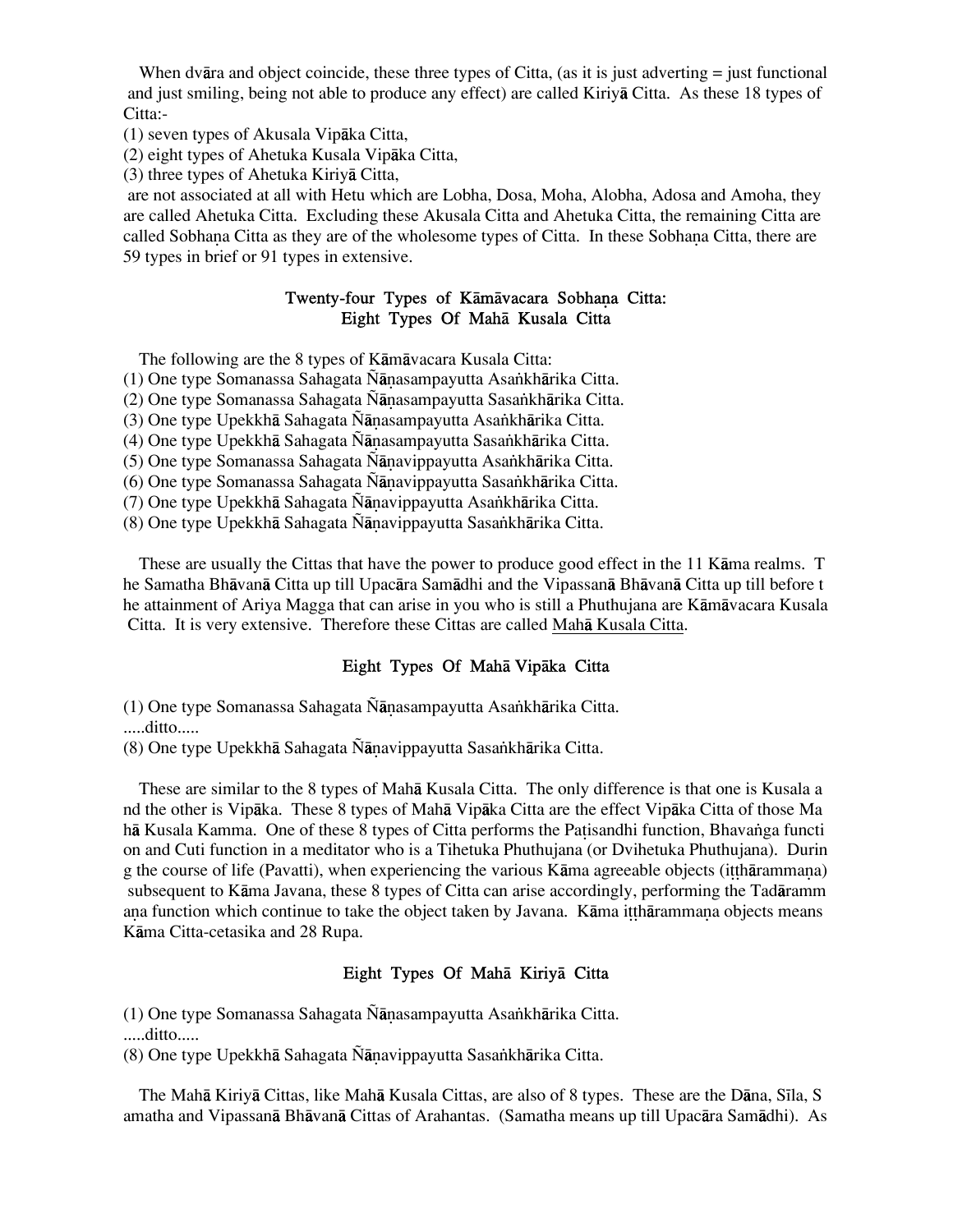the noble practices of Arahantas such as Dāna, Sīla, Samatha, Vipassanā...etc have no power to pro duce any effect, the mind undertaking these practices are called Kiriyå, 'just doing only'.

 In this way, these total number of 24 types of Citta: i.e. 8 types of Mahå Kusala Citta, 8 types of Mahā Vipāka Citta and 8 types of Mahā Kiriyā Citta are 'beautiful' wholesome Sobhana Citta that m ostly 'move about in' and mostly arise in Kåma realm.

The following 54 types of Citta:

- (1) Akusala Citta 12 types
- (2) Ahetuka Citta 18 types
- (3) Kāma Sobhana Citta 24 types
	- Total 54

are called Kåma Citta as they mostly arise in the 11 Kåma realms. If you are a Tihetuka person, the Kāma Citta which can arise in you = the Kāma Citta which are the object of your Vipassanā ñāna ar e as follow:

| (1) Akusala Citta                    | $-12$ types |
|--------------------------------------|-------------|
| (2) Ahetuka Citta except Hasituppāda | $-17$ types |
| (3) MahāKusala Citta                 | $-8$ types  |
| (4) Mahā Vipāka Citta                | - 8 types   |
|                                      | 45 types    |

### Fifteen Types Of Rüpävacara Citta: Five Types Of Kusala Citta

(1) The 1st Jhāna Kusala Citta that arises together with the 5 Jhāna factors Vitakka, Vicāra, Pīti, Suk ha and Ekaggatå.

(2) The 2nd Jhāna Kusala Citta that arises together with the 4 Jhāna factors Vicāra, Pīti, Sukha and Ekaggatå.

(3) The 3rd Jhāna Kusala Citta that arises together with the 3 Jhāna factors Pīti, Sukha and Ekaggatā

. (4) The 4th Jhåna Kusala Citta that arises together with the 2 Jhåna factors Sukha and Ekaggatå.

(5) The 5th Jhåna Kusala Citta that arises together with the 2 Jhåna factors Upekkhå and Ekaggatå.

 In this way there are 5 types of RËpåvacara Kusala Citta. This is the Pañcaka method. Similarly t here are 5 types of RËpåvacara Vipåka Citta which are the effect of those RËpåvacara Kusala. How ever these RËpåvacara Vipåka Citta can arise only in the respective RËpåvacara realm in the continu ity process of the respective Rūpāvacara Brahmā, performing the Patisandhi function, Bhavanga fun ction and Cuti function.

As for Jhāna lābhī Arahantas who attained the Rūpāvacara Jhāna, those Jhāna are called Kriyā be cause they cannot produce any effect at all. There are also 5 types of these RËpåvacara Kriyå Citta. If total them together, there are 15 types of RËpåvacara Citta.

 If you attained any RËpåvacara Kusala Jhåna then that Jhåna is included in the list of your Vipass anā ñāna objects. According to the Catukka method, if you attained the 4 Rūpāvacara Jhāna; and ac cording to the Pañcaka method, if you attained the 5 Rūpāvacara Jhāna, then all those Rūpāvacara J hāna are included in the list of objects of your Vipassanā ñāna.

## Twelve Types Of Arūpāvacara Citta: Four Types Of Kusala Citta

 $(1)$  Åkāsānañcāyatana Kusala Citta = the Kusala Citta that is established on the concept of infinite s pace object.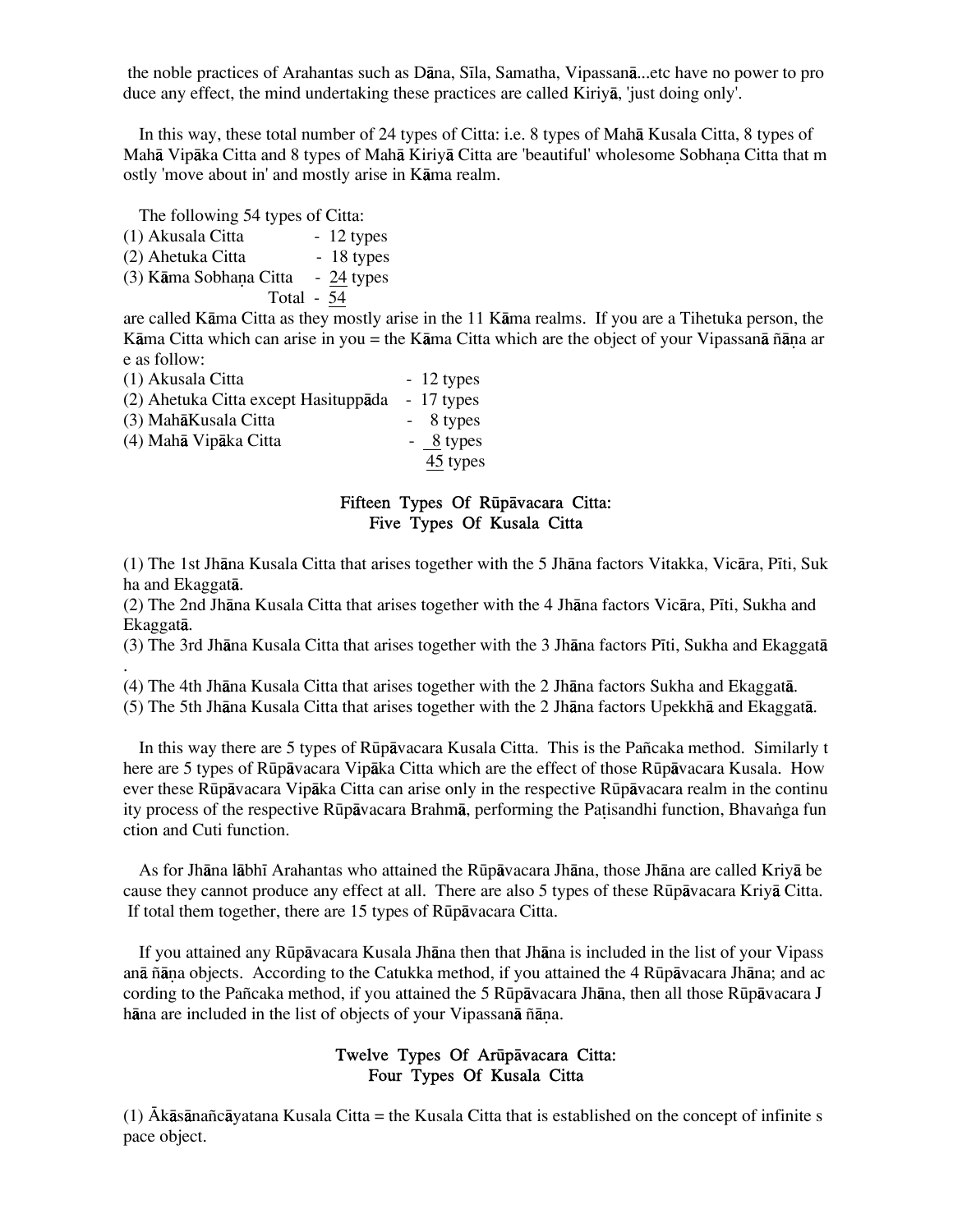$(2)$  Viññãnañ $\tilde{c}$ āyatana Kusala Citta = the Kusala Citta that is established on the Ākāsānañ $\tilde{c}$ āyatana Viññāna object.

(3)  $\overline{A}$ kiñ $\overline{a}$ gatana Kusala Citta = the Kusala Citta that is established on the concept of Natthi Bh $\overline{a}$ va, i.e. the absence of Ākāsānañcāyatana Viññāna object.

 $(4)$  Nevasaññānāsaññāyatana Kusala Citta = the Kusala Citta that is neither perception nor non-perc eption = just having very subtle and soft perception, without gross perception.

 In this way there are 4 types of ArËpåvacara Kusala Citta. The effect Vipåka Citta of those Kusal a are also of 4 types. They are the Vipåka Citta that can arise only in the respective ArËpa realm in the continuity process of the respective Arūpa Brahmā. If an Arahanta attained Arūpa Jhānas then t hose ArËpa Jhånas are called Kiriya because they cannot produce any effect. In this way, totalling t he 4 types of Arūpāvacara Kusala Citta with the 4 types of Arūpāvacara Vipāka Citta and the 4 type s of ArËpåvacara Kriyå Citta, there are altogether 12 types of ArËpåvacara Citta. If you attained the ArËpa Jhånas then those 4 types of ArËpa Jhåna are also included in the mental objects of your Vip assanā ñāṇa. Therefore, the mental objects of Vipassanā ñāṇa that can mostly arise in you who is a Jhāna lābhī (i.e. the one who has Jhāna) are the 54 types of Citta as follows:

- (1) Among the Kåmåvacara Citta: 45 types
- (2) RËpåvacara Kusala Jhåna Citta: 5 types

(3) ArËpåvacara Kusala Jhåna Citta: 4 types

Total types of Citta  $= 54$  types

 Adding the 54 types of Kåma Citta with the 15 types of RËpåvacara Citta and 12 types of ArËpåv acara Citta, the total number of 81 types of Citta are called Lokiya Citta because they 'move about i n' and arise in 31 realms of lokiya states only.

### Eight Types Of Lokuttarå Citta (Brief Method): Four Types Of Ariya Magga Citta

There are 4 types of Magga Citta which are:

- (1) Sotåpatti Magga Citta,
- (2) Sakadågåmi Magga Citta,
- (3) Anågåmi Magga Citta,
- (4) Arahatta Magga Citta.

### Four Types Of Ariya Phala Citta

There are 4 types of Phala Citta which are:

(1) Sotåpatti Phala Citta,

- (2) Sakadågåmi Phala Citta,
- (3) Anågåmi Phala Citta,
- (4) Arahatta Phala Citta.

These are the effect Vipåka Citta of the respective Ariya Magga.

 After you have discerned the Lokiya Citta-cetasika mental phenomena that can arise in you, as we Il as the physical phenomena shown in Rūpa Kammatthana stage and subsequently having searched for the causes of those RËpa and Nåma, if you meditate Vipassanå repeatedly on the 3 Characteristi cs of those physical phenomena  $\&$  mental phenomena together with the causes then at the end of the Vipassanā knowledges, those Ariya Magga Ñāna and Phala Ñāna will come to arise.

 If Ariya Magga is attained while meditating Vipassanå on Kåmåvacara mental phenomena or phy sical phenomena, then those Ariya Magga and Ariya Phala dhammas are 1st Jhånika (pathamajjhåni ka) Ariya Magga = Ariya Magga accompanying 1st Jhåna; and 1st Jhånika Ariya Phala = Ariya Pha la accompanying 1st Jhåna. (Abhidhamma Commentary-Vol.1-pg.272, 273 Burmese script)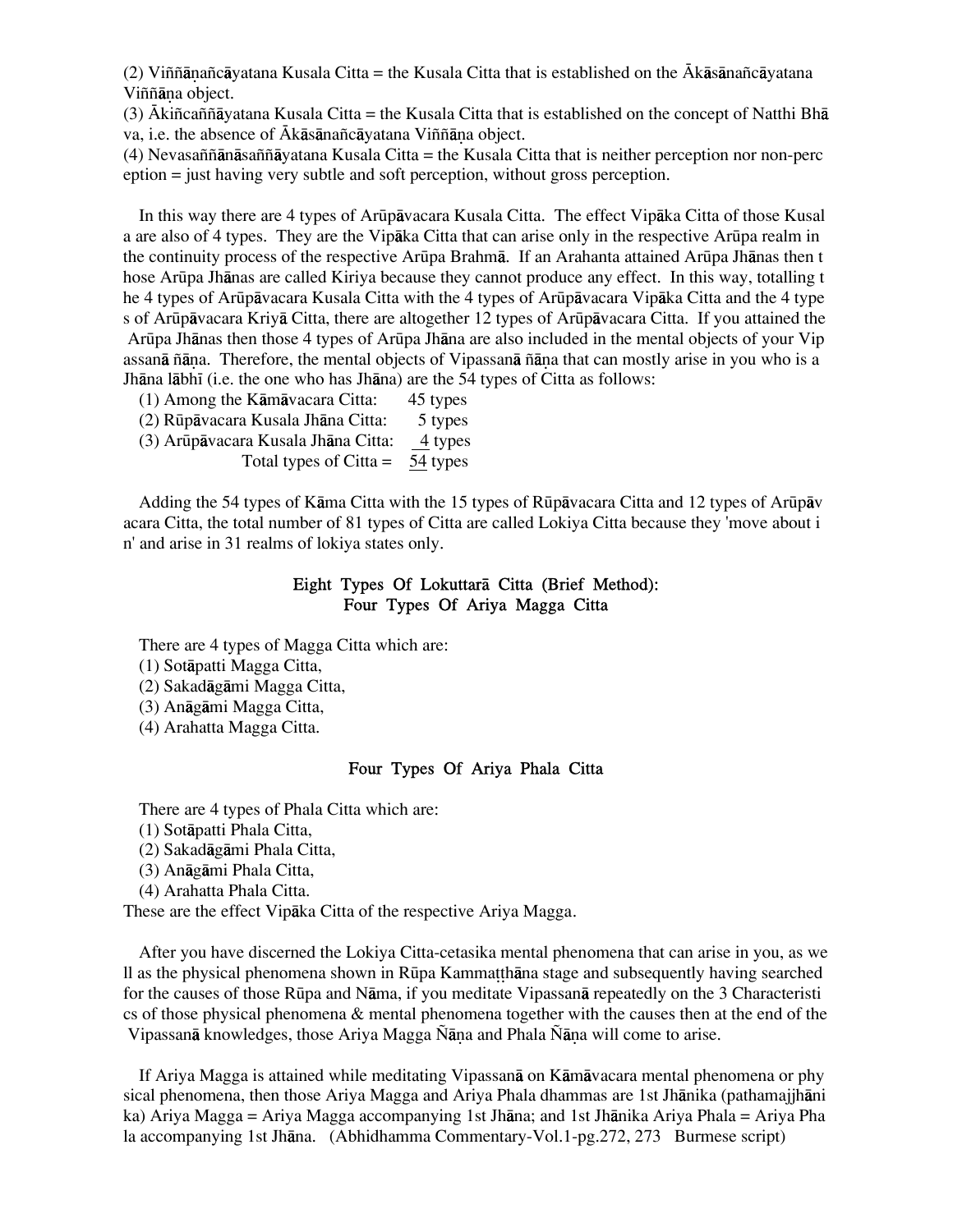Lokuttaramaggo hi appanam appatto nāma natthi, tasmā rūpam sammasitvā vutthitassa atthangiko somanassasahagatamaggo hoti. (Abhidhamma commentary-Vol.1-pg.274)

 Therefore, if Ariya Magga is attained while meditating Vipassanå on Kåmåvacara mental phenom ena or physical phenomena, there are 8 Magga factors, 7 Bhojjhanga, 5 Jhāna factors. However, tho se Jhåna factors are not Lokiya Jhåna factors; they are only Lokuttara Jhåna factors. That means Lo kuttara 1st Jhånika Magga.

### Forty Lokuttarå Citta In Detail

(1) If Ariya Magga is attained while meditating Vipassanå on 1st Jhåna Nåma dhamma then it is 1st Jhånika Ariya Magga & 1st Jhånika Ariya Phala.

(2) If Ariya Magga is attained while meditating Vipassanå on 2nd Jhåna Nåma dhamma then it is 2n d Jhånika Ariya Magga & 2nd Jhånika Ariya Phala.

(3) If Ariya Magga is attained while meditating Vipassanå on 3rd Jhåna Nåma dhamma then it is 3r d Jhånika Ariya Magga & 3rd Jhånika Ariya Phala.

(4) If Ariya Magga is attained while meditating Vipassanå on 4th Jhåna Nåma dhamma then it is 4th Jhånika Ariya Magga & 4th Jhånika Ariya Phala.

(5) If Ariya Magga is attained while meditating Vipassanå on 5th Jhåna Nåma dhamma then it is 5th Jhånika Ariya Magga & 5th Jhånika Ariya Phala.

 Furthermore, if Ariya Magga is attained while meditating Vipassanå on Kåmåvacara mental phen omena or physical phenomena, then it is also 1st Jhånika Ariya Magga and 1st Jhånika Ariya Phala. Therefore, there are altogether a total of 40 Lokuttarå Citta in detail as follows:

(1) Five types of Sotåpatti Ariya Magga and five types of Sotåpatti Ariya Phala.

(2) Five types of Sakadågåmi Ariya Magga and five types of Sakadågåmi Ariya Phala.

(3) Five types of Anågåmi Ariya Magga and five types of Anågåmi Ariya Phala.

(4) Five types of Arahatta Ariya Magga and five types of Arahatta Ariya Phala.

Therefore, adding the 81 Lokiya Citta with the 8 types of Lokuttarå Citta, there are altogether a total of 89 types of Citta, briefly. In detail, adding the 81 Lokiya Citta with the 40 Lokuttarå Citta, there are altogether a total of 121 types of Citta. (This is the Pañcaka method).

### APPENDIX 2

### Abhidhammapitake patthanam Pathamo bhago

#### Namo tassa bhagavato arahato sammåsambuddhassa

#### Måtikånikkhepavåro 1- (1) Paccayuddesa

Hetupaccayo ārammanapaccayo adhipatipaccayo anantarapaccayo

samanantarapaccayo sahajåtapaccayo aññamaññapaccayo nissayapaccayo upanissayapaccayo pure jåtapaccayo pacchåjåtapaccayo åsevanapaccayo kammapaccayo vipåkapaccayo åhårapaccayo indr iyapaccayo jhånapaccayo maggapaccayo sampayuttapaccayo vippayuttapaccayo atthipaccayo natt hipaccayo vigatapaccayo avigatapaccayo.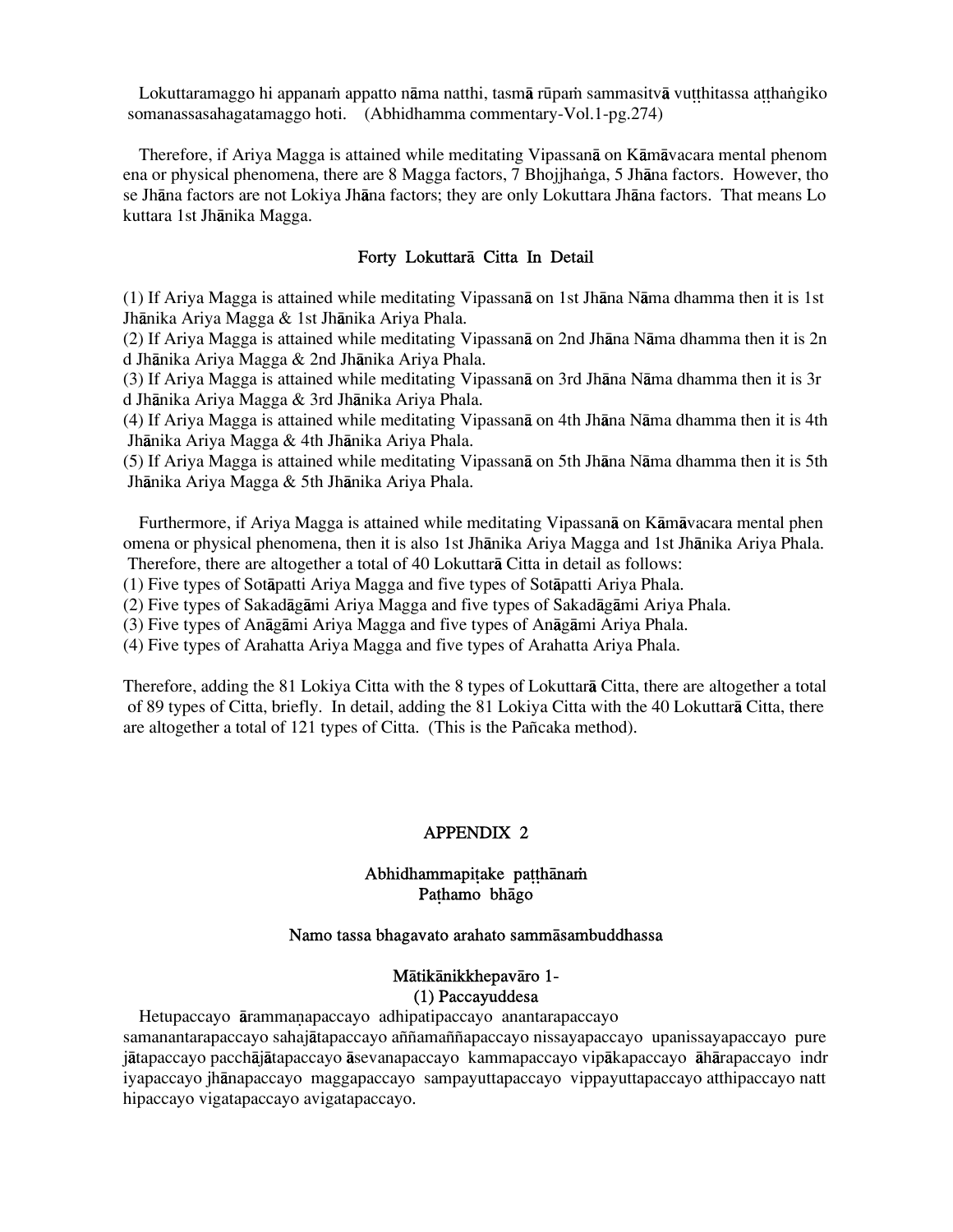#### (2) Paccaya Niddesa

 $(1)$  Hetupaccayoti -- hetū hetusampayuttakāna $\dot{a}$ n dhammāna $\dot{a}$ n ta $\dot{a}$ nsamutthānānañca rūpāna $\dot{a}$  he tupaccayena paccayoti.

 $(2)$  Árammanapaccayoti -- rūpāyatana $\dot{m}$  cakkhuviññānadhātuyā ta $\dot{m}$ sampayuttakānañca dhammā nam ārammanapaccayena paccayo. Saddāyatanam sotaviññānadhātuyā tamsampayuttakānañca d hammānam ārammanapaccayena paccayo. Gandhāyatanam ghānaviññānadhātuyā tamsampayutt akānañca dhammānaṁ ārammanapaccayena paccayo. Rasāyatanaṁ jivhāviññānadhātuyā taṁsam payuttakānañca dhammānaṁ ārammanapaccayena paccayo. Photthabbāyatanaṁ kāyaviññānadhāt uyā tamsampayuttakānañca dhammānam ārammanapaccayena paccayo. Rūpāyatanam saddāyatan am gandhāyatanam rasāyatanam photthabbāyatanam manodhātuyā tamsampayuttakānañca dha mmānam ārammanapaccayena paccayo. Sabbe dhammā manoviññānadhātuyā tamsampayuttakā nañca dhammānam ārammanapaccayena paccayo.

Yam yam dhammam ārabbha ye ye dhammā uppajjanti cittacetasikā dhammā, te te dhamm ā tesam tesam dhammānam ārammanapaccayena paccayoti.

(3) Adhipatipaccayoti -- chandādhipati chandasampayuttakānam dhammānam tamsamutthānāna ñca rūpānam adhipatipaccayena paccayo. Viriyādhipati viriyasampayuttakānam dhammānam ta msamutthānānañca rūpānam adhipatipaccayena paccayo. Cittādhipati cittasampayuttakānam dha mmānam tamsamutthānānañca rūpānam adhipatipaccayena paccayo. Vīmamsādhipati vīmamsas ampayuttakānam dhammānam tamsamutthānānañca rūpānam adhipatipaccayena paccayo.

Yam yam dhammam garum katvā ye ye dhammā uppajjanti cittacetasikā dhammā te te dhammā tesam tesam dhammānam adhipatipaccayena paccayoti.

 $(4)$  Anantarapaccayoti -- cakkhuviññānadhātu taṁsampayuttakā ca dhammā manodhātuyā taṁ sampayuttakānañca dhammānam anantarapaccayena paccayo. Manodhātu tamsampayuttakā ca dhammā manoviññānadhātuyā

tamsampayuttakānañca dhammānam anantarapaccayena paccayo.

Sotaviññānadhātu tamsampayuttakā ca dhammā manodhātuyā tamsampayuttakānañca dhammānam anantarapaccayena paccayo. Manodhātu tamsampayuttakā ca dhammā manoviññānadhātuyā tamsampayuttakānañca dhammānam anantarapaccayena paccayo.

Ghānaviññānadhātu taṁsampayuttakā ca dhammā manodhātuyā taṁsampayuttakānañca dhammā nam anantarapaccayena paccayo. Manodhātu tamsampayuttakā ca dhammā manoviññānadhātuy  $\bar{a}$  tamsampayuttakānañca dhammānam anantarapaccayena paccayo.

Jivhāviññānadhātu taṁsampayuttakā ca dhammā manodhātuyā

tamsampayuttakānañca dhammānam anantarapaccayena paccayo. Manodhātu tamampayuttakā ca dhammā manoviññānadhātuyā tamampayuttakānañca dhammānam anantarapaccayena paccayo.

Kāyaviññānadhātu taṁsampayuttakā ca dhammā manodhātuyā taṁsampayuttakānañca dhammān am anantarapaccayena paccayo. Manodhātu tamsampayuttakā ca dhammā manoviññānadhātuy ā tamsampayuttakānañca dhammānam anantarapaccayena paccayo.

Purimā purimā kusalā dhammā pacchimānam pacchimānam kusalānam dhammānam anantar apaccayena paccayo. Purimā purimā kusalā dhammā pacchimānam pacchimānam abyākatānam dhammānam anantarapaccayena paccayo.

Purimā purimā akusalā dhammā pacchimānam pacchimānam akusalānam dhammānam anantar apaccayena paccayo. Purimā purimā akusalā dhammā pacchimānam pacchimānam abyākatānam dhammāna $\dot{m}$  anantarapaccayena paccayo.

Purimā purimā abyākatā dhammā pacchimānam pacchimānam abyākatānam dhammānaṁ anantarapaccayena paccayo. Purimā purimā abyākatā dhammā

pacchimānam pacchimānam kusalānam dhammānam anantarapaccayena paccayo. Purimā purimā abyākatā dhammā pacchimānam pacchimānam akusalānam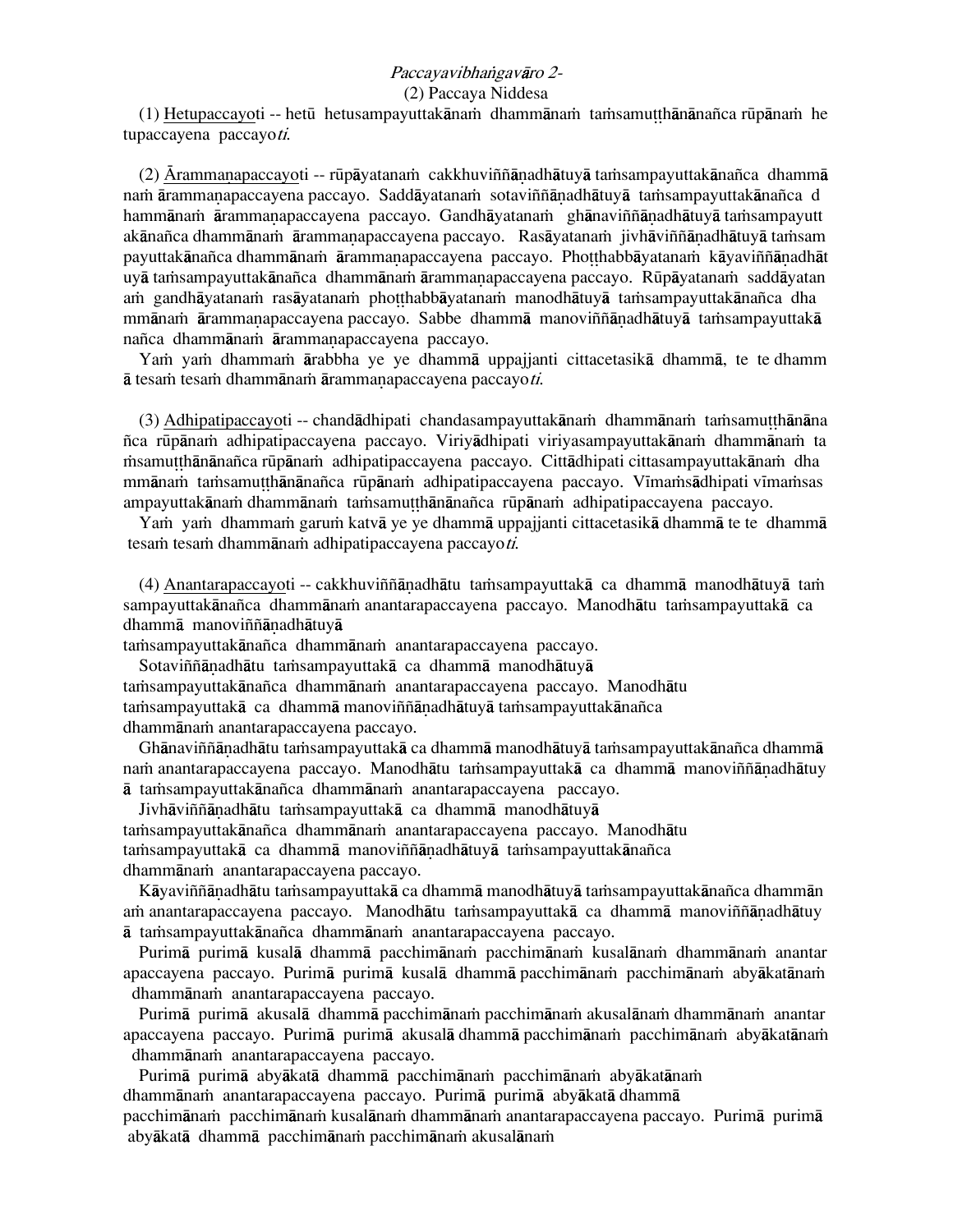dhammānam anantarapaccayena paccayo.

Yesam yesam dhammānam anantarā ye ye dhammā uppajjanti cittacetasikā dhammā. Te te dh ammā tesam tesam dhammānam anantarapaccayena paccayoti.

(5) Samanantarapaccayoti -- cakkhuviññānadhātu taṁsampayuttakā ca dhammā manodhātuyā ta msampayuttakānañca dhammānam samanantarapaccayena

paccayo. Manodhātu tamsampayuttakā ca dhammā manoviññānadhātuyā

tamas ampayuttakānañca dhammānam samanantarapaccayena paccayo.

Sotaviññānadhātu tamsampayuttakā ca dhammā manodhātuyā tamsampayuttakānañca dhammānam samanantarapacyena paccayo. Manodhātu tamsampayuttak  $\bar{a}$  ca dhammā manoviññānadhātuyā taṁsampayuttakānañca dhammānaṁ samanantarapaccayen a paccayo.

Ghānaviññānadhātu taṁsampayuttakā ca dhammā manodhātuyā

tamsampayuttakānañca dhammānam samanantarapaccayena paccayo. Manodhātu tamsampayutt akā ca dhammā manoviññāṇadhātuyā taṁsampayuttakānañca dhammānaṁ samanantarapaccay ena paccayo.

Jivhāviññānadhātu tamsampayuttakā ca dhammā manodhātuyā tamampayuttakānañca dhammānam samanantarapaccayena paccayo. Manodhātu tamsampayuttakā ca dhammā manoviññānadhātuyā tamsampayuttakānañca dhammānam samanantarapaccayena paccayo.

Kāyaviññānadhātu taṁsampayuttakā ca dhammā manodhātuyā taṁsampayuttakānañca dhammā nam samanantarapaccayena paccayo. Manodhātu tamsampayuttakā ca dhammā manoviññānad hātuyā taṁsampayuttakānañca dhammānaṁ samanantarapaccayena paccayo.

Purimā purimā kusalā dhammā pacchimānam pacchimānam kusalānam dhammānam samananta rapaccayena paccayo. Purimā purimā kusalā dhammā pacchimānam pacchimānam abyākatānam dhammānam samanantarapaccayena paccayo.

Purimā purimā akusalā dhammā pacchimānam pacchimānam akusalānam dhammānam sama nantarapaccayena paccayo. Purimā purimā akusalā dhammā pacchimānam pacchimānam abyākatā nam dhammānam samanantarapaccayena paccayo.

Purimā purimā abyākatā dhammā pacchimānaṁ pacchimānaṁ abyākatānaṁ dhammānaṁ sama nantarapaccayena paccayo. Purimā purimā abyākatā dhammā pacchimānam pacchimānam kusalā nam dhammānam samanantarapaccayena paccayo. Purimā purimā abyākatā dhammā pacchimāna  $\dot{m}$  pacchimāna $\dot{m}$  akusalāna $\dot{m}$  dhammāna $\dot{m}$  samanantarapaccayena paccayo.

Yesam yesam dhammānam samanantarā ye ye dhammā uppajjanti cittacetasikā dhammā, te te dhammā tesam tesam dhammānam samanantarapaccayena paccayoti.

(6) Sahajātapaccayoti -- cattāro khandhā (*dhammā*) arūpino aññamaññam

sahajātapaccayena paccayo. Cattāro mahābhūtā aññamaññam sahajātapaccayena paccayo. Okk antikkhane nāmarūpam aññamaññam sahajātapaccayena paccayo. Cittacetasikā dhammā cittasa mutthānānam

rūpānam sahajātapaccayena paccayo. Mahābhūtā upādārūpānam

sahajātapaccayena paccayo. Rūpino dhammā arūpīnam dhammānam kiñcikāle (kañci kālam) sa hajātapaccayena paccayo, kiñcikāle (kañci kālam) na sahajātapaccayena paccayoti.

 (7) Aññamaññapaccayoti -- cattåro khandhå arËpino aññamaññapaccayena paccayo. Cattåro mahābhūtā aññamaññapaccayena paccayo. Okkantikkhane nāmarūpam aññamaññapaccayena pac cayoti.

(8) Nissayapaccayoti -- cattāro khandhā arūpino aññamaññam nissayapaccayena paccayo. Cat tāro mahābhūtā aññamaññam nissayapaccayena paccayo. Okkantikkhane nāmarūpam aññamañ ñam nissayapaccayena paccayo. Cittacetasikā dhammā cittasamutthānānam rūpānam nissayapa ccayena paccayo. Mahābhūtā upādārūpānam nissayapaccayena paccayo.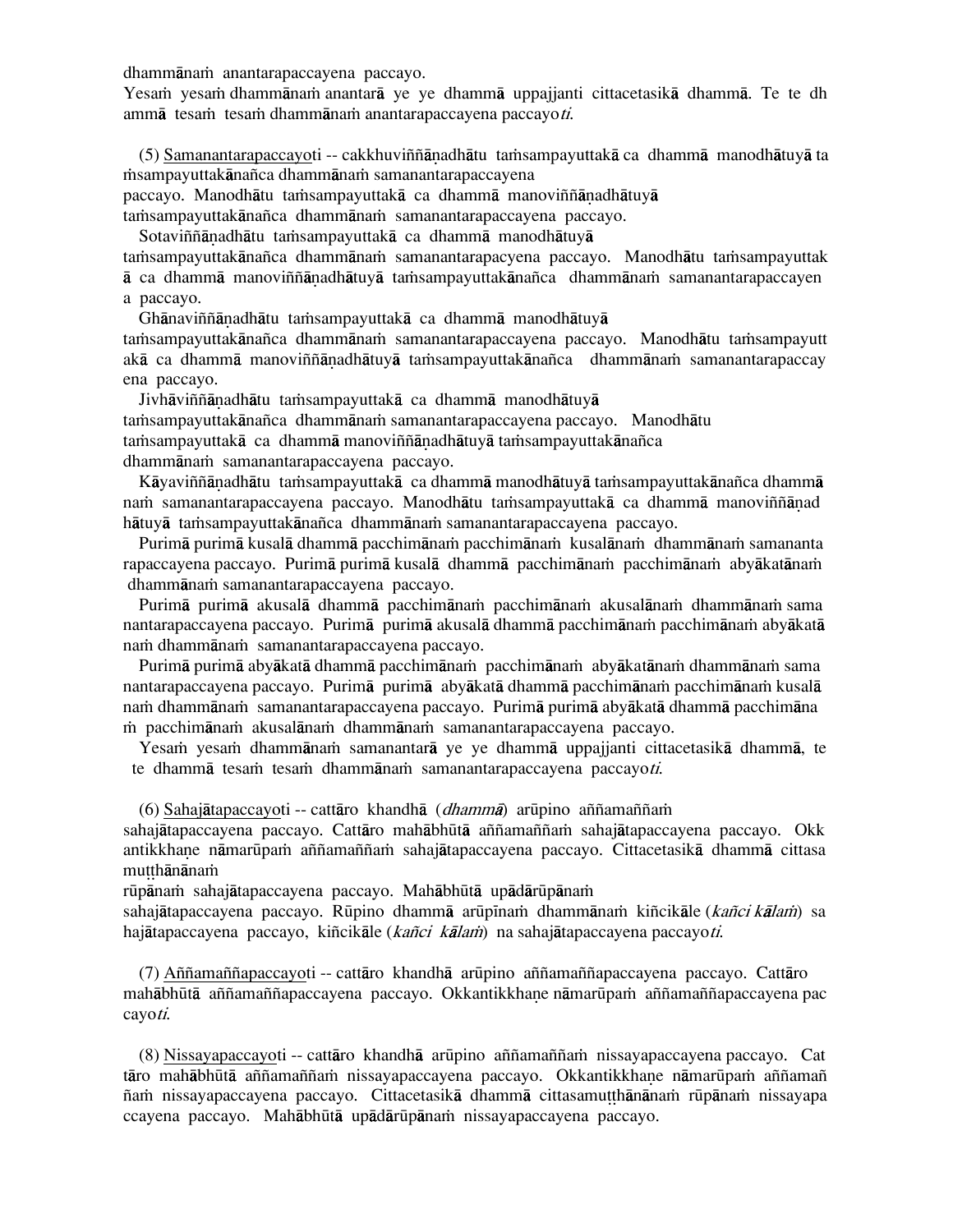Cakkhāyatanam cakkhuviññānadhātuyā tamsampayuttakānañca dhammānam nissayapaccayena paccayo. Sotāyatanam sotaviññānadhātuyā tamsampayuttakānañca dhammānam nissayapaccay ena paccayo. Ghānāyatanam ghānaviññānadhātuyā taṁsampayuttakānañca dhammānaṁ nissaya paccayena paccayo. Jivhāyatanam jivhāviññānadhātuyā tamsampayuttakānañca dhammānam ni ssayapaccayena paccayo. Kāyāyatanam kāyaviññānadhātuyā tamsampayuttakānañca dhammāna m nissayapaccayena paccayo. Yam rūpam nissāya manodhātu ca manoviññānadhātu ca vattan ti, tam rūpam manodhātuyā ca manoviññānadhātuyā ca tamsampayuttakānañca dhammānam ni ssayapaccayena paccayoti.

(9) Upanissayapaccayoti -- purimā purimā kusalā dhammā pacchimānam pacchimānam kusalāna m dhammānam upanissayapaccayena paccayo. Purimā purimā kusalā dhammā pacchimānam pacchimānam akusalānam dhammānam kesañci upanissayapaccayena paccayo. Purimā purimā kusalā dhammā pacchimānam pacchimānam abyākatānam dhammānam upanissayapaccayena p accayo.

Purimā purimā akusalā dhammā pacchimānam pacchimānam akusalānam dhammānam upanis sayapaccayena paccayo. Purimā purimā akusalā dhammā pacchimānam pacchimānam kusalāna m dhammānam kesañci

upanissayapaccayena paccayo. Purimā purimā akusalā dhammā pacchimānam pacchimānam a byākatānam dhammānam upanissayapaccayena paccayo.

Purimā purimā abyākatā dhammā pacchimānam pacchimānam abyākatānam dhammānam u panissayapaccayena paccayo. Purimā purimā abyākatā dhammā pacchimānam pacchimānam k usalānam dhammānam upanissayapaccayena paccayo.

Purimā purimā abyākatā dhammā pacchimānam pacchimānam akusalānam dhammānam upa nissayapaccayena paccayo.

 Utubhojanampi upanissayapaccayena paccayo. Puggalopi upanissayapaccayena paccayo. Se nåsanampi upanissayapaccayena paccayoti.

 $(10)$  Purejātapaccayoti -- cakkhāyatanam cakkhuviññānadhātuyā

tamampayuttakānañca dhammānam purejātapaccayena paccayo. Sotāyatanam

sotaviññānadhātuyā tamsampayuttakānañca dhammānam purejātapaccayena paccayo. Ghānāyatan am ghānaviññānadhātuyā taṁsampayuttakānañca dhammānaṁ purejātapaccayena paccayo. Jiv hāyatanam jivhāviññānadhātuyā

tamsampayuttakānañca dhammānam purejātapaccayena paccayo. Kāyāyatanam kāyaviññānadhā tuyā taṁsampayuttakānañca dhammānaṁ purejātapaccayena paccayo.

Rūpāyatanam cakkhuviññāṇadhātuyā taṁsampayuttakānañca dhammānaṁ purejātapaccayena p accayo. Saddāyatanam sotaviññānadhātuyā tamsampayuttakānañca dhammānam purejātapaccay ena paccayo. Gandhāyatanam ghānaviññānadhātuyā tamsampayuttakānañca dhammānam purej ātapaccayena paccayo. Rasāyatanam jivhāviññānadhātuyā tamsampayuttakānañca dhammānam purejātapaccayena paccayo. Pho thabbāyatanam kāyaviññāṇadhātuyā tamsampayuttakānañca dh ammānam purejātapaccayena paccayo. Rūpāyatanam saddāyatanam gandhāyatanam rasāyatana m

photthabbāyatanam manodhātuyā tamsampayuttakānañca dhammānam purejātapaccayena pacca yo.

Yaṁ rūpaṁ nissāya manodhātu ca manoviññānadhātu ca vattanti, taṁ rūpaṁ manodhātuyā tamsampayuttakānañca dhammānam purejātapaccayena paccayo. Manoviññānadhātuyā tamsam payuttakānañca dhammānam kiñcikāle (kañci kālam) purejātapaccayena paccayo, kiñcikāle (kañ ci kālam) na purejātapaccayena paccayoti.

 (11) Pacchåjåtapaccayoti -- pacchåjåtå cittacetasikå dhammå purejåtassa imassa kåyassa pacc håjåtapaccayena paccayoti.

 $(12)$  Ásevanapaccayoti -- purimā purimā kusalā dhammā pacchimāna $\dot{m}$  pacchimāna $\dot{m}$  kusalāna m dhammānam āsevanapaccayena paccayo. Purimā purimā akusalā dhammā pacchimānam pac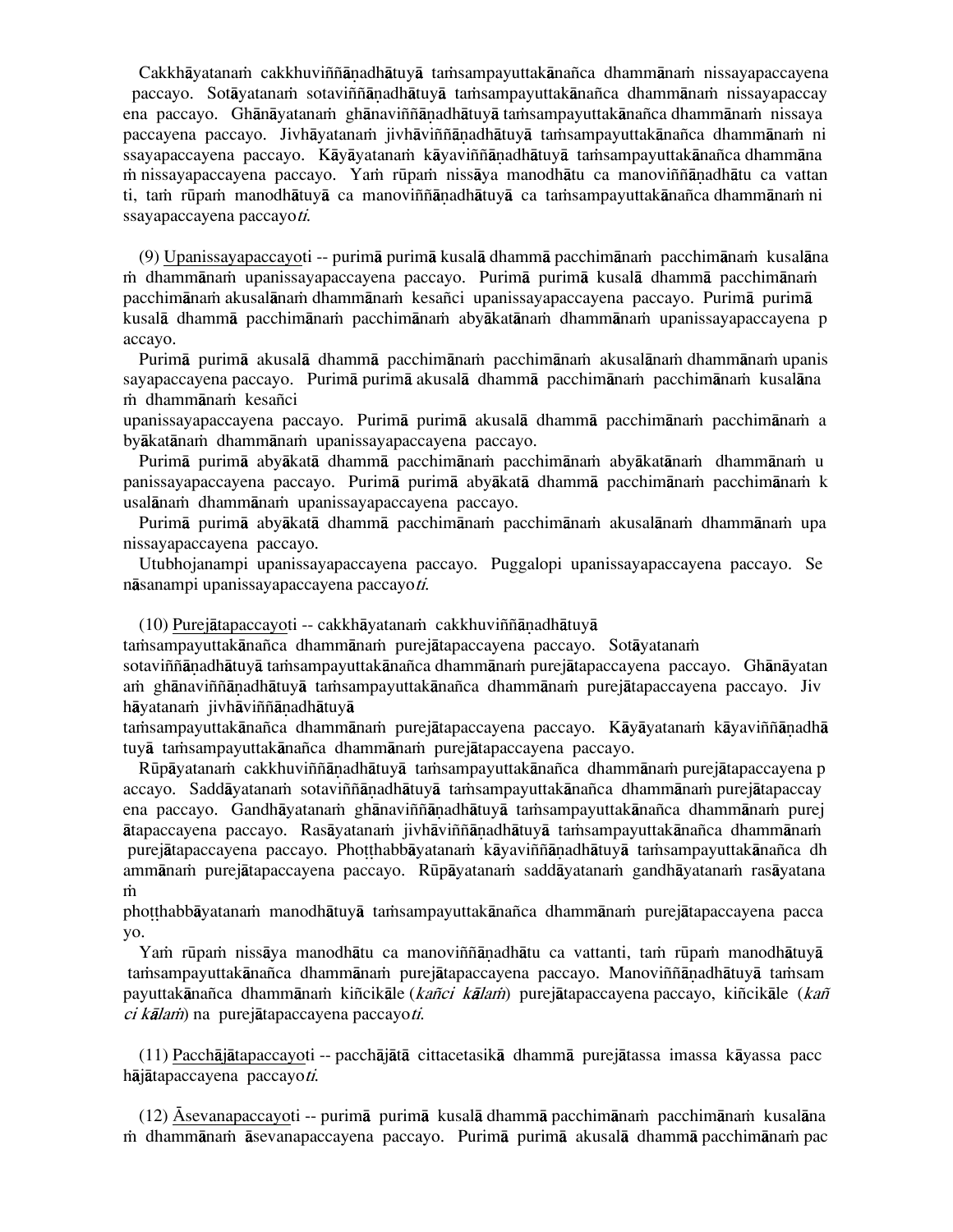chimānam akusalānam dhammānam āsevanapaccayena paccayo. Purimā purimā kiriyābyākatā dhammā pacchimānam pacchimānam kiriyābyākatānam dhammānam āsevanapaccayena paccayot i.

 $(13)$  Kammapaccayoti -- kusalākusalam kammam vipākānam khandhānam katattā ca rūpānam kammapaccayena paccayo. Cetanā sampayuttakānam dhammānam tamsamutthānānañca rūpāna m kammapaccayena paccayoti.

 $(14)$  Vipākapaccayoti -- vipākā cattāro khandhā arūpino aññamañña $\dot{a}$  vipākapaccayena pacca yoti.

(15) Áhārapaccayoti -- kabalīkāro (*kabalinkāro*) āhāro imassa kāyassa āhārapaccayena paccay o. Arūpino āhārā sampayuttakānam dhammānam tamsamutthānānañca rūpānam āhārapaccayena paccayoti.

 $(16)$  Indriyapaccayoti -- cakkhundriyam cakkhuviññānadhātuyā tamsampayuttakānañca dhammānam indriyapaccayena paccayo. Sotindriyam sotaviññānadhātuyā tamsampayuttakānañca dhammānam indriyapaccayena paccayo. Ghānindriy am ghānaviññānadhātuyā taṁsampayuttakānañca dhammānaṁ indriyapaccayena paccayo. Jivhi ndriyam jivhāviññāṇadhātuyā taṁsampayuttakānañca dhammānaṁ indriyapaccayena paccayo. Kāyindriyam kāyaviññānadhātuyā taṁsampayuttakānañca dhammānaṁ indriyapaccayena pacca yo. Rūpajīvitindriyam katattārūpānam indriyapaccayena paccayo.

Arūpino indriyā sampayuttakānaṁ dhammānaṁ taṁsamutthānānañca rūpānaṁ indriyapaccay ena paccayoti.

(17) Jhānapaccayoti -- jhānangāni jhānasampayuttakānam dhammānam tamsamutthānānañca r ūpānam jhānapaccayena paccayoti.

 $(18)$  Maggapaccayoti -- maggangāni maggasampayuttakāna $\dot{a}$ n dhammāna $\dot{a}$ n ta $\dot{a}$ nsamutthānānañc a rūpānam maggapaccayena paccayoti.

 $(19)$  Sampayuttapaccayoti -- cattāro khandhā arūpino aññamañña $\dot{a}$  sampayuttapaccayena pacc ayoti.

 $(20)$  Vippayuttapaccayoti -- rūpino dhammā arūpīna $\dot{a}$  dhammāna $\dot{a}$  vippayuttapaccayena pacc ayo. Arūpino dhammā rūpīnam dhammānam vippayuttapaccayena paccayoti.

 $(21)$  Atthipaccayoti -- cattāro khandhā arūpino aññamañña $\dot{a}$  atthipaccayena paccayo. Cattāro mahābhūtā aññamaññam atthipaccayena paccayo. Okkantikkhane nāmarūpam aññamaññam a tthipaccayena paccayo. Cittacetasikā dhammā cittasamutthānānam rūpānam atthipaccayena pa ccayo. Mahābhūtā upādārūpānam atthipaccayena paccayo.

Cakkhāyatanam cakkhuviññānadhātuyā tamsampayuttakānañca dhammānam atthipaccayena p accayo. Sotāyatanam sotaviññāṇadhātuyā taṁsampayuttakānañca dhammānam atthipaccayena paccayo. Ghānāyatanam ghānaviññānadhātuyā tamsampayuttakānañca dhammānam atthipaccay ena paccayo. Jivhāyatanam

jivhāviññānadhātuyā taṁsampayuttakānañca dhammānaṁ atthipaccayena paccayo. Kāyāyatana m kāyaviññānadhātuyā taṁsampayuttakānañca dhammānaṁ atthipaccayena paccayo.

Rūpāyatanam cakkhuviññānadhātuyā tamsampayuttakānañca dhammānam atthipaccayena pacc ayo. Saddāyatanam sotaviññānadhātuyā taṁsampayuttakānañca dhammānaṁ atthipaccayena pa ccayo. Gandhāyatanam ghānaviññānadhātuyā tamsampayuttakānañca dhammānam atthipaccaye na paccayo. Rasāyatanam jivhāviññānadhātuyā tamsampayuttakānañca dhammānam atthipaccay ena paccayo. Pho thabbāyatanam kāyaviññānadhātuyā tamsampayuttakānañca dhammānam att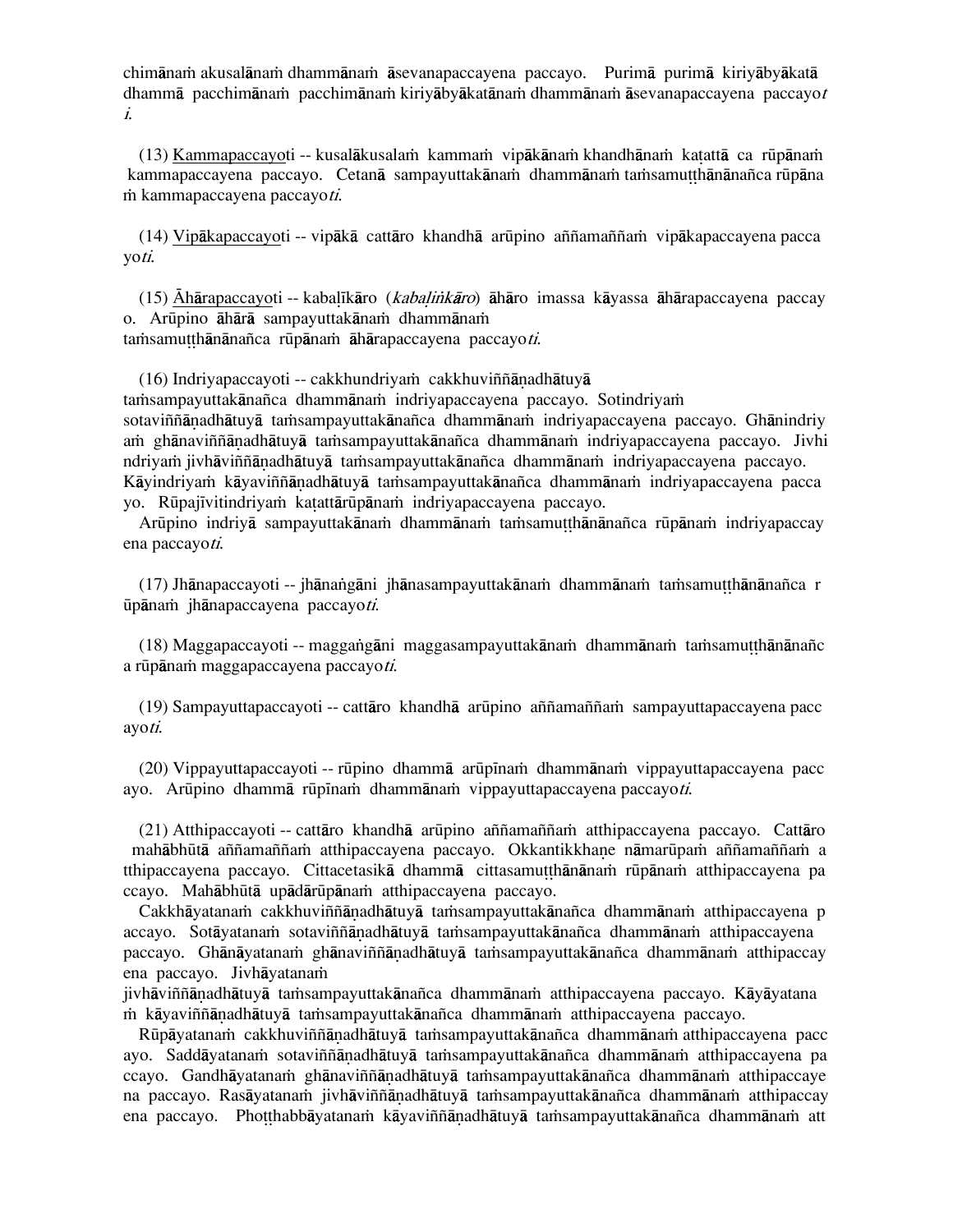hipaccayena paccayo. Rūpāyatanam saddāyatanam gandhāyatanam rasāyatanam photthabbāyat anam manodhātuyā tamsampayuttakānañca dhammānam atthipaccayena paccayo.

Yaṁ rūpaṁ nissāya manodhātu ca manoviññānadhātu ca vattanti, taṁ rūpaṁ manodhātuyā ca manoviññānadhātuyā ca tamsampayuttakānañca dhammānam atthipaccayena paccayoti.

 $(22)$  Natthipaccayoti -- samanantaraniruddhā cittacetasikā dhammā patuppannānam cittacetasik ānam dhammānam natthipaccayena paccayoti.

 $(23)$  Vigatapaccayoti -- samanantaravigatā cittacetasikā dhammā patuppannānam cittacetasikān am dhammānam vigatapaccayena paccayoti.

 $(24)$  Avigatapaccayoti -- cattāro khandhā arūpino aññamaññam avigatapaccayena paccayo. Ca ttāro mahābhūtā aññamaññam avigatapaccayena paccayo. Okkantikkhane nāmarūpam aññamañ ñam avigatapaccayena paccayo. Cittacetasikā dhammā cittasamutthānānam rūpānam avigatap accayena paccayo. Mahābhūtā upādārūpānam avigatapaccayena paccayo.

Cakkhāyatanam cakkhuviññānadhātuyā tamsampayuttakānañca dhammānam avigatapaccayena paccayo. Sotāyatanam sotaviññānadhātuyā tamsampayuttakānañca dhammānam avigatapaccay ena paccayo. Ghānāyatanaṁ ghānaviññānadhātuyā taṁsampayuttakānañca dhammānaṁ avigatap accayena paccayo. Jivhāyatanam jivhāviññānadhātuyā tamsampayuttakānañca dhammānam avi gatapaccayena paccayo. Kāyāyatanam kāyaviññānadhātuyā tamsampayuttakānañca dhammānam avigatapaccayena paccayo.

Rūpāyatanam cakkhuviññānadhātuyā tamsampayuttakānañca dhammānam avigatapaccayena pa ccayo. Saddāyatanam sotaviññānadhātuyā

tamsampayuttakānañca dhammānam avigatapaccayena paccayo. Gandhāyatanam ghānaviññānadh ātuyā tamsampayuttakānañca dhammānam avigatapaccayena paccayo. Rasāyatanam jivhāviññā nadhātuyā tamsampayuttakānañca dhammānam vigatapaccayena paccayo. Photthabbāyatanam kā yaviññānadhātuyā taṁsampayuttakānañca dhammānaṁ avigatapaccayena paccayo. Rūpāyatana *n* saddāyatanam gandhāyatanam rasāyatanam photthabbāyatanam manodhātuyā tamsampayutta kānañca dhammānam vigatapaccayena paccayo.

Yaṁ rūpaṁ nissāya manodhātu ca manoviññāṇadhātu ca vattanti, taṁ rūpaṁ manodhātuyā ca manoviññānadhātuyā ca taṁsampayuttakānañca dhammānaṁ avigatapaccayena paccayoti.

Paccayavibhangavāro nitthito.

#### ------------ ÊíÆìÈùùÆòÆíÆØØÆòÏ

 **´²³**. ÓÊùÆôÏ ëÆññÏ ÓÊùÆôÆùùÆ ëÆññÆùùÆ ÊíÆìÈùùÆòÆíÆØØÆòÍìÆ íÆØØÆòÏ -- ÇóÆññÆçËíÆìÈùùÆòϬÆìÆìèÆóËíÆìÈùùÆòϬíÆÓÆèËíÆìÈùùÆòÏ.

 **ÇóÆññÆçËíÆìÈùùÆòÏ** -- êÇìÆÄ êÆèöÇ ùÉôÆÄ ùÆñÇêÈòÈèöÇ ÊíÏùÆéÆÓÆññÆÄ ÓÆèöC¬ èÆÄ ÕÆóÊÄ ÓÆèöC íÆØØÆöÍÓÔÆèȬ íÊïĭÍ ùÊØÈççCìÈ ÕÆóÊÄ ÓÆèöC íÆØØÆöÍÓÔÆèȬ áCìC öÊãäÆúÈèöC áCìÆÄ ÕÆóÊÄ ÓÆèöC íÆØØÆöÍÓÔÆèȬ ùÍÓÔC ÕÏèóÆðÊÄ ÕÆóÊÄ ÓÆèöC íÆØØÆöÍÓÔÆìèȬ öÏêCìÆÄ ÕÆóÊÄ ÓÆèöC íÆØØÆöÍÓÔÆìèȬ ùÍÓÔÇ ñÆÕÕÇ öÊãäÆúÈèöÇ ñÆÕÕÆÄ ÕÆóÊÄ ÓÆèöÇ íÆØØÆöÍÓÔÆìèÈ.

 **ÆìÆìèÆóËíÆìÈùùÆòÏ** -- íÊóÈñÇ íÊóÈñÇ ÓÊùÆôÇ ÔÆìëÇ íÆØÙÈñÇìÆÄ íÆØÙÈñÇìÆÄ ÓÊùÆôÇìÆÄ ÔÆìëÇìÆÄ ÊíÆìÈùùÆòÆíÆØØÆòÍìÆ íÆØØÆòÏ. ÆìÊôÏñÆÄ ÕÏèóÆðÊùùÆ®®® ÆìÊôÏñÆÄ öÏêÇìÆùùÆ®®® ÕÏèóÆðÊ ñÆÕÕÆùùÆ®®® öÏêÇìÆÄ ñÆÕÕÆùùÆ ÊíÆìÈùùÆòÆíÆØØÆòÍìÆ íÆØØÆòÏ.

 **íÆÓÆèËíÆìÈùùÆòÏ** -- ùÆêëÆÄ ÊíÆìÈùùÇòÆ êÇìÆÄ êÍèȬ ùÉôÆÄ ùÆñÇêÈòÆèȬ ÊíÏùÆéÆÓÆññÆÄ ÓÆóÏèȬáÇìÆÄ ÊííÇêÍèȬ öÈíÆùùÆìÆÄ ÊííÇêÍèȬ ñÆÕÕÆÄ ÊííCêÍèȬ ÆðÈââÆÄ ÊííCêÍèȬ ùÆñCíÆèèÈÄ ÊííCêÍèÈ. ùÉôÆÄ®®®íÍ®®® ùÊèÆÄ®®®íÍ®®® ØÇÕÆÄ®®®íÍ®®® íÆââÆÄ ÊíÆìÈùùÆòÆ êÇìÆÄ êÍèȬ ùÉôÆÄ ùÆñÇêÈòÆèȬ ÊíÏùÆéÆÓÆññÆÄ ÓÆóÏèȬ áÇìÆÄ ÊííÇêÍèȬ öÈíÆùùÆìÆÄ ÊííÇêÍèȬ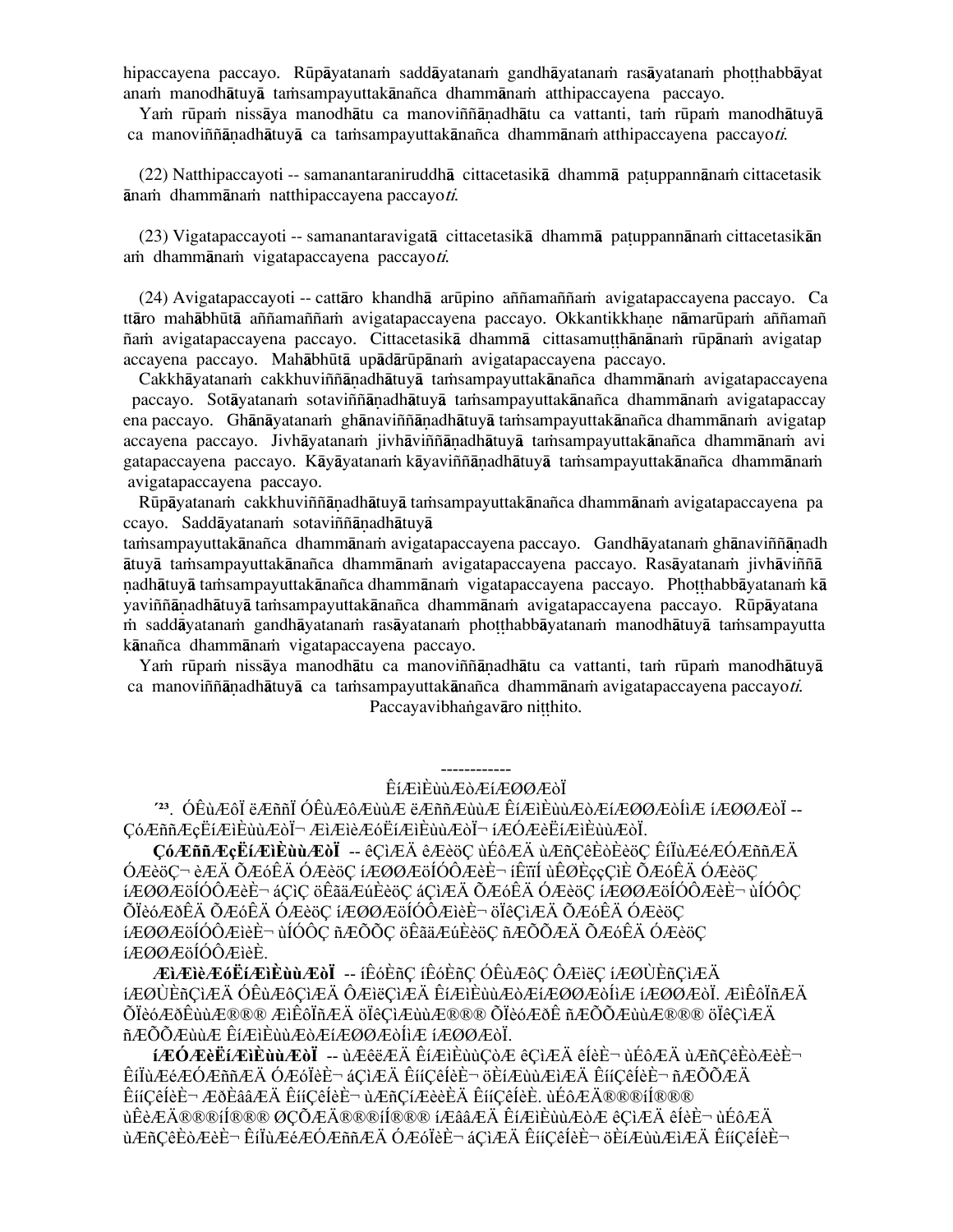ñÆÕÕÆÄ ÊííCêÍèȬ ÆðÈââÆÄ ÊííCêÍèȬ ùÆñCíÆèèÈÄ ÊííCêÍèÈ. ùÆêëC®®® ùÉôÆÄ®®® ùÊèÆÄ®®® ØÇÕÏ®®® íÆââÇ®®® ùÆêëÇòÆ®®® ùÉôÆùùÆ®®® ùÊèÆùùÆ®®® ØÇÕÆùùÆ®®® íÆââÇòÆ ÊíÆìÈùùÆòÆíÆØØÆòÍìÆ íÆØØÆòÏ.

 íÆäÆñÆùùÆ áÇìÆùùÆ íÆóÈÓÆññÆÄ íÆäÆñÆùùÆ áÇìÆùùÆ ÊíÆìÈùùÆòÆíÆØØÆòÍìÆ íÆØØÆòÏ. êÊèÈòÆùùÆ áÇìÆùùÆ íÆóÈÓÆññÆÄ êÊèÈòÆùùÆ áÇìÆùùÆ ÊíÆìÈùùÆòÆíÆØØÆòÍìÆ íÆØØÆòÏ. èÆèÈòÆùùÆ áÇìÆùùÆ íÆóÈÓÆññÆÄ èÆèÈòÆùùÆ áÇìÆùùÆ ÊíÆìÈùùÆòÆíÆØØÆòÍìÆ íÆØØÆòÏ. ØÆèÊèéÆùùÆ áÇìÆùùÆ íÆóÈÓÆññÆÄ ØÆèÊèéÆùùÆ áÇìÆùùÆ ÊíÆìÈùùÆòÆíÆØØÆòÍìÆ íÆØØÆòÏ. ÇÓÇùÇìÆâØÇòÆèÆìÆùùÆ íÆóÈÓÆññÆÄ ÇÓÇùÇìÆâØÇòÆèÆìÆùùÆ ÊíÆìÈùùÆòÆíÆØØÆòÍìÆ íÆØØÆòÏ. öÈââÇçÆâØÇòÆèÆìÆùùÆ íÆóÈÓÆññÆÄ öÈââÇçÆâØÇòÆèÆìÆùùÆ ÊíÆìÈùùÆòÆíÆØØÆòÍìÆ íÆØØÆòÏ. ÇÓÈâØÆââÇòÆèÆìÆùùÆ íÆóÈÓÆññÆÄ ÇÓÈâØÆââÇòÆèÆìÆùùÆ ÊíÆìÈùùÆòÆíÆØØÆòÍìÆ íÆØØÆòÏ. ìÍöÆùÆââÇìÇùÆââÇòÆèÆìÆùùÆ íÆóÈÓÆññÆÄ ìÍöÆùÆââÇìÇùÆââÇòÆèÆìÆùùÆ ÊíÆìÈùùÆòÆíÆØØÆòÍìÆ íÆØØÆòÏ. íÆäÆñÆÄ áÇìÆÄ êÊèÈòÆùùÆ áÇìÆùùÆ ÊíÆìÈùùÆòÆíÆØØÆòÍìÆ íÆØØÆòÏ. êÊèÈòÆÄ áÇìÆÄ èÆèÈòÆùùÆ áÇìÆùùÆ ÊíÆìÈùùÆòÆíÆØØÆòÍìÆ íÆØØÆòÏ. èÆèÈòÆÄ áÇìÆÄ ØÆèÊèéÆùùÆ áÇìÆùùÆ ÊíÆìÈùùÆòÆíÆØØÆòÍìÆ íÆØØÆòÏ. ØÆèÊèéÆÄ áÇìÆÄ ÇÓÇùÇìÆâØÇòÆèÆìÆùùÆ ÊíÆìÈùùÆòÆíÆØØÆòÍìÆ íÆØØÆòÏ. ÇÓÇùÇìÆâØÇòÆèÆìÆÄ öÈââÇçÆâØÇòÆèÆìÆùùÆ ÊíÆìÈùùÆòÆíÆØØÆòÍìÆ íÆØØÆòÏ. öÈââÇçÆâØÇòÆèÆìÆÄ ÇÓÈâØÆââÇòÆèÆìÆùùÆ ÊíÆìÈùùÆòÆíÆØØÆòÍìÆ íÆØØÆòÏ. ÇÓÈâØÆââÇòÆèÆìÆÄ ìÍöÆùÆââÇìÇùÆââÇòÆèÆìÆùùÆ ÊíÆìÈùùÆòÆíÆØØÆòÍìÆ íÆØØÆòÏ. êÈïïÆùùÆ ØÆÓÔÊùùÆ íÆóÈÓÆññÆÄ êÈïïÆùùÆ ØÆÓÔÊùùÆ ÊíÆìÈùùÆòÆíÆØØÆòÍìÆ íÆØØÆòÏ. êÈïïÇòÆ ùÏèÆëÇèÊòÇ íÆóÈÓÆññÆÄ êÈïïÇòÆ ùÏèÆëÇèÊòÇ ÊíÆìÈùùÆòÆíÆØØÆòÍìÆ íÆØØÆòÏ. ÈêëÈöÈëÆâÇçÆùùÆ íÆóÈÓÆññÆÄ ÈêëÈöÈëÆâÇçÆùùÆ ÊíÆìÈùùÆòÆíÆØØÆòÍìÆ íÆØØÆòÏ. ØÍèÏíÆóÈòÆâÇçÆùùÆ íÆóÈÓÆññÆÄ ØÍèÏíÆóÈòÆâÇçÆùùÆ ÊíÆìÈùùÆòÆíÆØØÆòÍìÆ íÆØØÆòÏ. íÊïïÍìÈöÇùÇìÊùùÆèÈâÇçÆùùÆ íÆóÈÓÆññÆÄ íÊïïÍìÈöÇùÇìÊùùÆèÈâÇçÆùùÆ ÊíÆìÈùùÆòÆíÆØØÆòÍìÆ íÆØØÆòÏ. òÆéÇÓÆññËíÆÕÆâÇçÆùùÆ íÆóÈÓÆññÆÄ òÆéÇÓÆññËíÆÕÆâÇçÆùùÆ ÊíÆìÈùùÆòÆíÆØØÆòÍìÆ íÆØØÆòÏ. ÆìÇÕÆèÆÄùÆâÇçÆùùÆ íÆóÈÓÆññÆÄ ÆìÇÕÆèÆÄùÆâÇçÆùùÆ ÊíÆìÈùùÆòÆíÆØØÆòÍìÆ íÆØØÆòÏ. êÈïïÆØÆÓÔÊ êÈïïÇòÆ ùÏèÆëÇèÊòÇ ÊíÆìÈùùÆòÆíÆØØÆòÍìÆ íÆØØÆòÏ. êÈïïÆùÏèÆëÇèÊ ÈêëÈöÈëÆâÇçÆùùÆ ÊíÆìÈùùÆòÆíÆØØÆòÍìÆ íÆØØÆòÏ. ÈêëÈöÈëÆâÇçÆÄ ØÍèÏíÆóÈòÆâÇçÆùùÆ 撮ìÈùùÆòÆíÆØØÆòÍìÆ íÆØØÆòÏ. ØÍèÏíÆóÈòÆâÇçÆÄ íÊïïÍìÈöÇùÇìÊùùÆèÈâÇçÆùùÆ 撮ìÈùùÆòÆíÆØØÆòÍìÆ íÆØØÆòÏ. íÊïĭÍìÈöÇùÇìÊùùÆèÈâÇçÆÄ òÆéÇÓÆññËíÆÕÆâÇçÆùùÆ ÊíÆìÈùùÆòÆíÆØØÆòÍìÆ íÆØØÆòÏ. òÆéÇÓÆññËíÆÕÆâÇçÆÄ ÆìÇÕÆèÆÄùÆâÇçÆùùÆ ÊíÆìÈùùÆòÆíÆØØÆòÍìÆ íÆØØÆòÏ. íÆäÆñÆùùÆ ñÆÕÕÆùùÆ íÆóÈÓÆññÆÄ íÆäÆñÆùùÆ ñÆÕÕÆùùÆ ÊíÆìÈùùÆòÆíÆØØÆòÍìÆ íÆØØÆòÏ. êÊèÈòÆùùÆ ñÆÕÕÆùùÆ íÆóÈÓÆññÆÄ êÊèÈòÆùùÆ ñÆÕÕÆùùÆ ÊíÆìÈùùÆòÆíÆØØÆòÍìÆ íÆØØÆòÏ. èÆèÈòÆùùÆ ñÆÕÕÆùùÆ íÆóÈÓÆññÆÄ èÆèÈòÆùùÆ ñÆÕÕÆùùÆ ÊíÆìÈùùÆòÆíÆØØÆòÍìÆ íÆØØÆòÏ. ØÆèÊèéÆùùÆ ñÆÕÕÆùùÆ íÆóÈÓÆññÆÄ ØÆèÊèéÆùùÆ ñÆÕÕÆùùÆ ÊíÆìÈùùÆòÆíÆØØÆòÍìÆ íÆØØÆòÏ. íÆäÆñÏ ñÆÕÕÏ êÊèÈòÆùùÆ ñÆÕÕÆùùÆ ÊíÆìÈùùÆòÆíÆØØÆòÍìÆ íÆØØÆòÏ. êÊèÈòÏ ñÆÕÕÏ èÆèÈòÆùùÆ ñÆÕÕÆùùÆ ÊíÆìÈùùÆòÆíÆØØÆòÍìÆ íÆØØÆòÏ. èÆèÈòÏ ñÆÕÕÏ ØÆèÊèéÆùùÆ ñÆÕÕÆùùÆ ÊíÆìÈùùÆòÆíÆØØÆòÍìÆ íÆØØÆòÏ. ùÍÓÔÇ ñÆÕÕÆÄ ÊíÆìÈùùÇòÆ ÆìÊííÆììÆÄ ùÆñÇíÆèèÈÄ ÊííÇêÍìèȬ ÊííÆììÆÄ ùÆñÇíÆÚÚÆìèȬ ùÆ×ÔÇóÍ ÆìÈØØÆèÏ êÊÓÔÆèÏ ÆìÆèèÆèÏ öÈíÆùùÆìèÈ. ñÆÕÕÏ ùÍÓÔÇìÆÄ ÆèéÆííÆãÈùÆñðÈêÇòƬ ëÆññÆííÆãÈùÆñðÈêÇòƬìÈóÊèèÈííÆãÈùÆñðÈêÇòƬíÆãÈðÇìÆííÆãÈùÆñðÈêÇòƬ äÇìÇäÇìÆÓÏùÆôôÆùùÆ ÊíÆìÈùùÆòÆíÆØØÆòÍìÆ íÆØØÆòÏ. ¨±©

ÓÊùÆôÏ ëÆññÏ ÆÓÊùÆôÆùùÆ ëÆññÆùùÆ ÊíÆìÈùùÆòÆíÆØØÆòÍíÆ íÆØØÆòÏ --CóÆññÆçËíÆìÈùùÆòϬíÆÓÆèËíÆìÈùùÆòÏ.

 **ÇóÆññÆçËíÆìÈùùÆòÏ** -- êÇìÆÄ êÆèöÇ ùÉôÆÄ ùÆñÇêÈòÈèöÇ ÊíÏùÆéÆÓÆññÆÄ ÓÆèöÇ èÆÄ ÕÆóÊÄ ÓÆèöÇ ÆùùÇêÍèÈ ÆðÈìÆìêÆèȬ èÆÄ ÕÆóËÄ ÓÆèöÇ óÇÕÏ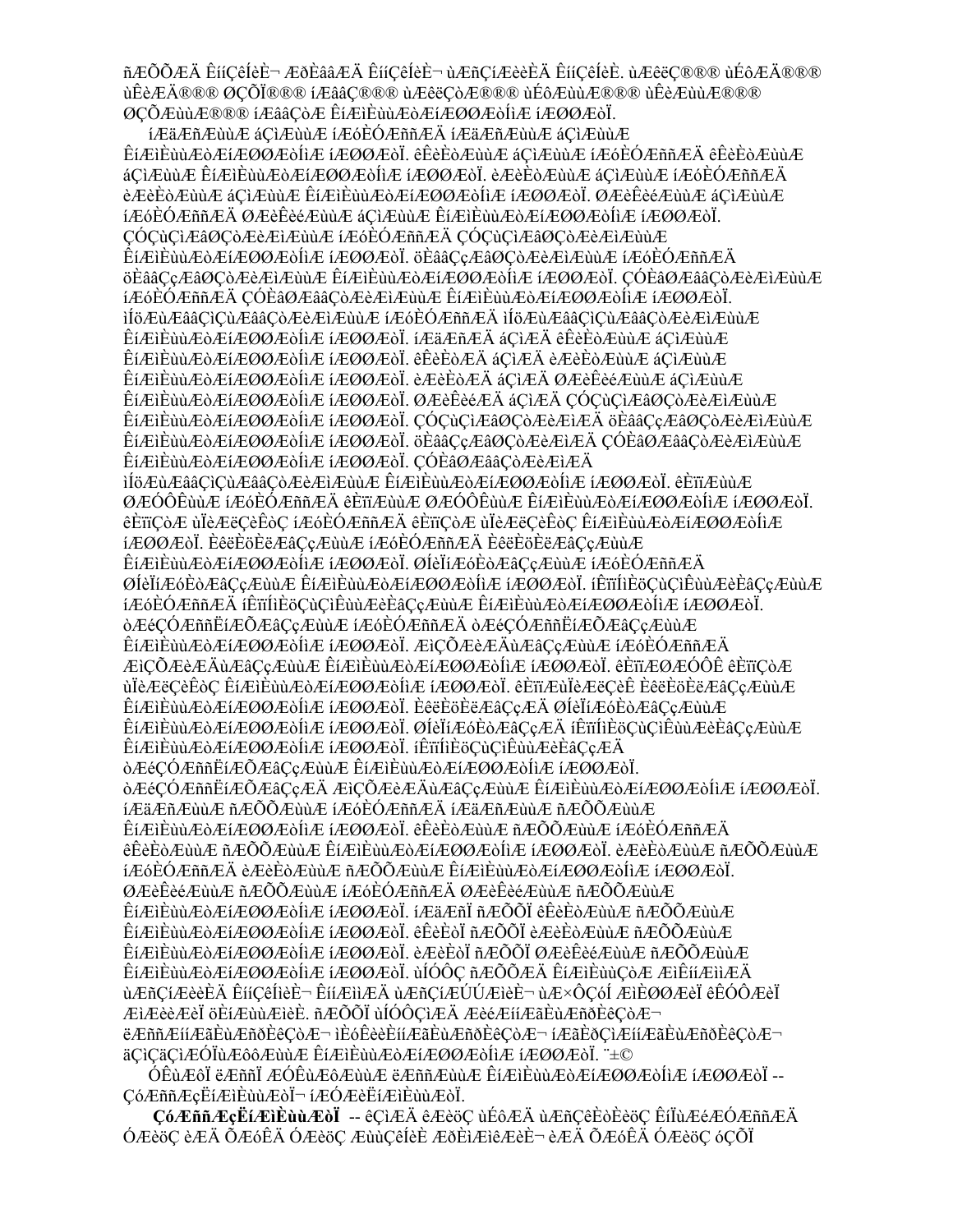ÊííÆÚÚÆèȬ êÈãäÈ ÊííÆÚÚÆèÈ. íÊïĭÍ ùÊØÈççCìÈ ÕÆóÊÄ ÓÆèöC ÆùùCêÍèÈ ÆðÈìÆìêÆèˬ èÆÄ ÕÆóÊÄ ÓÆèöC óCÕÏ ÊííÆÚÚÆèȬ êÈãäÈ ÊííÆÚÚÆèÈ. áCìC öÊãäÆúÈèöC áCìÆÄ ÕÆóÊÄ ÓÆèöC ÆùùCêÍèÈ ÆðÈìÆìêÆèȬ èÆÄ ÕÆóÊÄ ÓÆèöC óCÕÏ ÊííÆÚÚÆèȬ êÈãäÈ ÊííÆÚÚÆèÈ.

 **íÆÓÆèËíÆìÈùùÆòÏ** -- ùÆêëÆÄ ÊíÆìÈùùÇòÆ ñÇìÆÄ ÚÆííÍèȬ êÈãäÈÄ ÕÆçúÇèÈ. ùÉôÆÄ®®®íÍ®®® ùÊèÆÄ®®®íÍ®®® ØÇÕÆÄ®®®íÍ®®® íÆââÆÄ ÊíÆìÈùùÇòÆ ñÇìÆÄ ÚÆííÍèȬ êÈãäÈÄ ÕÆçúÇèÈ. ùÆêëÇ®®® ùÉôÆÄ®®® ùÊèÆÄ®®® ØÇÕÏ®®® íÆââÇ óÇÕÆùùÆ®®® êÏùÆùùÆ®®® ñÏúÆùùÆ®®® ñÇìÆùùÆ®®® êÈãäÈòÇ®®® íÆèéÆìÇòÆ ÊíÆìÈùùÆòÆíÆØØÆòÍìÆ íÆØØÆòÏ. ¨²©

 ÓÊùÆôÏ ëÆññÏ ÆïòÇÓÆèÆùùÆ ëÆññÆùùÆ ÊíÆìÈùùÆòÆíÆØØÆòÍìÆ íÆØØÆòÏ -- ÇóÆññÆçËíÆìÈùùÆòϬÆìÆìèÆóËíÆìÈùùÆòϬíÆÓÆèËíÆìÈùùÆòÏ.

 **ÇóÆññÆçËíÆìÈùùÆòÏ** -- ÆóÆúÇ ñÆÕÕÇ öÊãäÆúÈèöÇ ñÆÕÕÆÄ ÕÆóÊÄ ÓÆèöÇ íÆØØÆöÍÓÔÆèÈ.

 **ÆìÆìèÆóËíÆìÈùùÆòÏ** -- ÓÊùÆôÆÄ öÊãäÇìÆùùÆ®®® ñÆÕÕÏ îÆôÆùùÆ®®® ÆìÊôÏñÆÄ ùÍÓÔÇòÆ îÆôÆùÆñÇíÆèèÈòÇ®®® ìÈóÏëÇ öÊãäÆúÆìèÆùùÆ ìÍöÆùÆââÇìÇùÆââÇòÆèÆìÆÓÊùÆôÆÄ îÆôÆùÆñÇíÆèèÈòÇ ÊíÆìÈùùÆòÆíÆØØÆòÍìÆ íÆØØÆòÏ.

**íÆÓÆèËíÆìÈùùÆòÏ --** ùÆêëÆÄ ÊíÆìÈùùCòÆ ÆèèCìÆÄ CèCíÍèÈ íÆóÈèCíÍèȬ íÆóÈòÈãäÈñËôÆÓÆÄ êÊÓÔÆÄ íÆØØÆìÊðÏèÈ. ùÉôÆÄ®®®íÍ®®® ùÊèÆÄ®®®íÍ®®® ØÇÕÆÄ®®®íÍ®®® íÆââÆÄ ÊíÆìÈùùÇòÆ ÆèèÇìÆÄ ÇèÇíÍèÈ íÆóÈèÇíÍèȬ íÆóÈòÈãäÈñËôÆÓÆÄ êÊÓÔÆÄ íÆØØÆìÊðÏèÈ. ùÆêëÇ®®® ùÉôÆÄ®®® ùÊèÆÄ®®® ØÇÕÏ®®® íÆââÇ ÓÇòÈÓÆùùÆ ùÊÔÆùùÆ®®® ÓÇòÈÓÆùùÆ êÊÓÔÆùùÆ®®® îÆôÆùÆñÇíÆèèÈòÇ ÊíÆìÈùùÆòÆíÆØØÆòÍìÆ íÆØØÆòÏ. ÓÊùÆôÆÄ ÓÆññÆÄ öÈíÇÓÆùùÆ ÊíÆìÈùùÆòÆíÆØØÆòÍìÆ íÆØØÆòÏ. ÆóÆúÇ ñÆÕÕÆÄ ÊíÆìÈùùÇòÆ ÆìÊííÆììÆÄ ÓÈóÈòÆùÆñÇíÆèèÈÄ ÊííÇêÍèȬÊííÆììÆÄ ùÆñÇíÆÚÚÆèȬ ùÆ×ÔÇóÍ ÆìÈØØÆèÏ êÊÓÔÆèÏ ÆìÆèèÆèÏ öÈíÆùùÆèÈ. ñÆÕÕÏ ÆóÆúÆèÏ ÆèéÆííÆãÈùÆñðÈêCòƬ ëÆññÆííÆãÈùÆñðÈêÇòƬ ìÈóÊèèÈííÆãÈùÆñðÈêÇòƬ íÆãÈðÇìÆííÆãÈùÆñðÈêÇòƬ äÇìÇäÇìÆÓÏùÆôôÆùùÆ ÊíÆìÈùùÆòÆíÆØØÆòÍìÆ íÆØØÆòÏ. ñÆÕÕÏ îÆôÆùÆñÇíÆèèÈòÇ ÊíÆìÈùùÆòÆíÆØØÆòÍìÆ íÆØØÆòÏ. ¨³©

 ÆÓÊùÆôÏ ëÆññÏ ÆÓÊùÆôÆùùÆ ëÆññÆùùÆ ÊíÆìÈùùÆòÆíÆØØÆòÍìÆ íÆØØÆòÏ -- CóÆññÆçËíÆìÈùùÆòϬÆìÆìèÆóËíÆìÈùùÆòϬíÆÓÆèËíÆìÈùùÆòÏ.

 **ÇóÆññÆçËíÆìÈùùÆòÏ** -- óÇÕÆÄ ÕÆóÊÄ ÓÆèöÇ ÆùùÇêÍèÈ ÆðÈìÆìêÆèȬ èÆÄ ÕÆóÊÄ ÓÆèöC óCÕÏ ÊííÆÚÚÆèȬ êÈãäÈ ÊííÆÚÚÆèÈ. êÈãäÈÄ ÕÆóÊÄ ÓÆèöC ÆùùCêÍèÈ ÆðÈìÆìêÆèȬèÆÄ ÕÆóÊÄ ÓÆèöC óCÕÏ ÊííÆÚÚÆèȬêÈãäÈ ÊííÆÚÚÆèÈ.

 **ÆìÆìèÆóËíÆìÈùùÆòÏ** -- íÊóÈñÇ íÊóÈñÇ ÆÓÊùÆôÇ ÔÆìëÇ íÆØÙÈñÇìÆÄ íÆØÙÈñÇìÆÄ ÆÓÊùÆôÇìÆÄ ÔÆìëÇìÆÄ ÊíÆìÈùùÆòÆíÆØØÆòÍìÆ íÆØØÆòÏ.

**íÆÓÆèËíÆìÈùùÆòÏ -- óÇÕÆÄ** 撮ìÈùùÇòÆ íÇçÆÄ úÆìÆèȬÆêÈììÆÄ ÇêÈòÆèȬ ñÊùC ðÆçÆèȬ íÈùÊçÆÄ ðÆçÆèȬ îÆóÊùÆÄ ðÆçÆèȬ ùÆñîÆÄ íÆôÆíÆèȬ ùÆìëÈÄ ÙÈìêÆèȬ ìÈôôÏíÆÄ úÆóÆèȬ ÍÓÇÕÇóÈÓÆÄ ÓÆóÏèȬ íÆóÈíÆìéÍ èÈãäÆèȬ íÆóÆêÇóÆÄ ÕÆØÙÆèȬÕÇñÆÖÇèÆÄ ÓÆóÏèȬ ìÈÕÆñÆÖÇèÆÄ ÓÆóÏèȬ ñÇèÆóÆÄ ÚÉöÈèÇ öÏóÏíÍèȬ íÈèÆóÆÄ ÚÉöÈèÇ öÏóÏíÍèȬ ÆóÆúÆìèÆÄ ÚÉöÈèÇ öÏóÏíÍèȬ êÊãäÍìÆ ØÈèèÍìÆ èÆéÇÕÆèÆùùÆ ôÏúÈèÆÄ ÊííÇêÍèȬ ùÆ×ÖÆÄ ðÈìêÆèÈ. êÏùÆÄ ÊíÆìÈùùÇòÆ®®®íÍ®®® ñÏúÆÄ ÊíÆìÈùùÇòÆ®®®íÍ®®® ñÇìÆÄ ÊíÆìÈùùÇòÆ®®®íÍ®®® êÈãäÈÄ ÊíÆìÈùùÇòÆ®®®íÍ®®® íÆèéÆìÆÄ ÊíÆìÈùùÇòÆ íÇçÆÄ úÆìÆèÈ®®®íÍ®®® ùÆ×ÖÆÄ ðÈìêÆèÈ. óÇÕÏ®®® êÏùÏ®®® ñÏúÏ®®® ñÇìÏ®®® êÈãäÈ®®® íÆèéÆìÇ óÇÕÆùùÆ®®® êÏùÆùùÆ®®® ñÏúÆùùÆ®®® ñÇìÆùùÆ®®® êÈãäÈòÇ®®® íÆèéÆìÇòÆ 撮ìÈùùÆòÆíÆØØÆòÍìÆ íÆØØÆòÏ. íÇçÇèÈíÇèÏ íÇçÇèÈíÇèÆùùÆ 撮ìÈùùÆòÆíÆØØÆòÍìÆ íÆØØÆòÏ. íCçCèÈíCèÏ ÆêÈììCêCìÆùùÆ®®®íÍ®®® ÓÇñÍùÊñÈØÙÇØÇóÆùùÆ®®®íÍ®®® ñÊùÇöÇêÆùùÆ®®®íÍ®®® íÈùÊçÇòÆ öÇØÇòÆ®®®íÍ®®® îÆóÊùÇòÆ öÇØÇòÆ®®®íÍ®®® ùÆñîÆííÆôÇíÆùùÆ®®®íÍ®®® ÆðÈÚáÇòÆ®®®íÍ®®® ïòÇíÇêÆùùÆ®®®íÍ®®® ñÈØÙÇêÈãäÈòÇ ÊíÆìÈùùÆòÆíÆØØÆòÍìÆ íÆØØÆòÏ. ÆêÈììÇêÇìÆÄ ÆêÈììÇêÇìÆùùÆ®®® ÓÇñÍùÊñÈØÙÇØÇóÆùùÆ®®® ñÊùÇöÇêÆùùÆ®®® ¨ùÆÄÔÈèèÆÄ© ñÈØÙÇêÈãäÈòÇ®®®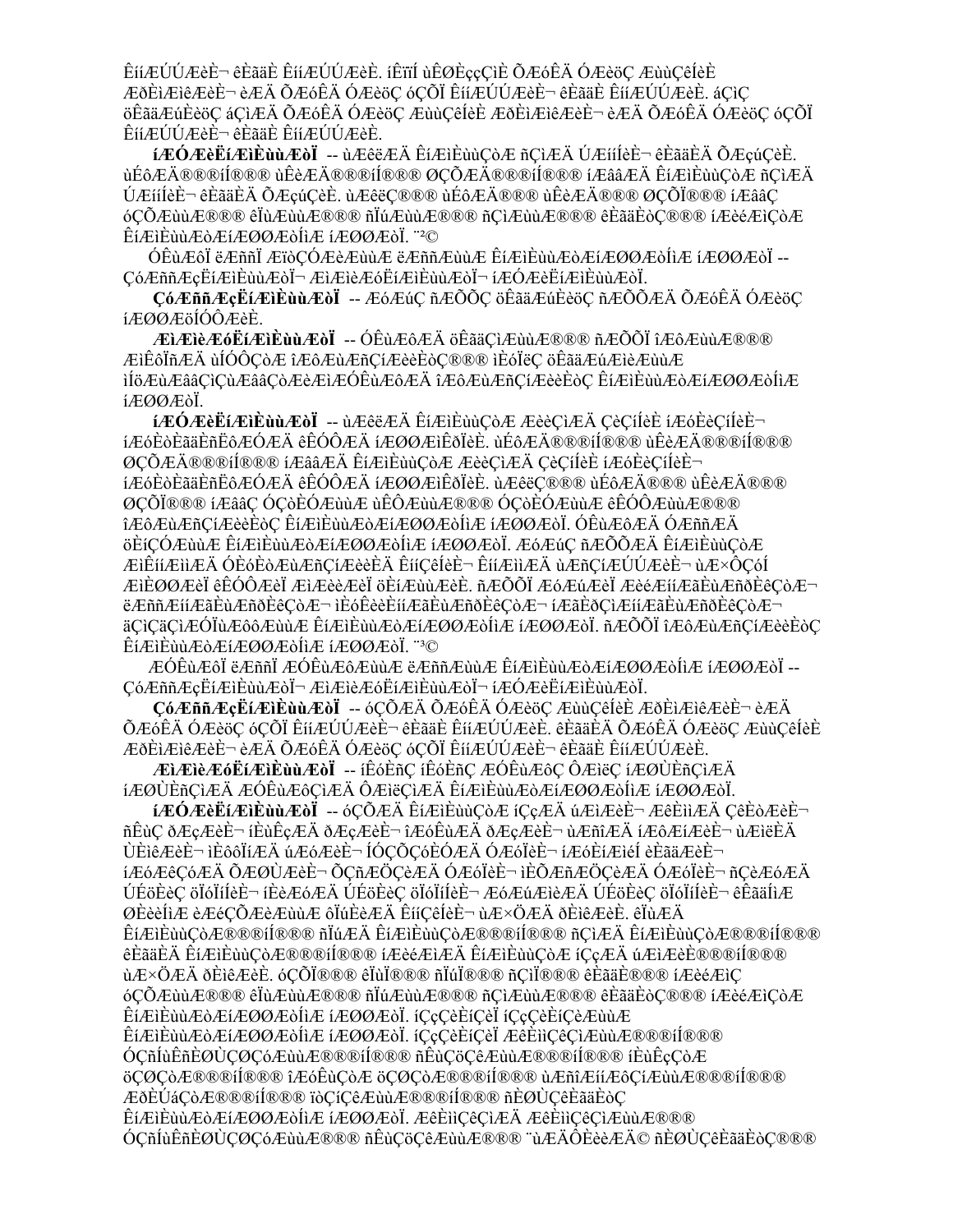íÇçÇèÈíÇèÆùùÆ ÊíÆìÈùùÆòÆíÆØØÆòÍìÆ íÆØØÆòÏ. ¨ØÆÓÓÆÄ ïÆìëÈèÆïïÆÄ.© ÓÇñÍùÊñÈØÙÇØÇóÏ®®®íÍ®®® ñÊùÇöÇêÏ®®®íÍ®®® íÈùÊçÆöÇØÇ®®®íÍ®®® îÆóÊùÆöÇØÇ®®®íÍ®®® ùÆñîÆííÆôÇíÏ®®®íÍ®®® ÆðÈÚáÇ®®®íÍ®®® ïòÇíÇêÏ®®®íÍ®®® ñÈØÙÇêÈãäÈ ñÈØÙÇêÈãäÈòÇ ÊíÆìÈùùÆòÆíÆØØÆòÍìÆ íÆØØÆòÏ. ñÈØÙÇêÈãäÈ íÇçÇèÈíÇèÆùùÆ®®® ÆêÈììÇêÇìÆùùÆ®®® ÓÇñÍùÊñÈØÙÇØÇóÆùùÆ®®® ñÊùÇöÇêÆùùÆ®®® íÈùÊçÇòÆ öÇØÇòÆ®®® îÆóÊùÇòÆ öÇØÇòÆ®®® ùÆñîÆííÆôÇíÆùùÆ®®® ÆðÈÚáÇòÆ®®® ïòÇíÇêÆùùÆ ÊíÆìÈùùÆòÆíÆØØÆòÍìÆ íÆØØÆòÏ. ñÇèÊÖÇèÈÓÆññÆÄ ñÇèÊÖÇèÈÓÆññÆùùÆ ÊíÆìÈùùÆòÆíÆØØÆòÍìÆ íÆØØÆòÏ. ñÇèÊÖÇèÈÓÆññÆÄ íÈèÊÖÇèÈÓÆññÆùùÆ ÊíÆìÈùùÆòÆ®®®íÍ®®® ÆóÆúÆìèÆÖÇèÈÓÆññÆùùÆ®®® óÊúÈóÊííÇêÆÓÆññÆùùÆ®®® ùÆ×ÖÆðÍêÆÓÆññÆùùÆ®®® ìÈòÆèÆñÈØÙÇêÈãäÈòÇ ÊíÆìÈùùÆòÆíÆØØÆòÍìÆ íÆØØÆòÏ. íÈèÊÖÇèÈÓÆññÆÄ íÈèÊÖÇèÈÓÆññÆùùÆ®®® ÆóÆúÆìèÆÖÇèÈÓÆññÆùùÆ®®® óÊúÈóÊííÇêÆÓÆññÆùùÆ®®® ùÆ×ÖÆðÍêÆÓÆññÆùùÆ®®® ìÈòÆèÆñÈØÙÇêÈãäÈòÇ®®® ñÇèÊÖÇèÈÓÆññÆùùÆ ÊíÆìÈùùÆòÆíÆØØÆòÍìÆ íÆØØÆòÏ. ÆóÆúÆìèÆÖÇèÈÓÆññÆÄ ÆóÆúÆìèÆÖÇèÈÓÆññÆùùÆ®®® óÊúÈóÊííÇêÆÓÆññÆùùÆ®®®íÍ®®® óÊúÈóÊííÇêÆÓÆññÆÄ óÊúÈóÊííÇêÆÓÆññÆùùÆ®®®íÍ®®® ùÆ×ÖÆðÍêÆÓÆññÆÄ ùÆ×ÖÆðÍêÆÓÆññÆùùÆ®®®íÍ®®® ìÈòÆèÆñÈØÙÇêÈãäÈ ìÈòÆèÆñÈØÙÇêÈãäÈòÇ ÊíÆìÈùùÆòÆíÆØØÆòÍìÆ íÆØØÆòÏ. ìÈòÆèÆñÈØÙÇêÈãäÈ ñÇèÊÖÇèÈÓÆññÆùùÆ ÊíÆìÈùùÆòÆ®®®íÍ®®® ÆóÆúÆìèÆÖÇèÈÓÆññÆùùÆ®®® óÊúÈóÊííÇêÆÓÆññÆùùÆ®®® ùÆ×ÖÆðÍêÆÓÆññÆùùÆ ÊíÆìÈùùÆòÆíÆØØÆòÍìÆ íÆØØÆòÏ. ¨ØÆÓÓÆÄ ÓÇèÆïïÆÄ.©

 ÆÓÊùÆôÏ ëÆññÏ ÓÊùÆôÆùùÆ ëÆññÆùùÆ ÊíÆìÈùùÆòÆíÆØØÆòÍìÆ íÆØØÆòÏ. **íÆÓÆèËíÆìÈùùÆòÏ --** óÇÕÆÄ ÊíÆìÈùùÇòÆ êÇìÆÄ êÍèȬ ùÉôÆÄ ùÆñÇêÈòÆèȬ ÊíÏùÆéÆÓÆññÆÄ ÓÆóÏèȬ áÇìÆÄ ÊííÇêÍèȬ öÈíÆùùÆìÆÄ ÊííÇêÍèȬ ñÆÕÕÆÄ ÊííÇêÍèȬ ÆðÈââÆÄ ÊííÇêÍèȬ ùÆñÇíÆèèÈÄ ÊííÇêÍèÈ. êÏùÆÄ®®®íÍ®®® ñÏúÆÄ®®®íÍ®®® ñÇìÆÄ®®®íÍ®®® êÈãäÈÄ®®®íÍ®®® íÆèéÆìÆÄ ÊíÆìÈùùÇòÆ êÇìÆÄ êÍèȬ ùÉôÆÄ ùÆñCêÈòÆèȬ ÊíÏùÆéÆÓÆññÆÄ ÓÆóÏèȬ áCìÆÄ ÊííCêÍèȬ öÈíÆùùÆìÆÄ ÊííÇêÍèȬ ñÆÕÕÆÄ ÊííÇêÍèȬ ÆðÈââÆÄ ÊííÇêÍèȬ ùÆñÇíÆèèÈÄ ÊííÇêÍèÈ. óÇÕÏ®®® êÏùÏ®®® ñÏúÏ®®® ñÇìÏ®®® êÈãäÈ®®® íÆèéÆìÇ ùÆêëÇòÆ®®® ùÉôÆùùÆ®®® ùÊèÆùùÆ®®® ØÇÕÆùùÆ®®® íÆââÇòÆ ÊíÆìÈùùÆòÆíÆØØÆòÍìÆ íÆØØÆòÏ. íÇçÆÄ úÆìèöC èÆùùÆ íÆãÈÖCèÆèéCòÆ êCìÆÄ êÍèȬ ùÉôÆÄ ùÆñCêÈòÆèȬ ÊíÏùÆéÆÓÆññÆÄ ÓÆóÏèȬáCìÆÄ ÊííCêÍèȬ öÈíÆùùÆìÆÄ ÊííCêÍèȬ ñÆÕÕÆÄ ÊííCêÍèȬ ÆðÈââÆÄ ÊííCêÍèȬ ùÆñCíÆèèÈÄ ÊííCêÍèÈ. ÆêÈììÆÄ CêÈòÈèöC®®®íÍ®®® ñÊùC ðÆçÈèöÇ®®®íÍ®®® íÈùÊçÆÄ ðÆçÈèöÇ®®®íÍ®®® îÆóÊùÆÄ ðÆçÈèöÇ®®®íÍ®®® ùÆñîÆÄ íÆôÆíÈèöÇ®®®íÍ®®® ùÆìëÈÄ ÙÈìêÈèöÇ®®®íÍ®®® ìÈôôÏíÆÄ úÆóÈèöÇ®®®íÍ®®® ÍÓÇÕÇóÈÓÆÄ ÓÆóÈèöÇ®®®íÍ®®® íÆóÈíÆìéÍ äÆèöÇ®®®íÍ®®® íÆóÆêÇóÆÄ ÕÆìèöÇ®®®íÍ®®® ÕÇñÆÖÇèÆÄ ÓÆóÈèöÇ®®®íÍ®®® ìÈÕÆñÆÖÇèÆÄ ÓÆóÈèöC èÆùùÆ íÆãÈÖCèÆèéCòÆ êCìÆÄ êÍèȬùÉôÆÄ ùÆñCêÈòÆèȬ ÊíÏùÆéÆÓÆññÆÄ ÓÆóÏèȬ áÇìÆÄ ÊííÇêÍèȬ öÈíÆùùÆìÆÄ ÊííÇêÍèȬ ñÆÕÕÆÄ ÊííÇêÍèȬ ÆðÈââÆÄ ÊííÇêÍèȬ ùÆñÇíÆèèÈÄ ÊííÇêÍèÈ. ñÇèÆóÆÄ ÚÉöÈèÇ ölólíÍèöÇ èÆùùÆ íÆãÈÖCèÆèéCòÆ êCìÆÄ êÍèȬ ùÉôÆÄ ùÆñCêÈòÆèȬ ÊíÏùÆéÆÓÆññÆÄ ÓÆóÏèÈ. íÈèÆóÆÄ ÚÉöÈèÇ öÏóÏíÍèöÇ®®®íÍ®®® ÆóÆúÆìèÆÄ ÚÉöÈèÇ öÏóÏíÍèöÇ®®®íÍ®®® êÊãäÍìÆ ØÈèèÍìÆ èÆéÇÕÆèÆùùÆ ôÏúÈèÆÄ ÊííÇêÍèöÇ®®®íÍ®®® ùÆ×ÖÆÄ ðÈìêÈèöÇ èÆùùÆ íÆãÈÖÇèÆèéÇòÆ êÇìÆÄ êÍèȬ ùÉôÆÄ ùÆñÇêÈòÆèȬ ÊíÏùÆéÆÓÆññÆÄ ÓÆóÏèÈ.  $\cdot \cdot$ <sup>2</sup> $\odot$ 

 ÆÓÊùÆôÏ ëÆññÏ ÆïòÇÓÆèÆùùÆ ëÆññÆùùÆ ÊíÆìÈùùÆòÆíÆØØÆòÍìÆ íÆØØÆòÏ -- ÆìÆìèÆóËíÆìÈùùÆòϬíÆÓÆèËíÆìÈùùÆòÏ.

 **ÆìÆìèÆóËíÆìÈùùÆòÏ** -- ÆÓÊùÆôÆÄ öÊãäÇìÆùùÆ ÊíÆìÈùùÆòÆíÆØØÆòÍìÆ íÆØØÆòÏ.

í**ÆÓÆèËíÆìÈùùÆòÏ** -- óCÕÆÄ ÊíÆìÈùùÇòÆ ÆèèÇìÆÄ ÇèÇíÍèÈ íÆóÈèÇíÍèȬ íÆóÈòÈãäÈñËôÆÓÆÄ êÊÓÔÆÄ íÆØØÆìÊðÏèÈ. êÏùÆÄ®®®íÍ®®® ñÏúÆÄ®®®íÍ®®® ñÇìÆÄ®®®íÍ®®® êÈãäÈÄ®®®íÍ®®® íÆèéÆìÆÄ ÊíÆìÈùùÇòÆ ÆèèÇìÆÄ ÇèÇíÍèÈ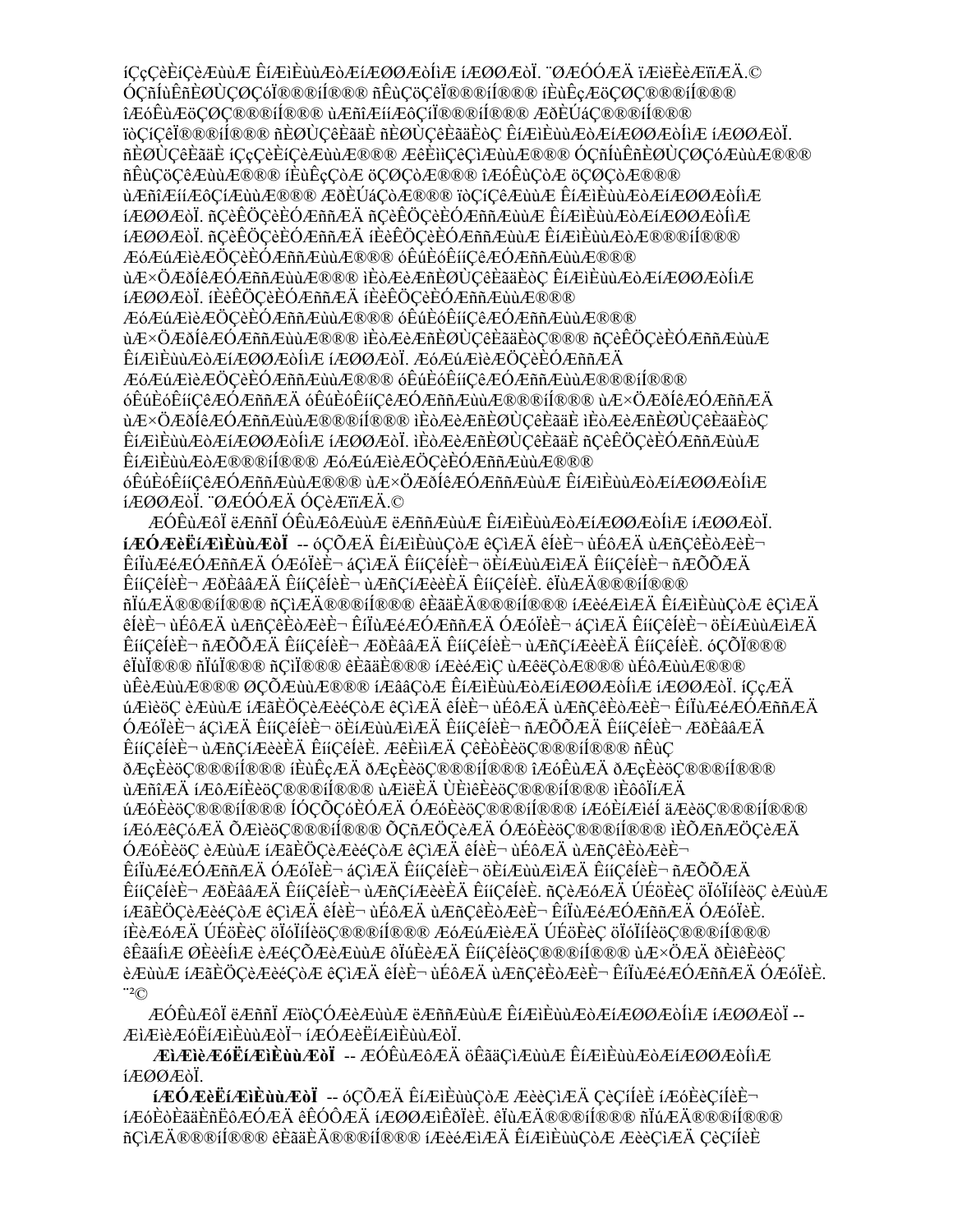íÆóÈèÇíÍèȬ íÆóÈòÈãäÈñËôÆÓÆÄ êÊÓÔÆÄ íÆØØÆìÊðÏèÈ. óÇÕÏ®®® êÏùÏ®®® ñÏúÏ®®® ñÇìÏ®®® êÈãäÈ®®® íÆèéÆìÇ ÓÇòÈÓÆùùÆ ùÊÔÆùùÆ®®® ÓÇòÈÓÆùùÆ êÊÓÔÆùùÆ®®® îÆôÆùÆñÇíÆèèÈòÇ ÊíÆìÈùùÆòÆíÆØØÆòÍìÆ íÆØØÆòÏ. ÆÓÊùÆôÆÄ ÓÆññÆÄ öÈíÇÓÆùùÆ ÊíÆìÈùùÆòÆíÆØØÆòÍìÆ íÆØØÆòÏ. ¨³©

 ÆïòÇÓÆèÏ ëÆññÏ ÆïòÇÓÆèÆùùÆ ëÆññÆùùÆ ÊíÆìÈùùÆòÆíÆØØÆòÍìÆ íÆØØÆòÏ -- ÇóÆññÆçËíÆìÈùùÆòϬÆìÆìèÆóËíÆìÈùùÆòϬíÆÓÆèËíÆìÈùùÆòÏ.

**CóÆññÆçËíÆìÈùùÆòÏ --** ÆóÆúÇ îÆôÆÄ ÕÆóÊÄ ÓÆèöÇ íÆØØÆöÍÓÔÆèȬ ìÈïïCìÆÄ ÕÆóÊÄ ÓÆèöC íÆØØÆöÍÓÔÆèȬ ìÈïīCìÆÄ îÆôÆùùÆ ÊíÆìÈùùÆòÆíÆØØÆòÍìÆ íÆØØÆòÏ.

 **ÆìÆìèÆóËíÆìÈùùÆòÏ** -- íÊóÈñÇ íÊóÈñÇ öÈíÇÓÇïòÇÓÆèǬ ÓÈóÈòÇïòÇÓÆèÇ ÔÆìëÇ íÆØÙÈñÇìÆÄ íÆØÙÈñÇìÆÄ öÈíÇÓÇïòÇÓÆèÇìÆÄ ÓÈóÈòÇïòÇÓÆèÇìÆÄ ÔÆìëÇìÆÄ ÊíÆìÈùùÆòÆíÆØØÆòÍìÆ íÆØØÆòÏ. ðÆöÆ×ÕÆÄ ÇöÆÚÚÆìÇòÆ®®® ÓÈóÈòÆÄ öÊãäÇìÆùùÆ®®® ÆóÆúÆèÏ ÆìÊôÏñÆÄ îÆôÆùÆñÇíÆèèÈòÇ®®® ìÈóÏëÇ öÊãäÆúÆìèÆùùÆ ìÍöÆùÆââÇìÇùÆââÇòÆèÆìÆÓÈóÈòÆÄ îÆôÆùÆñÇíÆèèÈòÇ ÊíÆìÈùùÆòÆíÆØØÆòÍìÆ íÆØØÆòÏ.

 **íÆÓÆèËíÆìÈùùÆòÏ** -- ÓÇòÈÓÆÄ ùÊÔÆÄ ÓÇòÈÓÆùùÆ ùÊÔÆùùƬ ÓÇòÈÓÆùùÆ êÊÓÔÆùùƬ îÆôÆùÆñÇíÆèèÈòÇ ÊíÆìÈùùÆòÆíÆØØÆòÍìÆ íÆØØÆòÏ. ÓÇòÈÓÆÄ êÊÓÔÆÄ ÓCòÈÓÆùùÆ ùÊÔÆùùƬÓCòÈÓÆùùÆ êÊÓÔÆùùƬ îÆôÆùÆñCíÆèèÈòC 撮ìÈùùÆòÆíÆØØÆòÍiÆ íÆØØÆòÏ. ÊèÊ ÓÇòÈÓÆùùÆ ùÊÔÆùùƬÓÇòÈÓÆùùÆ êÊÓÔÆùùƬ îÆôÆùÆñÇíÆèèÈòÇ ÊíÆìÈùùÆòÆíÆØØÆòÍìÆ íÆØØÆòÏ. ðÏÚÆìÆÄ ÓÇòÈÓÆùùÆ ùÊÔÆùùƬÓÇòÈÓÆùùÆ êÊÓÔÆùùƬ îÆôÆùÆñÇíÆèèÈòC 撮ìÈùùÆòÆíÆØØÆòÍìÆ íÆØØÆòÏ. ùÍìÇùÆìÆÄ ÓÇòÈÓÆùùÆ ùÊÔÆùùƬ ÓÇòÈÓÆùùÆ êÊÓÔÆùùƬ îÆôÆùÆñÇíÆèèÈòÇ ÊíÆìÈùùÆòÆíÆØØÆòÍìÆ íÆØØÆòÏ. ÓÇòÈÓÆÄ ùÊÔÆÄ®®® ÓÇòÈÓÆÄ êÊÓÔÆÄ®®® ÊèÊ®®® ðÏÚÆìÆÄ®®® ùÍìÇùÆìÆÄ ÓÇòÈÓÆùùÆ ùÊÔÆùùƬÓÇòÈÓÆùùÆ êÊÓÔÆùùƬ îÆôÆùÆñÇíÆèèÈòÇ ÊíÆìÈùùÆòÆíÆØØÆòÍìÆ íÆØØÆòÏ. îÆôÆùÆñÇíÆèèÈ ÓÇòÈÓÆùùÆ ùÊÔÆùùÆ ÊíÆìÈùùÆòÆíÆØØÆòÍìÆ íÆØØÆòÏ.

ÆóÆúC ÓCòÈÓÆÄ ùÊÔÆÄ ÊíÆìÈùùCòÆ ÆìÊííÆììÆÄ ÓÈóÈòÆùÆñCíÆèèÈÄ ÊííCêÍèȬ ÊííÆììÆÄ ùÆñCíÆÚÚÆèȬ ùÆ×ÔÇóÍ ÆìÈØØÆèÏ êÊÓÔÆèÏ ÆìÆèèÆèÏ öÈíÆùùÆèÈ. ÓÇòÈÓÆÄ êÊÓÔÆÄ®®® ÊèÊÄ®®® ðÏÚÆìÆÄ®®® ùÍìÇùÆìÆÄ ÊíÆìÈùùÇòÆ ÆìÊííÆììÆÄ ÓÈóÈòÆùÆñCíÆèèÈÄ ÊííCêÍèȬ ÊííÆììÆÄ ùÆñCíÆÚÚÆèȬ ùÆ×ÔCóÍ ÆìÈØØÆèÏ êÊÓÔÆèÏ ÆìÆèèÆèÏ öÈíÆùùÆèÈ. ¨±©

 ÆïòÇÓÆèÏ ëÆññÏ ÓÊùÆôÆùùÆ ëÆññÆùùÆ ÊíÆìÈùùÆòÆíÆØØÆòÍìÆ íÆØØÆòÏ -- CóÆññÆçËíÆìÈùùÆòϬÆìÆìèÆóËíÆìÈùùÆòϬíÆÓÆèËíÆìÈùùÆòÏ.

**CóÆññÆçËíÆìÈùùÆòÏ --** ùÍÓÔÇ îÆôÆÄ ÕÆóÊÄ ÓÆèöÇ íÆØØÆöÍÓÔÆìèȬ ìÈïïÇìÆÄ ÕÆóÊÄ ÓÆèöÇ íÆØØÆöÍÓÔÆìèÈ. ìÈïïÇìÆÄ ÕÏèóÆðÊùùÆ®®® öÏêÇìÆùùÆ®®® ñÆÕÕÆùùÆ ÊíÆìÈùùÆòÆíÆØØÆòÍìÆ íÆØØÆòÏ.

 **ÆìÆìèÆóËíÆìÈùùÆòÏ** -- ÇöÆÚÚÆìÇ ÓÊùÆôÇìÆÄ ÔÆìëÇìÆÄ ÊíÆìÈùùÆòÆíÆØØÆòÍìÆ íÆØØÆòÏ.

**íÆÓÆèËíÆìÈùùÆòÏ --** ÓÇòÈÓÆÄ ùÊÔÆÄ ÊíÆìÈùùÇòÆ êÇìÆÄ êÍèȬ ùÉôÆÄ ùÆñCêÈòÆèȬÊíÏùÆéÆÓÆññÆÄ ÓÆóÏèȬáCìÆÄ ÊííCêÍèȬ öÈíÆùùÆìÆÄ ÊííCêÍèȬ ñÆÕÕÆÄ ÊííÇêÍèȬ ÆðÈââÆÄ ÊííÇêÍèȬ ùÆñÇíÆèèÈÄ ÊííÇêÍèÈ. ÓÇòÈÓÆÄ êÊÓÔÆÄ®®® ÊèÊÄ®®® ðÏÚÆìÆÄ®®® ùÍìCùÆìÆÄ ÊíÆìÈùùCòÆ êCìÆÄ êÍèȬ ùÉôÆÄ ùÆñÇêÈòÆèȬ ÊíÏùÆéÆÓÆññÆÄ ÓÆóÏèȬ áÇìÆÄ ÊííÇéÍèȬ öÈíÆùùÆìÆÄ ÊííÇêÍèȬ ñÆÕÕÆÄ ÊííÇêÍèȬ ÆðÈââÆÄ ÊííÇêÍèȬ ùÆñÇíÆèèÈÄ ÊííÇêÍèÈ. ÓÇòÈÓÆÄ ùÊÔÆÄ®®® ÓÇòÈÓÆÄ êÊÓÔÆÄ®®® ÊèÊ®®® ðÏÚÆìÆÄ®®® ùÍìÇùÆìÆÄ ùÆêëÇòÆ®®® ùÉôÆùùÆ®®® ùÊèÆùùÆ®®® ØÇÕÆùùÆ®®® íÆââÇòÆ ÊíÆìÈùùÆòÆíÆØØÆòÍìÆ íÆØØÆòÏ. ¨²©

 ÆïòÇÓÆèÏ ëÆññÏ ÆÓÊùÆôÆùùÆ ëÆññÆùùÆ ÊíÆìÈùùÆòÆíÆØØÆòÍìÆ íÆØØÆòÏ -- ÇóÆññÆçËíÆìÈùùÆòϬÆìÆìèÆóËíÆìÈùùÆòϬíÆÓÆèËíÆìÈùùÆòÏ.

 **ÇóÆññÆçËíÆìÈùùÆòÏ** -- ØÆÓÔÊÄ ÕÆóÊÄ ÓÆèöÇ ÆùùÇêÍèÈ ÆðÈìÆìêÆèȬ èÆÄ ÕÆóÊÄ ÓÆèöC óCÕÏ ÊííÆÚÚÆèȬ êÈãäÈ ÊííÆÚÚÆèÈ. ùÏèÆÄ®®®íÍ®®® ÖÇìÆÄ®®®íÍ®®® ÚÈöúÆÄ®®®íÍ®®® ÓÇòÆÄ®®®íÍ®®® óËíÍ®®®íÍ®®®